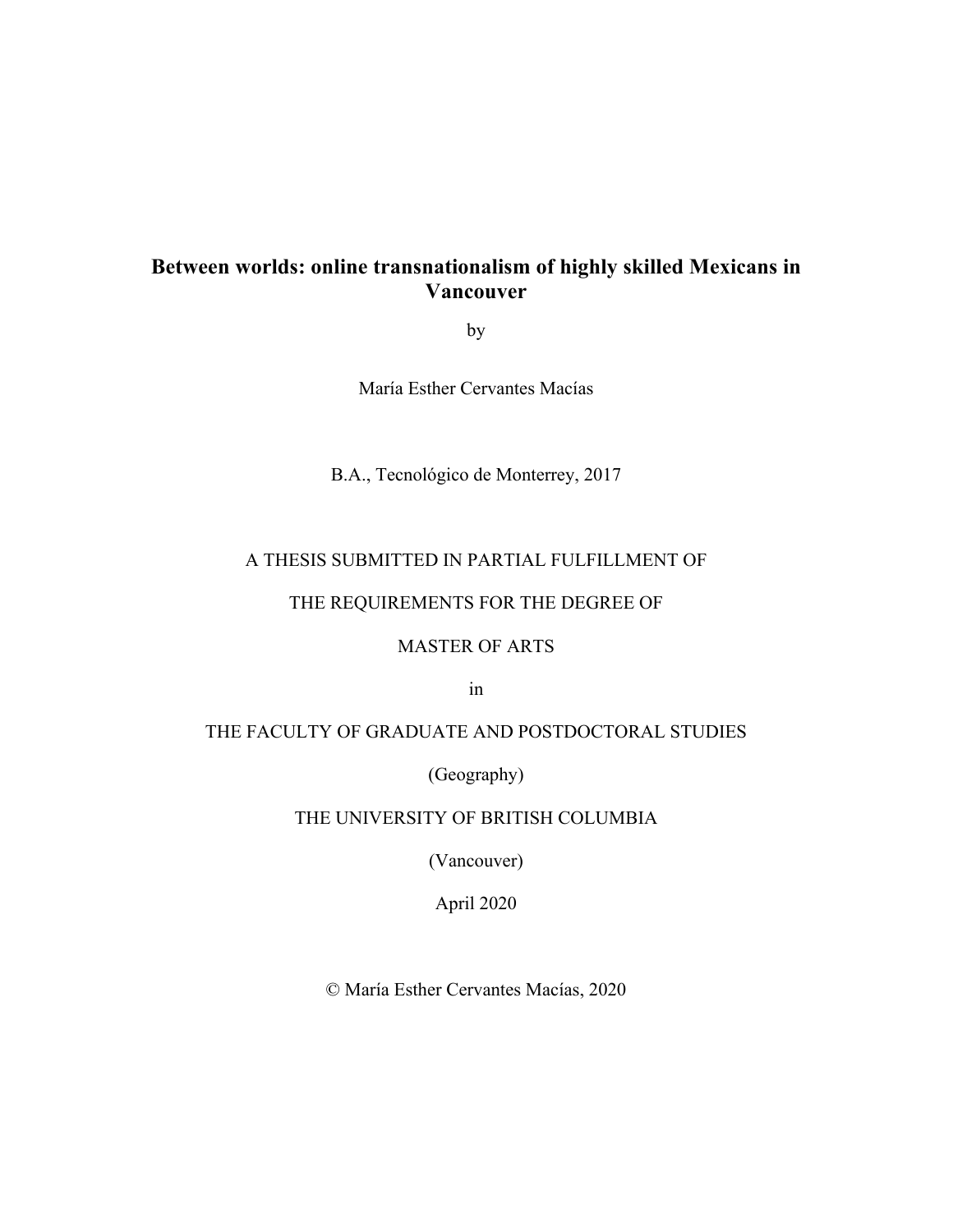The following individuals certify that they have read, and recommend to the Faculty of Graduate and Postdoctoral Studies for acceptance, the thesis entitled:

Between worlds: online transnationalism of highly skilled Mexicans in Vancouver

| submitted by                                        | María Esther Cervantes Macías | in partial fulfillment of the requirements<br>for |  |  |
|-----------------------------------------------------|-------------------------------|---------------------------------------------------|--|--|
| the degree of                                       | Master of Arts                |                                                   |  |  |
| in                                                  | Geography                     |                                                   |  |  |
| <b>Examining Committee:</b>                         |                               |                                                   |  |  |
| Merje Kuus, Professor, Department of Geography, UBC |                               |                                                   |  |  |
| Supervisor                                          |                               |                                                   |  |  |

Elvin Wyly, Professor, Department of Geography, UBC

Supervisory Committee Member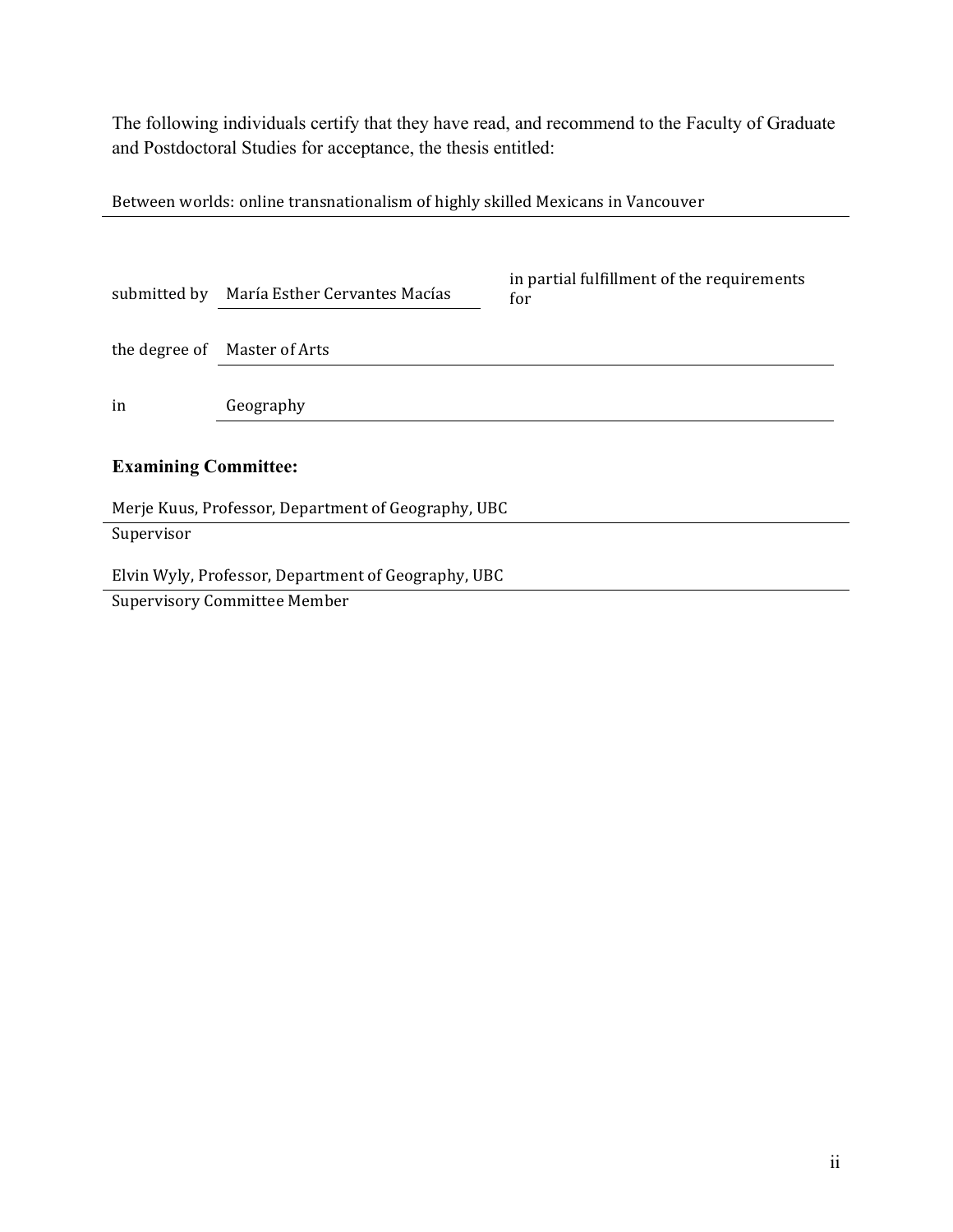## **Abstract**

This thesis examines the ways in which highly skilled Mexicans in Vancouver participate in digitally enabled transnational activities. I explore how this group uses digital technologies to facilitate their transnational relations, particularly by focusing on how technology contributes to immigrants maintaining a sense of belonging in their country of origin, as they adapt to Vancouver at different stages of their migration journey. Additionally, I explore how highly skilled Mexicans deploy their social, cultural, economic and political capital once they are established in Vancouver to maintain or neglect their ties with Mexico. I use a mixed methods approach including autoethnography, analysis of public statistics, an analysis of Youtube data and 18 semi-structured interviews with highly skilled Mexicans in Vancouver.

Throughout this research, I explore the socioeconomic characteristics of Mexican migrants to Vancouver and their interactions with Mexican institutions in Vancouver. I also look at how highly skilled Mexicans use digital technologies to maintain or neglect their transnational relations with Mexico, and the way that the use of these technologies impact their everyday life in Vancouver. To zoom into the role that identity negotiation plays in digital content created by expatriates, I analyze two YouTube channels hosted by Mexicans living in Vancouver. I conclude that a lack of adequate engagement from both the origin and destination nation-states results in a status of limbo for highly skilled Mexican immigrants that creates a need to reduce their vulnerability by choosing to associate with others who share a similar class habitus rather than nationality.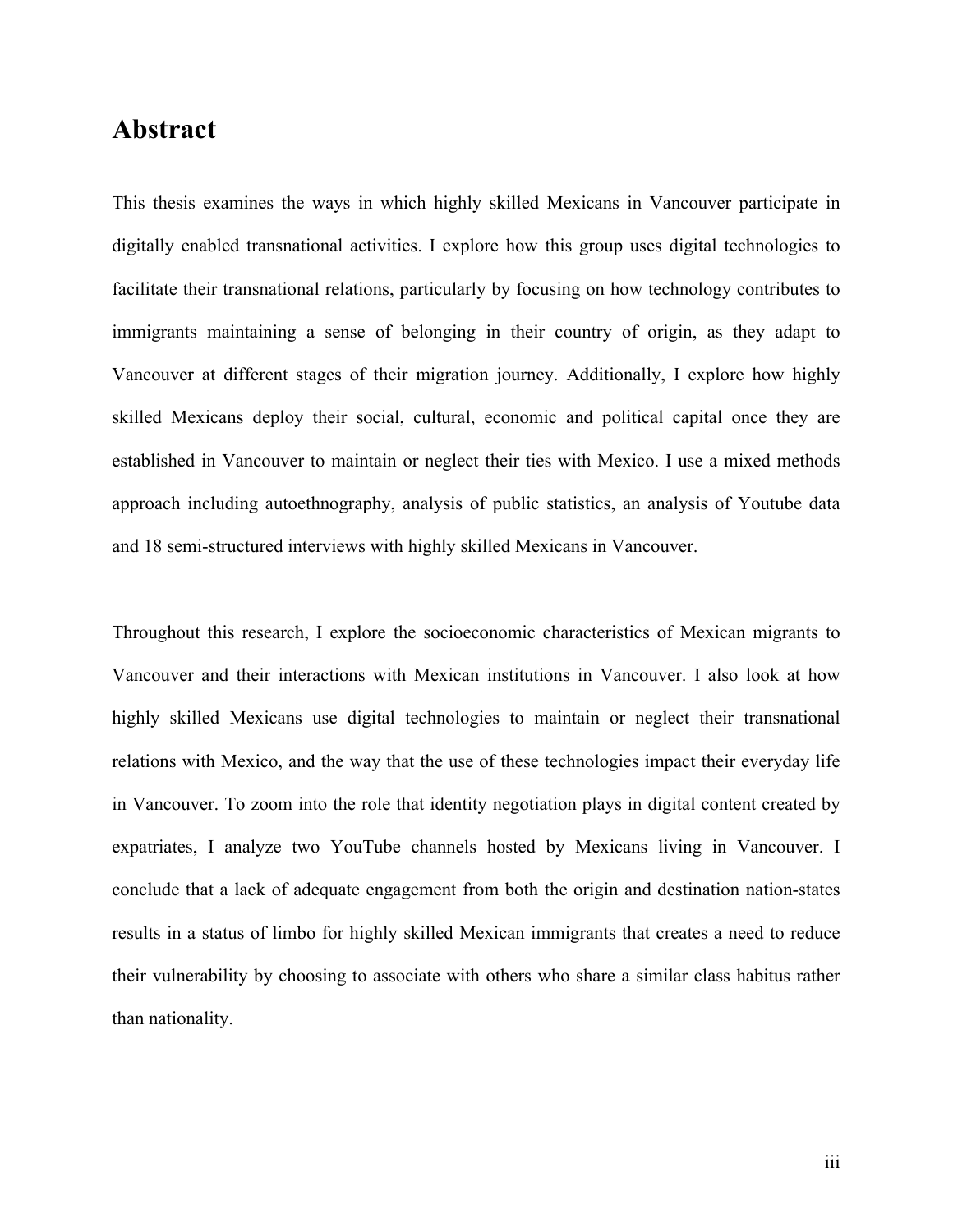## **Lay summary**

This research focuses on the impact that digital technologies have in the maintenance of relationships that highly skilled Mexicans have with Mexico while living in Vancouver. I ask: how do digital technologies allow highly skilled Mexicans to maintain relations with Mexico while in Vancouver, and how do they affect their interactions with Mexican institutions both in Vancouver and in Mexico?. This project deploys a mixed methods approach, using public statistics, an analysis of Youtube data and 18 interviews with highly skilled Mexicans in Vancouver. This project contributes to the study of class in immigration and a better understanding of the role of digital technologies such as social media, video chats and texting for immigrants to maintain their relationships with friends, family and other co-nationals in their home country and the country of migration.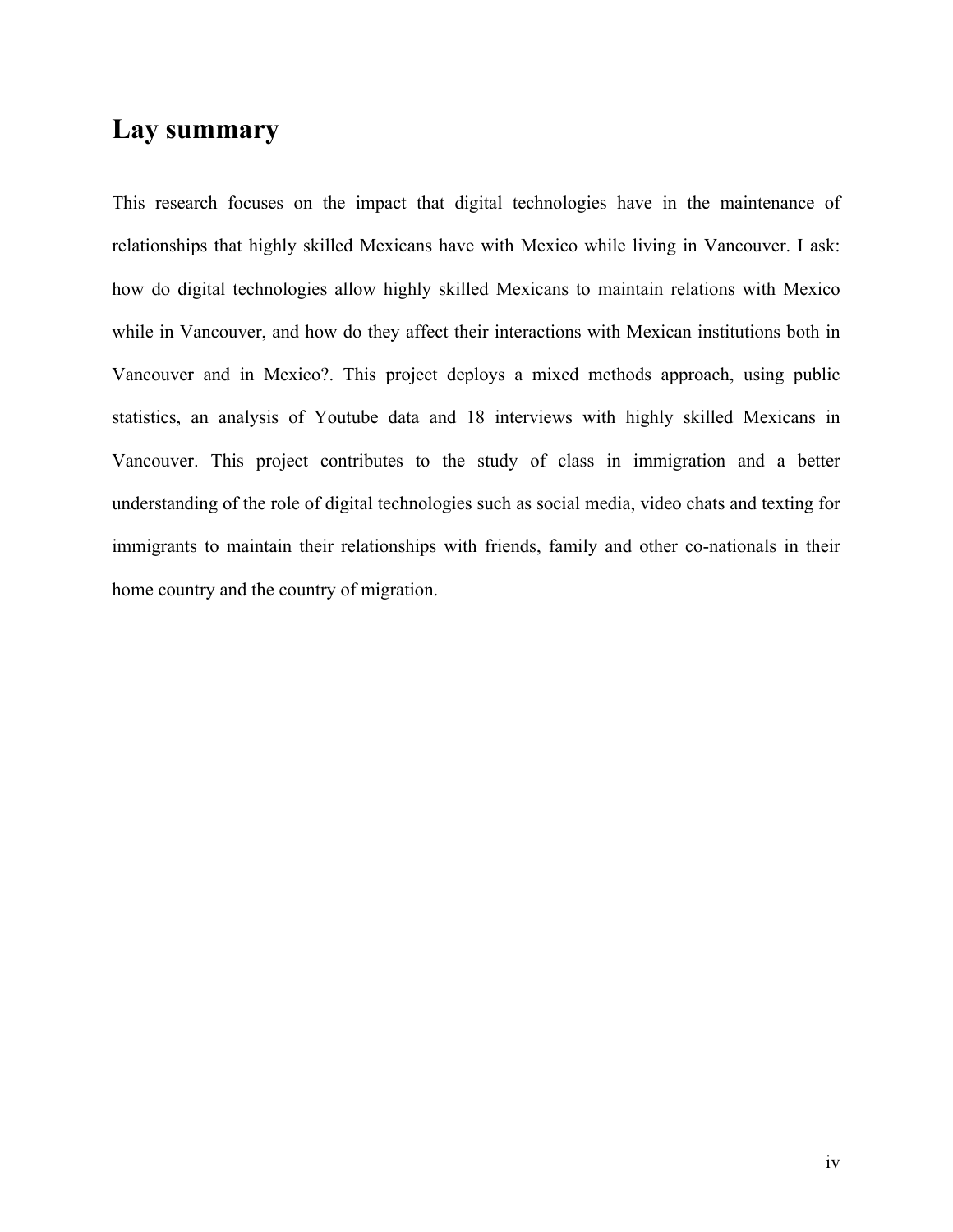# **Preface**

This thesis, including design, analysis and presentation, is the original unpublished work of the author. It was approved by the University of British Columbia's Behavioral Research Ethics Board, certificate number H19-01550.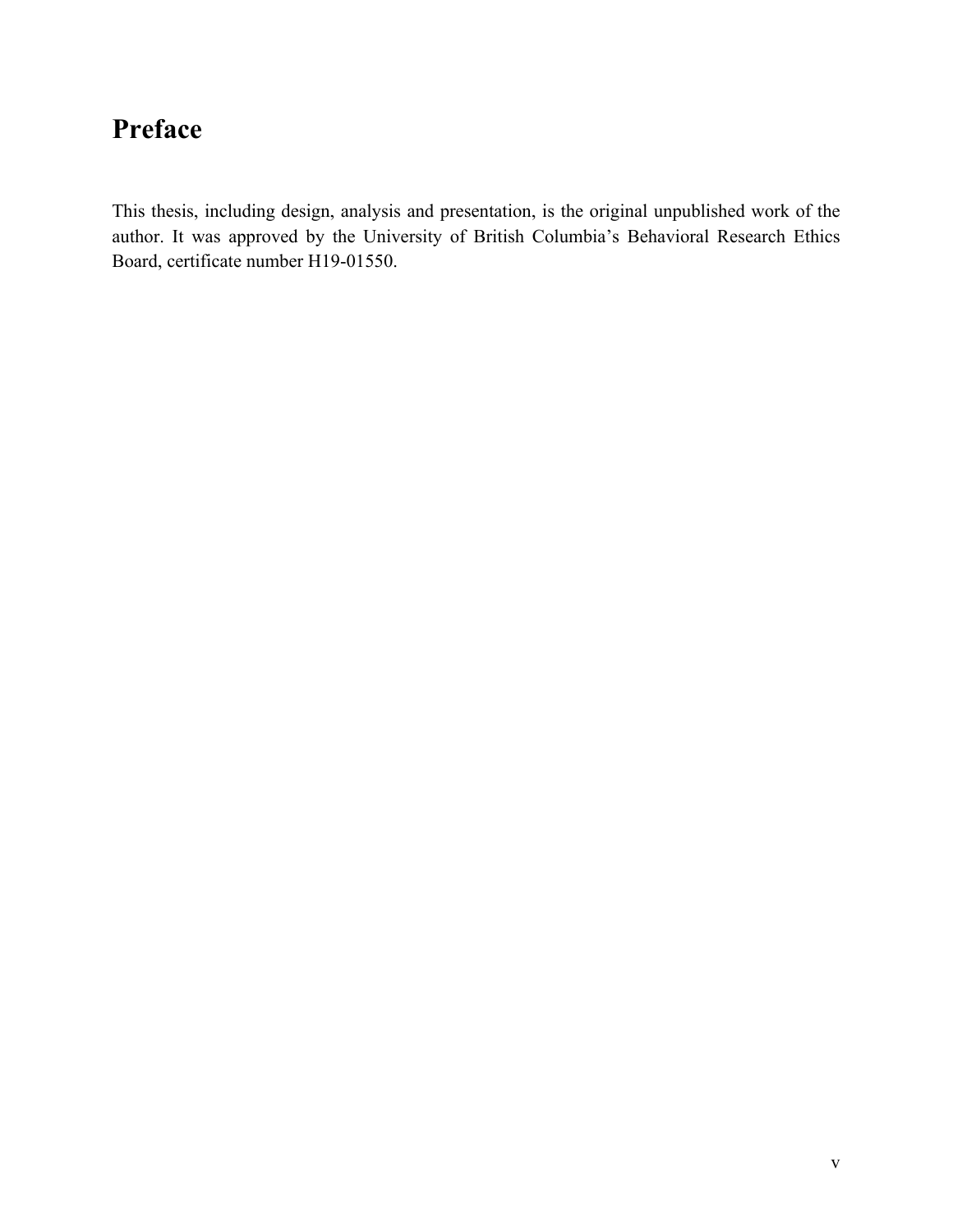# **Table of contents**

| $\mathbf{2}$                                                                            |  |
|-----------------------------------------------------------------------------------------|--|
|                                                                                         |  |
|                                                                                         |  |
|                                                                                         |  |
|                                                                                         |  |
|                                                                                         |  |
| $\mathbf{3}$                                                                            |  |
|                                                                                         |  |
|                                                                                         |  |
|                                                                                         |  |
|                                                                                         |  |
|                                                                                         |  |
|                                                                                         |  |
|                                                                                         |  |
|                                                                                         |  |
| 5 Co-constitutive relationships: geographies of transnational identity construction  99 |  |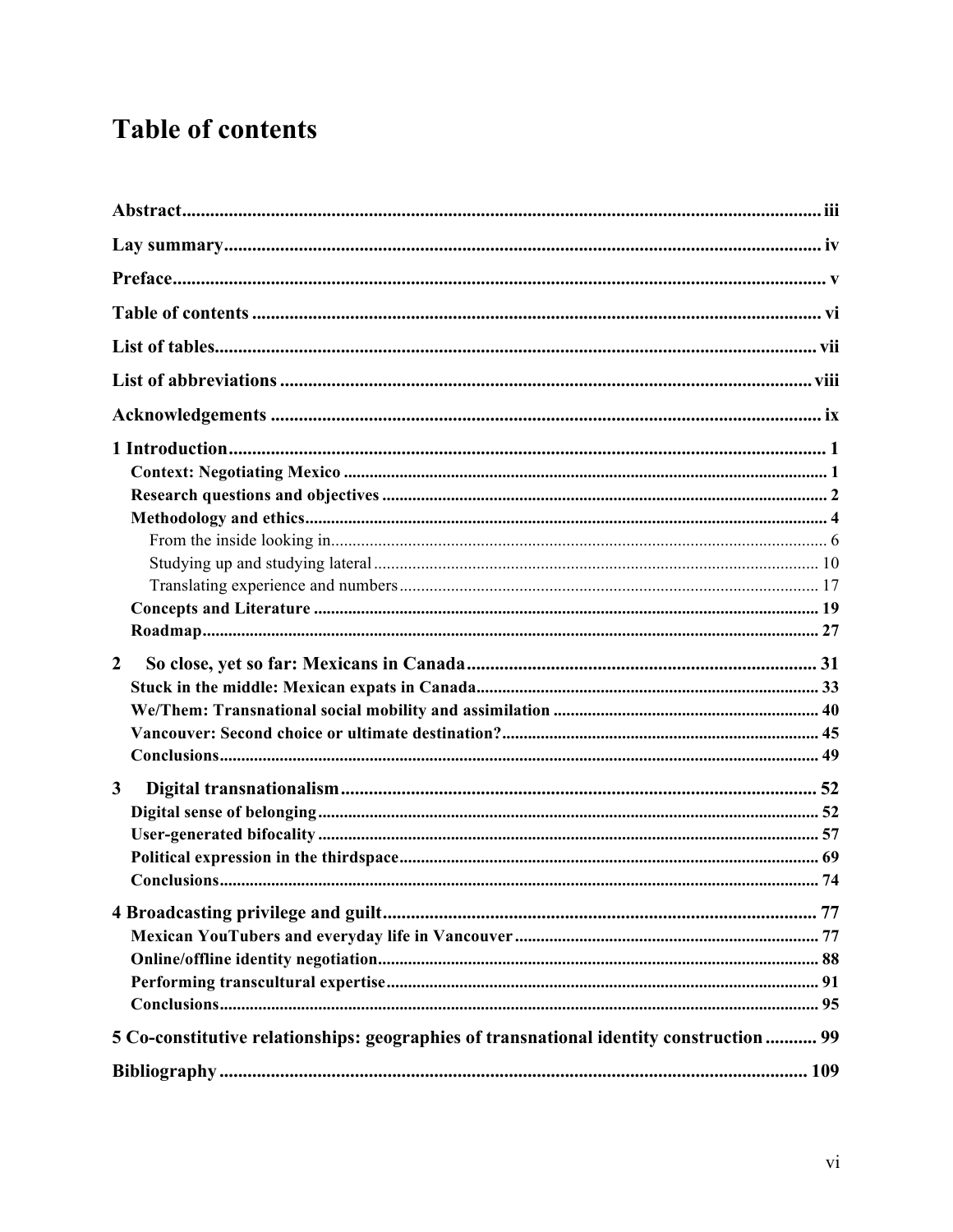# **List of tables**

| Table 1: Main themes in Cruz en Canada and GeorgeSays Youtube Channels | 81 |
|------------------------------------------------------------------------|----|
| Table 2: Themes of transcultural expertise                             | 91 |
| Table 3: Other themes of transcultural expertise                       | 92 |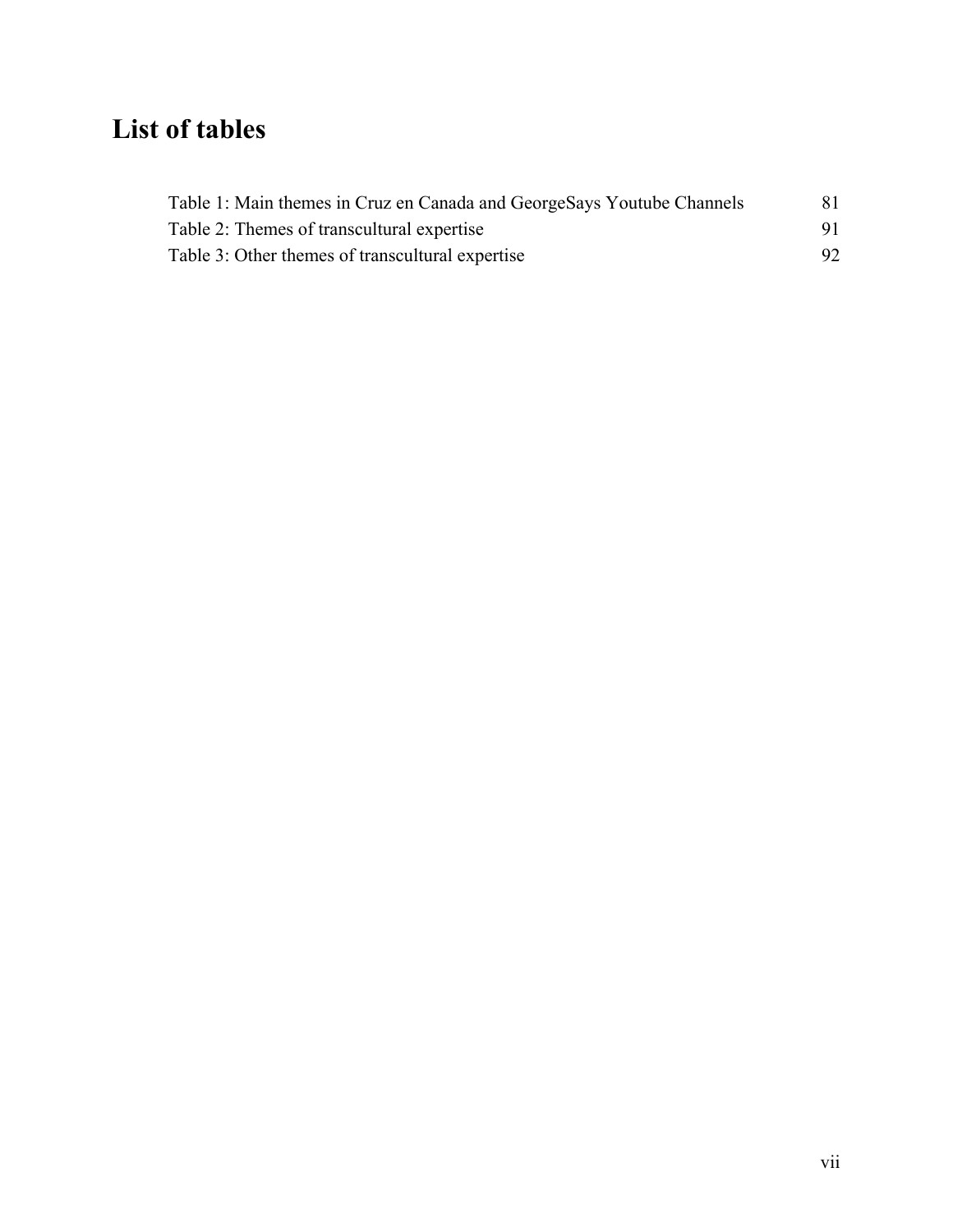## **List of abbreviations**

- CONACYT- National Science and Technology Council of Mexico (Spanish)
- EXATEC- Tecnológico de Monterrey Alumni
- FUMEC- Mexico- United States Foundation for Science
- IME Institute of Mexicans Abroad (Spanish)
- INEGI- National Institute of Geography and Statistics of Mexico (Spanish)
- IRCC- Immigration, Refugees and Citizenship Canada
- LCP Live-in Caregiver Program
- NAFTA- North American Free Trade Agreement
- OECD Organisation for Economic Co-operation and Development
- SAWP Seasonal Agricultural Worker Program
- UBC University of British Columbia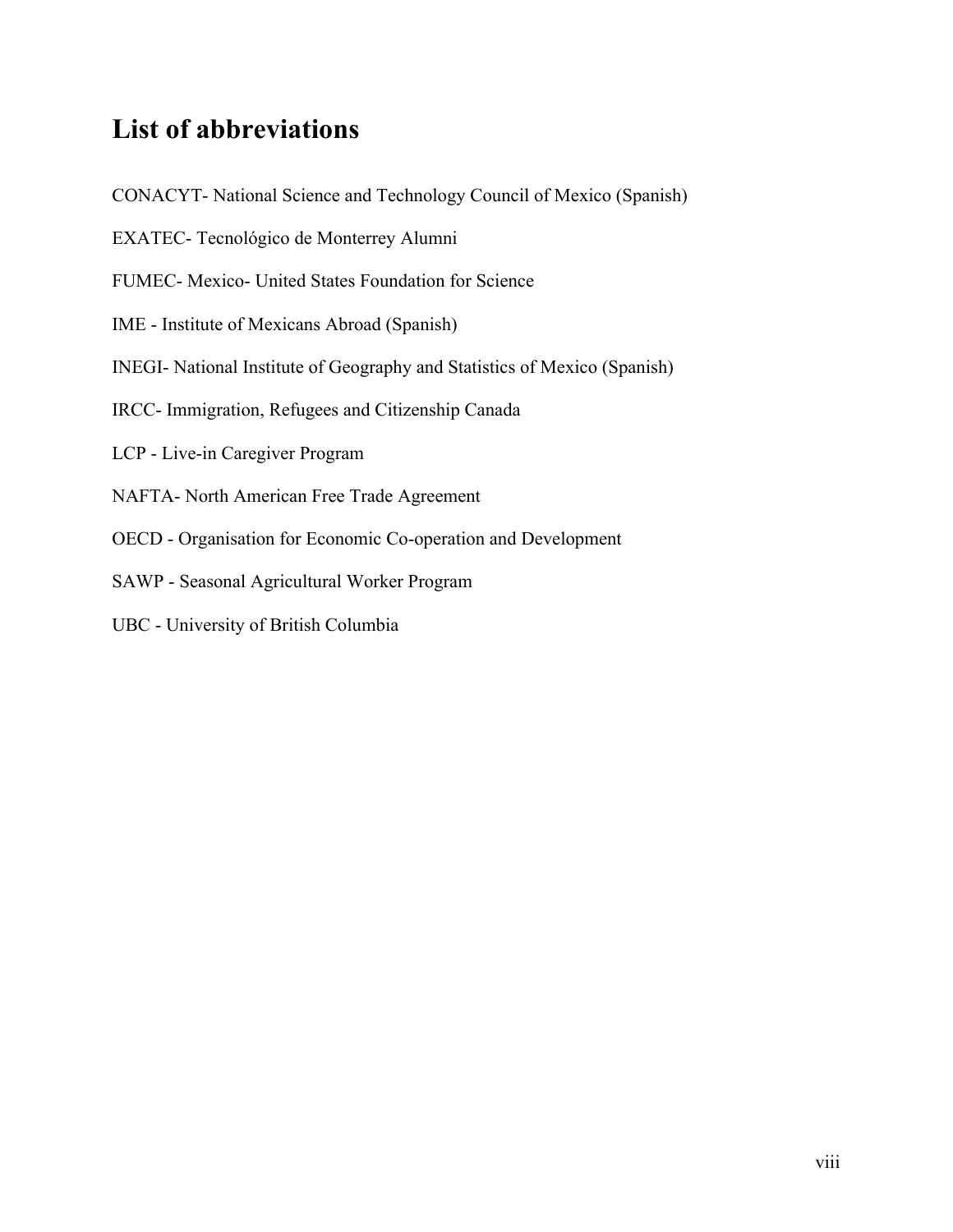## **Acknowledgements**

*I'd like to thank my community, my friends. It's a lesson I have learned over and over again, But it bears repeating:*

> *No one achieves anything alone.* Leslie Knope (Parks and Recreation)

This thesis has only been possible because my mother firmly believed that a bilingual education was the best gift she could give my sister and I. Thank you Mom, for sticking with your ideals and for insisting on giving us the best education that you could imagine. To my Dad, I recognize the privilege that it is to have an academic Dad that has never let me doubt that I was going to be here one day, and how lucky I am to have someone that pushes me to be better and work harder to make sure that I know that being here is not just some kind of miracle. Diana, you know I believe you are the smartest of all of us. Thank you for answering my unannounced Facetimes and for copyediting and avoiding that my tired brain writes things like inundation instead of flooding. To Watson, you are truly a source of joy in my life. I love you all, thank you for showing me the endless possibilities of transnational affection.

To my supervisor, Dr. Merje Kuus, I thank you for supporting my academic interests since we met on my semester abroad. I am grateful for your patience and generous feedback, and I look forward to working with you for the next several years. To Dr. Dan Hiebert, thank you for always making time to talk through my academic inquiries, your emails with relevant articles and for your influence in my work. To Dr. Elvin Wyly, thank you for your interest in my research and for believing and supporting the next steps of my academic career.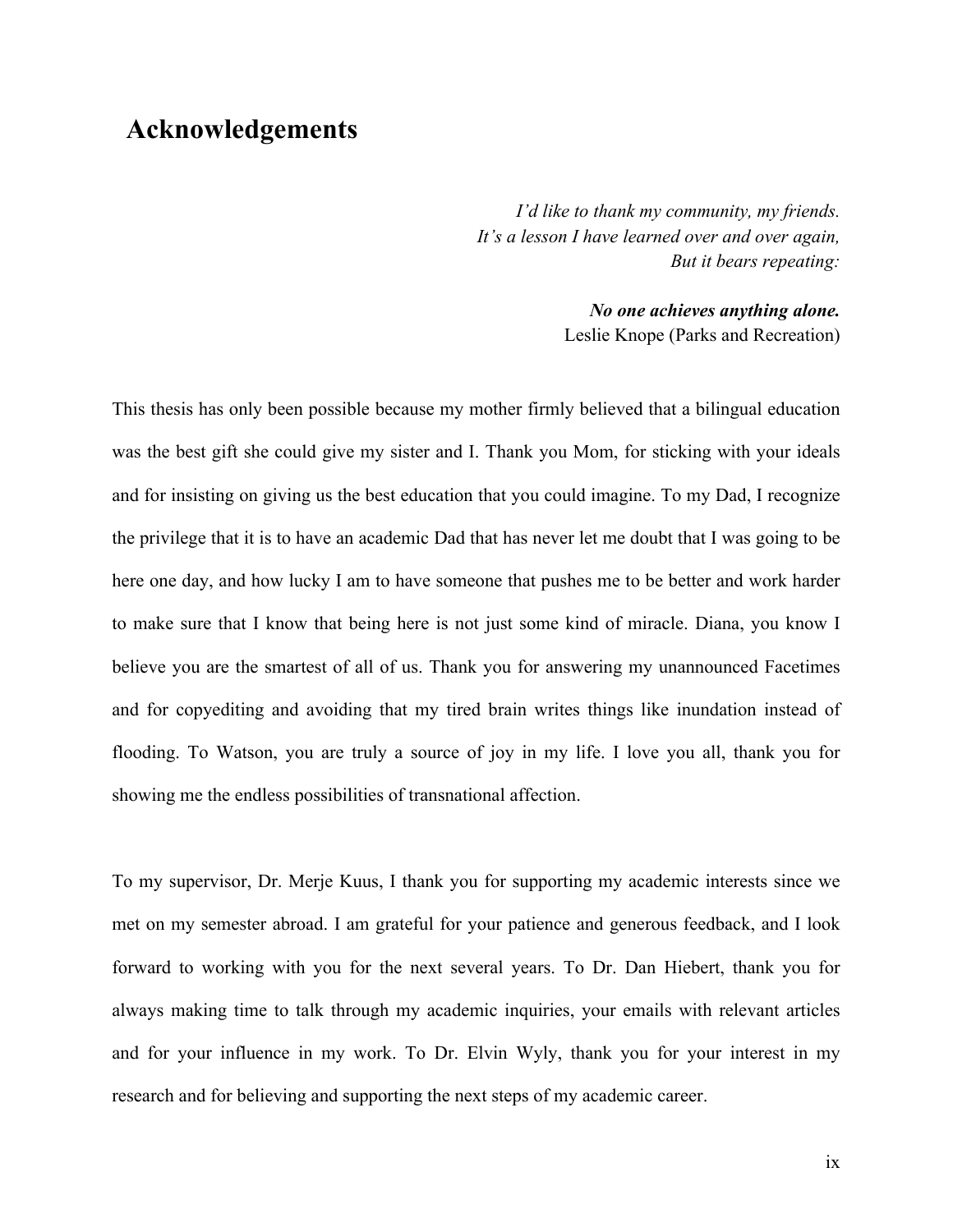Thank you Cristy, Halil and Adam for welcoming me into Vancouver, inviting me into your family and for showing me the importance of having a strong network of people who love you in the city you call home for most of the year. I also thank my friends, who have shown me with their actions the importance of transnational networks of affection: Romi Alsaid, Fernando Casillas, Babys Millote, Laura Santos. Thank you for our video chats, texts messages and for checking on me when I'm too stuck inside my brain. To my roommate Rolando, thanks for dealing with my stress baking and for reminding me to eat and relax from time to time. To my grad school friends: Grace, Alex, Lu, Anna, Lili, Mielle, Mel, Chris, Albina, Daniel, Caolan, Peter, Nick, and many others, I'm glad to have shared this journey with you.

I also thank the Mitacs Globalink Fellowship for providing financial support for the first year of my program and Dr. Shauna Wilton, who without her guidance this fellowship wouldn't have been possible. To Dr. Gabriela de la Paz, Dr. Cintia Smith and Dr. Mariana Gabarrot, thank you for your constant support, encouragement and for believing in my academic abilities even when I am not your (official) student anymore, I'm always learning from you. To Ana Sofía Ruiz and Fabrizio Scrollini, thank you for helping me grow as a researcher and as a person. Lastly, thank you to the Consulate General of Mexico in Vancouver, the EXATEC Alumni Community, the Mitacs Research Internship Program and everyone who has given their time to participate in this research.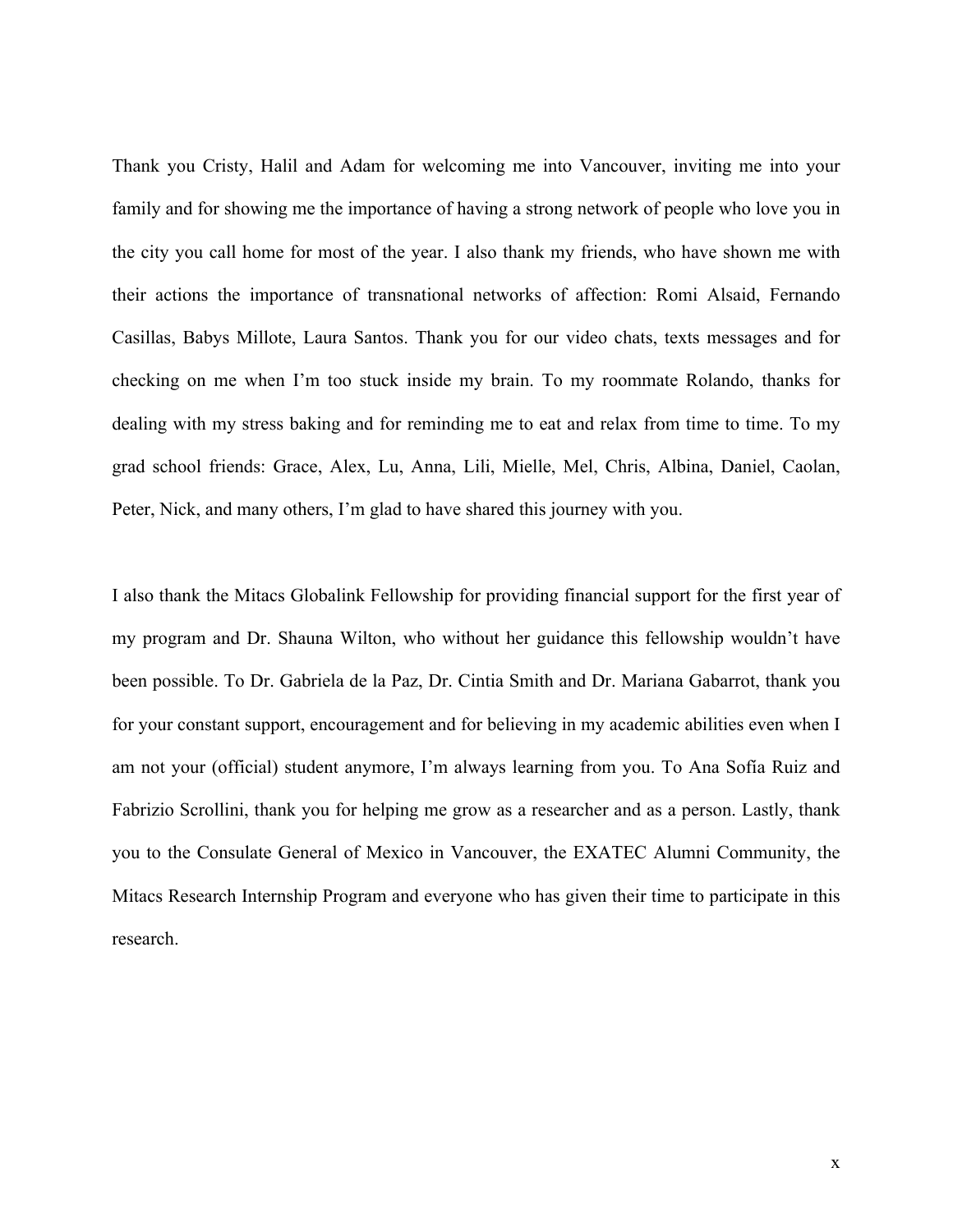## **1 Introduction**

*"Live the questions now. Perhaps then, someday far in the future, you will gradually, without even noticing it, live your way into the answer"*  Rainer Maria Rilke (Letters to a Young Poet)

### **Context: Negotiating Mexico**

I first moved to Vancouver at the end of December 2018, ahead of the start of my semester abroad during the last year of my undergraduate degree. I had been here once before, visiting my cousin, and that same cousin welcomed me in her home while I waited for move-in day in my residence, in early January. I met my first friend in that building's elevator — when I first saw her, I thought she was also from Monterrey, my home back in Mexico. Something about the way she dressed and her posture seemed familiar, and that scared me — I did not want my first exchange friend to be from Monterrey. I later found out she was on exchange from Istanbul, but that initial pushback was not enough to stop us from becoming friends.

I have become familiar with that feeling of identification, awareness and vigilance that I felt when I first met her: I experience it while at university, in public transportation and even walking the streets downtown. *Where are the other Mexicans? Do I look like them? Can everyone tell I am one of them?* I had never felt that way before, as I had lived in the same city, in the same house and went to school with the same people from childhood through university — that is just how life is in upper middle class Monterrey. Living in Vancouver was my first opportunity to escape the familiar, and I wanted to take advantage of that opportunity.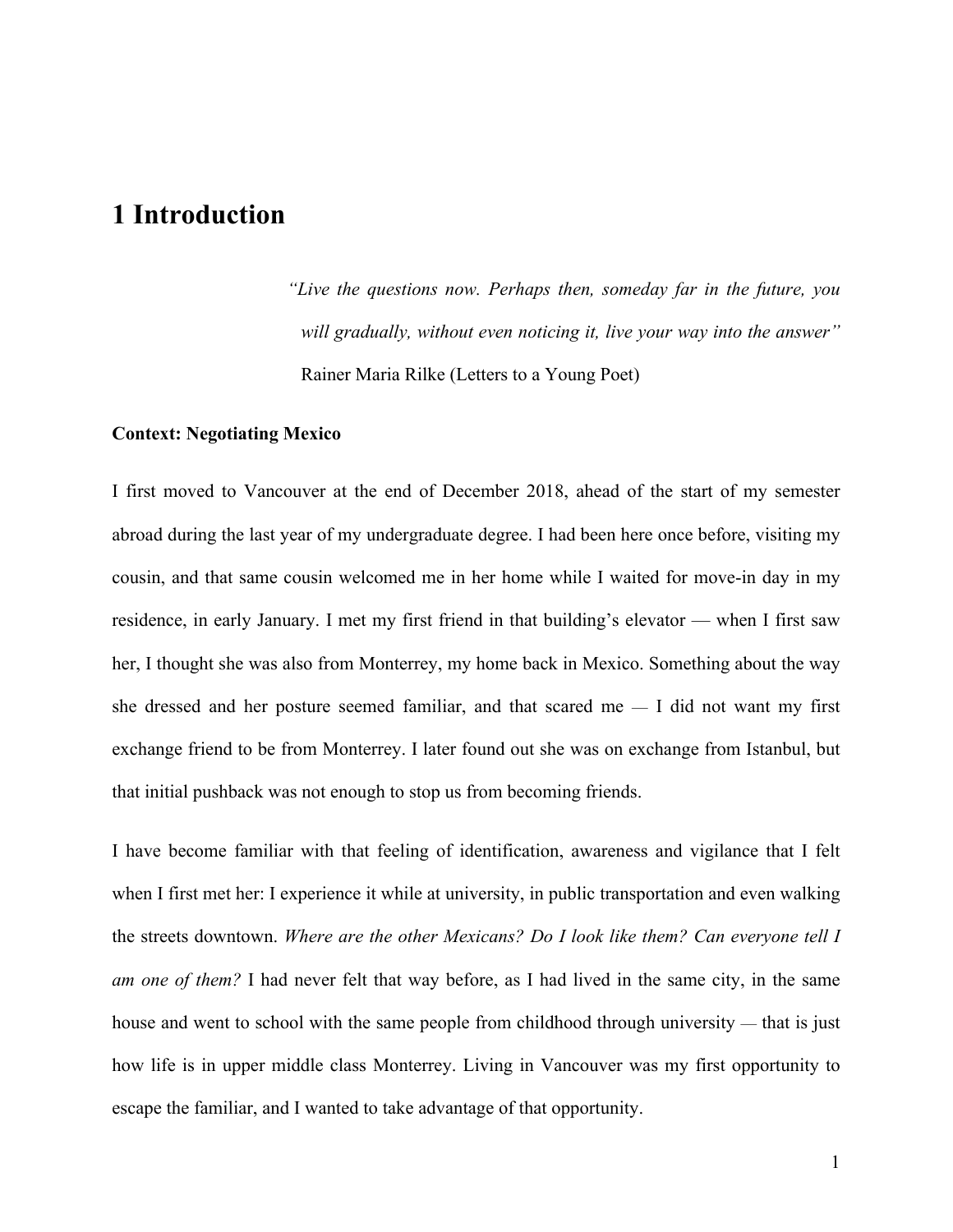When my semester abroad was over, I decided I liked Vancouver, and applied for graduate school so I could come back to find the person that I was allowed to be here. I wanted to be something more than just another Mexican that does not feel Mexican enough, a feeling that is somewhat common in border-adjacent Monterrey.

As is the case with many graduate students of colour in the social sciences, your experiences are either understudied or overstudied by people who are not like you, so my research focuses on Mexicans living in Vancouver. Since the 2016 United States Presidential election, or even before, "Mexican" has been twisted into a hateful word in immigration discourses, and while I have tried to distance myself from being Mexican for longer than that, it is not something I can escape. My skin and my accent and my name are generally enough for people to want to take guesses at my nationality in the supermarket and public transportation, more often than not asking my opinion about cartel violence and Puerto Vallarta once they figure it out. I decided that I would reclaim the word by studying Mexicans who were like me, to prove to whoever reads this thesis that Mexican is not a bad word.

### **Research questions and objectives**

This thesis examines the ways in which highly skilled Mexicans in Vancouver participate in digitally enabled transnational activities. I explore how this group uses digital technologies to facilitate their transnational relations, particularly by focusing on how technology contributes to immigrants maintaining a sense of belonging in their country of origin, as they adapt to Vancouver at different stages of their migration journey. Additionally, I explore how highly skilled Mexicans deploy their social, cultural, economic and political capital once they are established in Vancouver to maintain or neglect their ties with Mexico. There is a lot to unpack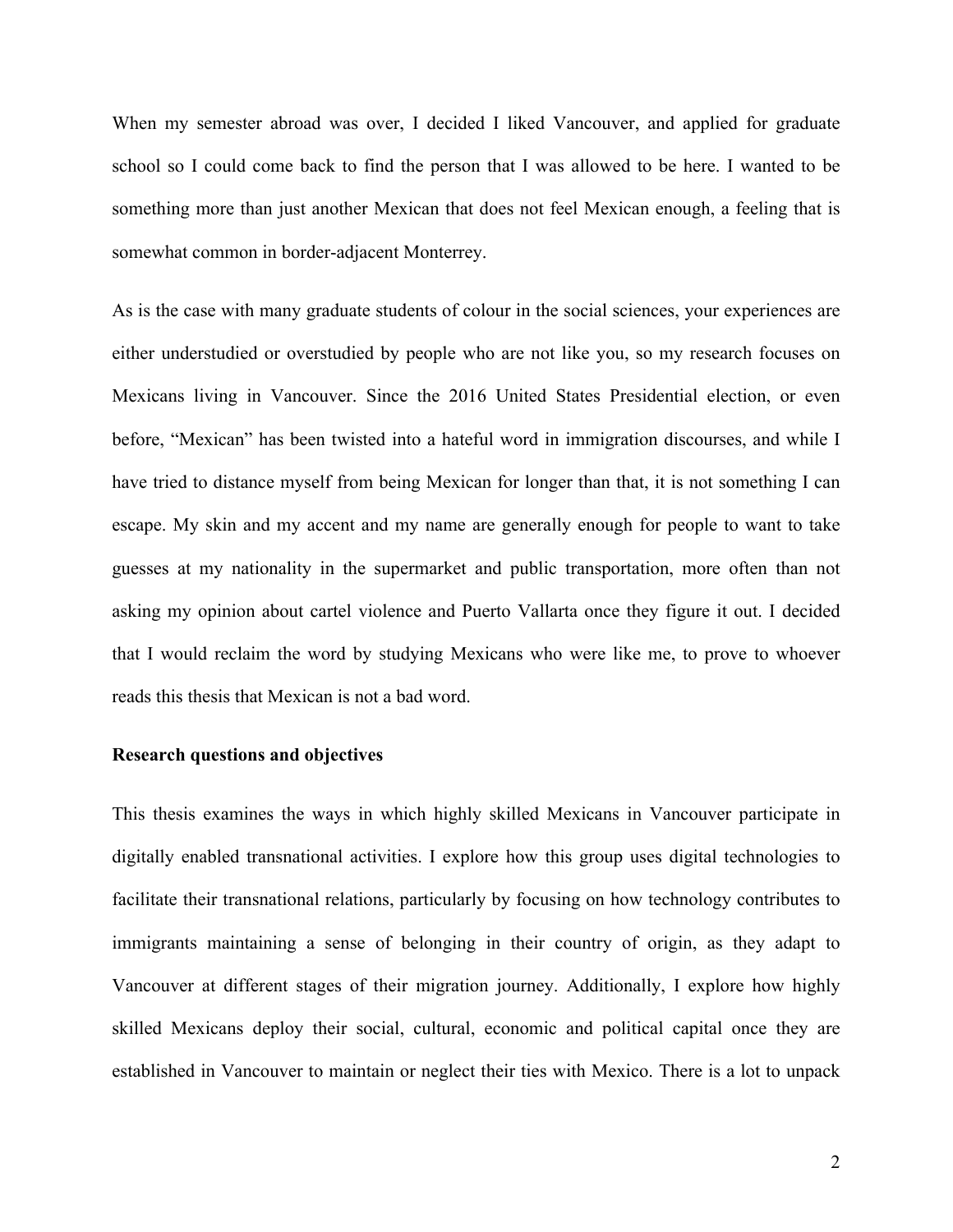in the motivations behind this research, and I will attempt to address them as I analyze transnational identity formation of highly skilled Mexicans living in Vancouver.

I must start by acknowledging that my interest in this specific population stems from the fact that I am a highly skilled Mexican living in Vancouver. I define highly skilled based on educational achievement: the only requirements to participate in this research were to hold a university degree or above and Mexican citizenship. The rationale behind the definition of highly skilled used in this research is addressed extensively in Chapter 2.

When I arrived in Vancouver for my graduate program, I had no real contact with other Mexicans except for my cousin and my roommate, both of whom I knew before moving to the city. I was not sure where to start looking for other conationals in the city, and in the process of searching, I stumbled upon several Facebook groups dedicated to the Mexican community in Vancouver. I browsed through the groups and decided not to join, as I did not need to start making connections in my first term and I was not really interested in going to any of the events. I also remembered that at the end of my study abroad term I met several Tec de Monterrey alumni during a party for exchange students. Since they also had a Facebook group, I joined to make some connections that would be somewhat more related to my research.

During my first year in Vancouver, I concentrated on figuring out what my place was in the Geography department and the city, and meeting other Mexicans was not a real priority in my list. I am writing this while nearing the end of my master's program, and the evolution of my identity as a highly skilled Mexican in Vancouver has been parallel to my evolution as an international graduate student. As Rilke calls for in his letter, during my first year in Vancouver I was trying to live in the questions — *What does it mean to be a Mexican graduate student* 

3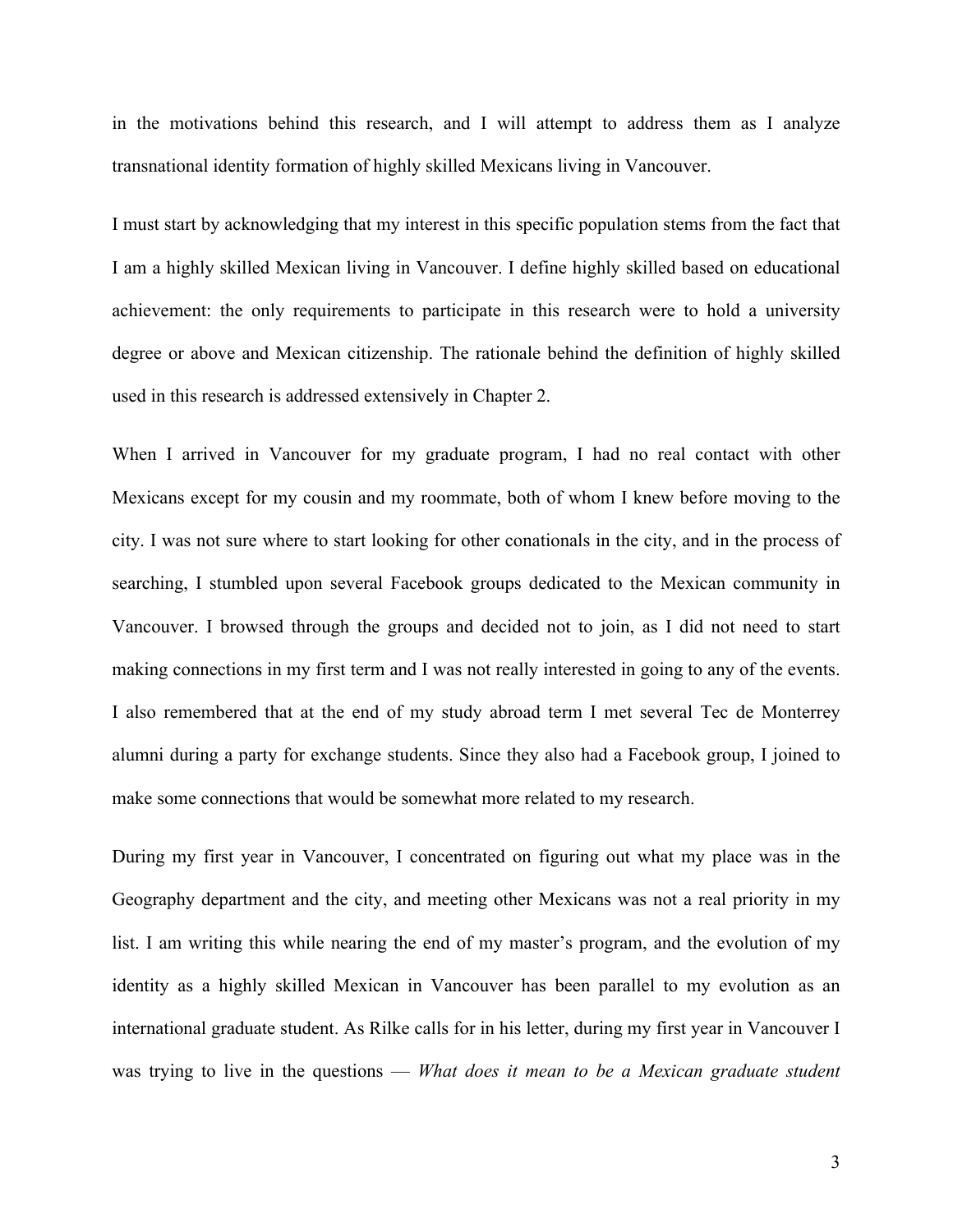*studying other Mexicans? Why am I the most qualified person to do this work? How does my identity affect the results of this research?* — in the hope that that process would help me find the answers that this research is looking to respond to.

### **Methodology and ethics**

This thesis is my attempt at answering those questions, and addressing how understanding my positionality is essential to approach the results of this research. I used a mixed methods approach to this research in order to better illustrate the different fields in which highly skilled Mexicans negotiate their transnational identity. I start by using existing quantitative data from Statistics Canada, obtained mostly from the 2016 Canadian Census. This data allowed me to identify the number of highly skilled Mexicans living in British Columbia at the time of the Census, by building a profile with socioeconomic characteristics such as visa stream of entry, education level, average income and other data which I analyze in Chapter 2.

After building a socioeconomic profile with publicly available data, I routinely observed posts found in Mexican community Facebook groups in order to analyze the interaction between physical and digital spaces in which highly skilled Mexicans negotiate their identity. Additionally, I examined 226 videos from two Youtube channels hosted by highly skilled Mexicans living in Vancouver. I decided not to use concrete data from the Facebook groups, due to anonymity and privacy concerns, but questions about interactions the research participants had with the Mexican community Facebook groups in the semi-structured interviews were included. The privacy concerns related to the use of Youtube videos were mainly about preserving the anonymity of the Youtube hosts, as I interviewed them for this project, in order to be able to comply with the Behavioural and Research Ethics Guidelines. Since the videos are in the public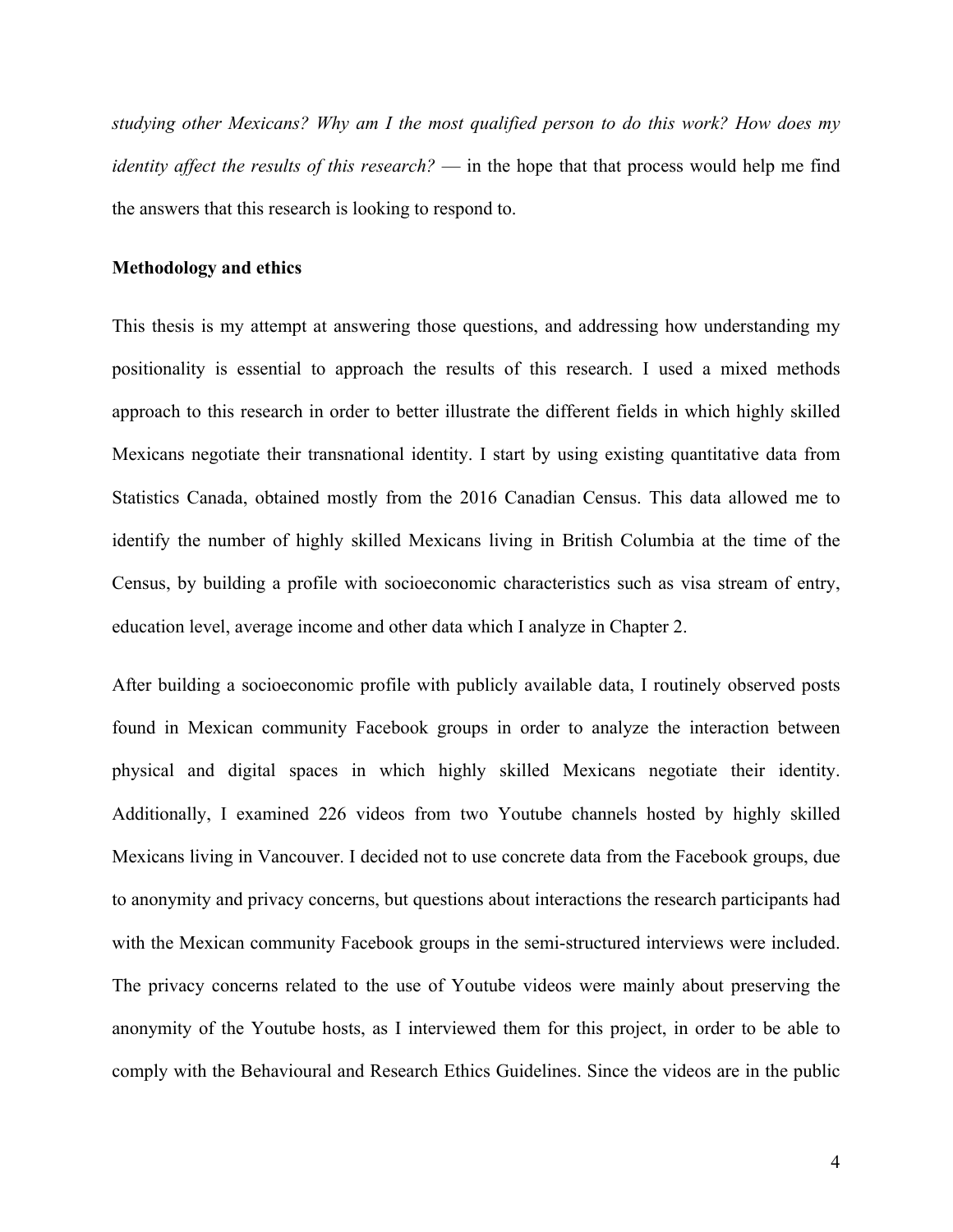domain, I use them as the main source of data for Chapter 4. I collected this data during the month of October 2019, meaning that any videos uploaded after October 31st 2019 are not considered as part of my analysis.

Lastly, I conducted 18 quasi-ethnographic semi-structured interviews with highly skilled Mexicans living in Vancouver. These Mexicans were either professionals or graduate students that had been living in Vancouver in periods ranging from 1 year to 14 years, with an average of 4.5 years and a mode of 1.5 years. Most of the participants were relatively new to the city, although more than half had previous experiences living in Canada or abroad before. The gender composition of the interviews was 55% male and 44% female, and their immigration status in Canada varied from study and work permits to Canadian citizens. To use the data obtained from the interviews while maintaining anonymity, all the participants have been given pseudonyms.

I used an interview guide divided in three sections: 1) Migration to Vancouver, 2) Social circle in Vancouver, 3)Digitally enabled sense of belonging. The first section consisted of context questions on the reasons why participants decided to move to Vancouver, any previous migration experiences and the networks that they had in the city prior to their arrival. The second section asked about their social networks in Vancouver and their interactions with other Mexicans and Mexican institutions in Vancouver. The third section was divided into two subsections: questions about their use of digital technologies to manage and maintain their transnational relationships and their use of digital technologies to obtain information and politically participate in Mexico while in Vancouver.

Lastly, this work is heavily informed by the use of autoethnography, as it is the method most tied with my own positionality. I will structure the discussion of methodology and ethics by each

5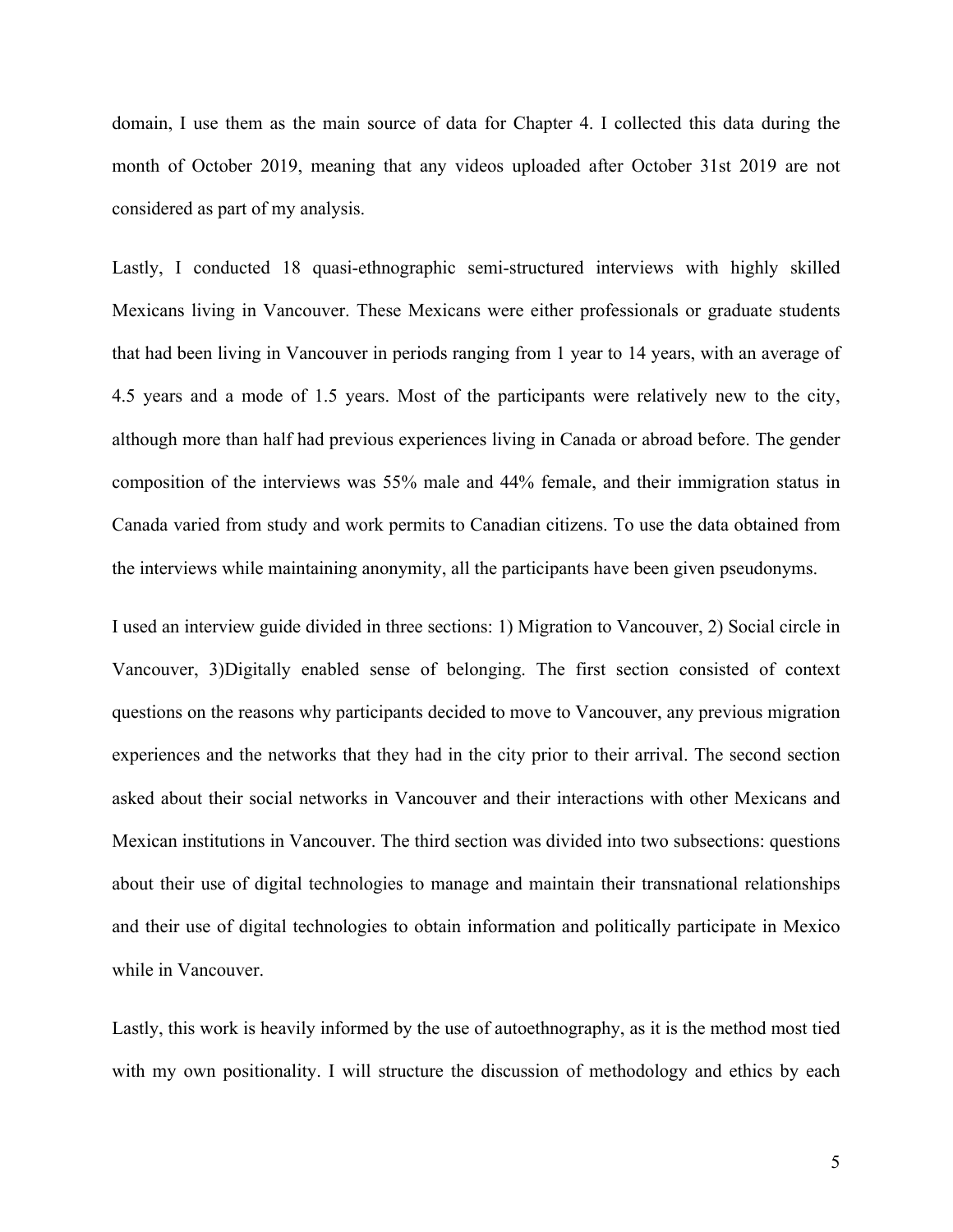method used, however the role of autoethnography is relevant across the rest of the methods since it requires me to reflect on the benefits and limitations of my positionality as a highly skilled Mexican researching other highly skilled Mexicans in Vancouver.

### **From the inside looking in**

I will start by discussing autoethnography as a method and the implications that using this method had for this research. In the field of Geography, autoethnography has been adopted as a practice "to move beyond ruminations about our discipline's coloniality and into the realm of anticolonial praxis" (Besio and Butz, 2004, p. 432). However, as Fisher (2015) argues, much of the existing research on subjectivity and its role in the research process focuses "either on 'white' researchers in Global South contexts or on researchers working in their 'home' country or community" (p. 457) and less common but increasingly so, "the intersection between gender and race of the researcher and subsequent effects on research relationships" (p. 457). This research attempts to look at the intersection of ethnicity/nationality and class, by exploring my own positionality in a national community that is deeply socioeconomically divided, and the replication of these divisions in a transnational context.

Addressing positionality while performing any type of ethnography is essential to understand how the research is approached. Besio and Butz (2004) argue that they are drawn to ethnography because it "utilizes an epistemological position that prioritizes the particularity and contextdependent nature of knowledge" (p. 433). My personal context informs the way that I experience the world, and as a highly skilled immigrant in the early stages of my migration journey, I face many of the same experiences and challenges as the participants in this research.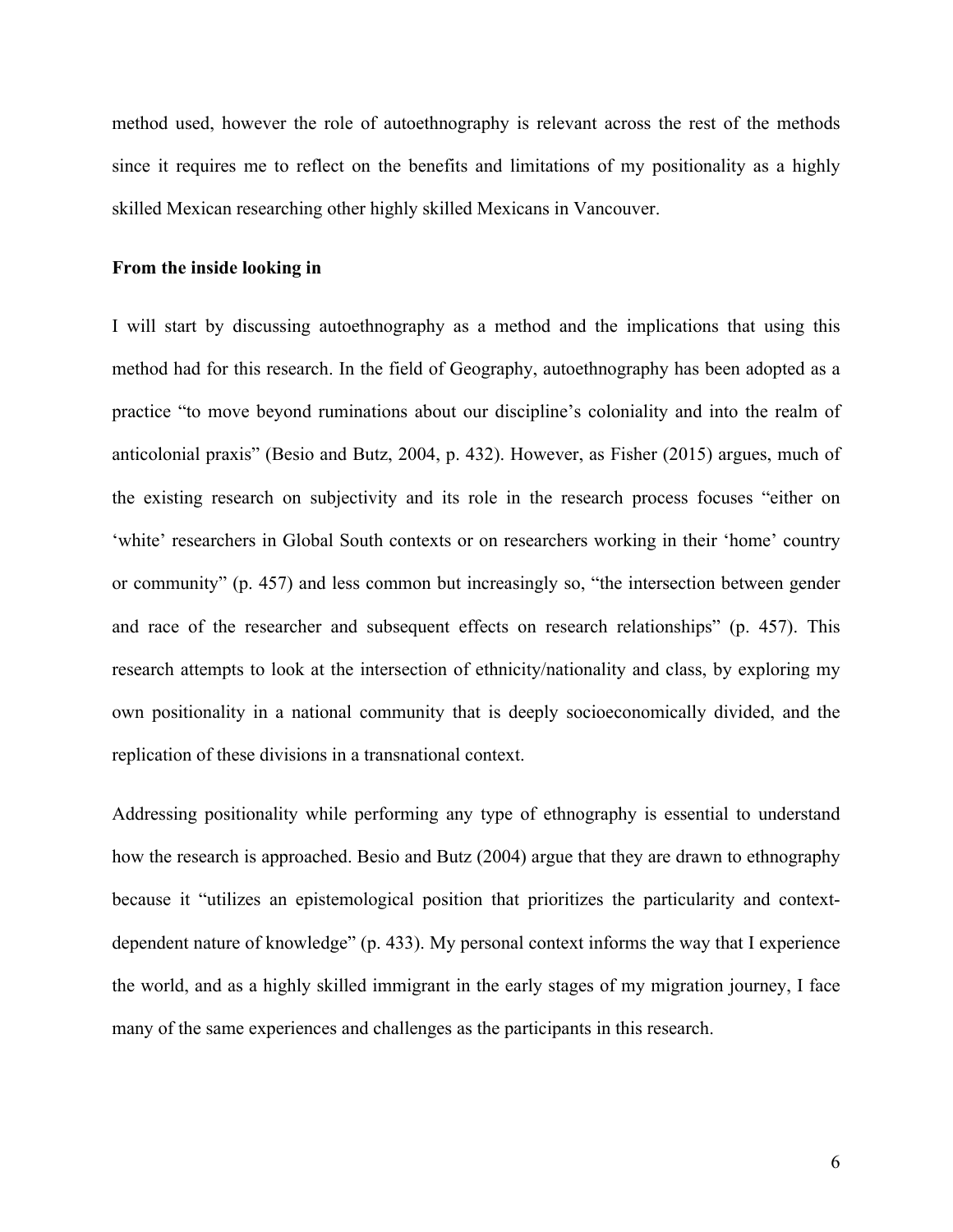This research builds on new and pre-existing relationships I had in Vancouver, which I started cultivating when I first came to study abroad at the University of British Columbia. In their reflections about intimate field research, Massaro & Cuomo (2016) explore how the existence of pre-existing and intimate relationships with their research participants enabled the level of access obtained in their research projects. I, as many migrants do, had connections in Vancouver that provided support and knowledge before I moved to Vancouver and throughout my initial months in the city.

The strongest relationship was primarily my cousin, but former professors and classmates that I met during my exchange were also essential. Massey et al (1994) use the network theory of migration to explain how migrants networks are "sets of interpersonal ties that connect migrants, former migrants and nonmigrants in origin and destination areas through ties of kinship, friendship, and a shared community of origin" (p. 449). However, beside my kinship, friendship and community of origin networks, there are networks that are more closely associated with my position as a highly skilled immigrant. Being a Tec de Monterrey alumni gave me access to the pre-established Tec de Monterrey Vancouver alumni network, and my position as a graduate student allowed me to meet students at the University of British Columbia (UBC) who knew Mexicans in other departments. Additionally, I am also a Mitacs Research intern alumna, and this organization has an office at UBC which hosts events for interns and alumni during the summer. This was especially valuable because Mexico is one of the few countries from where Mitacs recruits summer interns. My access to these groups was central to my interview process, since I was able to recruit research participants from different social circles through these preestablished networks.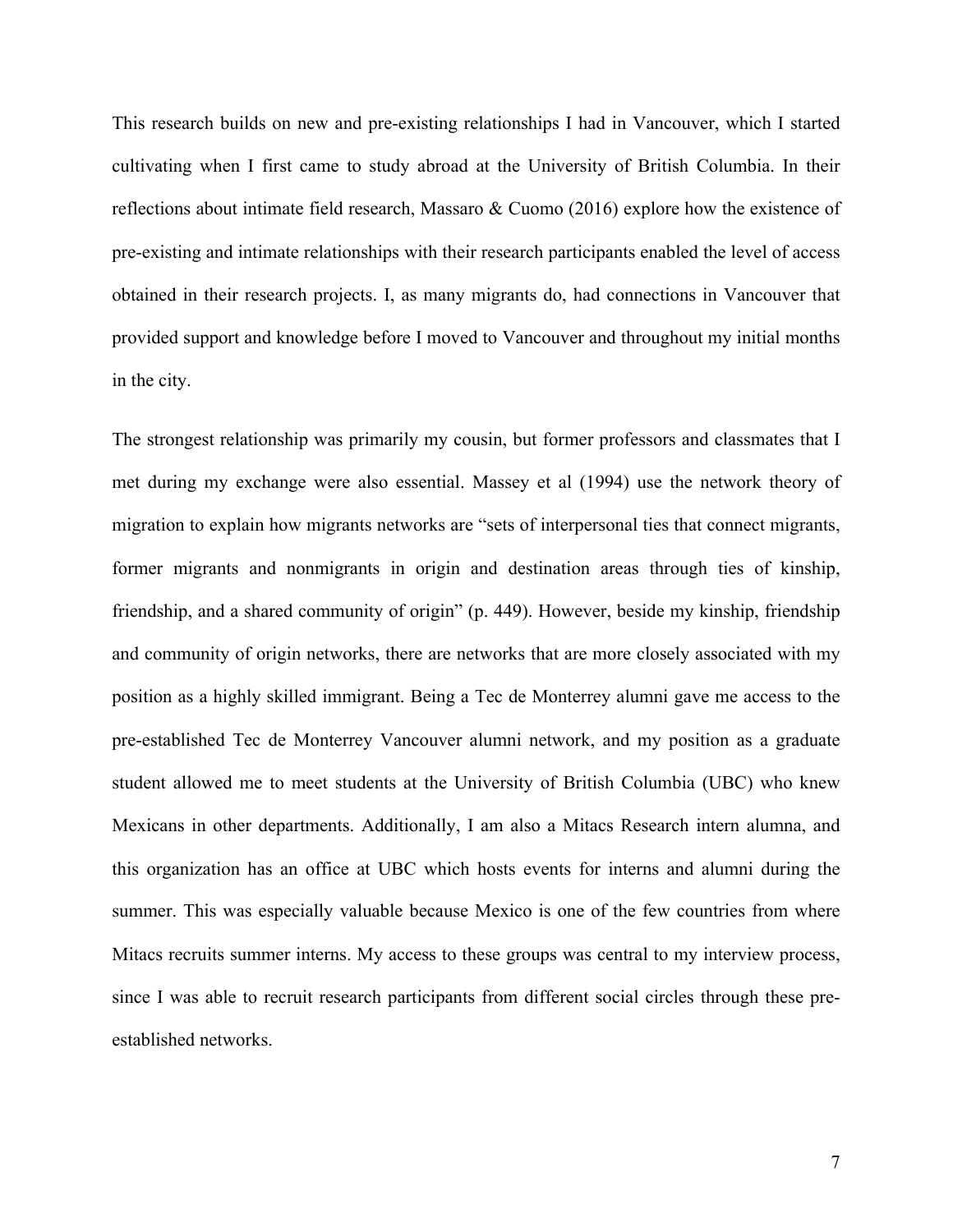My unique position belonging to different networks of highly skilled Mexicans placed me as an insider in various groups, not only due to my nationality but also by the different professional associations we were part of. Ganga & Scott (2006) define "insider research" as "social interviews conducted between researchers and participants who share a similar cultural, linguistic, ethnic, national and religious heritage" (p. 2). The focus of their article is research that involves social interaction between migrants from the same imagined community (Anderson, 1983), and they argue that this type of research creates a distinct social dynamic as a result of shared cultural knowledge. This concept of "diversity in proximity" makes both the interviewer and the interviewee better able to recognize both "the ties that bind us and the social fissures that divide us" (Ganga & Scott, 2006, p. 2), however I must acknowledge, and I do this by using autoethnography as a method, that my position as an insider within the community is constantly being transformed as I undergo the initial stages of my own migration path in Vancouver.

Méndez (2013) characterizes autoethnography as a method that can range from "research about personal experiences of a research process to parallel exploration of the researcher's and the participants' experiences, and the experience of the researcher while conducting a specific piece of research" (p. 281). This work focuses on the exploration of my personal experience parallel to those of the participants, in a way that I can identify through other research methods such as interviews and analysis of digital content, and through previous literature, the similarities and differences between my experiences and the research participants' experiences.

Kuus (2013) argues that "the effects of foreign policies can be observed in numerous settings but its conception inside the insular echelons of the state is much less visible" (p. 19). In a similar manner, I argue that the effects of upper class upbringing in Mexico can be "observed in numerous settings", but its conception is much less visible. The identity of upper class Mexican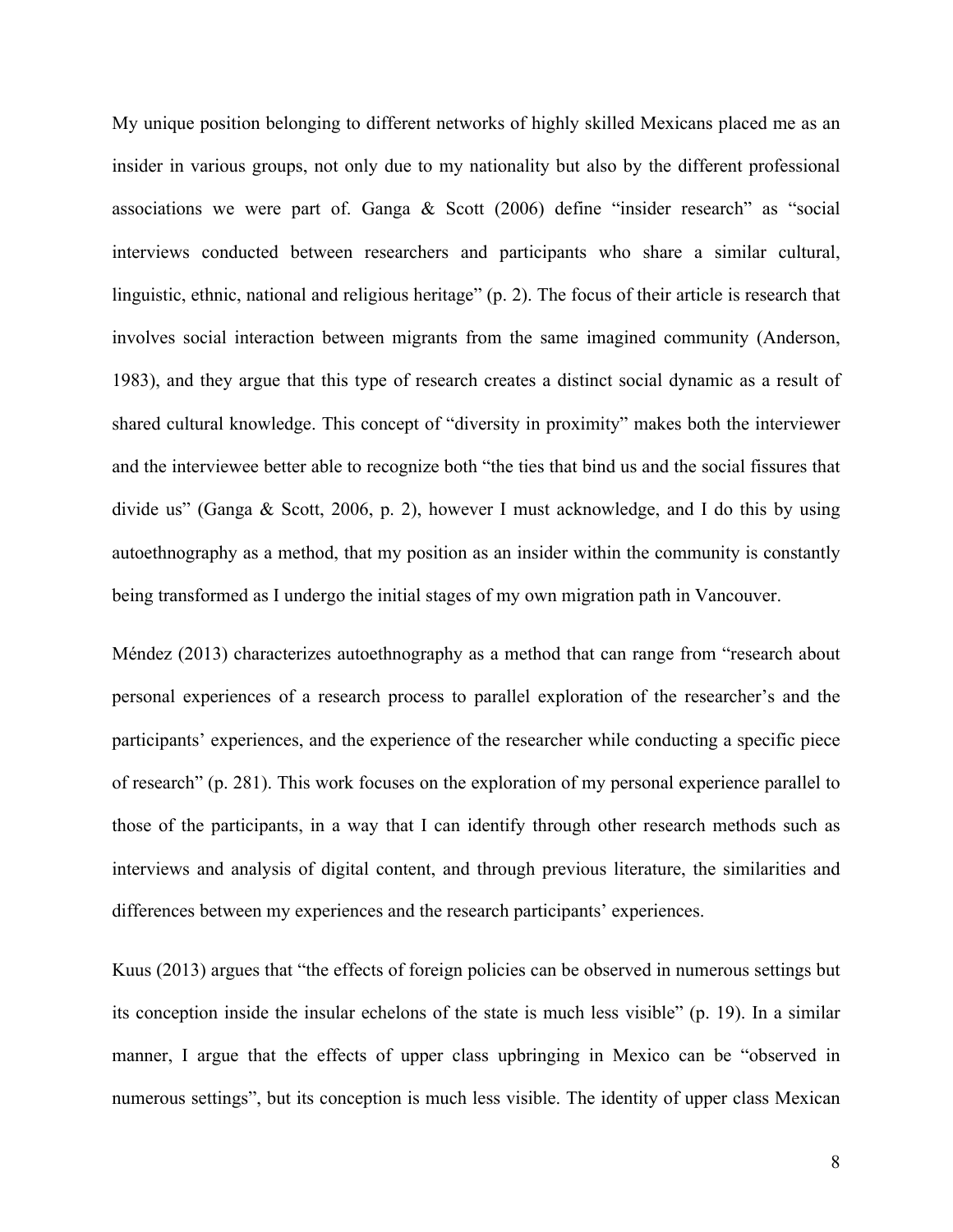citizens is closely tied to education as a means of achieving social mobility — and in the case of the upper middle classes, a private bilingual education is an investment that parents make in order to guarantee access to better universities and in some cases, transnational social mobility through higher education or professional opportunities.

In the context of transnational social mobility through education, it is not enough or strictly necessary to have economic capital in order to obtain a space inside the "echelons" (Kuus, 2013, p. 19). Highly skilled migrants can strategically use their social and cultural capital to obtain access to these spaces. I argue that this social and cultural capital translates into an ability which Carol Cohn (1987) identifies as "speaking the language". Highly skilled immigrants have been learning the language through an education system that gives access to what Guarnizo (1997) calls the transnational habitus:

the social position of the migrant and the context in which transmigration occurs. This accounts for the similarity in the transnational habitus of migrants from the same social grouping (class, gender, generation) and the generation of transnational practices adjusted to specific situations. (p. 311).

For highly skilled immigrants in Vancouver, the adaptation to this transnational habitus occurs in different stages. As an example, a majority of the research participants had experience studying abroad for short periods of time before migrating to Vancouver, which gave them access to learning about a new environment first hand before committing to a more permanent migration. Globalization gives highly skilled immigrants cultural capital that proves to be valuable when trying to adapt to a new environment. In contrast to broader studies about migration, language was not mentioned as a barrier for the experiences in Vancouver for any of the research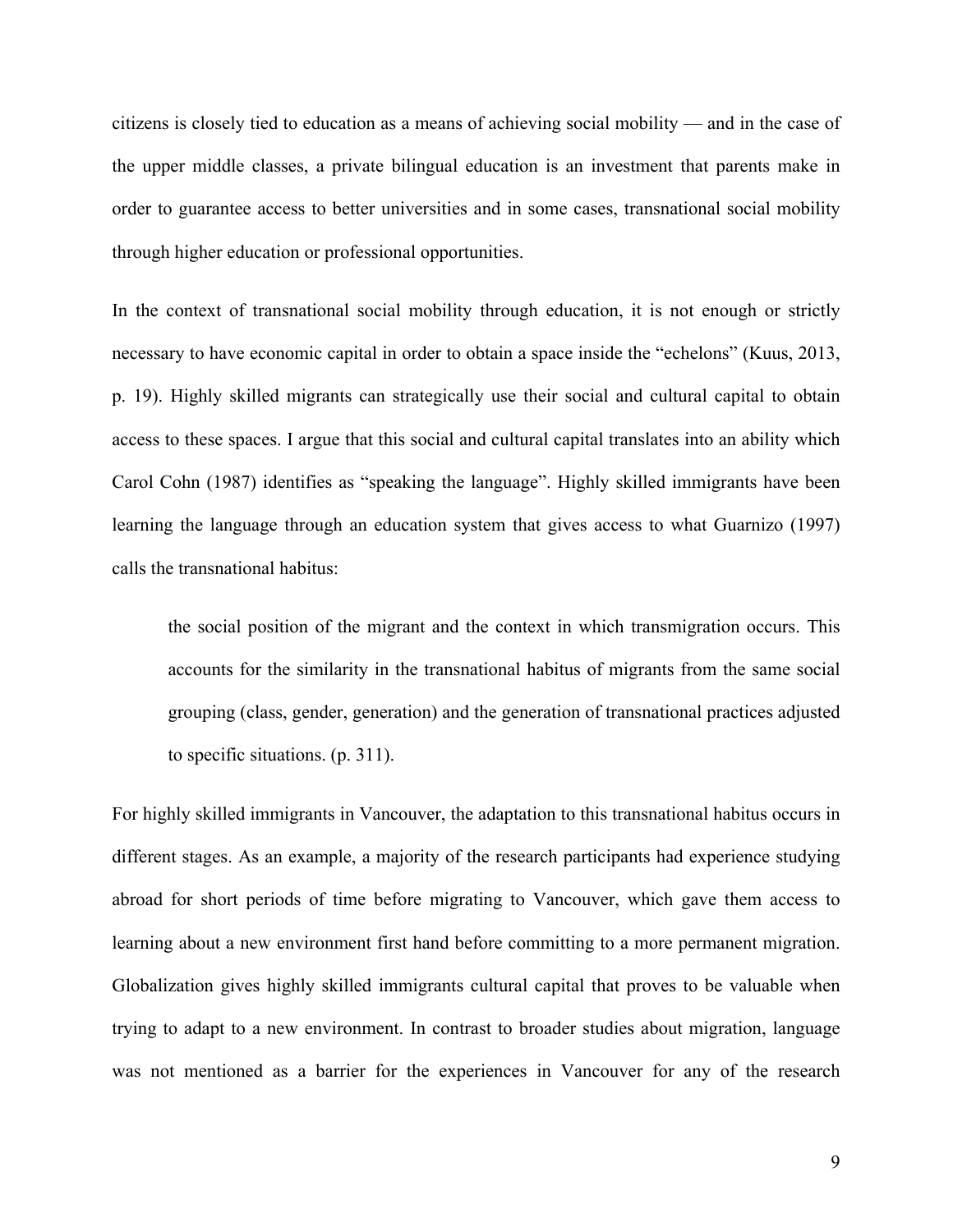participants, as most had counted on some sort of English education from a young age. In addition to linguistic abilities, cultural markers such as food and culture consumption have been heavily globalized, and many participants said that they do not miss Mexican food as what they eat in Vancouver is very similar to what they ate back home, and consumption of global mostly American — popular culture makes it easier to integrate into cultural conversations in the city. Nothing ever was ever exclusively Mexican about their lives in Mexico, which makes it easier to transition into the "Canadian" way of life, even at the first stages of their migration. In the next section I explore the benefits and limitations of doing semi-structured, quasiethnographic interviews, reflecting on the dynamics between researcher and research participants, the variations in profiles of research participants and the type of questions asked.

### **Studying up and studying lateral**

The semi-structured interviews were a key source of data for this research, and as explained above, the different networks to which I have access in Vancouver were extremely useful to broaden the scope of profiles of the research participants. My networks helped me obtain access and legitimize me as a researcher, and this helps counteract the difficulties that being a junior scholar could bring to obtaining access to different types of networks, particularly when dealing with elite subjects in a transnational context. Vertovec (2002) explores how migrants' networks vary depending on "local histories of migration, national conditions and communal socio-cultural traits" (p. 2) and he argues that there are also variations in types of networks used by different occupational classes. Vertovec (2002) also remarks that highly skilled immigrants "rely more on networks of colleagues or organizations and less on kin-based networks than unskilled workers" (p. 3). My connections with Tec de Monterrey, the University of British Columbia and Mitacs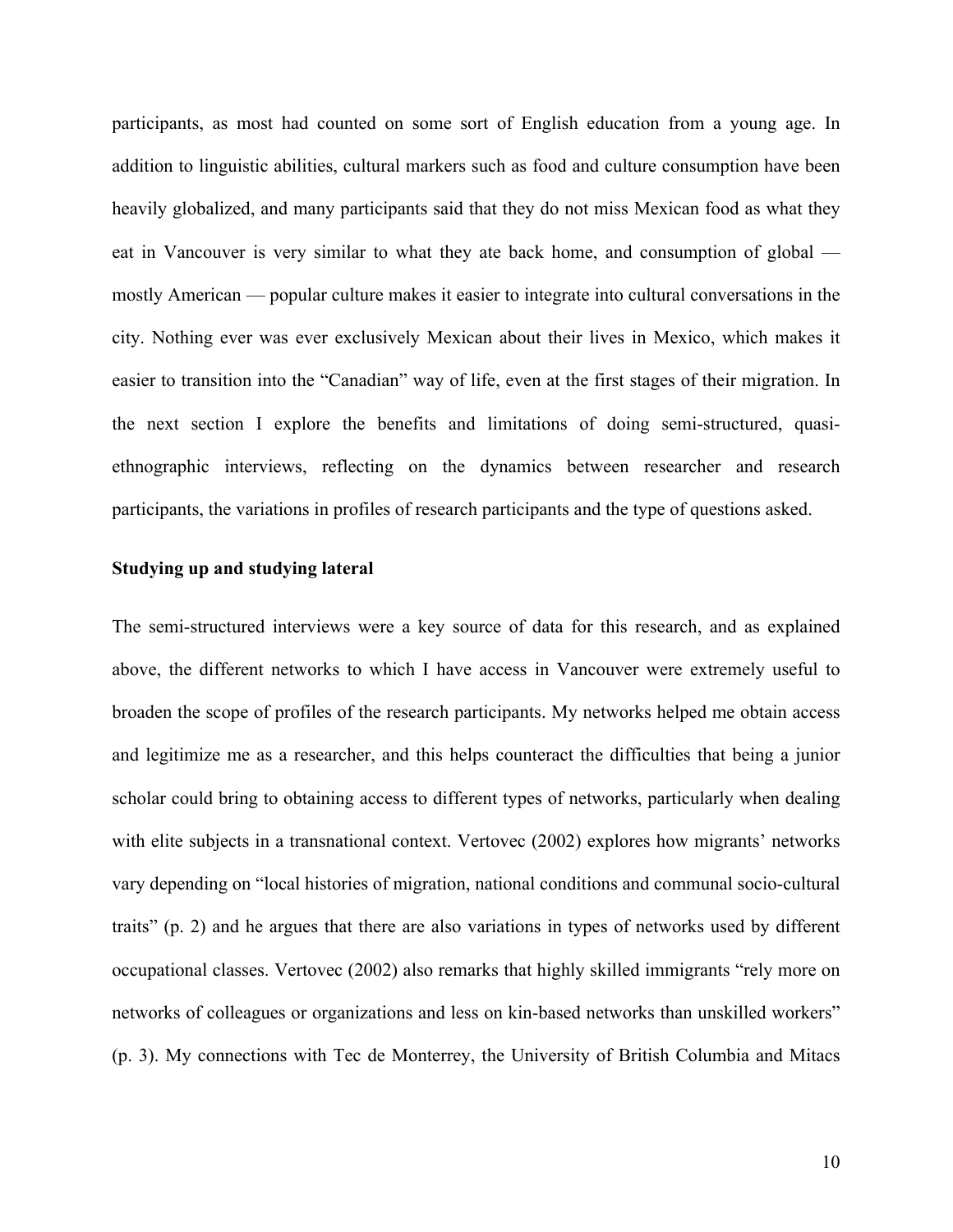proved to be more important to gain access not only to individual highly skilled Mexicans, but also to official government representatives in the Mexican Consulate.

These networks gave me access to research participants using the snowballing method, which is commonly used in migration research. In their exploration of the bias and limitations of snowballing methods, Beauchemin & González-Ferrer (2011) argue that migrants contacted through snowballing methods were more likely to have kept close ties with their home community. However, in the case of highly skilled immigrants, the home community is less relevant to the maintenance of their networks than professional organizations such as higher education institutions and alumni networks.

Given my own relationship with the organizations through which I recruited participants, from the starting point I shared a nationality and in most cases, a claim to the professional organization. However, there were many variations in age, profession, region of origin in Mexico and time spent in Vancouver, all of which enrich the experiences I was able to capture in my interviews and through participant observation. When addressing the interviews in general, I exclude the interview with the Mexican diplomat because, despite following the same structure, their answers referred to the community in general and not to themselves. In the next section of this chapter I explore how the similarities and differences between the research participants and myself influenced the power dynamics of our interactions.

My first contact with Mexicans outside of UBC was the Tec de Monterrey alumni network. This group is formed mostly by professionals working in different management or administration positions in the city, and they host a monthly networking dinner. The first meeting I went to was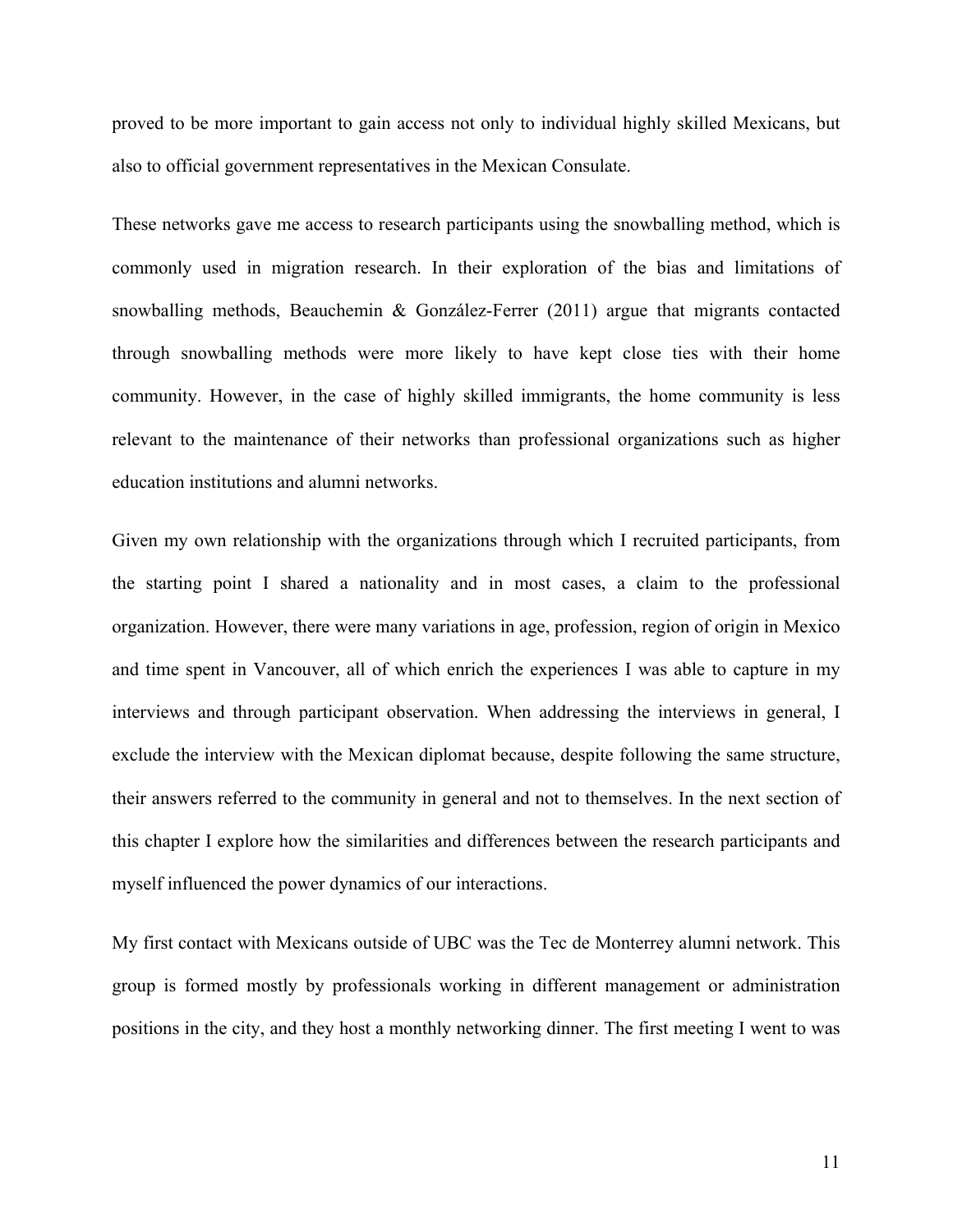attended mostly by middle aged men, and this trend continued throughout the rest of the dinners I attended, although on several occasions younger women would also show up.

Despite the noticeable gender and age differentials between the average Tec de Monterrey alumni and myself, my position as an alumna gave me access to their spaces, and throughout my participation in their meetings, I learned to highlight specific aspects of my identity in order to overcome the distance between myself, as a young female graduate student, and the rest of the mostly male middle-aged professional alumni. Cohn (1987) addresses a similar experience with her nuclear scientist coworkers, and argues that learning to speak their technostrategic language was the key to cementing her insider status. Cohn explains how "using the right phrases opened my way into long, elaborate discussions that taught me a lot about technostrategic reasoning and how to manipulate it" (p. 708). In the case of the alumni, I argue that the technostrategic reasoning was instead the reproduction of meritocracy discourses (Sliwa & Johansson, 2014), and class double-entendres that would be less visible to someone without a positionality like my own.

Most conversations during the dinners involved presenting your professional accomplishments and demonstrating your connections to other alumni, but those who were regarded as figures of authority in the group were the older alumni — particularly those who had been in Vancouver longer. Surprisingly, I was the only alumni who was a student at UBC, and given the reputation of the university and my research interests, people were interested in asking me questions about my findings and my opinion on Mexican migration in general. However, my age and gender still created a slight power imbalance in my interactions with the alumni in professional events.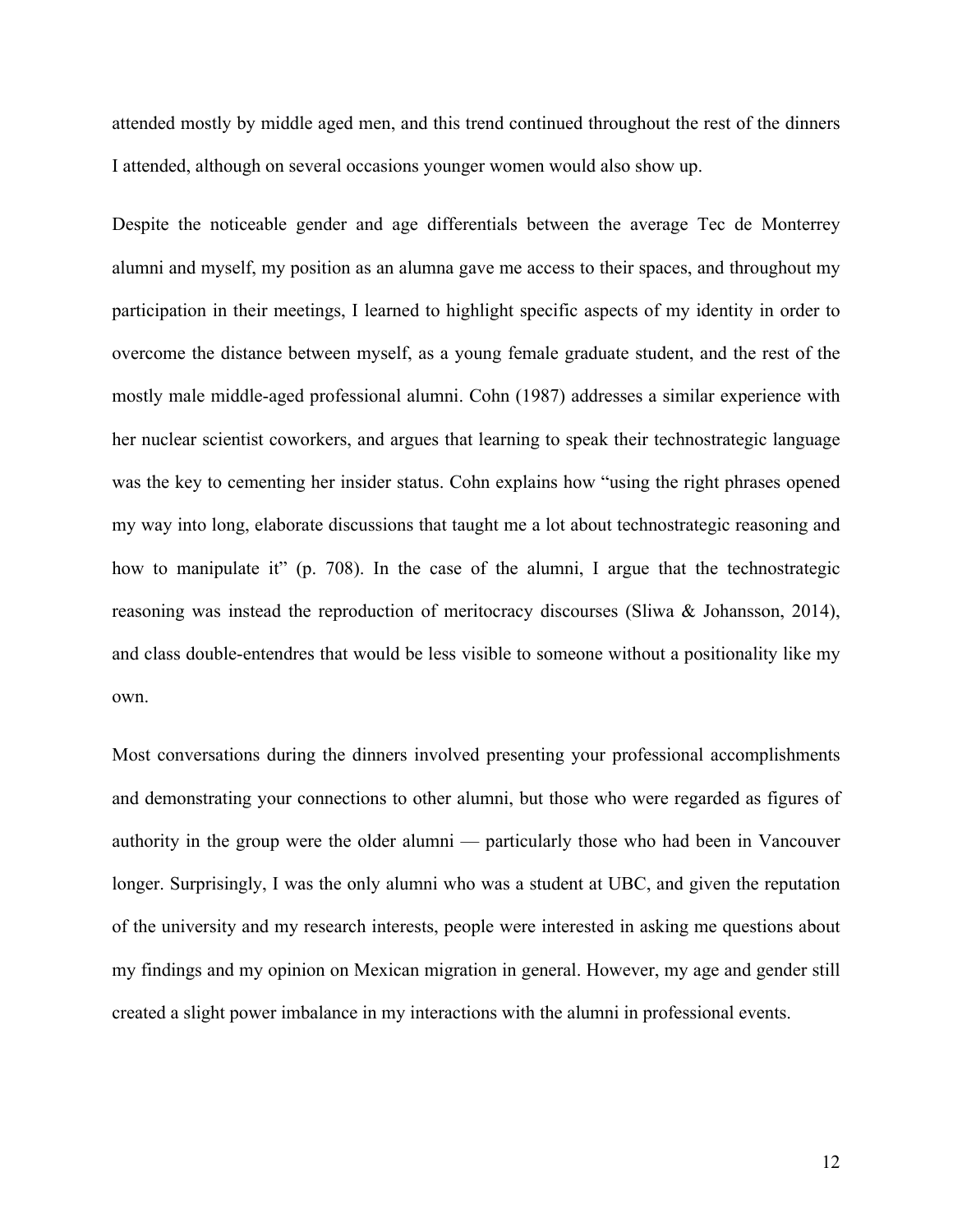These power dynamics were also present in the only meeting hosted by the Global Network of Mexican Talents during the one and a half years of my fieldwork, a membership drive in mid-December 2018. It was hosted in a downtown area restaurant that provided the group with a TV for broadcasting presentations on the work and mission for the network, followed by a happy hour to encourage possible members to mix and mingle. This event was mostly attended by middle aged professional men, with around 20% attendance of professional women of various ages. Once again, I was one of the youngest people in attendance. However, being from UBC gave me credibility, in a similar fashion to the EXATEC alumni meeting, and some of the attendees asked for more information about my research interests and for my Linkedin contact. This was the professional association where I was the least successful in recruiting participants for the interview process, but their behaviour and posts on social media and their web page informs, in a limited way, some of my conclusions.

This power dynamic was not present in my interviews with UBC students and Mitacs alumni, due to both of these populations being closer to my age, and generally female. UBC, as a Mitacs partner, hosts events for summer interns with invitations for Mitacs alumni, and I was able to attend this networking event to recruit Mitacs alumni to participate in my research. Mitacs recruiting from a handful of countries resulted in alumni and interns from the same nationally gravitating towards each other, so I ended up sitting next to two Mexican Mitacs alumni doing their postgraduate programs at UBC, having done their Mitacs internships in 2016 and 2017. I quickly discovered their Mitacs internships took place at SFU and UBC, and that was the main reason why they decided to come back to Vancouver for their postgraduate programs.

This was different from my own experience, as my Mitacs internship took place in the rural campus of the University of Alberta, but I had participated in an exchange program at UBC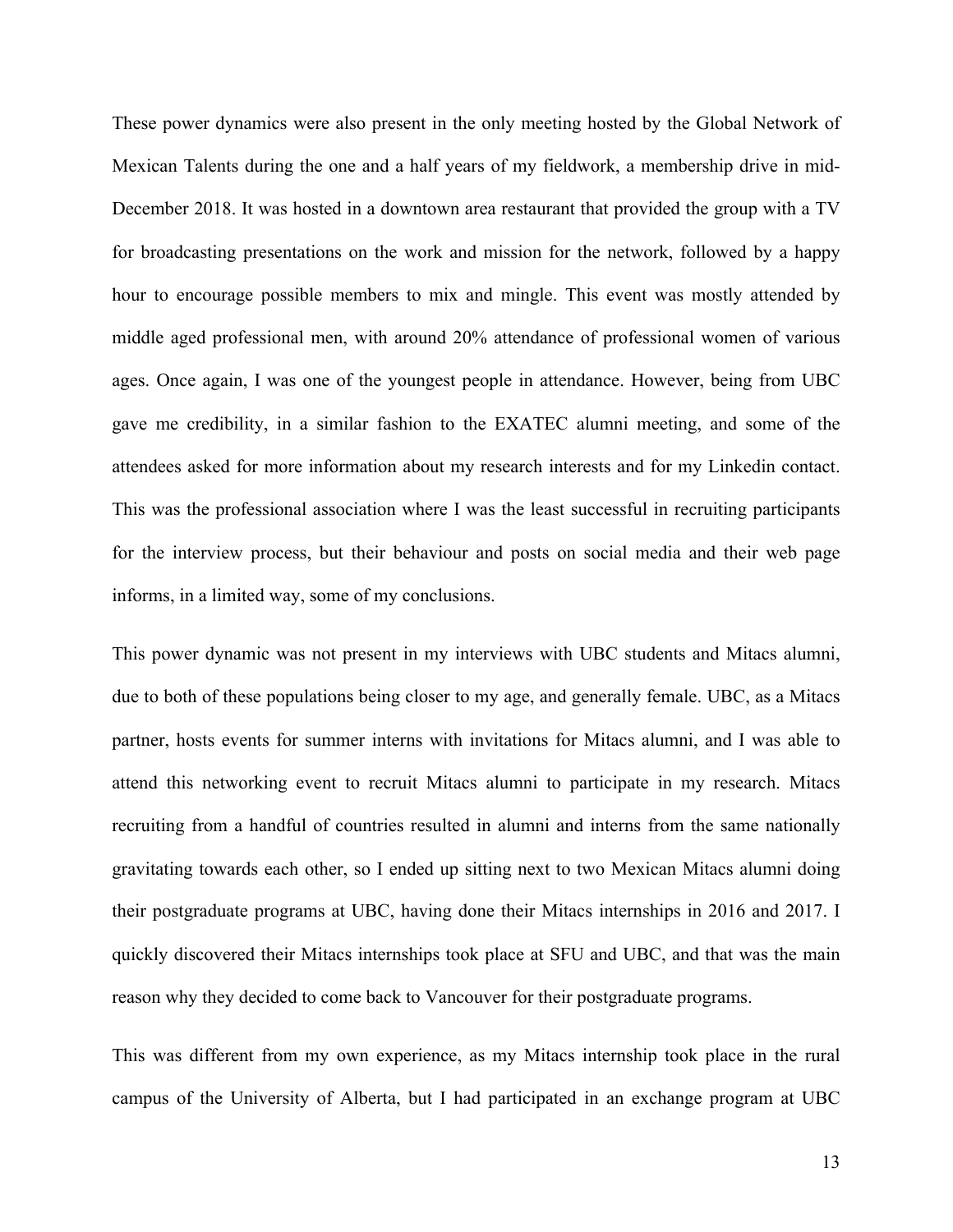through Tec de Monterrey. Chatting with them began to show the connections between previous short-term experiences in Canada and the return for long-term or permanent migration that I addressed later on in the interviews. In this meeting I also experienced what would later become a common theme across my interviews, as many of the Mitacs summer interns were interested in us sharing our strategies to get accepted into grad school in UBC, so they could replicate them to try to come back to Vancouver when they were done with their undergraduate education. This event also resulted in several people adding me on social media and the occasional request for help with navigating the UBC school system and life in Vancouver in general.

In all these events, besides the obvious age and gender difference, there were other smaller differences that, while not necessarily influencing power dynamics, allowed for me and the participants to recognize some of our differences. For example, in the interviews I asked participants about their backgrounds, asking them to provide contextual information about themselves. I asked this at the beginning of the interview and it helped both myself and the participant to understand what we had in common and what were some of our main differences. Interestingly, the region where you are from in Mexico is a big point of divergence between Mexicans, and it assigns several cultural peculiarities such as the kind of food you miss and some of your vocabulary. For example, when asked about language barriers, many participants said that they could tell I did not have any issues with my English and that it was probably related to the fact that I am from Monterrey, which is constantly regarded as one of the most "Americanized" cities in Mexico.

Having this information upfront, and handling the interviews as a conversation instead of a onesided dynamic in which I asked questions and they answered, made participants feel more comfortable when I asked about their experience as Mexicans living in Vancouver. This was

14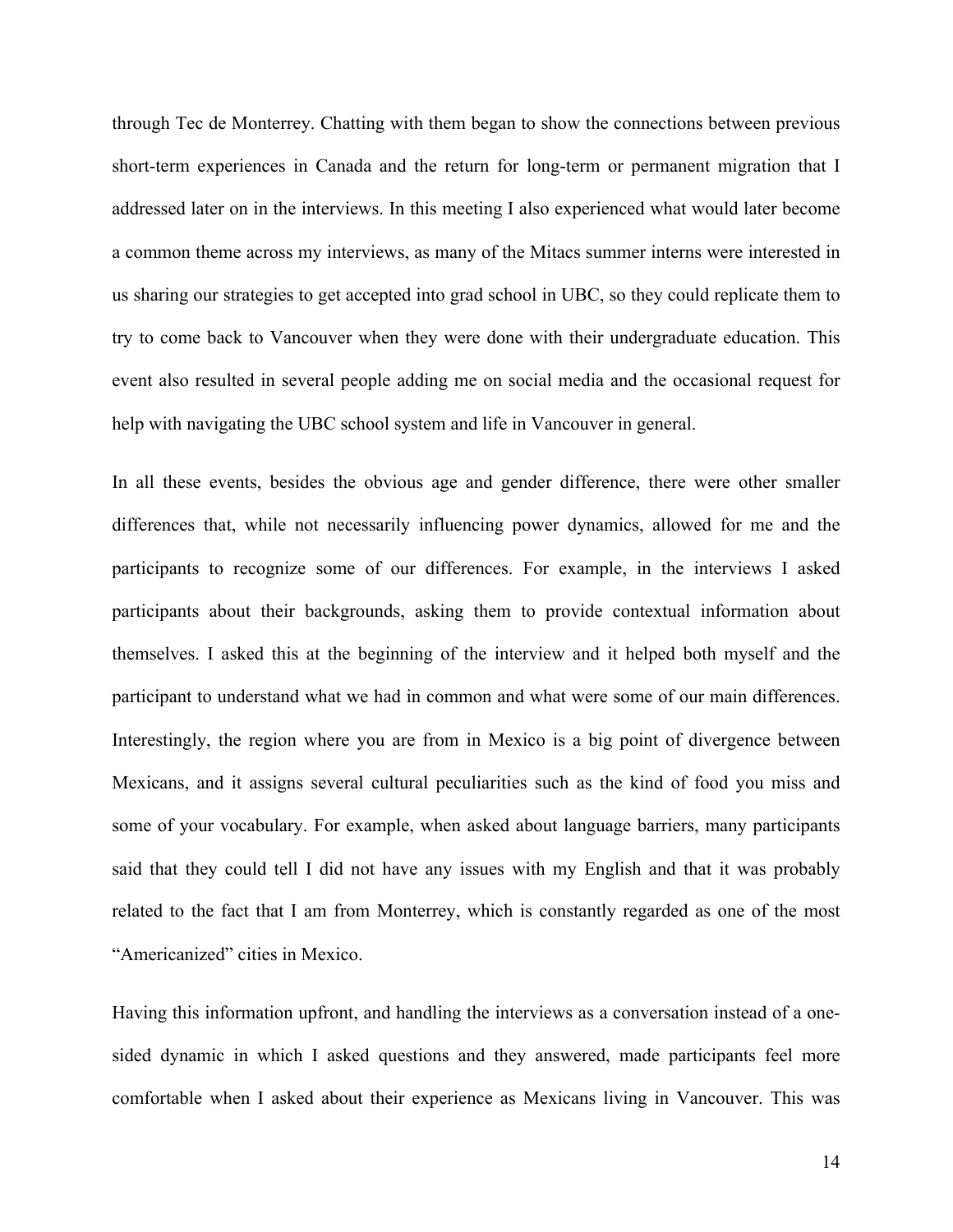particularly successful when asked about their interaction with other Mexicans in the city, both online and offline. By the third section of the interview, which dealt with their political participation and the way the digital technologies enabled their sense of belonging to Mexico, it was noticeable they were more comfortable in responding to my questions. When transcribing the interviews, I noticed that instead of short, straight answers, they were providing more examples and stories in order to answer the questions I was asking.

This strategy allowed the participants to feel more comfortable during the interviews, and in some cases, due to our recognition of each other as equals, many of the research participants were becoming my friends, and my interactions with them influenced my everyday life in Vancouver. Gusterson (1995) discusses the changing nature of ethnographically informed fieldwork, transforming fieldwork from a "bounded and hierarchical encounter between the knower and the known" (p. 19) to a fieldwork that has more of the qualities of an "ongoing albeit asymmetrical dialogue" (p. 19). Following this idea, the fact that the place of my fieldwork could not be separated from the place of my everyday life influences the ongoing nature of the dialogue between me as a researcher and the participants. I did not spend a few months in a place which I then left to write my findings, I had constant interactions with many of the research participants both by accident and on purpose.

By doing research in the city where I live and in the environments I frequent, I interacted constantly with my research participants by accident in random points of the city, on purpose in the cases where we decided to continue our relationship beyond the interviews, and in digital spaces by observing social media. Gusterson (1995) reflects that "there is no stop button" to ethnography, and we must live with our subjects' responses to our work. This ongoing observation, while I was in the same position as some of my research subjects, also influenced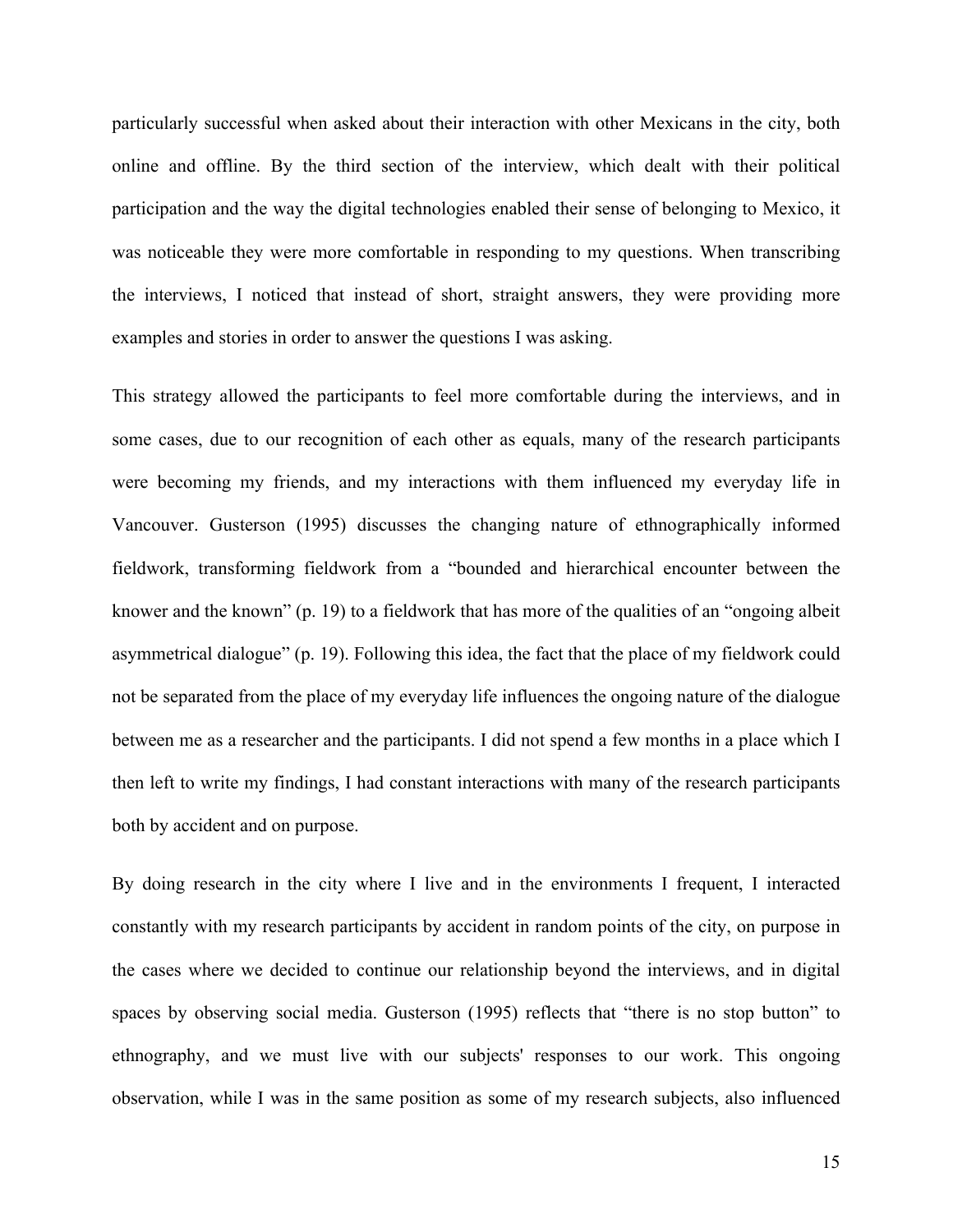how I experience my life as a highly skilled immigrant in Vancouver. Despite common claims of not hanging out with other Mexicans, after the interviews took place we would meet periodically for brunch, and eventually formed a Whatsapp group of Mexican graduate students, some of whom I had interviewed. Throughout this work I address the tensions of trying to maintain the balance between the period I considered as fieldwork, and the rest of my everyday life in Vancouver.

The difference in dynamics between the Tec de Monterrey alumni and graduate students allowed me to reflect on the practical difference between studying up, which is common in research on elites, and what I call "studying lateral". Kuus (Forthcoming) argues that it is analytically more useful to speak of particular groups of elite subjects rather than elite in a generic sense. In the case of this research, I recognize all highly skilled immigrants as Mexican elites, and address the differences between the two groups: international professionals and international graduate students. Given the reflection encouraged by engaging in autoethnography, by claiming to be studying lateral I recognize myself as a part of a group of elite subjects and address the effect that certain aspects of my positionality have on others. By recognizing that I am also studying up, I address what Kuus (Forthcoming) calls "power differentials" between the researcher and the research subjects. Recognizing the impact that my own experiences had in both creating, performing and analyzing the interviews, I also used quantitative data from Statistics Canada and qualitative data obtained from 226 videos found on two Youtube channels to have additional data sources that helped me inform my research findings.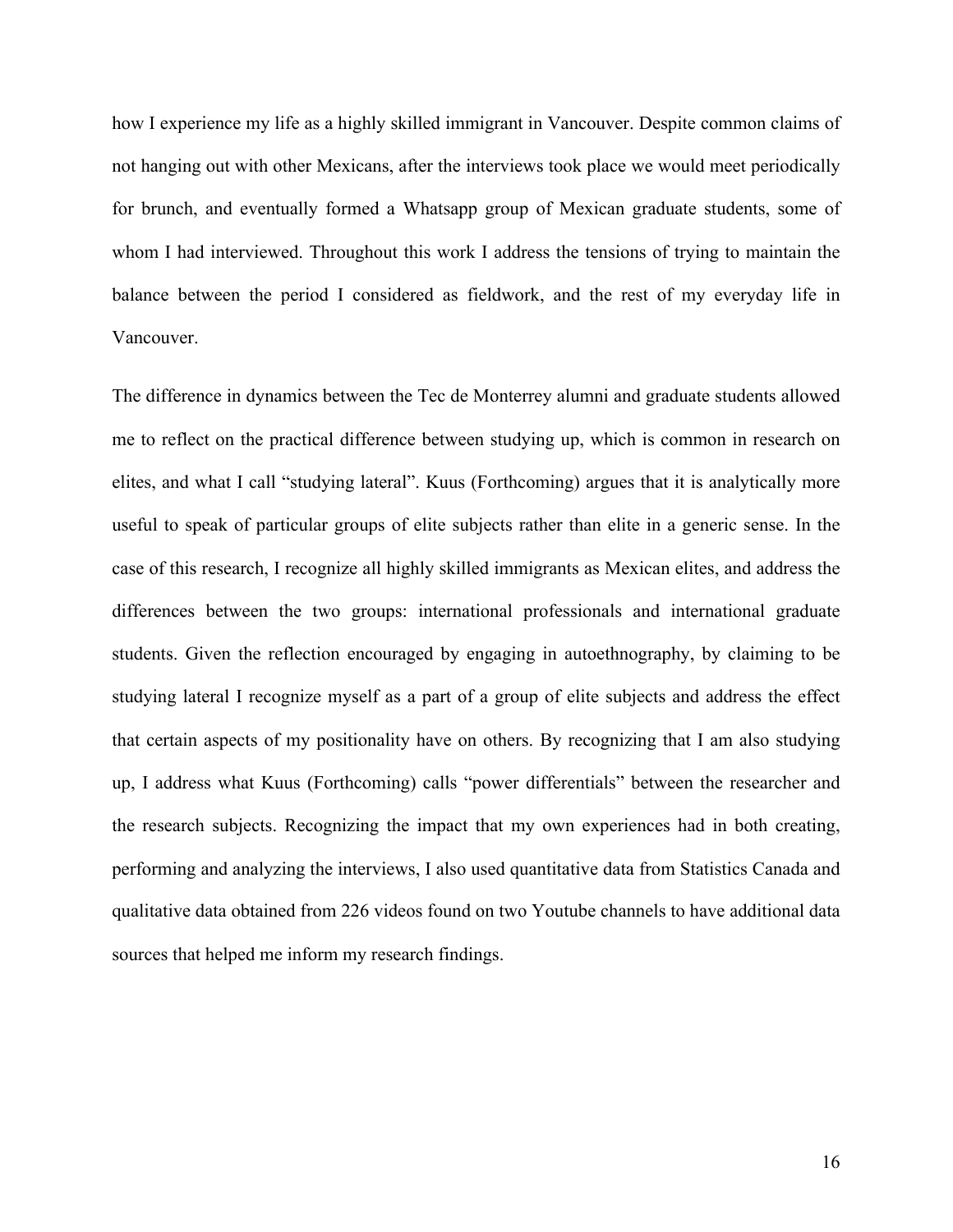### **Translating experience and numbers**

As explored in the previous section, my positionality is central to the methods of autoethnography and semi-structured interviews and as a recognition of the limitations of these approaches, throughout this research I also take on an analysis of existing quantitative and qualitative data in two different areas:

a) public data from the Canadian government, to shape a socioeconomic profile of highly skilled immigrants living in Vancouver

b) data obtained from interactive media platforms, namely Youtube channels hosted by two highly skilled Mexicans in Vancouver.

The existing public data about highly skilled Mexicans in Vancouver was drawn from the 2016 Canadian Census, the 2011 National Household Survey and information from Immigration, Refugees and Citizenship Canada (IRCC). Even if the sources of Canadian data about Mexicans are limited, the Census has many interesting categories that helped me get a good picture of who Mexicans are in British Columbia. For example, the Census includes information on the type of visa regimes through which Mexicans in Vancouver live in Canada and the numbers of internal and external migration and socioeconomic characteristics. Because I was only able to obtain data from the host country, the transnational perspective of my quantitative analysis is limited. The Mexican government does not actively publish information about Mexicans in Canada, and the information they provide is sourced from Statistics Canada.

Another limitation that particularly affected the data analysis was the lack of standardization in the Canadian government collection of migration data. The information about the Mexican community is published under the broader "Latin American" category. This restricted the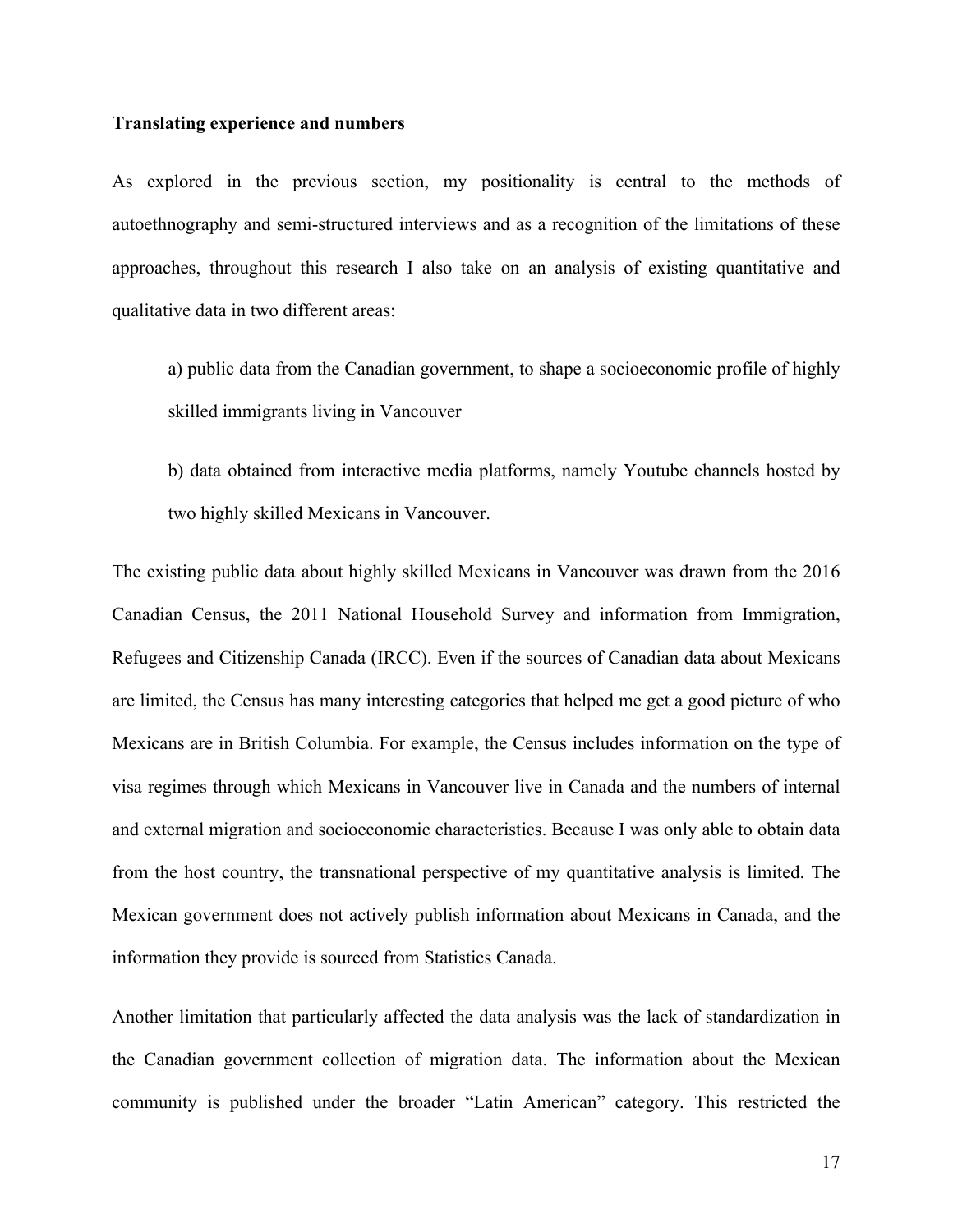amount of data available to identify highly skilled Mexican immigrants, since there is no standardized data about this specific sector of the migrant population. This led me to use proxies such as education level and income to identify the number of members of the Mexican population that could be classified as highly skilled. For example, I based my definition of highly skilled in terms of educational achievement, and according to the 2016 Census, 33% of the Mexican population in British Columbia has a University degree at the bachelor level or above, and an additional 19% has College or other non-university certificate or diploma or a University certificate below bachelor level. This means that around 52% of the Mexican population in Vancouver has higher education, significantly higher than the Mexican national average of people with higher education (31.2% in 2016) and close to the Canadian national average of 54% in 2016. Despite the lack of a transnational perspective in the data publicly available, I was able to compare different data sources in order to create a working definition of highly skilled immigrants for this work.

In the analysis of content generated in interactive media platforms such as Facebook and Youtube, the latter was the main source of data for analysis due to ethical concerns regarding the privacy of Facebook groups. The video platform is used by some Mexicans to share information about their everyday life and immigration experiences with others who might be interested in migrating to Canada. Social media sites such as Facebook are used in different ways: to network with other Mexicans living in the same city using public or private Facebook groups, and to share their experiences abroad with friends and family both in Vancouver and in Mexico. Chapter 3 addresses the ways in which these platforms have contributed to enrich the transnational experience of immigrants. In Chapter 4, I deal with the issues of using Youtube as a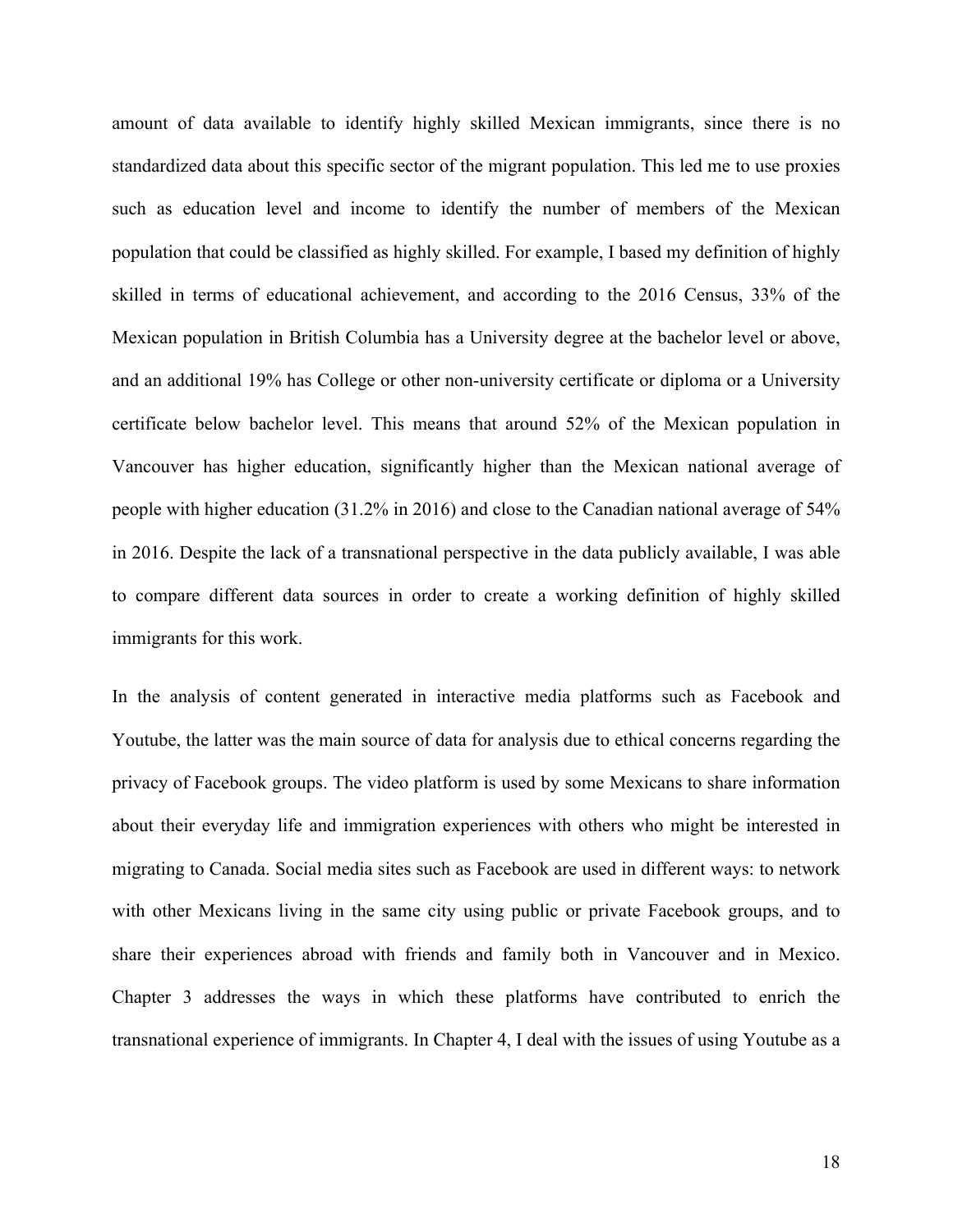source of data for this research, mainly the way that I prioritized anonymity of research participants while also using their public data on Youtube as a main source of information.

#### **Concepts and Literature**

In the next section I will explore the main concepts and literature from which I am drawing in this research. The principal literature that informs this research is transnational migration studies, particularly the work that focuses on the transnational activities of skilled immigrants. Transnational migration studies argue that migrants and their descendants participate in a variety of processes that extend across borders while they become part of the places where they settle (Levitt & Jaworsky, 2007, p. 130). This has generated critiques that claim transnationalism encourages a rejection of localization (Zhou & Tseng, 2001), particularly when studying the transnational experiences of highly mobile elites (Sklair 2002, Ong 2007, Ley 2010). Given these critiques, it is important to distinguish between highly mobile elites and highly skilled workers, even if at times these categories may overlap.

Ho (2011) explains that a highly skilled worker is normally defined as an individual with a university degree or extensive/equivalent experience in a given field (p. 120), and in her work she investigates how highly skilled migrants use a range of migration strategies and changing trajectories in order to work and live in London which might impact their 'highly skilled' status. Highly skilled immigrants can be part of what is known as the "transnational capitalist class", in the form of CEOs of transnational corporations, but more commonly are professionals that are part of a "middling migrant" class (Luthra & Platt, 2016), migrants that are neither economically disadvantaged nor super rich elites.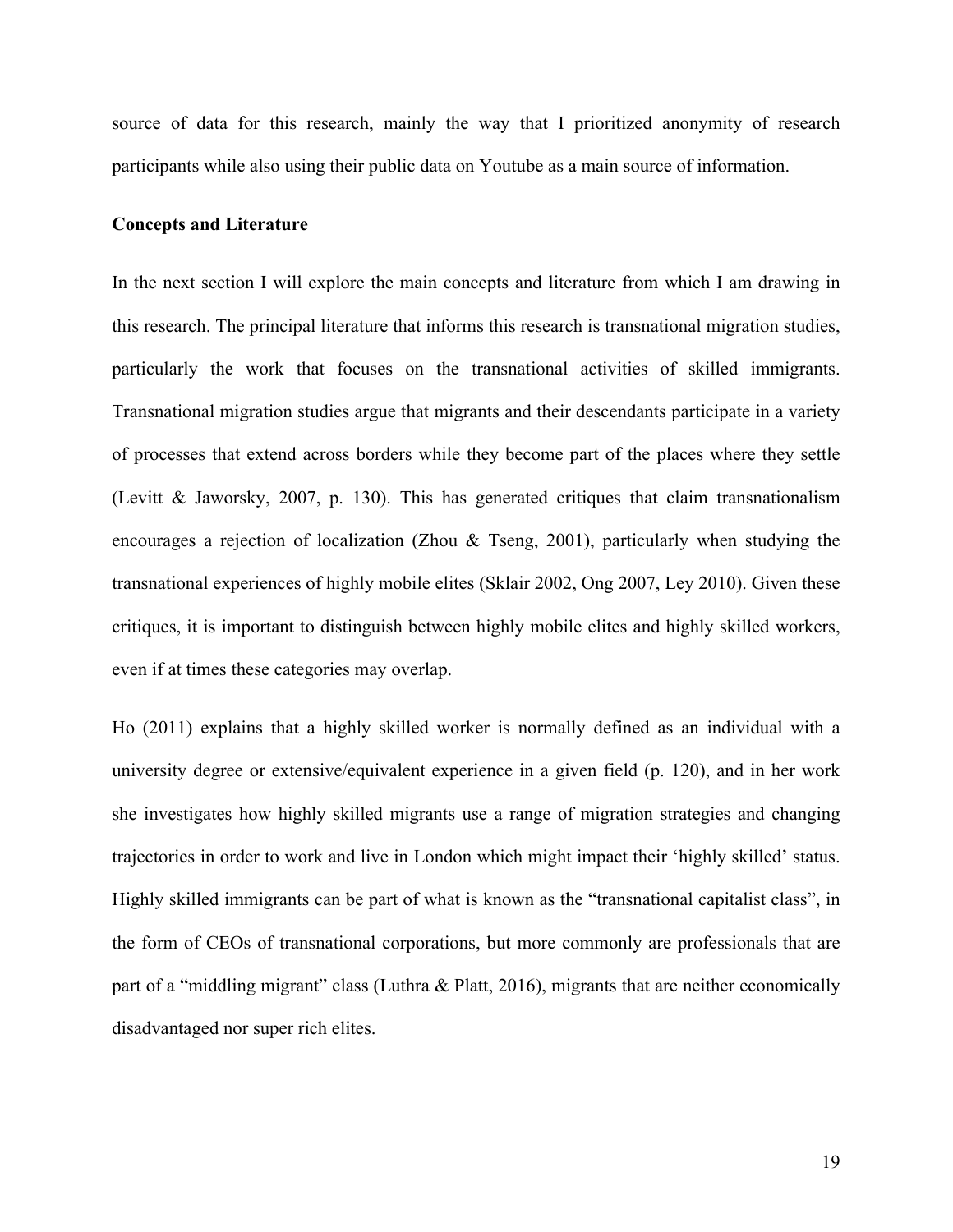However, Beaverstock (2018) finds that even if they are not the transnational capitalist class per se, these migrants are "primarily a constituent of the so-called 1 per cent through economic exchange, lifestyle and consumption" and are "in receipt of the wealth, social/cultural and network capital they need to move seamlessly between the immigration systems of different organizations and nation-states" (p. 517). Another advantage of using the "middling migrant" category, is that there are considerable differences among participants in terms of disposable income and lifestyle (Ryan, Klewkowski, Von Koppenfels & Mulholland, 2015), even if they are highly skilled and part of the one percent. Here, as Neumann (2008) suggests, I turn to Bourdieu rather than to Marx to understand class: "the point lies not in absolute but in relative difference, and in questions of consumption as much as in questions of production" (p. 674). Throughout this research I question how these patterns of consumption are constructed for "middling migrants" through exposure to education systems that prepare middling migrants — through social, cultural and economical capital — for better job opportunities through migration, highlighting the value of educational achievements for transnational social mobility (Waters, 2009; Hall 2008). Understanding the subtle class differences between skilled elite migrants and skilled middling migrants allows me to place limits on the time, energy and resources that migrants can use for maintaining their transnational ties.

Tackling this perspective contributes to adding more factors to understand the spatiality of transnational networks, and despite online transnationalism being a central aspect of this research, I do not want to reproduce the simplistic approach of assuming that digital technologies have effectively managed to deterritorialize transnationalism. It is not enough to acknowledge that digital technologies have contributed to the shrinking of time/space, it is also important to understand that migrants are still rooted in territories and despite advances in digital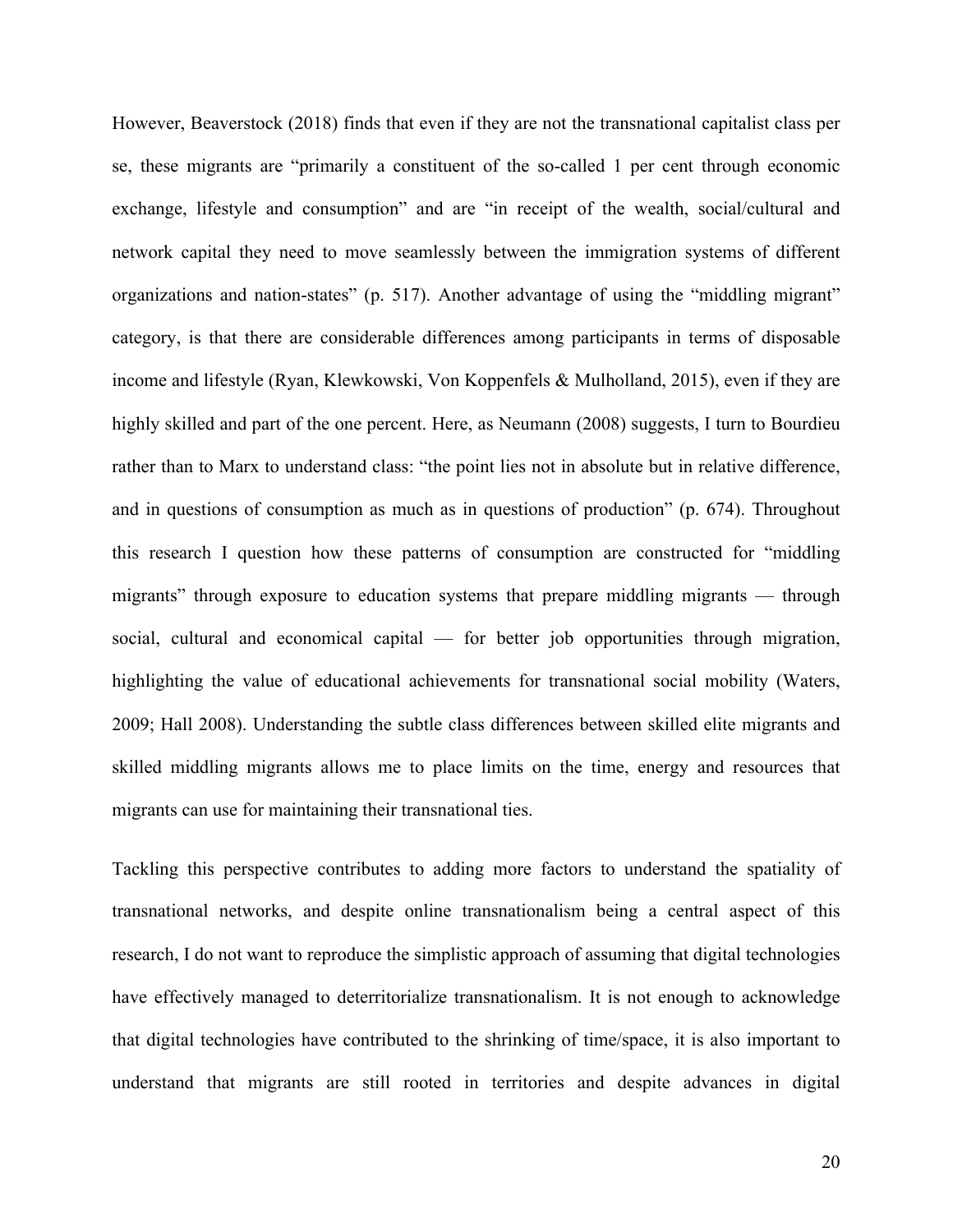technologies, migrants are still "anchored in places, with a variety of legal, political and cultural ramifications" (Vertovec, 2009, p. 14), which impacts their management of transnational relations. Studying this particular sector of the migrant population also allows for this work to move beyond studying the effect of remittances, as previous literature (Faini, 2007) has shown that highly skilled migrants rarely send remittances back home and instead, attempt to reunite their families in their host country once they have settled.

By looking specifically at middling migrants, I can use broader literature on transnational migration studies, such as migrants' navigation of immigration regimes in transnational contexts, that in turn impacts their negotiations of identity and belonging, to understand how their cultural and economic capital affects these negotiations in their everyday transnational lives. It is important to acknowledge that my work is not dealing with transnational citizenship (Baubock, 2007) since highly skilled immigrants tend to be more mobile and are in constant movement, becoming "transmigrants who can practically and symbolically travel back and forth between their countries of destination and of origin" (Kaya, 2012, p. 168). However, this back and forth travel is limited by specific immigration regimes of destination countries.

This literature is particularly relevant to understand why many highly skilled immigrants find themselves in temporary migration regimes such as work or study permits, particularly as the paths toward permanent residence in Canada are increasingly more limited. Migrants' desire for multiple citizenships is a response to the understanding of passports as "less and less attestations of citizenship, let alone of loyalty to a protective nation-state, than of claims to participate in labor markets" (Ong, 1999, p. 5). Ong also argues that in response to globalization, individuals and governments "develop a flexible notion of citizenship and sovereignty as strategies to accumulate capital and power" (1999, p. 6). Ong defines flexible citizenship as follows: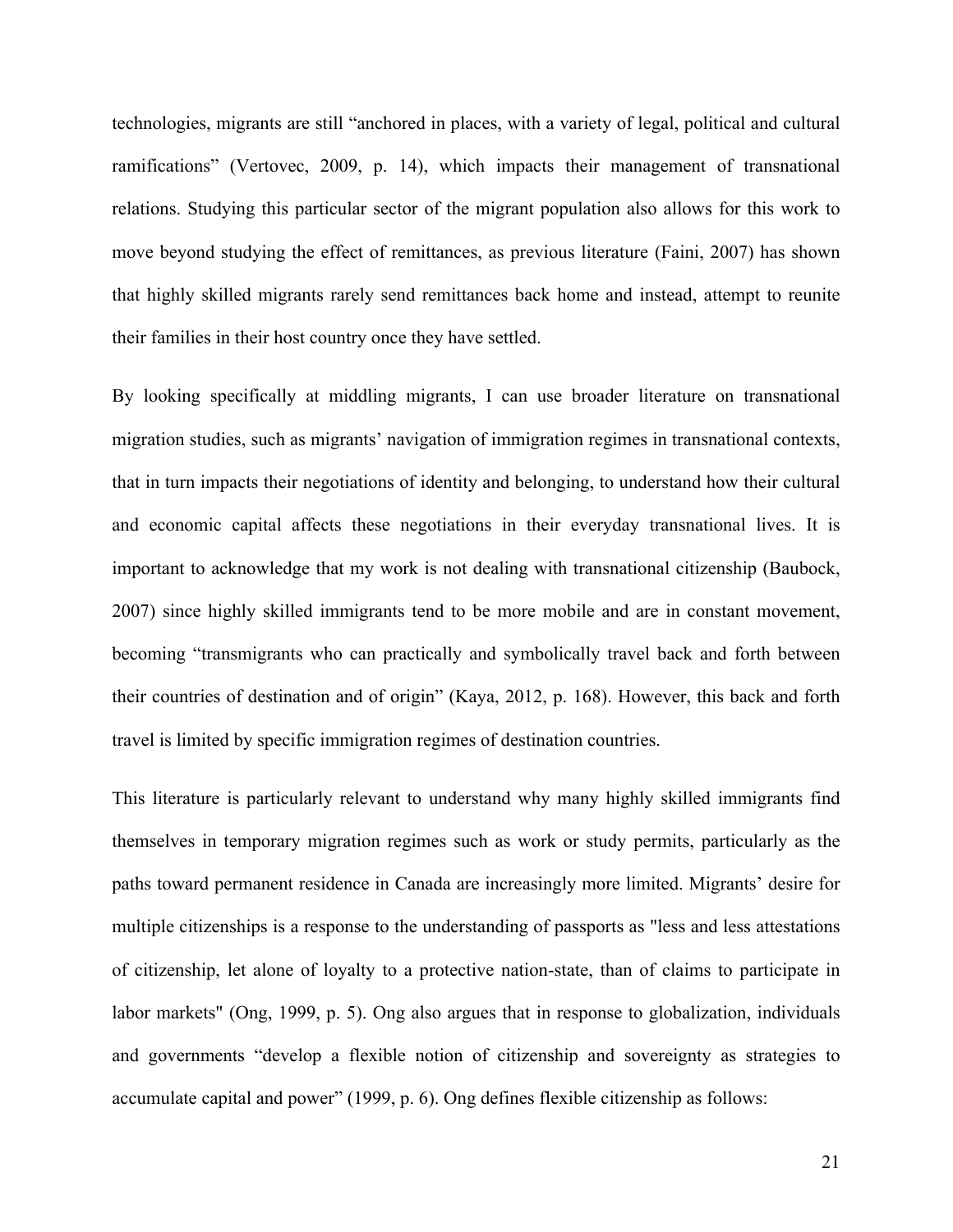"Flexible citizenship" refers to the cultural logics of capitalist accumulation, travel, and displacement that induce subjects to respond fluidly and opportunistically to changing political-economic conditions. In their quest to accumulate capital and social prestige in the global arena, subjects emphasize, and are regulated by, practices favoring flexibility, mobility, and repositioning in relation to markets, governments, and cultural regimes. These logics and practices are produced within particular structures of meaning about family, gender, nationality, class mobility, and social power (Ong, 1999, p. 6).

Ong's conceptualization of flexible citizenship is central to understanding the way that highly mobile elites use the concept to have greater flexibility in international travel and in professional and personal opportunities. As Ley (2010) discovered in his study of elite Hong Kong migrants in Vancouver, for elite migrants the benefits of having several passports have evolved: "before it was insurance. Right now it is for convenience" (p. 229). A gap in the flexible citizenship literature is that there is almost no research that focuses on Mexican highly skilled immigrants, particularly outside of the United States, which this research is hoping to contribute to.

Throughout this research, I look closely at the logics and practices that "are produced within particular structures of meaning about family, gender, nationality, class mobility, and social power" that Ong (1999) identifies as central in the conceptualization of flexible citizenship. Since these structures are essential to the sense of identity and belonging of migrants to a particular nation or state, the literature that deals with the ways in which immigrants negotiate the best strategies to accommodate these structures into their everyday lives is essential.

The way that specific immigration programs shape skilled immigrant future experiences varies widely from program to program. For example, in contrast to the Business Investor Visa

22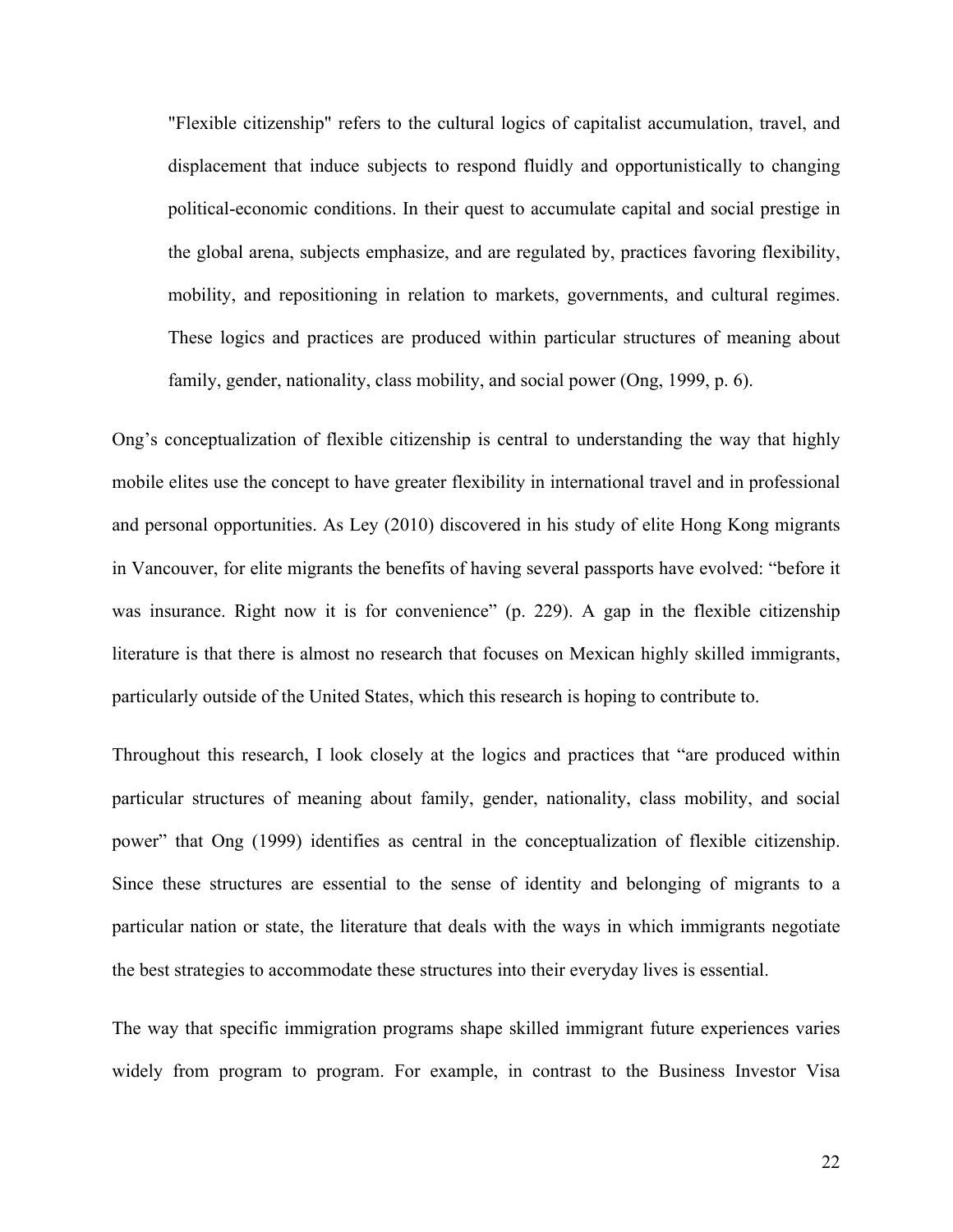Programs studied by Ley (2010), Pratt (2004) focuses on the ways in which Filipina immigrants, despite having a higher proportion of university degrees compared to Canadians, found themselves "deskilling through immigration, followed by ghettoisation within marginal occupations and low monetary returns on educational investments" (Pratt, 2004, p. 39) by participating in the Live-in Caregiver Program (LCP). Both the Business Investor Visa program and the Live-In Caregiver program rely heavily on immigrants' occupational identity, however the LCP results in an additional challenge of deskilling through immigration (Pratt, 2004, p. 39). This deskilling happens mainly given the two year requirement to adhere to extensive restrictions — not being able to study, work outside the home or work in other provinces — which results in losing confidence in the skills they brought from the Philippines. In contrast, the Business Investor Visa studied by Ley (2010) is primarily a monetary investment that requires constant monitoring from the state to permit an advance toward citizenship. However, many Investor stream migrants are able to migrate with their families and are able to use their skills to attempt to make their investment successful in the two year time frame demanded by the visa program.

The pathways toward migration available for the highly skilled Mexican immigrants participating in this research are not as straightforward as the two programs mentioned above. Many go through several temporary migrations in the study or work streams before applying for Express Entry or Permanent Residence. Previous research has found that educational institutions are essential for expats to participate in a two-step migration process— going through one or more temporary migrations before migrating permanently— as they provide expats with access and information that they otherwise would not be able to have. Kwak and Hiebert (2010) found that immigrants' association with the international education industrial sector contributes to the "blurring of boundaries between temporary and permanent migration associated with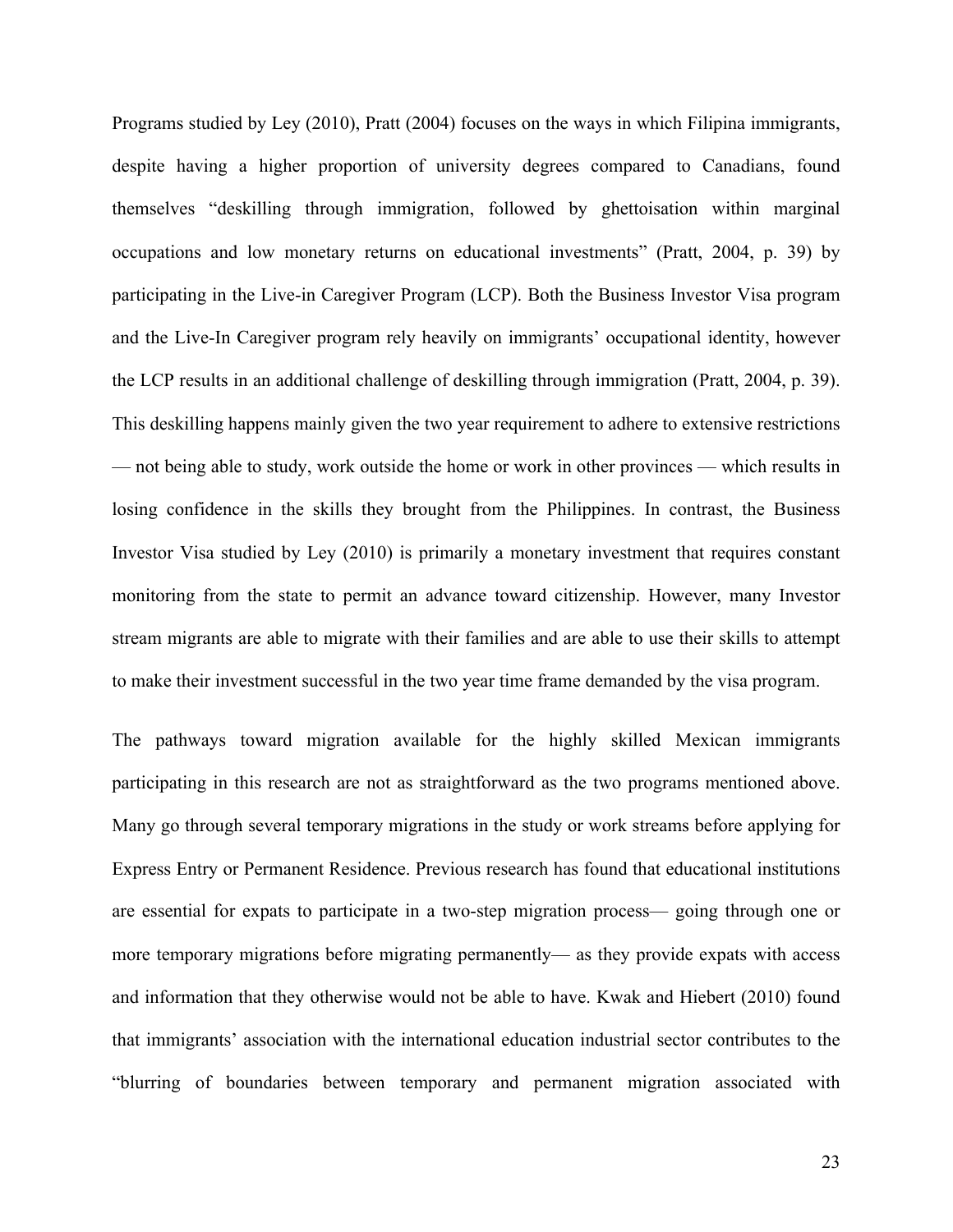international education, since individuals develop complex trajectories of migration based on their assessment of changing economic opportunities" (p. 135). Navigating several streams of immigration regimes complicate the different structures in which Mexican expats are constantly negotiating their identity and sense of belonging in a transnational setting.

Literature that deals with immigrants negotiating their sense of belonging has found that many transnational phenomena are mainly organized at the family or community level and "migrant families originating from a particular village or town tend to maintain and develop economic and social relations with that particular place, and not necessarily with the homeland as a whole" (Kaya, 2012, p. 159). This has been widely explored in research about Mexican migration to the United States (Goldring 2002; Délano 2011) where migrant organizations are formed based on belonging to the same state or city. This phenomenon has not been widely studied in Mexican migration to Canada, although given the differences in socioeconomic profiles of Mexican immigrants to Canada, it is less likely that hometown associations are particularly relevant in the Canadian context.

Ley (2010) encourages to think beyond the settler society narrative of immigration, settlement, and assimilation to take into account the dynamics of return that highly mobile skilled immigrants participate in during different periods of their immigration journeys. Ley focuses on return based on the experiences of those for whom "family or personal illness, the failure of economic aspirations, homesickness, and aging encourage a return home" (Ley, 2010, p. 227). Incorporating the possibility of return into the analysis brings me into the second literature that this project deals with is diaspora management.

24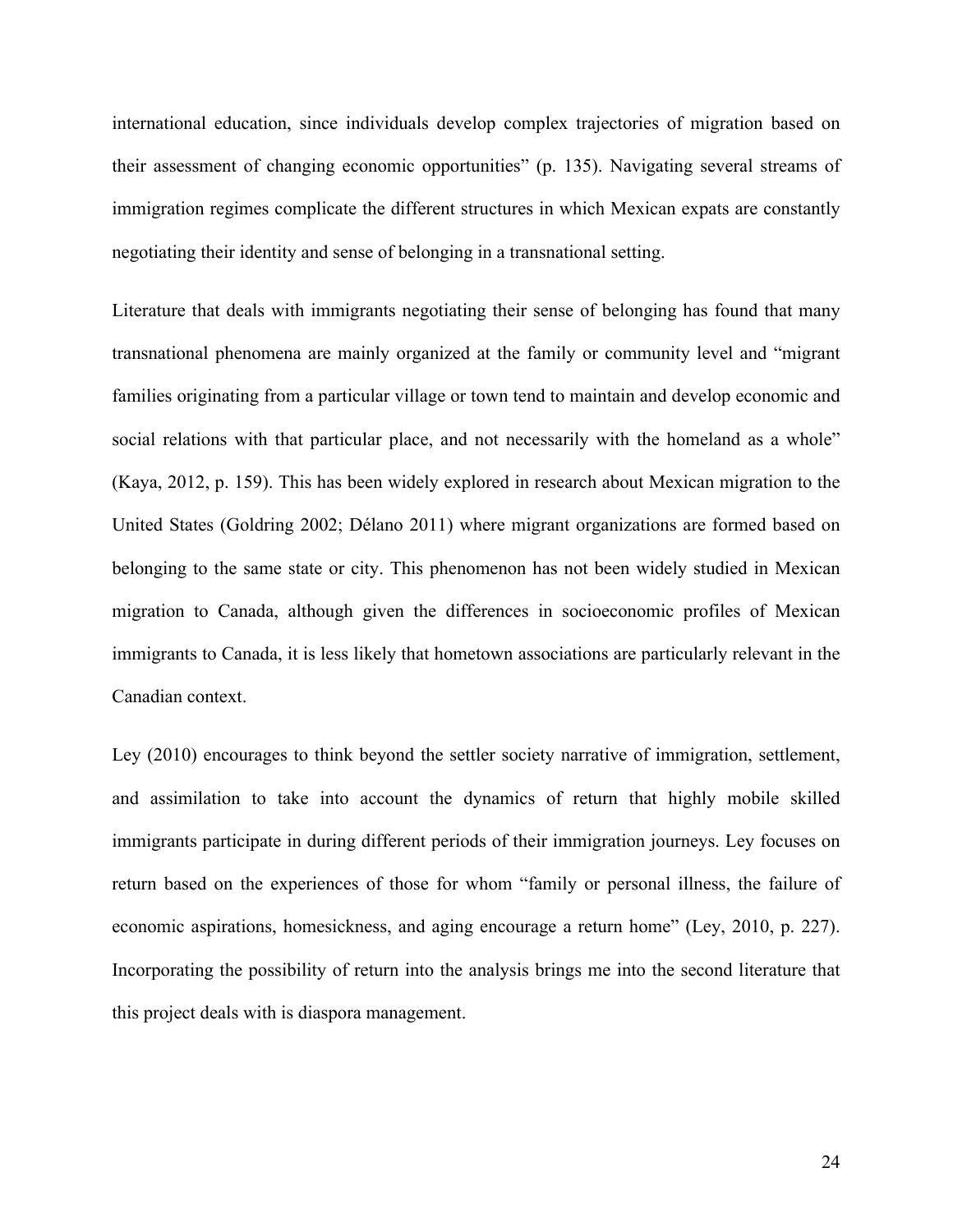I have two main reasons to deal with this literature. First, to explore how digital technologies have contributed to the sense of belonging of highly skilled Mexicans to the homeland, and secondly, how digital technologies have changed the tactics deployed by the Mexican state to encourage the enfranchisement of highly skilled migrants. It is essential to understand the meaning of diaspora in order to study diaspora institutions, particularly because the case study of this research, despite fulfilling most of the characteristics of a diaspora, does not identify as such. The term diaspora is rarely used by Mexican migrants and community organizations, or by the Mexican government, which normally favours the term "Mexican communities abroad" (Delano, 2011). It is also important to note that the diaspora imaginary is mostly associated with the Mexican community in the United States since this is the country where Mexican migrants have historically concentrated, but the institutions created to handle the communities abroad are at the service of all Mexican migrants regardless of destination country.

By focusing on highly skilled immigrants, this project builds heavily on what Pellerin and Mullings (2013) called the "diaspora option". The "diaspora option" explains how sending-states employ non-coercive management strategies to mitigate the effects of the brain drain. States, by employing neoliberal discourses and practices, create "governing technologies that rely on claims to scientific objectivity, pragmatism, and tropes of responsibility to mobilize migrant groups to assume developmental functions once reserved for governments and the private sector" (Pellerin & Mullings, 2013, p. 98). This phenomenon was previously studied by authors such as Gamlen (2008) and Larner (2007) who identified that the element of coercion is mostly absent in the governance of diasporas. The diaspora option "seeks to institute practices aimed at directing how migrants act towards their home countries" (Pellerin and Mullings, 2013, p. 111) by relying on immigrant groups' internalization of current neoliberal discourses of development.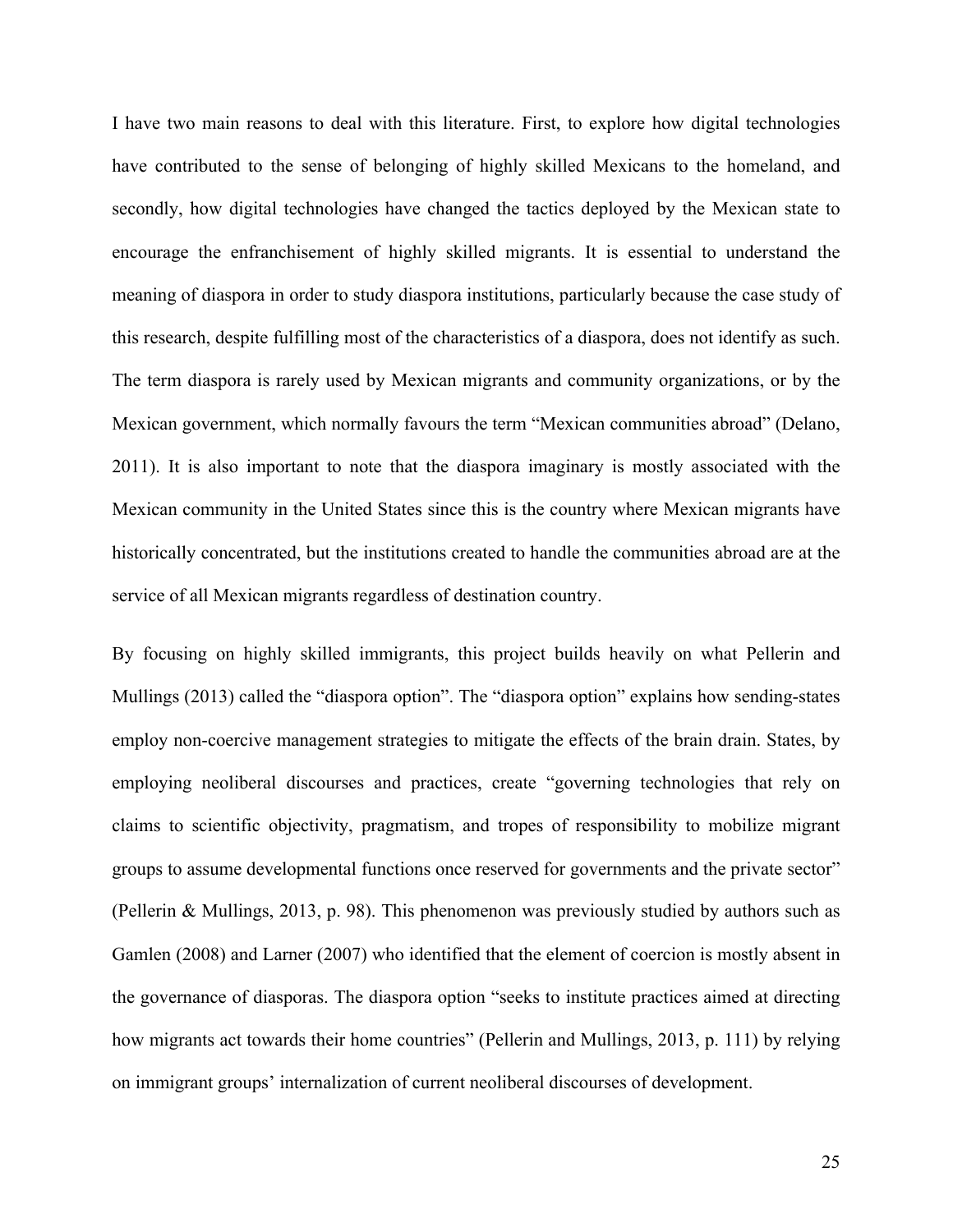A challenge of using the "diaspora option" literature is that in order for the diaspora option to work, immigrants have to internalize the neoliberal discourses and practices, as well as feel a strong sense of connection with the homeland. This might be a given when talking about diaspora in the traditional understanding, but the social, cultural and economic capital of my subjects results in specific economic exchanges, lifestyle and consumption patterns that place them not only in between countries, but also in between socioeconomic classes. I argue throughout my research that there are class components that affect how these neoliberal discourses impact highly skilled immigrants' ability to internalize such discourses. Despite the decrease in costs of engaging with the diaspora due to digital technologies, highly skilled migrants' experiences that stem from their own political, economic, social and cultural capital affect their desires and abilities to engage with the homeland's state institutions.

Given my interest in understanding how the expansion of digital technologies into many aspects of everyday life has affected transnationalism, there are two specific matters that I address through my thesis through digital transnationalism. First, what are the effects that the Internet and other digital technologies have in the transnational experience of highly skilled Mexicans? Second, to what degree does the expansion of ubiquitous computing lessens the disembodiment experience (Hardey, 2002) that characterized early virtual interactions? Authors such as Madianou (2016) and Baldassar (2008) have called this ambient co-presence: "the peripheral, yet intense awareness of distant others made possible through the affordances of ubiquitous media environments" (Madianou, 2016, p. 183). These media environments are for the most part occurring in social media, but include other types of technologies such as text messaging and video calls.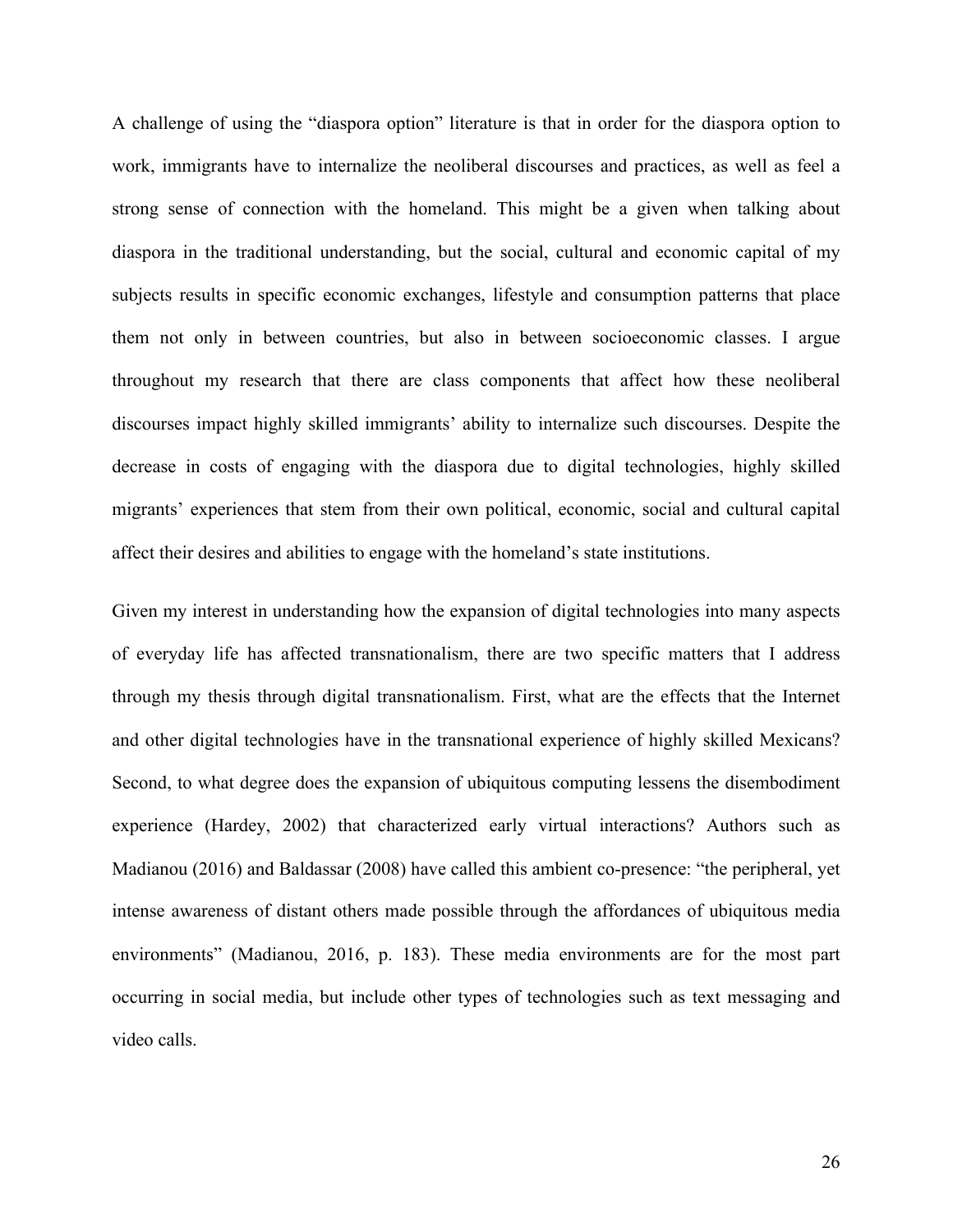Finally, this research contributes specifically to the literature about Mexican highly skilled migration, which is particularly limited. Didou Aupetit (2013) found that academic research in Mexico has looked at the rise in the internationalization of higher education in Mexico since the signing of the North American Free Trade Agreement (NAFTA) in 1994, although she found that for Mexican elites, international higher education had historical importance since the sixteenth century. Mexican research about highly skilled migration mostly concentrates on Mexican migration to the United States (Albo and Ordaz, 2011; Cruz Pineiro and Ruiz, 2010; Castaños Rodríguez, 2009), and analyzing the effectiveness of public policies that aimed to combat the brain drain (Didou Aupetit, 2012) and brain repatriation (Trejo and Sierra, 2014).

In the Global North, research about highly skilled Mexicans is even more limited, with the tendency of research concentrating on the United States. Research about Mexicans in Canada focuses on temporary foreign agricultural workers (Basok, 2004; Rajkumar et al, 2012; Preibisch & Grez, 2013, Gabriel & Macdonald, 2014), and there are few works (Muller, 2005) on highly skilled Mexican migration to Canada, and only a small section (Whittaker, 1988; Hernandez Ramirez, 2019) look at the Mexican communities in the Canadian West Coast.

# **Roadmap**

The rest of this thesis is divided into four chapters. The next chapter introduces the definition of highly skilled migration used in this thesis, and explores broadly what are the dynamics of highly skilled Mexican migration to Canada, specifically in Vancouver, British Columbia. Using data from Statistics Canada, specifically from Immigration, Refugees and Citizenship Canada and the 2016 Census, I look at the socioeconomic characteristics of Mexican migrants to Vancouver and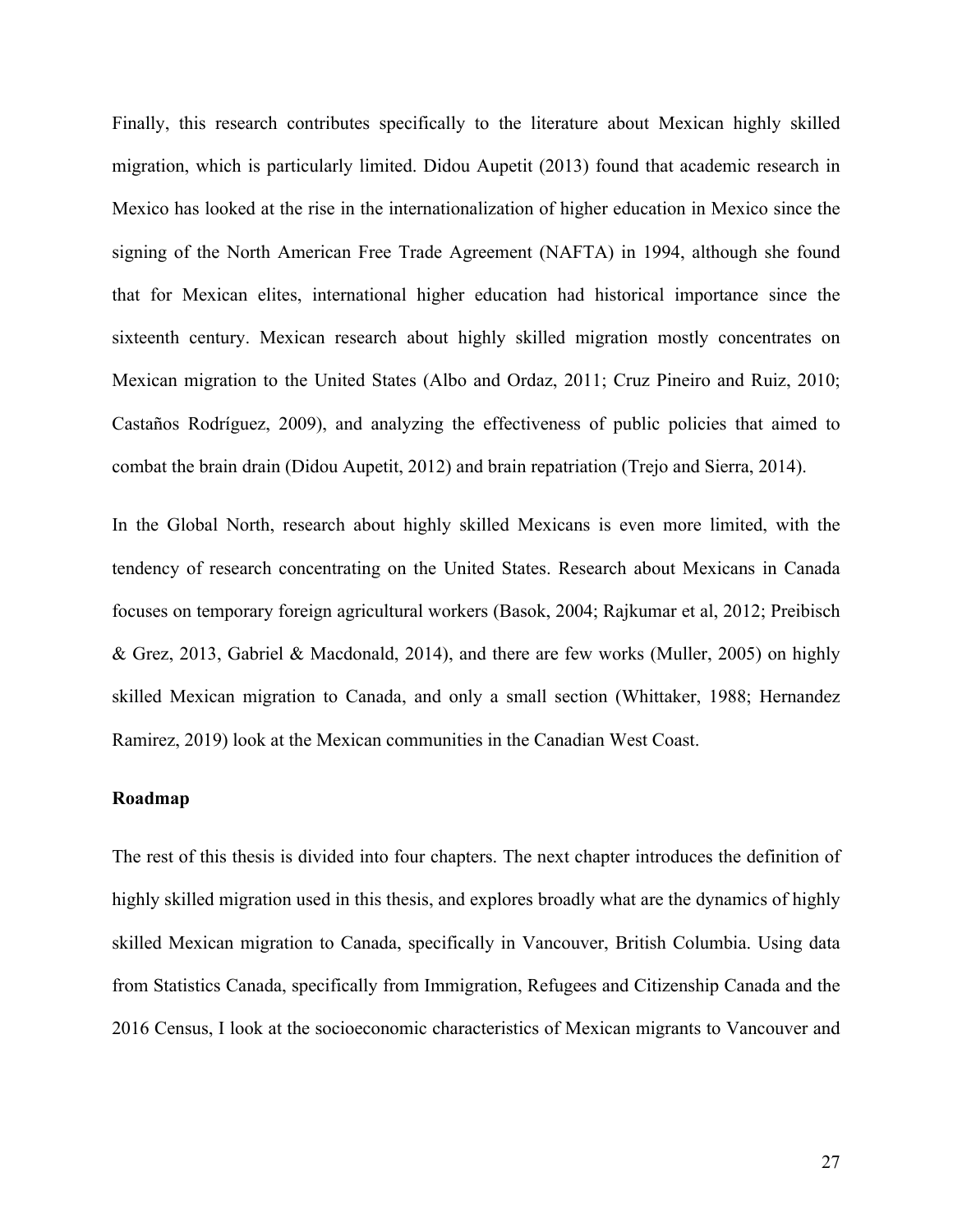analyze the interactions that highly skilled Mexicans have with the Mexican state and other Mexicans while in Vancouver.

In Chapter 3, I examine how highly skilled Mexicans use digital technologies to maintain or neglect their transnational relations with Mexico, and the way that the use of these technologies impact their everyday life in Vancouver. The discussion continues to use data obtained from indepth interviews with eighteen Mexican expats living in Vancouver.

In the subsequent chapter, I focus on two YouTube channels hosted by Mexicans living in Vancouver, "GeorgeSays" and "Cruz en Canada". This allows me to zoom into an active way in which highly skilled immigrants interact with Mexico, and explore the role that identity negotiation plays in digital content created by expatriates.

Throughout this research, I tried answering questions that stemmed primarily from my position as a highly skilled Mexican living in Vancouver. By working through these questions with a variety of qualitative and quantitative methods, I build on the work of Ong (1999) and Ley (2010) on highly skilled migration and contribute with a perspective of highly skilled migration from Mexico. I also build on the work of scholars of Mexican migration (Goldring 2002; Durand & Massey 2004; Délano 2011) that traditionally focus on temporary foreign workers and the transnational dynamics of Mexican diaspora between Mexico and the United States.

I also contribute to the "diaspora option" literature (Pellerin and Mullings, 2013), by exploring how this option is used by highly skilled migrants specifically. With respect to the diaspora option, I argue that despite having the social and human capital qualifications required by the Canadian government to immigrate successfully, both Mexico as the sending state and Canada as the receiving state are failing to adequately engage with highly skilled immigrants. The lack of

28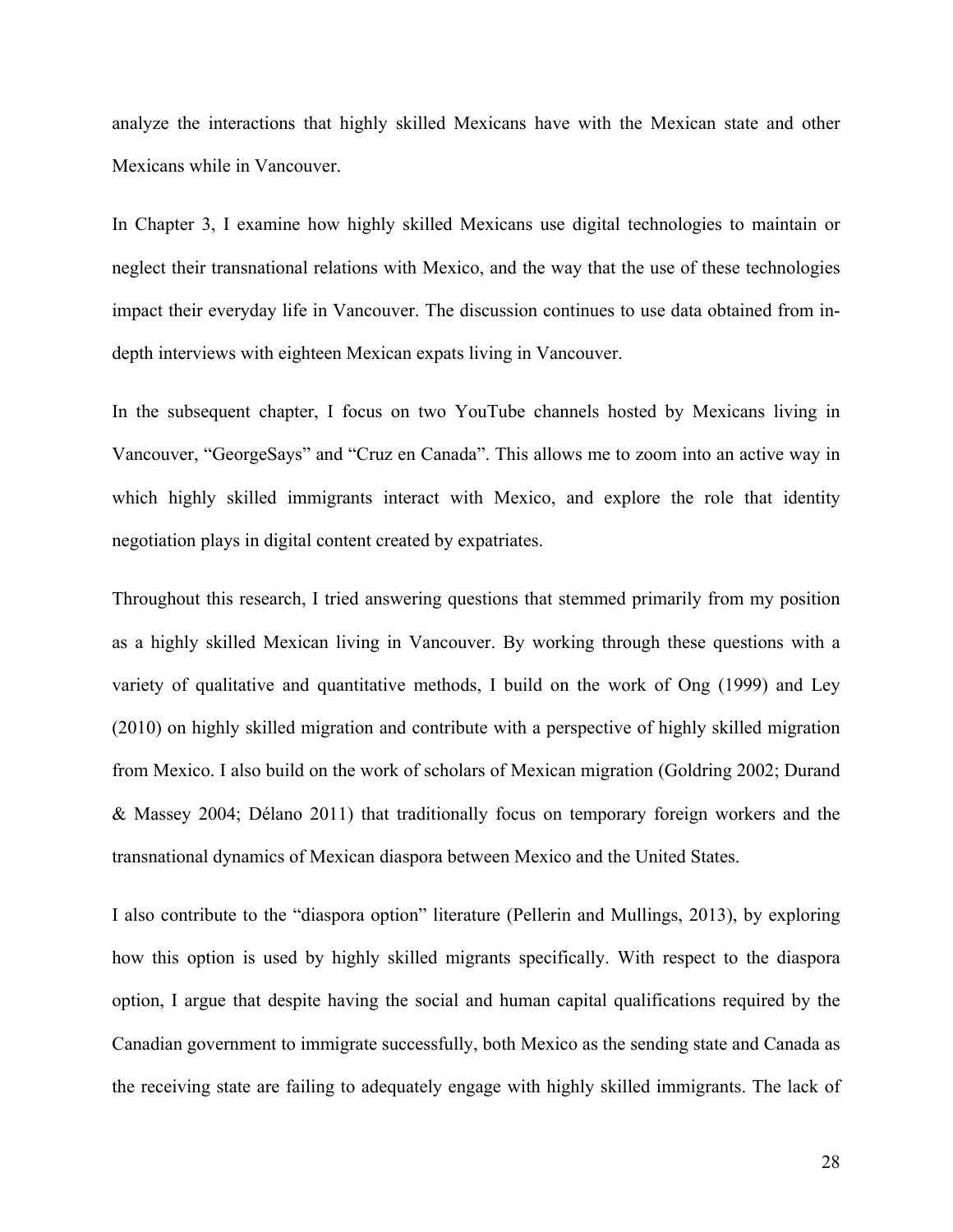adequate engagement results in a state of limbo for highly skilled Mexican immigrants, who find themselves with the desire to settle in Canada but still maintain cultural and economic relationships in Mexico due to the high levels of instability that they experience in Canadian society. This instability comes from a range of sources, including negative media discourses surrounding Mexican immigration, increasingly restrictive requirements for foreign credential recognition and the cost of living in Vancouver. On the other hand, Mexico has historically focused on its immigrant population in the United States, and therefore lacks adequate policies to interact with highly skilled immigrants elsewhere, thus losing their valuable contributions.

This state of limbo makes highly skilled Mexicans vulnerable and in need of creating strategies to reduce their vulnerability in any way they can. These strategies result in them choosing to associate with others who share similar cultural capital indicators such as education level or professional organizations, rather than resorting to another conational for help by default. Being Mexican is not enough for expats to develop relationships with each other in Vancouver. There is a need to show a claim to a professional organization, such as being from the same university or the same alumni association, in order to feel more comfortable around each other — what I call "Mexican+". In many cases, highly skilled Mexicans in Vancouver do not interact with other Mexicans who are not in a similar socioeconomic position as them, particularly if they believe that their interaction might be problematic or burdensome. Since the Mexican population in Vancouver is relatively small, and there are no physical spaces of gathering, Mexicans do not encounter each other in their everyday life, and avoid interacting with each other online as well.

Highly skilled Mexicans seem to assimilate easily into Canadian society, and while they miss their friends and family in Mexico, securing permanent residence in Canada as a path towards better job opportunities and financial stability is a priority. This research contributes to placing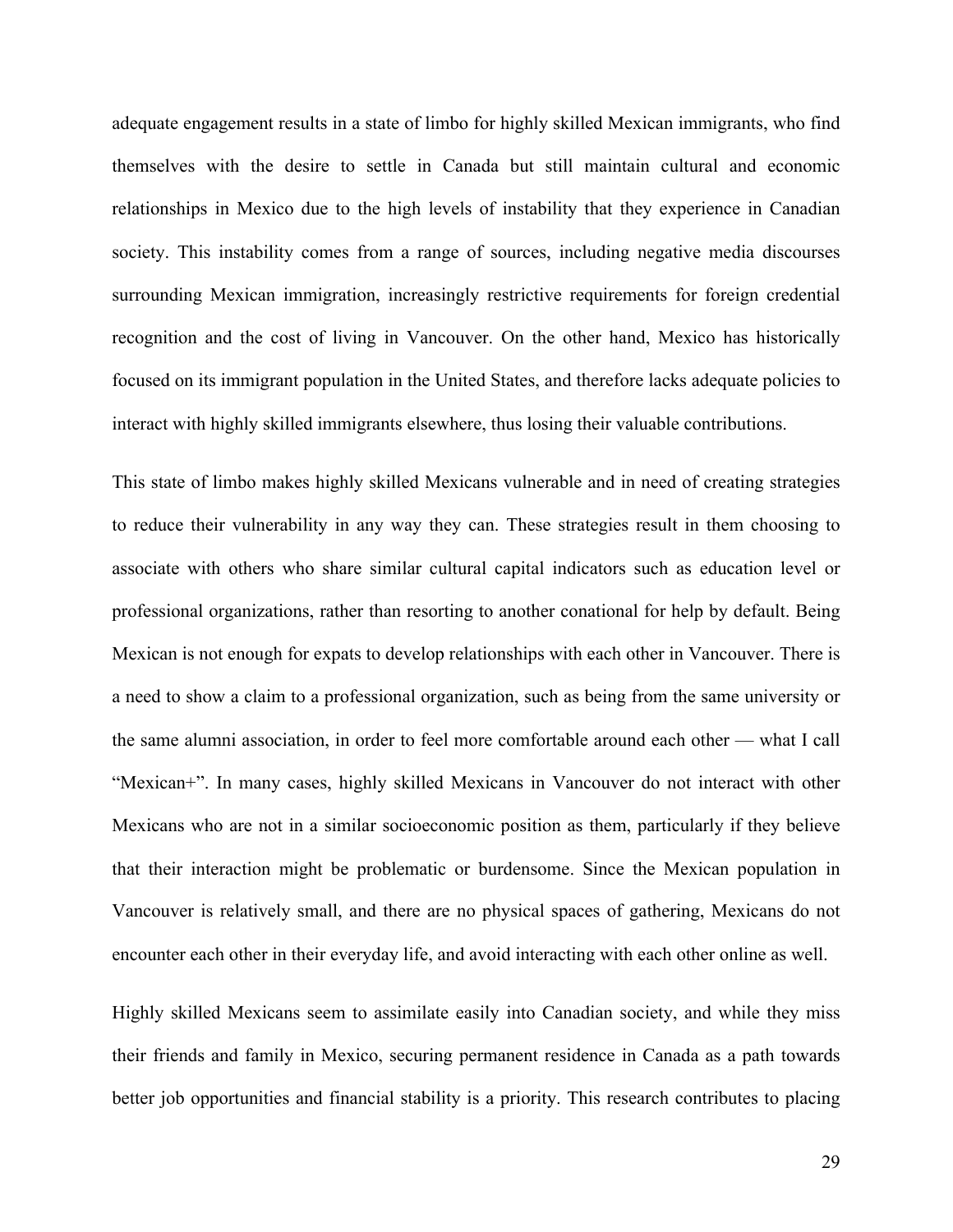class at the forefront of studying the geographies of transnational identity construction of highly skilled Mexicans in Vancouver.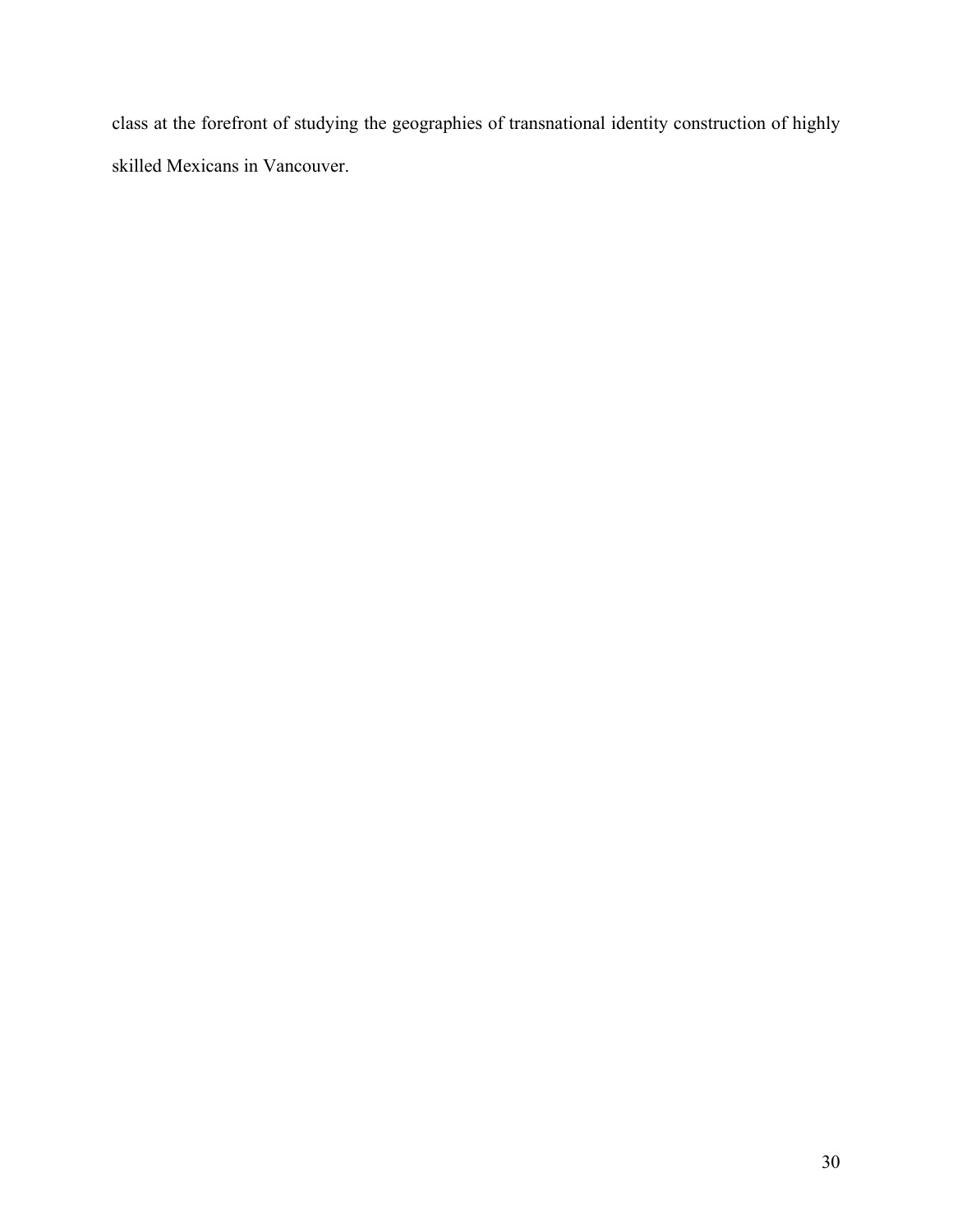According to the National Institute of Mexicans Abroad (IME), 11.9 million nationals were identified to live outside of Mexico in 2017, amounting to nearly 10% of the total population, although the United Nations identified the Mexican diaspora as 13 million people in 2017. The Mexican diaspora is concentrated in the United States, as is most research about it. Other than the United States, the ten countries with the most Mexicans are Canada, Spain, Germany, United Kingdom, Bolivia, Argentina, Switzerland, Netherlands and Costa Rica (Mexican Ministry of Foreign Affairs, 2018). According to the OECD (2009) Mexican emigrants to Canada and Europe are more likely to have completed higher education, with a proportion of around 50% in Mexican migration to Canada and 60% or more in Mexican migration to Europe.

The number of Mexicans in Canada has been increasing since the late 1990s, which is presumably related to the creation of the North American Free Trade Agreement (NAFTA) in 1994, which strengthened the friendly relations between Mexico and Canada. More recently, increases in Mexican migration to Canada might be related in part to the political tension between the United States and Mexico under the Trump administration and the subsequent decision by Canadian Prime Minister Trudeau to lift visa requirements for Mexican nationals.

The Mexican government's engagement with its diaspora has historically concentrated on the Mexican migrants in the United States — resulting in the exclusion of Mexican expats in Canada and elsewhere, because they do not fit into the imagined community of Mexicans abroad. These strategies were first developed at the turn of the millennium under newly elected President Vicente Fox. After a brief attempt of coordinating immigration policies with the United States, Mexico began institutionalizing its relationship with its emigrants by creating formal entities at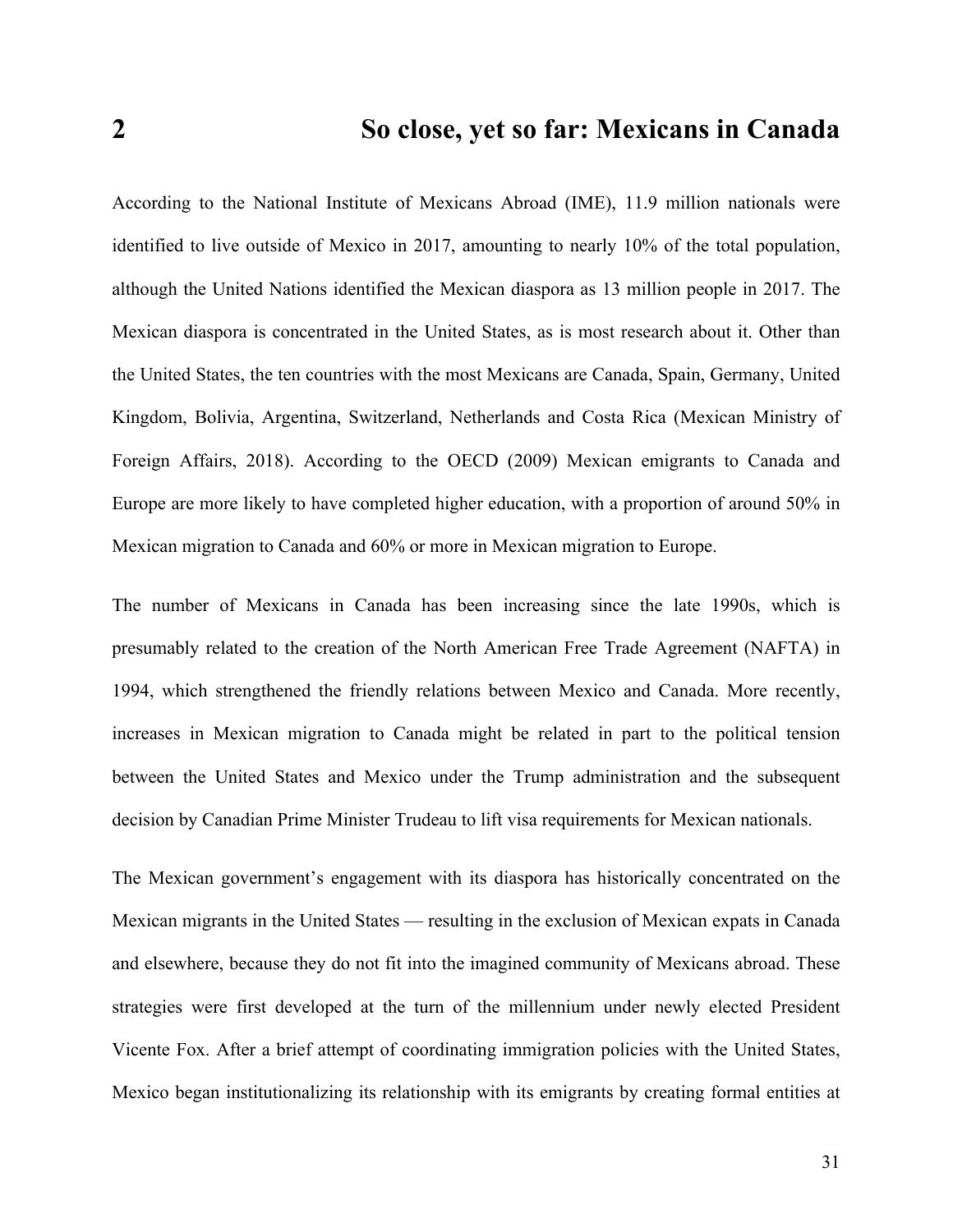the federal level dedicated to managing this relationship, namely the Institute for Mexicans Abroad and its Consultative Council. This resulted in the creation of the National Council for Mexican Communities Abroad, which gives "a seat at the table" to members of the Mexican diaspora. However highly skilled migration is not a main component of Mexican migration strategies, mainly because of the composition of the diaspora in the United States.

This research hopes to contribute to the Mexican migration literature by focusing primarily on highly skilled migration, which I define in this thesis as based on educational achievement. My understanding of this concept comes directly from the Canadian Immigration points system, which is heavily focused on human capital — giving points for having at the core of the points system age, level of education levels, official language proficiency and Canadian work experience, as well as arranged employment in Canada and adaptability (IRCC, 2019). Highly skilled migration is particularly relevant in a society as economically stratified as Mexico, where there is a high correlation between educational achievement and belonging to the middle or upper class (OECD, 2012). My interest in studying this particular population reflects the fact that the Mexican government characterizes Mexican migration to Canada as legal migration from middle and upper classes.

The main objective of this chapter is to understand broadly what are the dynamics of highly skilled Mexican migration in Canada, specifically in Vancouver, British Columbia. Despite the geographical proximity between Mexico and Canada, Mexican migration to Canada is a relatively new phenomenon, and has not been widely studied. A major limitation of this research is how heavily concentrated Mexican migration research is on Mexico-United States migration patterns, and the limited research done about Mexicans in Canada concentrates on the East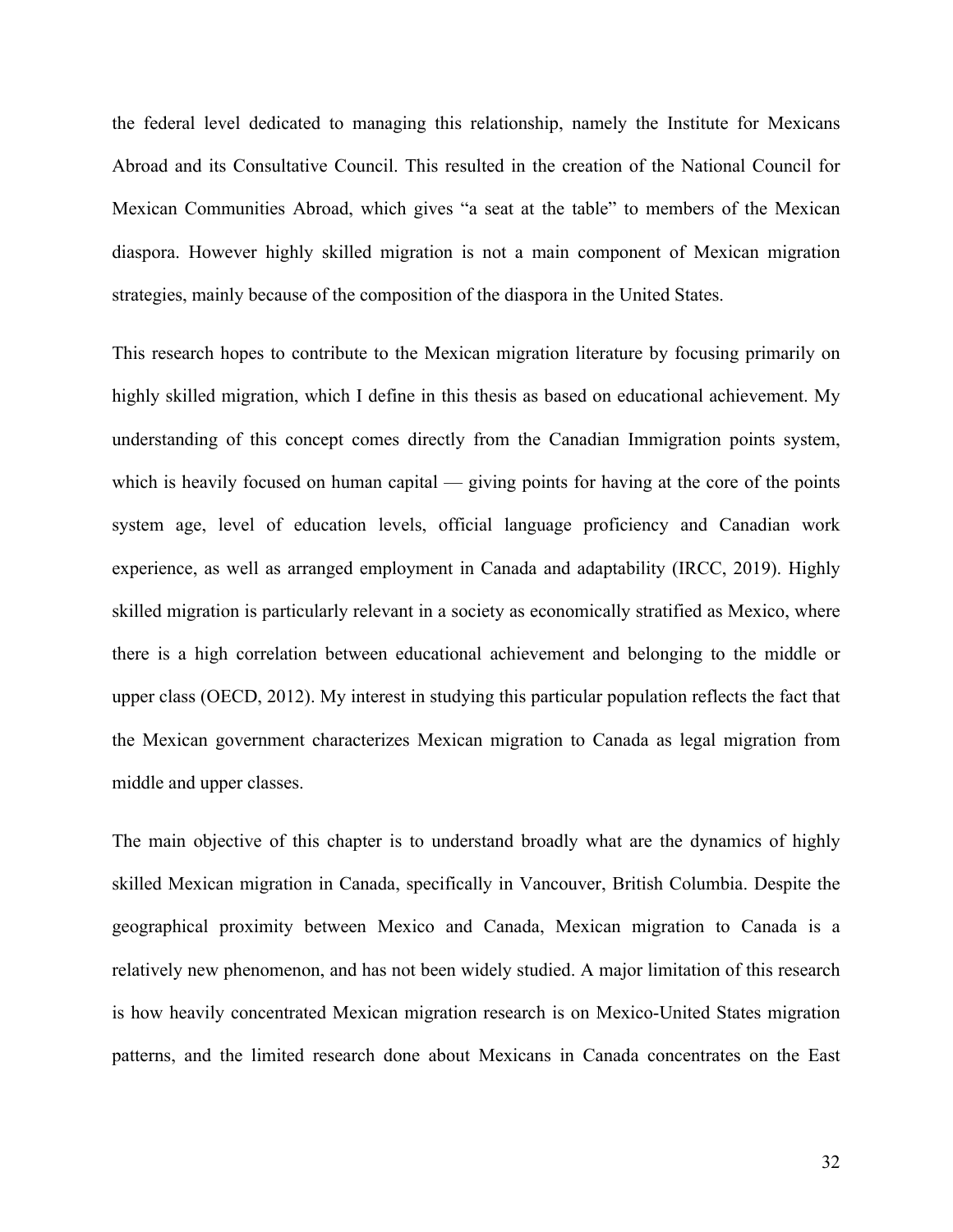Coast. This is a limitation in terms of available information, but also an opportunity for this research to contribute to create more knowledge about Mexican migration to Canada.

#### **Stuck in the middle: Mexican expats in Canada**

The first part of this chapter will examine briefly the characteristics of Mexican migration to Canada using primarily data from IRCC and the 2016 Census, as this is the most updated information about the population. Due to the transnational nature of this research, I will explain how Mexican migration to Canada is characterized from the Mexican perspective, although there is no statistical data available from the Mexican government to support these claims, as the Institute of Mexicans Abroad uses Canadian data as their source. Additionally, the Consulate General of Mexico in Vancouver was generous enough to participate in an interview for this thesis, and the interview contributes to supplementing statistical data that is provided exclusively by Canadian authorities with an empirical perspective.

The Mexican government characterizes Mexican migration to Canada as legal migration from middle and upper classes. As established in the introduction, highly skilled Mexican migration is a concept that can be understood from an education perspective or an income perspective, and in some cases, can be used as a cop-out to avoid saying "upper class". This characterization of Mexican migration to Canada presented the opportunity to choose to describe them as highly skilled immigrants or expats. I argue that both are applicable to the population studied in this research and use them interchangeably. In an article exploring expats in Brussels, Gatti (2009) defines "expats" as educated people who go to Brussels "not because they are motivated by basic needs, but rather by professional reasons or because they seek an experience abroad" (Gatti, 2009, p. 2). He identifies that there is an assumption of community among expats (Maya-Jariego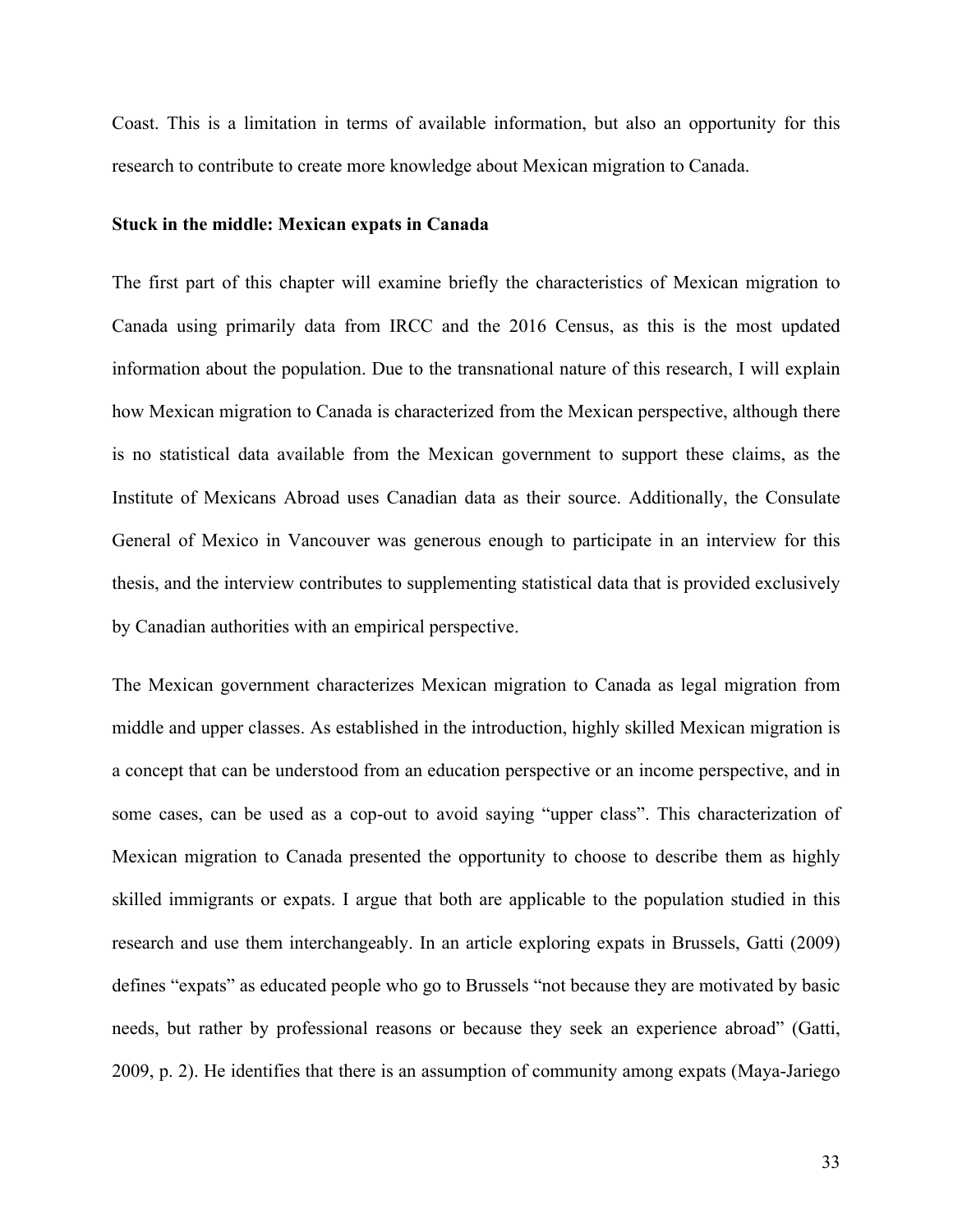and Armitage, 2007) and the perception of expat immigration as "positive immigration". Additionally, Gatti's (2009) definition of expat argues for considerations that go beyond a person's nationality or mobility schemes, and imply social status, education level and profession.

The interviews that inform this research had three main requirements: a) having a Mexican passport, b) having a university education or above and c) living in the Greater Vancouver Area. The requirements did not consider any type of restrictions related to the number of years spent in Canada or professional occupation. The decision to have limited restrictions for the research participants was in part made to acknowledge that the Canadian Immigration points system is designed for permanent migration. However, many professionals and graduate students go through a two-step immigration process, which involves entering Canada with a temporary work permit or a temporary study permit with the intention of settling in Canada in the near future.

Nonetheless, because of the basic requirements of citizenship and educational credentials, I can classify these Mexican immigrants as highly skilled or expatriates, and throughout the interview process identify information about their class background in Mexico and their decision to immigrate to Canada. The literature about skilled migration acknowledges that skilled migrants come from "varied economically and socially advantaged or disadvantaged sections of the society in their home countries" (Bailey & Mulderand, 2017, p. 2692), with migrants from upper classes having the privileges of better education and a more luxurious lifestyle. Bonjour and Chauvin (2018) argue that class inequality's impact in shaping the "possibilities and impossibilities of migration" (p. 5). has been neglected in scholarly migration literature. They argue that a key reason for this is that "social class as ascribed social group membership has become a relatively illegitimate criterion of discrimination that may only appear in official policy in the form of proxies such as economic resources, cultural values, education, individual merit or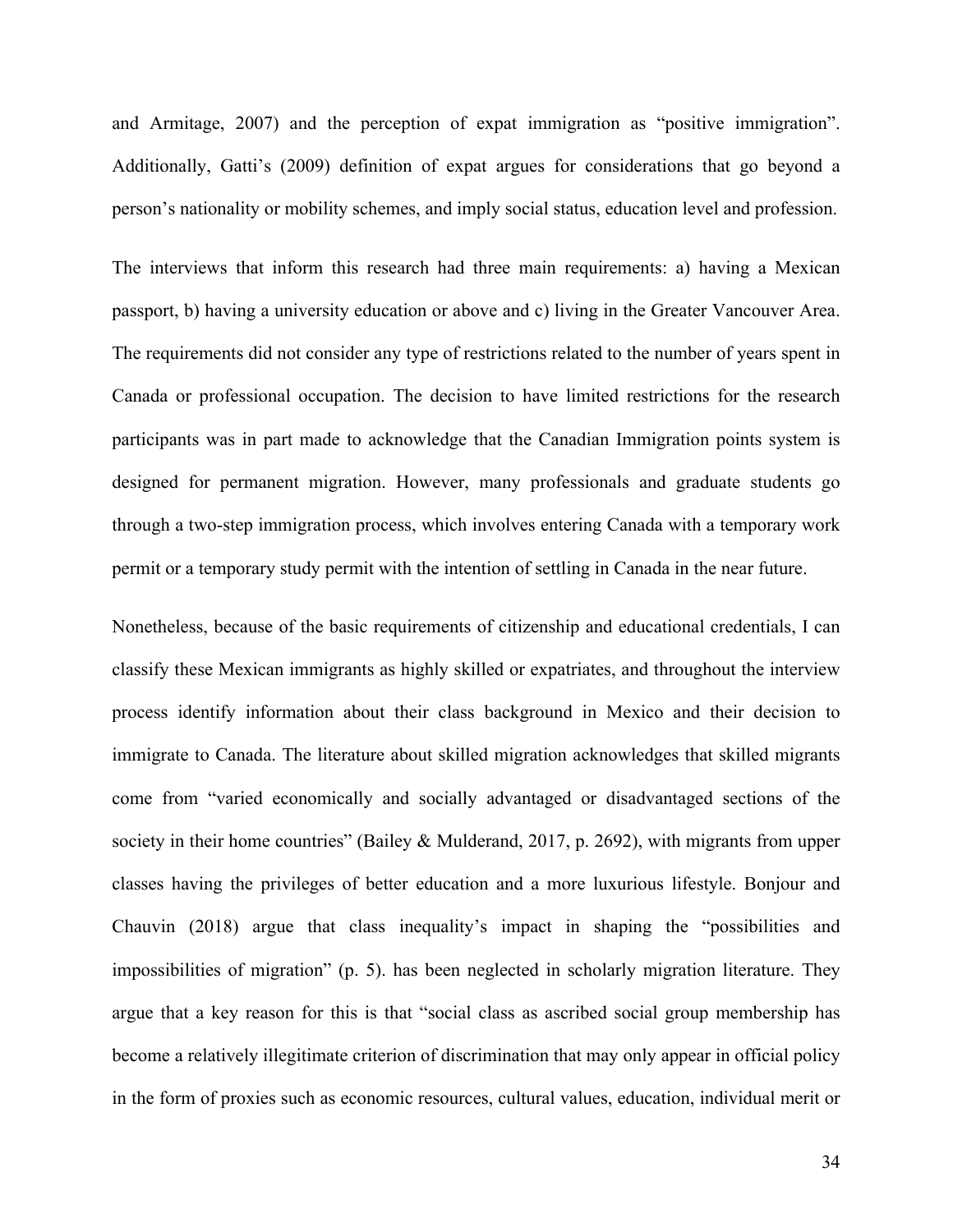skill" (Bonjour & Chauvin, 2018, p. 5). This has been the case in the Canadian immigration system since the introduction of the points system in 1967 and reinforced with the implementation of Express Entry in January 2015.

The points system, as well as Express Entry, are great examples of policies that use proxies that are used together to indicate social class. These policies result in the homogenization of profiles that are allowed to immigrate with fewer barriers than others, "jumping ahead of the line" for a permanent migration to Canada. My interviews have a mix of Canadian citizens, permanent residents and temporary residents (with work permit or study permit), that nonetheless have the common goal of settling permanently in Canada.

The way IRCC categorizes immigrants allows for the classification of certain groups as highly skilled based on their visa type. These categories fall mainly in programs such as the Post-Graduation Work Permit, the Express Entry Program or the Provincial Nominee Program. Another category that applies specifically for Mexican professionals is the Trade NAFTA visa, created under Chapter 16 of the North American Free Trade Agreement (now United States-Mexico-Canada Agreement, USMCA). Another category of highly skilled migration that is considered in my research are international graduate students, who are in Canada temporarily, but aim to settle permanently. International graduate students form ties in Canada and might want to immigrate once they are done with their studies, obtaining language and educational skills that contribute to high scores in the Canadian point system.

According to IRCC, Mexican migration has represented at least 30% of the Temporary Foreign Workers Program (TFW) permit holders since 2015. The TFW program allows for the temporary hiring of both low skilled and high skilled workers, in categories ranging from foreign

35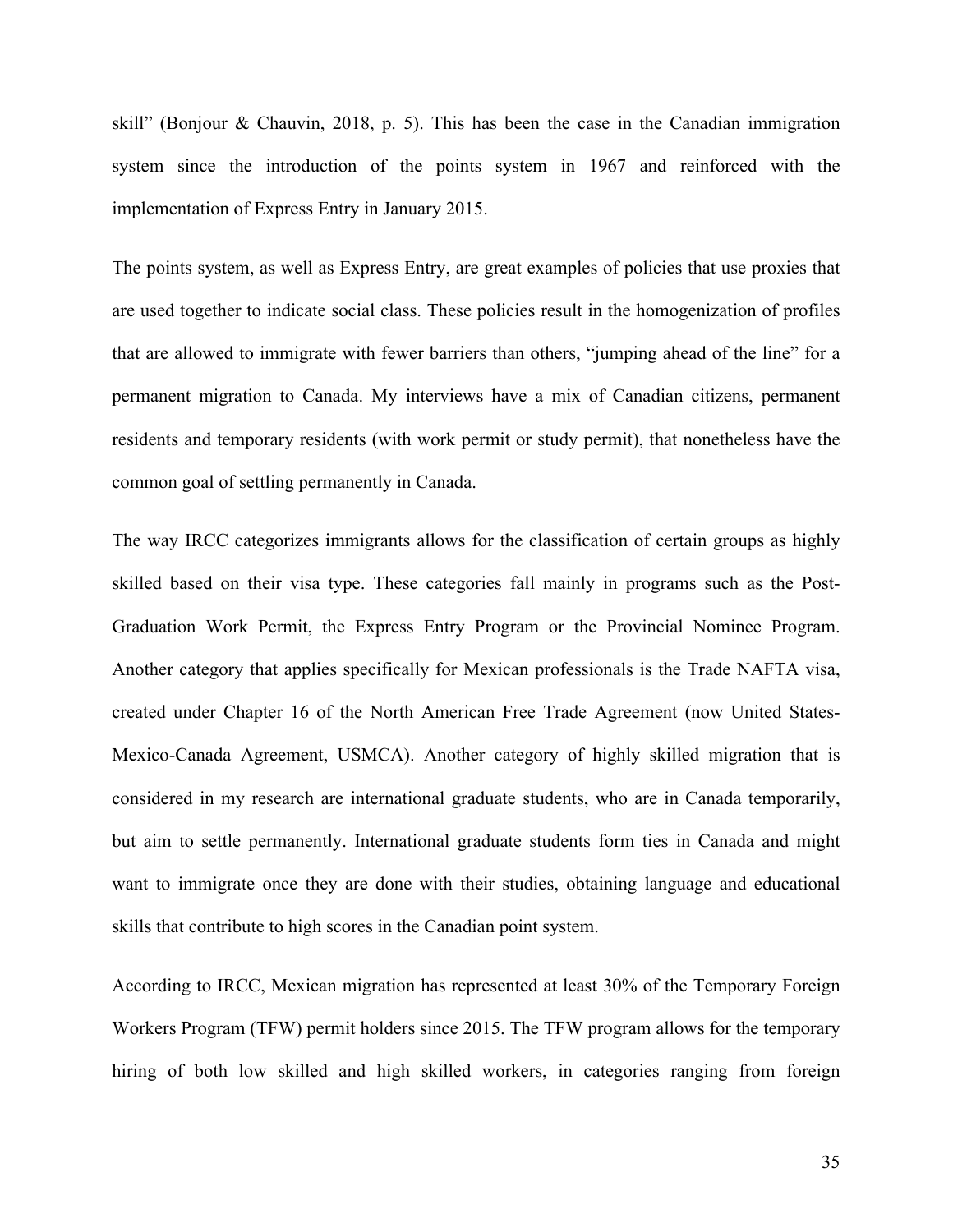agricultural workers, foreign in-home caregivers, foreign talent through Global Stream and hiring of foreign academics. At the moment, there is no available information on the number of Mexican individuals in each stream of the Temporary Foreign Workers Program, which could show how the level of skill is distributed in the temporary immigrant population. In terms of permanent residence, Mexicans represent a very small percentage of the admitted permanent residents maintaining a steady rate of around 1% since 2015, and this rate is similar for Mexicans obtaining Canadian citizenship, albeit a very small percentage higher (1.25%).

Bonjour and Chauvin (2018) explain that literature on the politics of immigration usually take into account either economic considerations or identity concerns, and they argue that placing class centre stage is necessary because it "serves as the analytical connector between economic and identity rationales" (Bonjour & Chauvin, 2018, p. 7). By placing class at the forefront of my research, I will be able to discuss with more analytical tools the way that Mexican migration to Canada is framed by the Canadian and the Mexican government.

Due to the transnational nature of this research, class matters because it informs immigrants' life experiences that facilitate or limit certain types of migration, but it also provides migrants with what Bonjour & Chauvin (2018) called "at least two contradictory spaces of reference" (p. 8) that result in them experiencing upward and downward mobility simultaneously. In order to assess this simultaneous upward and downward mobility, it is important to understand the subtle class aspects in the narrative surrounding Mexican immigration to Canada, particularly the narrative promoted by the Mexican government. I will not engage with trying to understand how class works in Mexican society as a whole, since that would require at least a book to attempt to even begin to understand, but I will focus exclusively on trying to understand class in an immigration context.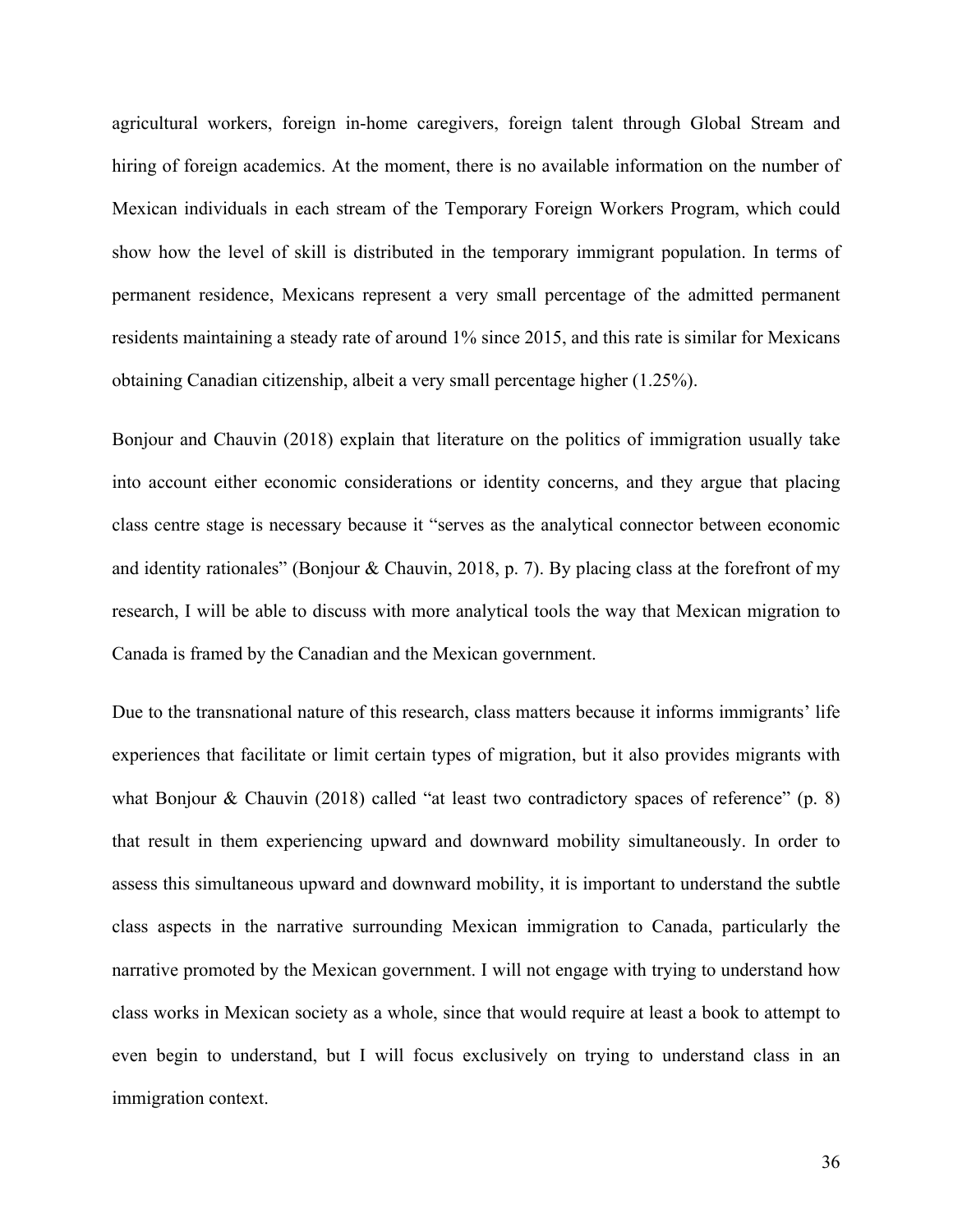Highly skilled Mexicans are not necessarily all upper class, so I use the concept "middling migrants" as an analytical tool to understand the complexities of this group. These are generally professionals who are neither economically disadvantaged nor super rich elites (Luthra & Platt, 2016). Beaverstock (2018) finds that even if they are not the transnational capitalist class per se, these migrants are "primarily a constituent of the so-called 1 per cent through economic exchange, lifestyle and consumption" and are "in receipt of the wealth, social/cultural and network capital they need to move seamlessly between the immigration systems of different organizations and nation-states" (Beaverstock, 2018, p. 517). Another advantage of using the "middling migrant" category is that there are considerable differences among participants in terms of disposable income and lifestyle (Ryan et al, 2015) even if they are highly skilled and part of the 1%.

These migrants are not super rich elites who migrate to Canada under investor visas, but they still benefit from cultural and economic capital, which allows them to facilitate their transnational social mobility. Most of the work concerning this phenomenon concentrates on the United States. Rangel-Ortiz's (2011) piece about Mexican business people migrating to San Antonio, Texas provides an empirical background that uses Bourdieu's principles of capital and power. In this paper he argues that Mexican national immigrants in San Antonio construct a new imagined Mexican nation through co-ethnic and mainstream social networking, but "their financial and cultural capitals are useless unless translated into social and symbolic power" (Rangel-Ortiz, 2011, p. 401). This shows that Mexican immigrants need to adapt successfully into the mainstream and "any attitude of social superiority or arrogance must be abandoned in order to thrive in San Antonio" (p. 401). I argue throughout the thesis that due to the lack of a variety of pre-established ethnic networks, geographical proximity and goodwill of the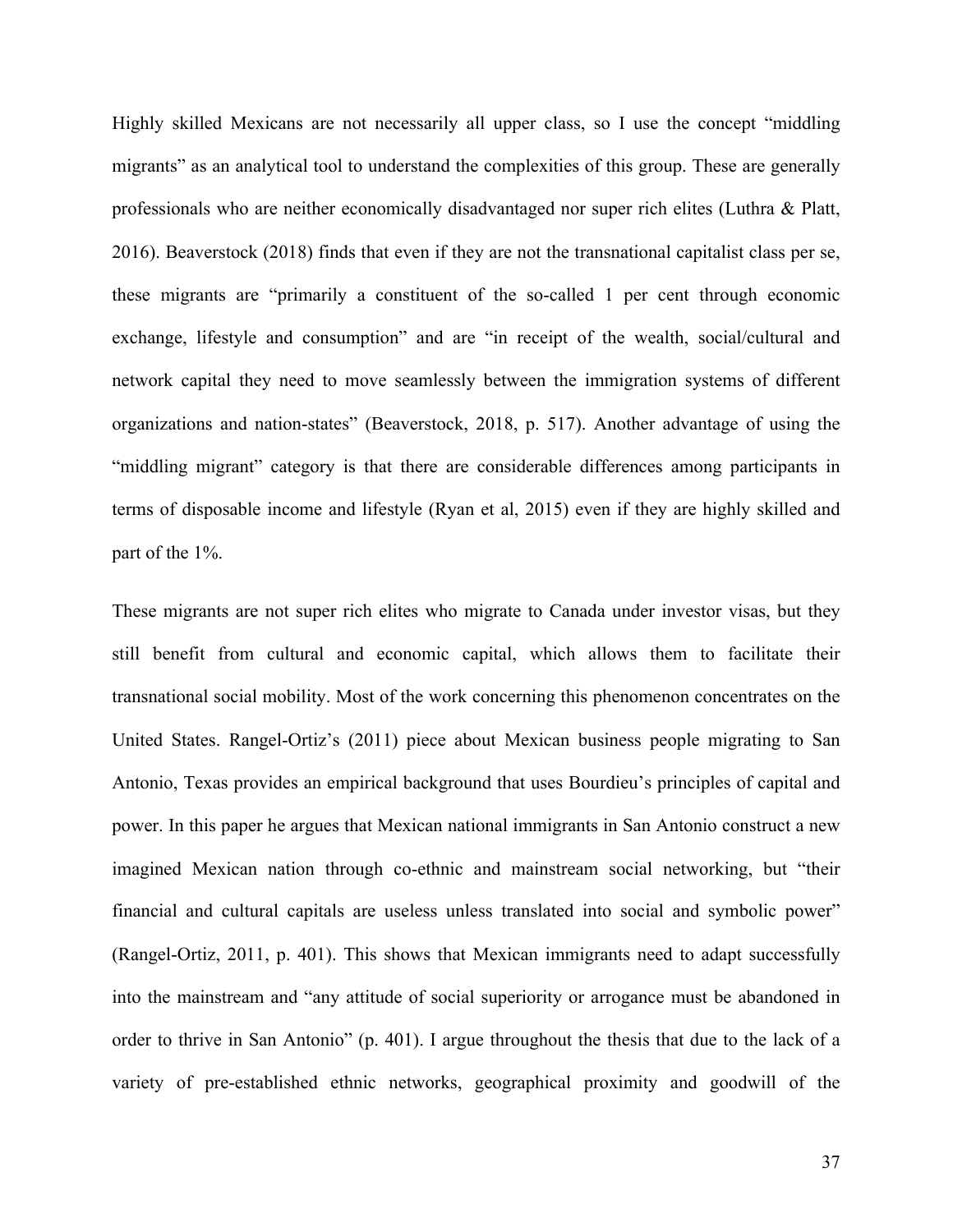government to engage actively with this particular ethnic community, Mexican expats in Canada face an opposite dilemma — needing to assert status and class — due to the construction of totalizing discourses that render "Mexican" as a one-dimensional category. Additionally to the lack of the aforementioned variables, the Mexican government recognizes the migrant population as a "North American Community", without acknowledging the differences that exist between Mexican migration to Canada and the United States.

Another issue related to class — and the strategies Mexican expats in Vancouver use to deal with class — is that Mexicans are not particularly good at placing themselves in the "correct" socioeconomic class as defined by the Mexican government. According to the National Institute of Statistics and Geography of Mexico (INEGI, in Spanish) people who live in urban areas and have an income of 21,801 MXN a month  $(\sim 1500 \text{ CAD/mol})$  are part of the upper class. Class categories are further disaggregated according to the INEGI (2013), where the lower-upper class is composed of 5% of the population  $(\sim 5.6$  million people) who are from "new rich families" or people who have stable and relatively high incomes. The upper-upper class is composed of 1% of the population (~1.1 million people) and these are mostly families with "old money who have forgotten when and how they got the money" according to the Secretary of the Treasury. This second classification system proposed by INEGI is more suited to use Bourdieu's work on class by being able to focus on the relative differences between the lower-upper classes and the upperupper classes. Bourdieu (1984) states "the habitus is not only a structuring structure, which organizes practices and the perception of practices, but also a structured structure: the principle of division into logical classes which organizes the perception of the social worlds is itself the product of internalization of the division into social classes" (Bourdieu, 1984, p. 170). The concept of middling migrants is a useful conceptual approach to understanding the way in which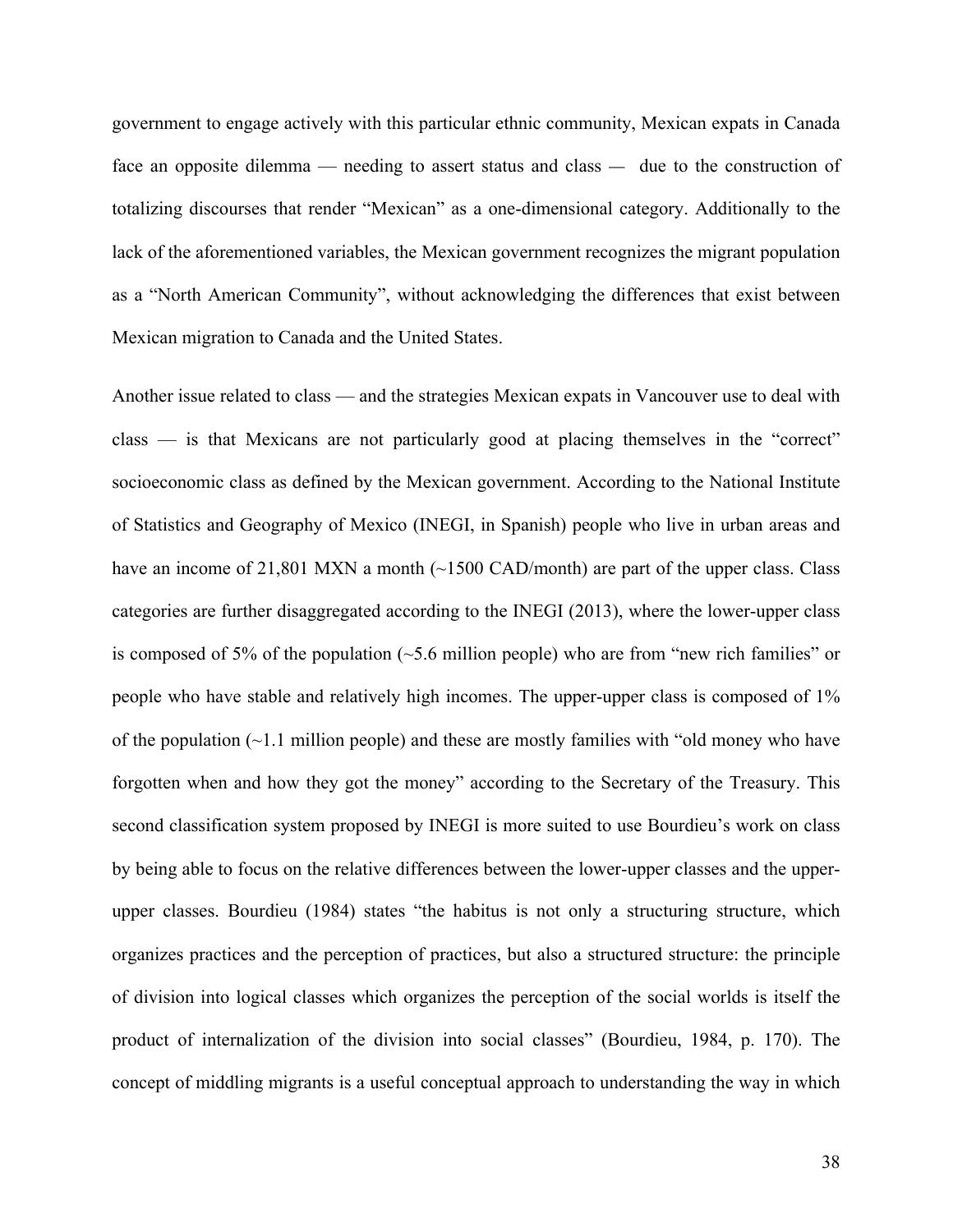Mexican expats perceive the world is organized around what Bourdieu (1984) calls the habitus, and in turn, the habitus informs the subtle differences that they experience in their immigration journeys based on their social, political, cultural and economic capital. Following Bourdieu's (1990, 55) conceptualization of habitus — "the various forms of capital converge to form a habitus: a socially constructed system of dispositions that makes possible the production of thoughts, perceptions and actions in the social field" — Kuus (2014) argues that the habitus has a "pre-reflective nature" and the best way to know it is to "be born with it or rather be born into it" (2014, 43). Given this, I follow Kuus' (2014) methodological advice to engage in a "constant back-and-forth between structural and individual tactics" (2014, 43) to understand how the habitus of highly skilled Mexicans impacts their migration strategies and the management of their transnational relations. I engage with this methodology in the next chapter, where I analyze the strategies implemented by Mexican expats to manage their transnational relationships in Vancouver.

This brief exploration of class in Mexico and the introduction of Bourdieu's conceptualization of capital and the habitus allows me to identify how transnational activities and transnational social spaces "reproduce or transform established relationships of power and privilege" (Wong & Satzewich, 2011, p. 10) particularly when the relationships of power and privilege are so intricate to society's collective self-identification. Class self-identification and transnational social mobility were in the background of most of the interviews done for this research, and interviewees remarked that they constantly struggled to place themselves in a specific class, but are aware of certain privileges that allowed them to migrate to Canada for better jobs or education.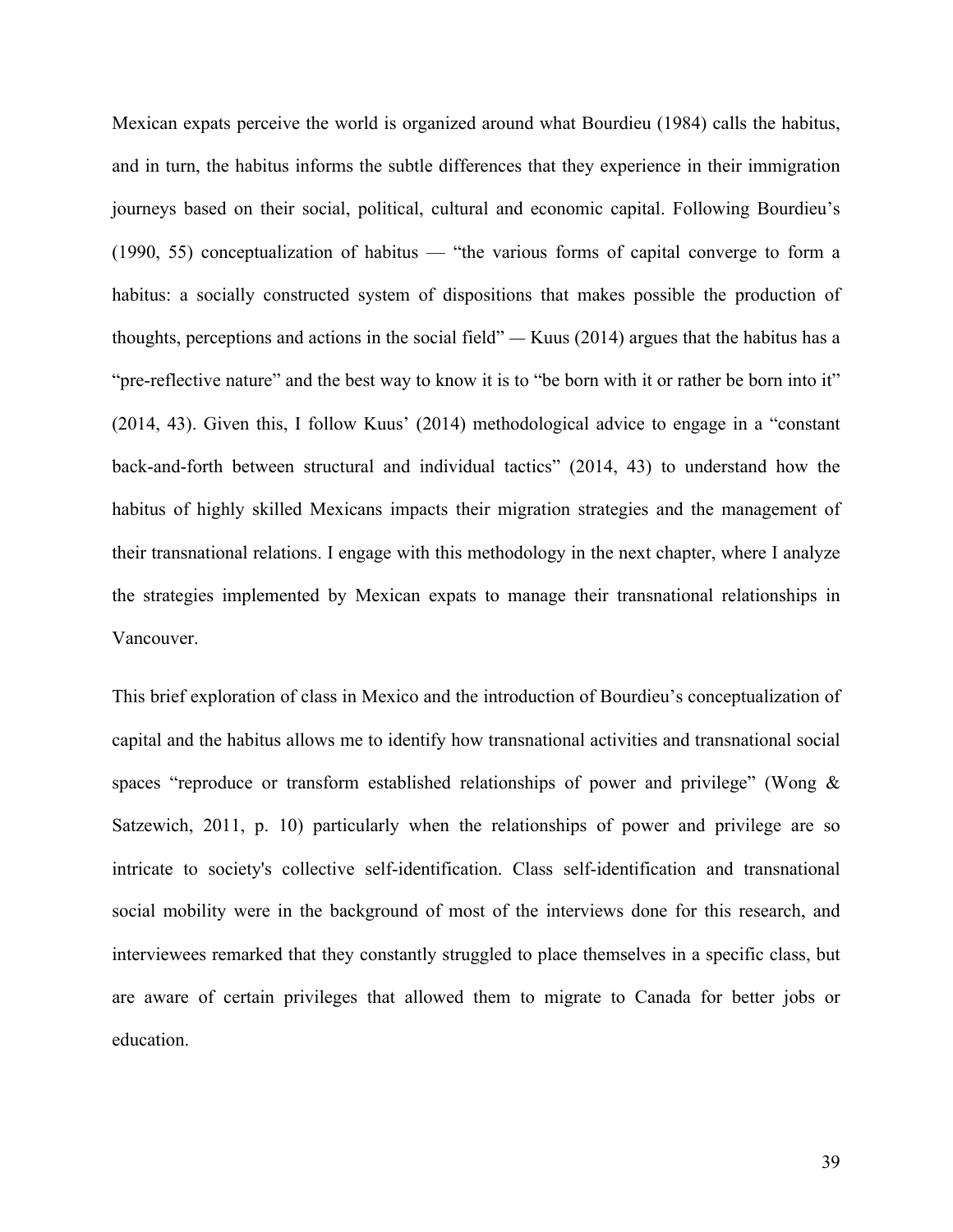#### **We/Them: Transnational social mobility and assimilation**

Canadian media's coverage of Mexican migration is extremely limited and since 2016 has concentrated on the possible rise of undocumented migration from Mexico as immigrants look for an alternative to the United States. This discourse is consistent with academic research about Mexican migration to Canada, which concentrates on topics such as Temporary Foreign Worker programs, mainly the Seasonal Agricultural Worker Program (SAWP) (Flores and Pantaleón, 2015), or the increase in refugee claims by Mexicans (Jian and Ibrahim, 2019). Additionally, this literature concentrates in Eastern Canada, particularly the Toronto and Montreal regions.

The aforementioned literature is the main source of academic studies about Mexicans in Canada, however, this research aims to explore precisely what is being discussed as the exception of Mexican migration to Canada: Mexicans who fit the increasingly restrictive path for permanent migration to Canada. Additionally, my research focuses only in British Columbia, contributing to expanding the geographical understandings of Mexican migration to western Canada. My interest in studying highly skilled Mexican migration to Vancouver is motivated by the fact that I am a highly skilled Mexican living in Vancouver, and education seemed a viable way to start my permanent migration to Canada, as it did for many of the participants in this research.

This research is focused on highly educated, upper, and upper middle class Mexicans who have a university degree and for the most part, strong English skills before migrating to Canada. This is not the Mexican immigrant typically portrayed in Canadian media or academic literature. Given their personal circumstances, I argue that these highly skilled immigrants participate in reproducing Canadian media rhetoric in order to differentiate themselves from the rest of Mexican immigrants in Canada. This is a strategy that aims to diminish the effect of a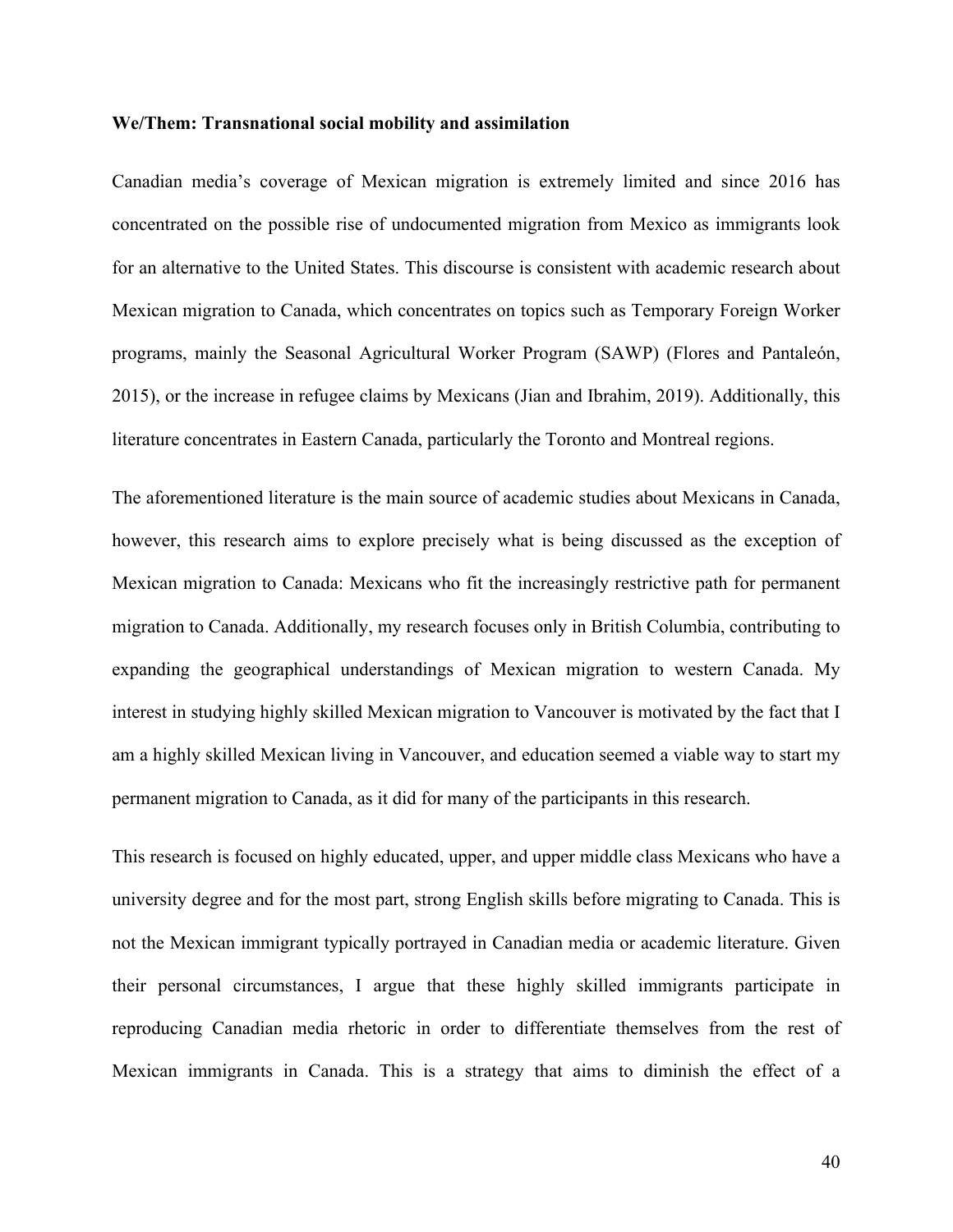phenomenom identified by Gilbert (2013) argues is "the media's stereotypical portrayal of immigrants and refugees perpetuates a 'we/them' divide where personal circumstances are ignored" (p. 830). In this case, highly skilled Mexican immigrants aim to align themselves with the Canadian "we" rather than the Mexican "them" throughout a series of strategies that will be discussed further in this research.

Highly skilled Mexicans participate in these strategies in part to distance themselves from "illegality", which according to Dauvergne (2008) "underscores a shift in perception regarding the moral worthiness of migrants and creates a moral and national superiority of those perceiving immigration infringements as a crime" (p. 16). In the next chapter, I argue that expats reproduce these strategies in online forums aimed at the Mexican community, in an effort to differentiate themselves from the "illegal" immigrants, allowing themselves to reproduce a sentiment of moral superiority despite a common nationality. Dauvergne (2008) also argues that the construction of illegality "reflects an increasingly globally coherent view that there are proper and improper reasons to migrate" (p. 18) and "people with an abundance of education, training, labor, and entrepreneurial experience are welcome and encouraged to migrate" (p. 18), reinforcing traditional class lines.

In this sense, the focus on this research is on what Bonjour and Chauvin (2018) identify that scholarly and policy debates regard as "expats" who are "are usually exempted from integration courses and programs, as they are assumed not only to find employment easily, but also to share core values and practices of the host society" (Bonjour & Chauvin, 2018, p. 7). In contrast to what Gilbert (2013) called the "discursive production of a Mexican refugee crisis", Mexican expats in Canada aim to disappear into Canadian society by assimilating their discourses and practices.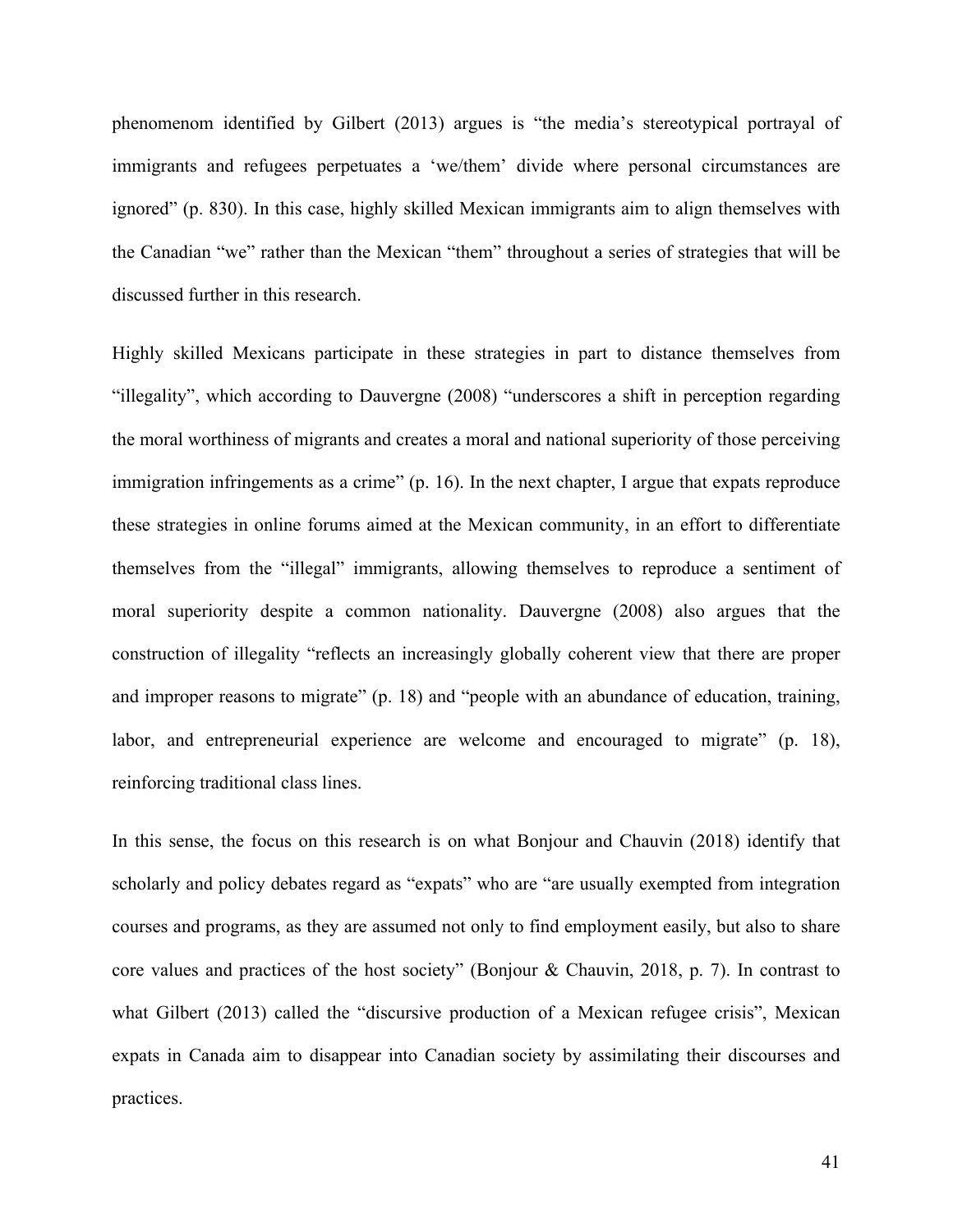The next section of this chapter will analyze Canada's characterization of Mexican migration in discursive terms, by examining the contents of the Embassy of Canada's webpage as well as IRCC data pertaining to Mexican immigration. The goal is to understand how Mexican immigration to Canada is constituted and portrayed with the most recently available information.

The Canadian government's contemporary characterization of Mexican migration to Canada, contrary to the panicked vision of Mexican migration promoted by Canadian media and academia, presents a particularly positive image of Mexican-Canadian relations: "Spanning 75 years, Canada and Mexico share a vibrant, multi-faceted relationship that is characterized by deep people-to-people ties, rich cultural connections and growing trade and investment." With regards to the specific interest of this research, the Canadian government (2018) highlights the cultural and academic ties of Mexico, citing that:

"Mexico is also Canada's 11th largest source country for international students globally, and the 2nd largest in Latin American, with more than 6,900 Mexican students going to Canada in 2017 (for six months or more). Academic and cultural ties are essential components of our relationship. There is a significant amount of ongoing academic collaboration and exchange, with more than 400 signed agreements among Canadian universities and Mexican universities and technical institutes"

As discussed above, this positive portrayal of Mexican immigration to Canada is not reflected by public discourses surrounding Canadian media and academia. Additionally, by acknowledging the NAFTA treaty objectives, it could also be argued that Mexican immigration to Canada is far too low for two countries that aspire to be able to interact without the intermediation of the United States. This leads to the next section of the paper which will analyze the Immigration,

42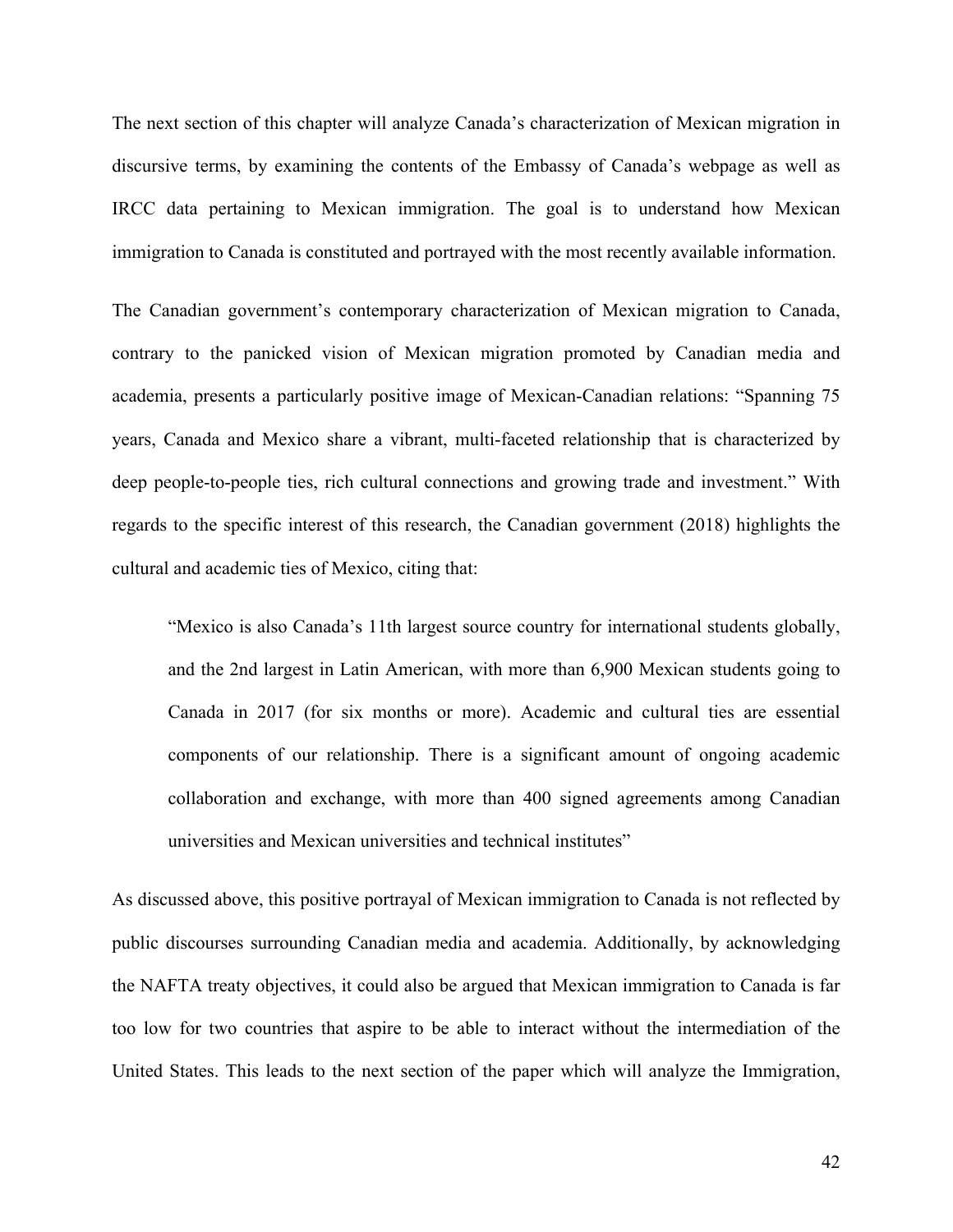Refugee and Citizenship Canada agency data that pertains to Mexican immigration, particularly highly skilled migration.

The previous information allows us to place in context the importance of studying the transnational aspect of Mexican immigrants' lives in Canada, because the rates of permanent migration from Mexico to Canada are very small. As discussed in the first section of this chapter, the low rates of Mexican permanent migration to Canada are a result of an immigration policy that explicitly aims for this migration to be temporary. This research focuses on those who, despite the objectives of Canadian policy, have been successful in migrating permanently to Canada, or have the socioeconomic characteristics that will facilitate a permanent migration in the near future.

Despite their socioeconomic advantages, highly skilled migrants experience simultaneously upward and downward mobility, I argue that this upward and downward mobility is constructed by the immigration policies that resulted from a public discourse that focuses primarily on nationality as determinant of social behaviour. This encourages certain Mexican immigrants to perpetuate the 'we/them' divide generated by public discourses identified by Gilbert (2013) in order to exploit their personal circumstances. Their goal is to make categories such as education, social class and economic power visible enough to counter stereotypes and access paths to permanent migration to Canada that would otherwise not be available to them.

Given how heavily concentrated Mexican migration is in the United States, the dynamics of Mexican immigration to Canada are not represented thoroughly in Canadian in academia or media discourses. Mexican migration to the "rest of the world" resembles Mexican migration to Canada, but there is almost no literature written about this. My interview with a Mexican

43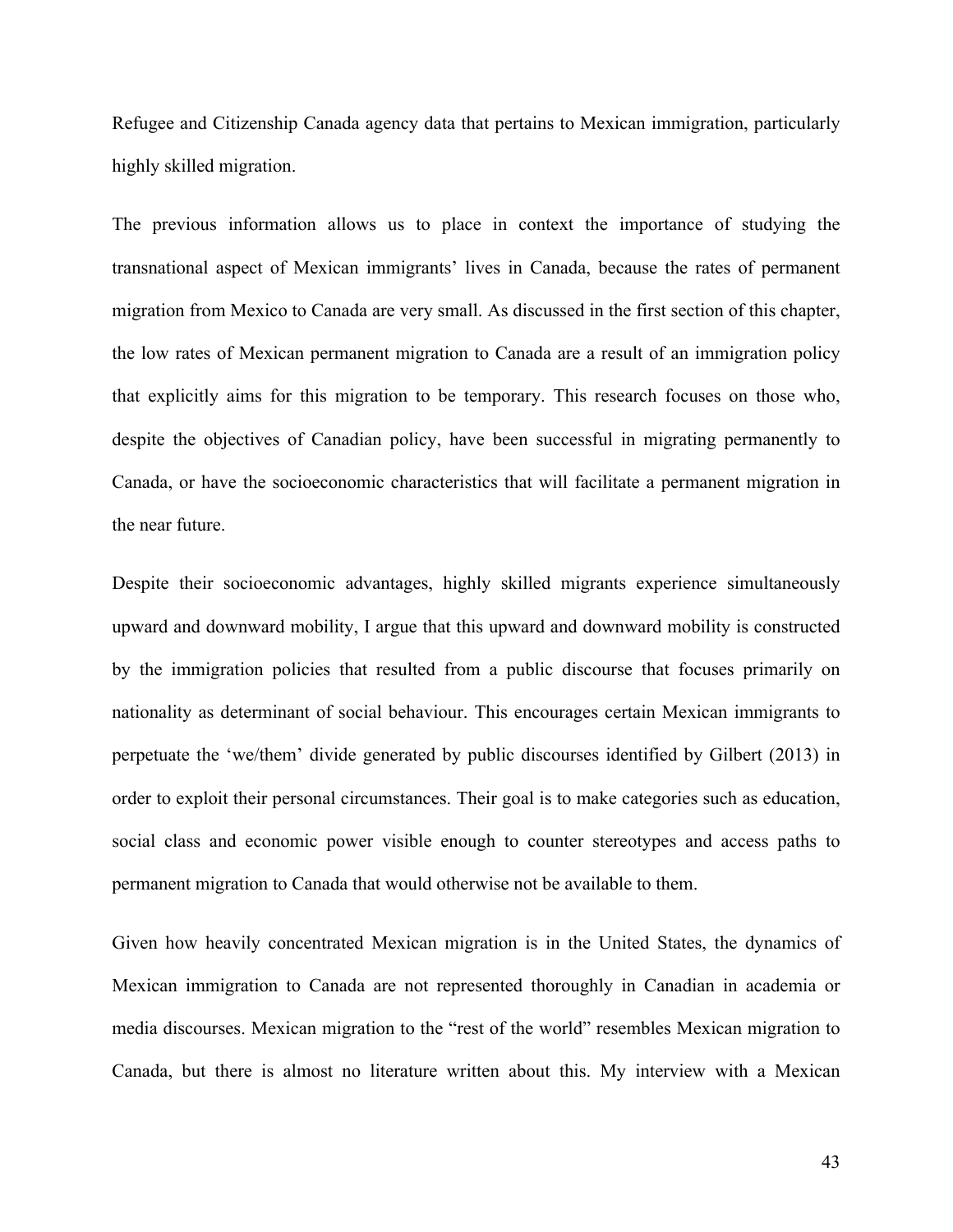diplomat highlighted the main differences they identified in their job in Vancouver compared with their experiences in California, mainly the number of Mexicans in Canada/Vancouver, possession of immigration documents, education and community organization.

This is in line with the extensive literature regarding Mexican migration to the United States. The diplomat's previous jurisdiction in a city in California served around one million Mexicans, a number that is bigger than the entire population of the City of Vancouver. The vast majority of people in that jurisdiction needed assistance due to not having legal documentation in the United States, which is why the Government of Mexico issues the "Matrícula Consular", a form of legal identification for Mexicans in the United States. With this document they are able to access services like opening bank accounts. The "Matrícula Consular" is not implemented in Canada.

Additionally, there are some community-based differences. The Mexican community in the United States is very organized, particularly in the form of "migrant clubs" that are organized by states and federations. This organization facilitated the implementation of the 3 x 1 program, a federal program that matches funds collected by Mexican communities abroad to financially support social projects in their hometowns, with funds being matched ⅓ by the Secretariat of Social Development, ⅓ by the Federal Government and ⅓ by the migrant clubs of each state. The diplomat pointed out that Mexican migrants in the United States usually had no education, and thus, an important service of the Consulate was to provide Adult Education programs from primary school to high school. On the contrary, Mexicans in Canada have, for the most part, higher education, and the Consulate wants to provide services that encourage people not to forget the Spanish language and to foster links with the community. However, there is not a real sense of community, mainly due to the fact that the population is heavily segmented and there is not constant communication beyond the Facebook groups.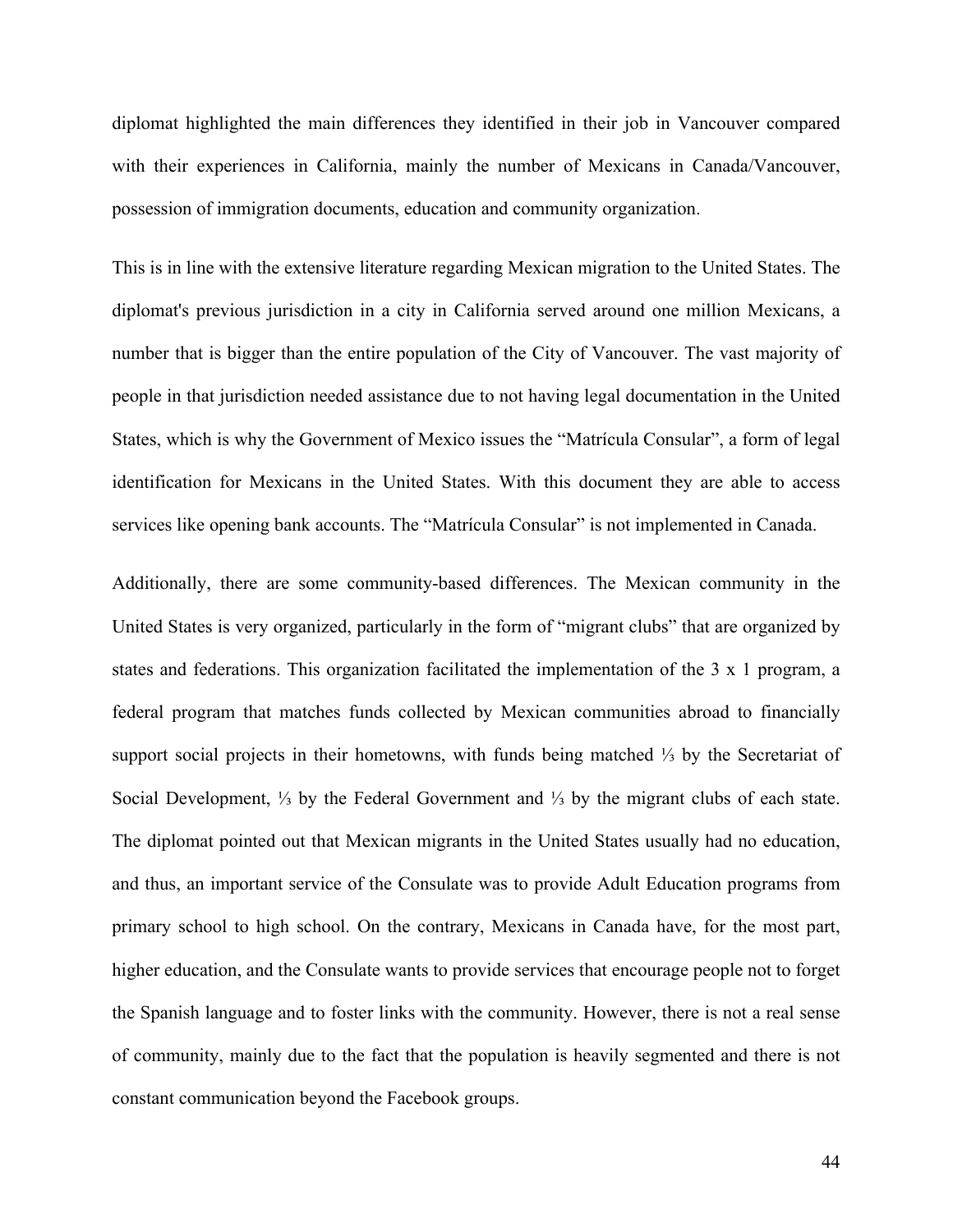## **Vancouver: Second choice or ultimate destination?**

The following section presents a brief overview of the Mexican community in British Columbia, as the Vancouver area is the focus of this research. According to  $IRCC<sup>1</sup>$ , there were around 23,055 Mexicans in British Columbia in 2016. Most are already Canadian citizens (73%) and some (21%) hold dual citizenship; the rest of the population (27%) were not Canadian citizens as of 2016. There was an accelerated increase of Mexican migration to BC, starting in the mid-1990s, that reached its height in the period 2001 to 2010. This trend could contribute to explaining why a large part of the Mexican population in British Columbia holds Canadian citizenship, and the uptick in migration matches with the start of the NAFTA treaty in 1994.

Mexican migration to British Columbia is affected by internal and external migration, and IRCC  $data<sup>2</sup>$  shows that there was an increase in both external and internal migration from Mexican immigrants in 2010, compared to immigration in 2015. In the same year, British Columbia received slightly more Mexicans that were already in Canada, compared to the number of external Mexican immigrants received. Eastern Canada has a greater concentration of the Mexican population and the Ontario region holds the biggest concentration of people of Mexican ethnic origin  $(43,120)$  according to the 2016 census<sup>3</sup>, followed by Quebec. This trend suggests that British Columbia is not the first destination of immigration. Using only this data, it is unclear if Mexicans had the intention of settling in British Columbia even if it was not their first arrival destination.

 <sup>1</sup> Statistics Canada (2019) Mexicans in British Columbia. Ethnic Origin (101), Age (15A), Sex (3) and Selected Demographic, Cultural, Labour Force, Educational and Income Characteristics (651) for the Population in Private Households of Canada, Provinces and Territories, Census Metropolitan Areas and Census Agglomerations, 2016 Census - 25% Sample Data.

<sup>&</sup>lt;sup>2</sup> Statistics Canada (2019) Mobility status 1 year ago - 25% sample data. 2016 Census - 25% Sample Data.

<sup>3</sup> Statistics Canada (2019) Mexicans in Ontario. 2016 Census - 25% Sample Data.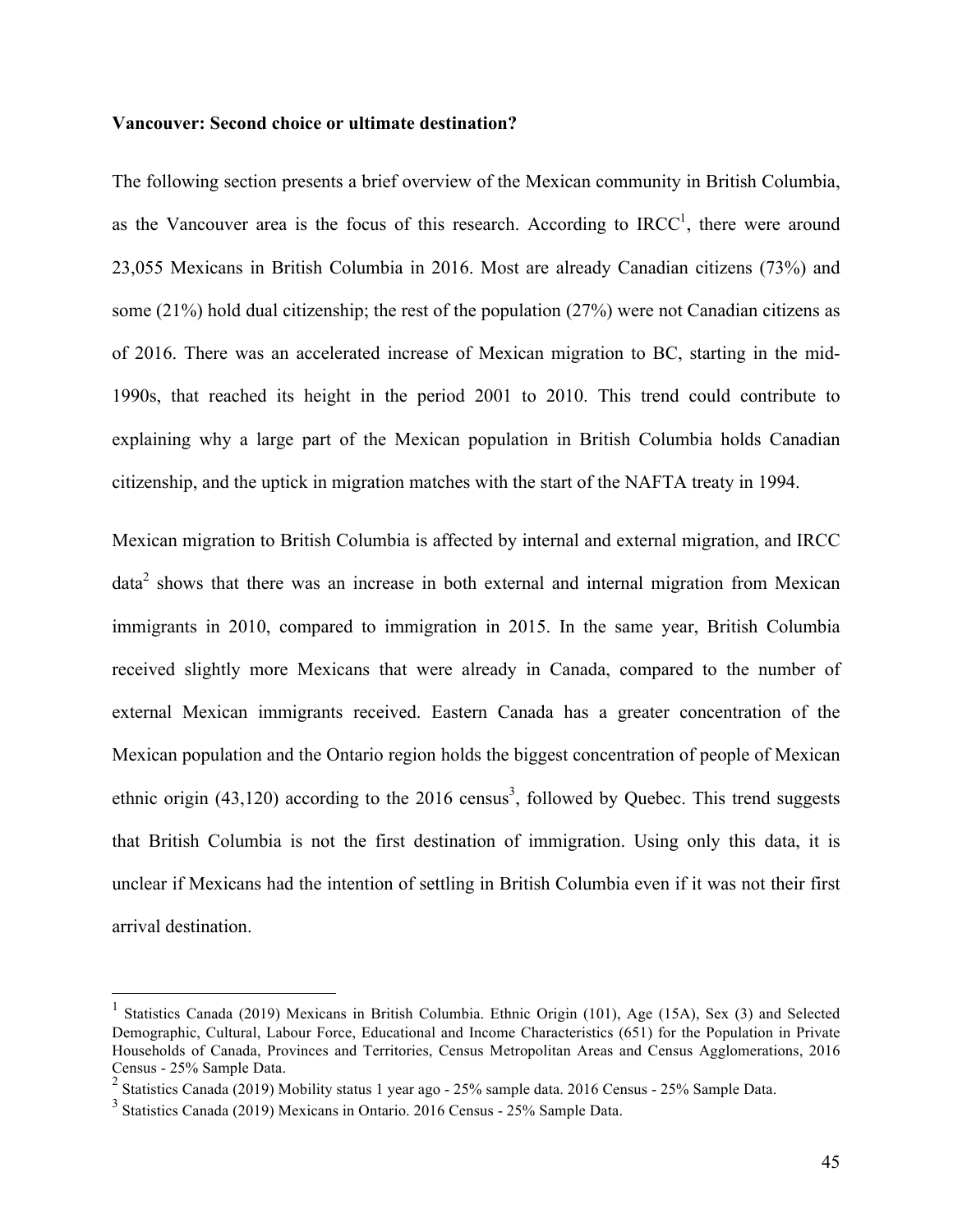The next section will deal with the socioeconomic characteristics of the Mexican community in British Columbia, using some of the information available from the 2016 Census. Admissions categories can allow us to roughly understand the purpose of Mexican immigration to British Columbia. According to the  $2016$  Census<sup>4</sup>, almost half of Mexican immigrants entered under the Economic category (49%) followed closely by the Family Reunification category (42%). Refugees (7%) and other immigrants are a small part of the total population, despite attention to Mexican refugee claims in the Canadian media. There is not enough public information to determine trends over time, particularly with regard to analyzing the evolution of migration in the economic category as highly skilled migration is the main interest of this research. As established in the previous section, I define highly skilled migration based on educational achievement.

Despite the educational achievements of Mexicans in British Columbia, most (83%) of the Mexican population in Vancouver earn less than \$69,999 a year<sup>5</sup>, below the median income of Vancouver which was \$72,000 in 2015. Downward mobility of skilled immigrants from visible minorities has been extensively studied, and might explain the reasons why, despite their educational achievements, Mexicans find themselves earning less than the median income. According to 2016 Census data<sup>6</sup>, the National Occupation Classification fields in which most Mexicans are in British Columbia is NOC 6 Service and sales occupations (28%), followed by NOC 1 Business, finance and administration occupations (14%). I did not ask about income in

<sup>&</sup>lt;sup>4</sup> Statistics Canada (2019). Admission category and applicant type for the immigrant population in private households who landed between 1980 and 2016. 2016 Census - 25% Sample Data.

<sup>&</sup>lt;sup>5</sup> Statistics Canada (2019) Total income groups in 2015 for the population aged 15 years and over in private households - 25% sample data. 2016 Census - 25% Sample Data.

<sup>&</sup>lt;sup>6</sup> Statistics Canada (2019) Total labour force population aged 15 years and over by occupation - National Occupational Classification (NOC) 2016 - 25% sample data. 2016 Census 25% sample data.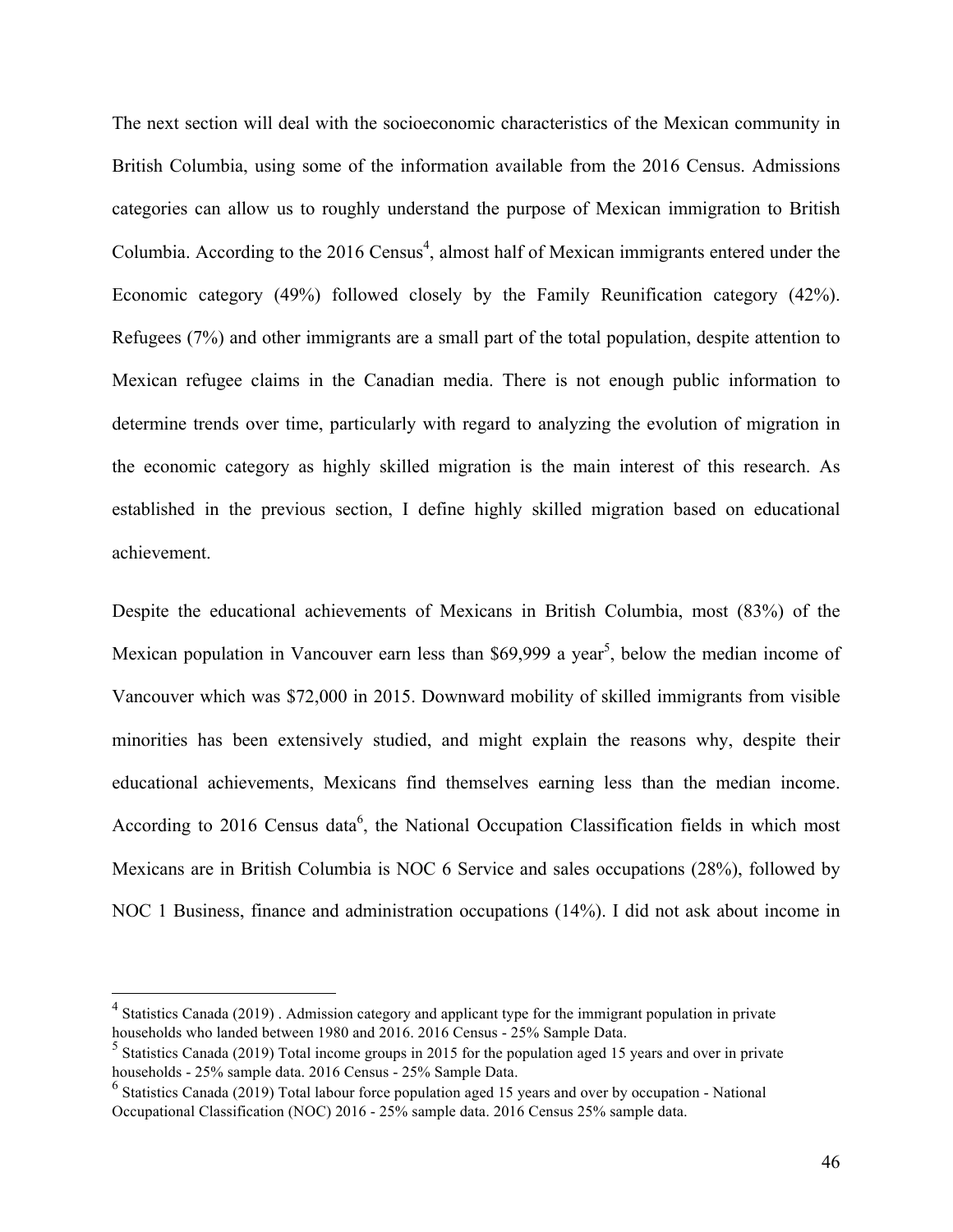my interviews, and the only people that mentioned some financial troubles were graduate students who depended on scholarship funds to sustain themselves.

For the majority of research participants, Vancouver has been the first and only Canadian city they lived in. There are also some cases in which they arrived in Vancouver for a temporary stay — such as internships, study abroad or to study English — and they decided to find a way to come back permanently. This was the migration pathway for a third of the research participants, although some have lived in other Canadian cities due to work opportunities, and came back to Vancouver. The relatively short distance between Mexico and Canada is important to a considerable number of my interviewees. When planning their move to another country for professional or educational development, they considered time difference and physical distance as an important part of their choice. This makes Canada a more desirable destination than Europe, which highly skilled Mexicans also considered as a possible migration destination. Meanwhile, the United States is similar or closer than Canada in terms of physical distance, but there are additional political and economic challenges, such as the extremely high cost of education, that makes these people choose Canada over the United States. For example, Santiago, a graduate student, said the following:

"I decided to migrate to Canada because of my studies. The main education options for my field available in North America were in the United States and Canada. Mexico does not have many [options], in fact, it is extremely limited. To study in the United States is much more expensive, and offered less opportunities to stay after, which is something that interests me professionally".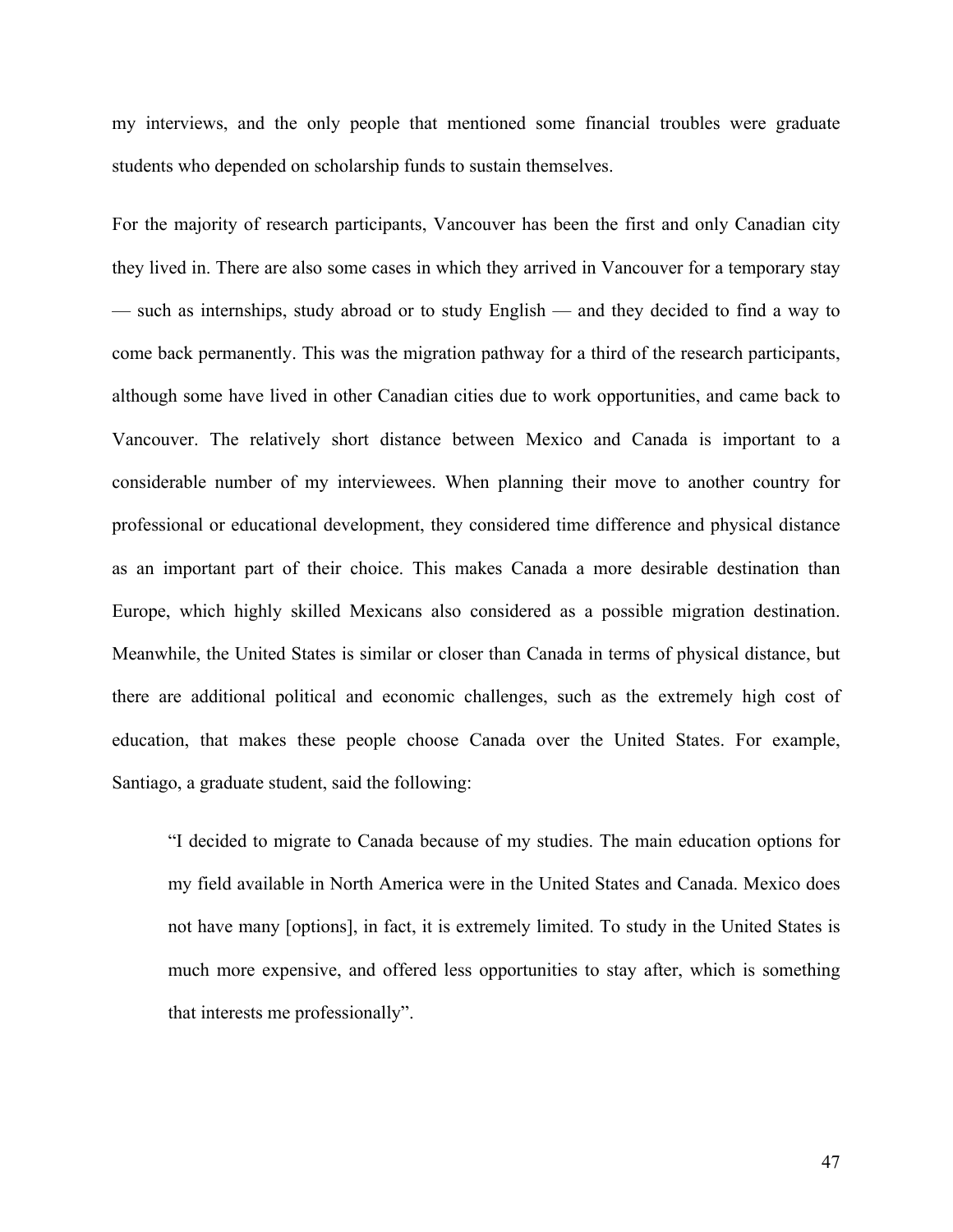The main reasons mentioned for wanting to arrive or return to Vancouver are related to previous experiences such as exchange, research internships or English summer school, and physical characteristics such as the warm climate and the natural beauty of the city and the region. Another interesting finding is that fewer than a third of the interviewees knew someone in Vancouver prior to moving to the city, so they had to rely primarily on Facebook groups and other internet forums to obtain information about life in Vancouver. A majority of the interviewees mentioned that the process of applying for their work or study permit was not very hard, and some, particularly those who obtained a work permit directly from a Canadian business, had immigration lawyers at their disposal who assisted them in the process.

Ana, a professional who had studied abroad in Vancouver before moving back to Canada, mentioned that she had always considered Vancouver as her ultimate destination, but due to the state of Canadian immigration policies at the specific moment of her migration made it an easier path to migrate under Quebec's immigration system. Cases like this one speak of a particular set of skills required, such as the ability to speak French, which limits the number of people available to pursue this specific immigration path. About a third of the interviewees who immigrated to Canada had applied for Canadian Permanent Residence while in Mexico, although this did not necessarily facilitate them finding employment in Canada. This opened up conversations about perceived discrimination from employers, foreign credential recognition, and language abilities. A significant portion of my interviewees are alumni from Tecnológico de Monterrey, and the vast majority of them mentioned that due to the international recognition of the Tecnológico de Monterrey, their credential recognition and finding employment was relatively easy. The international recognition of Tecnológico de Monterrey (2019) is due to the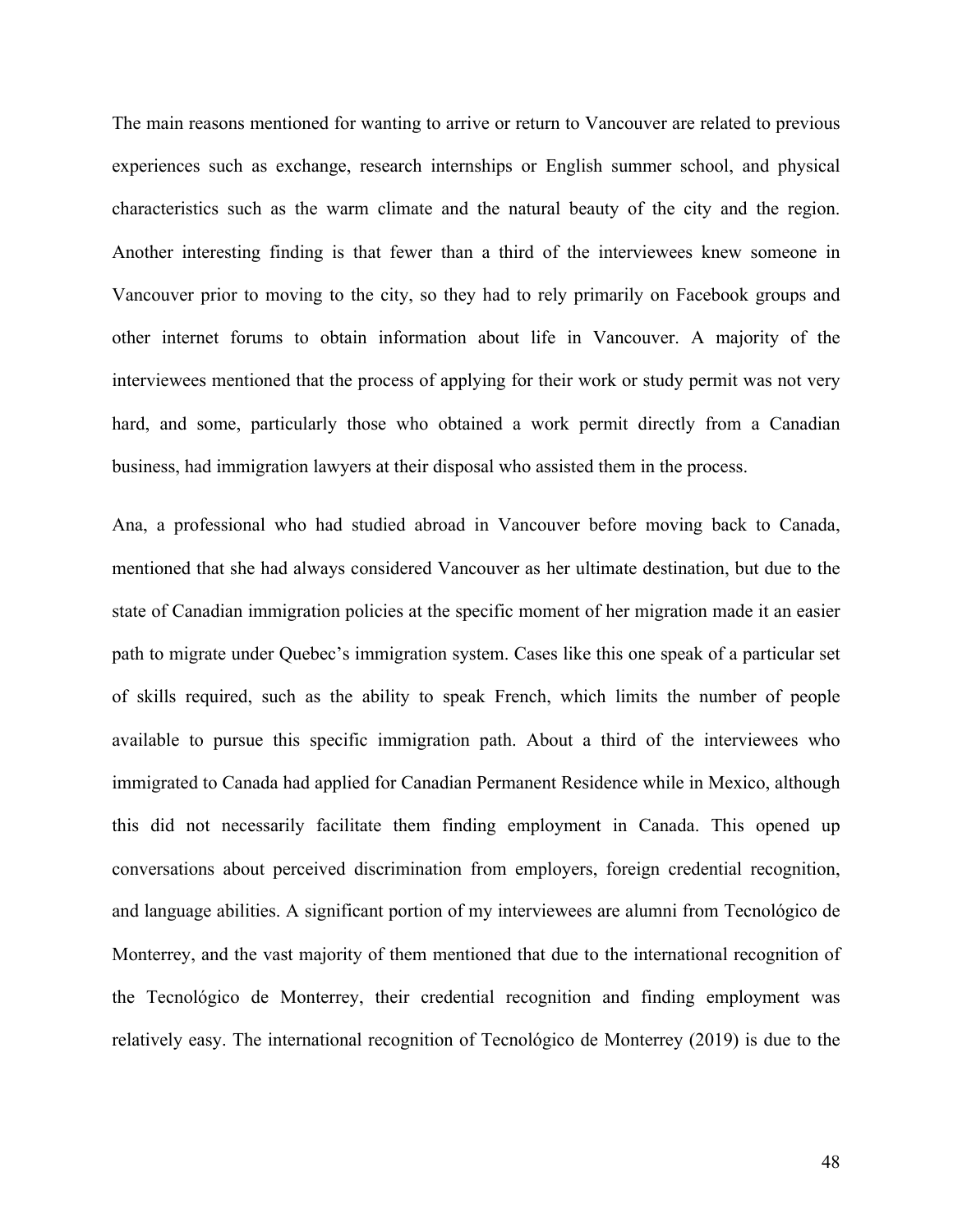internationalization efforts of the university<sup>7</sup>, as they have academic agreements with 575 universities in 48 countries and 58% of their students have had some type of international experience upon graduating. In addition to the international experiences of graduates, Tecnológico de Monterrey reports that within 5 years of graduation 43% of their students are pursuing a graduate degree, although it does not specify if they do this in Mexico or abroad.

Despite the international recognition of Tecnológico de Monterrey, not all of the alumni were successful in obtaining credential recognition and finding employment easily in Canada. This was in part related to having professions that are more strictly regulated, such as engineering, where they need to obtain certifications in order to have their credentials recognized in Canada. Foreign credential recognition is a widely regarded problem that immigrants face. The story of an immigrant taxi driver with a PhD is told time and time again in Canadian immigration conferences. However, due to the small percentage of research participants that mentioned facing this problem, I do not address it extensively in this work.

# **Conclusions**

The objective of this chapter was to understand the dynamics of highly skilled Mexican migration in Canada — specifically in Vancouver, British Columbia. The main factor driving highly skilled Mexican migration to Canada is the implementation of the Canadian immigration points system of 1967 and Express Entry system in January 2015. Both programs are designed for the facilitation of permanent migration, which I argue encourages immigrants to go through a two-step immigration process, in which they enter Canada as temporary migrants with the hopes of obtaining permanent migration through Canadian work experience or Canadian education.

 $7$  Tecnológico de Monterrey (2019) Data and Figures https://tec.mx/en/data-and-figures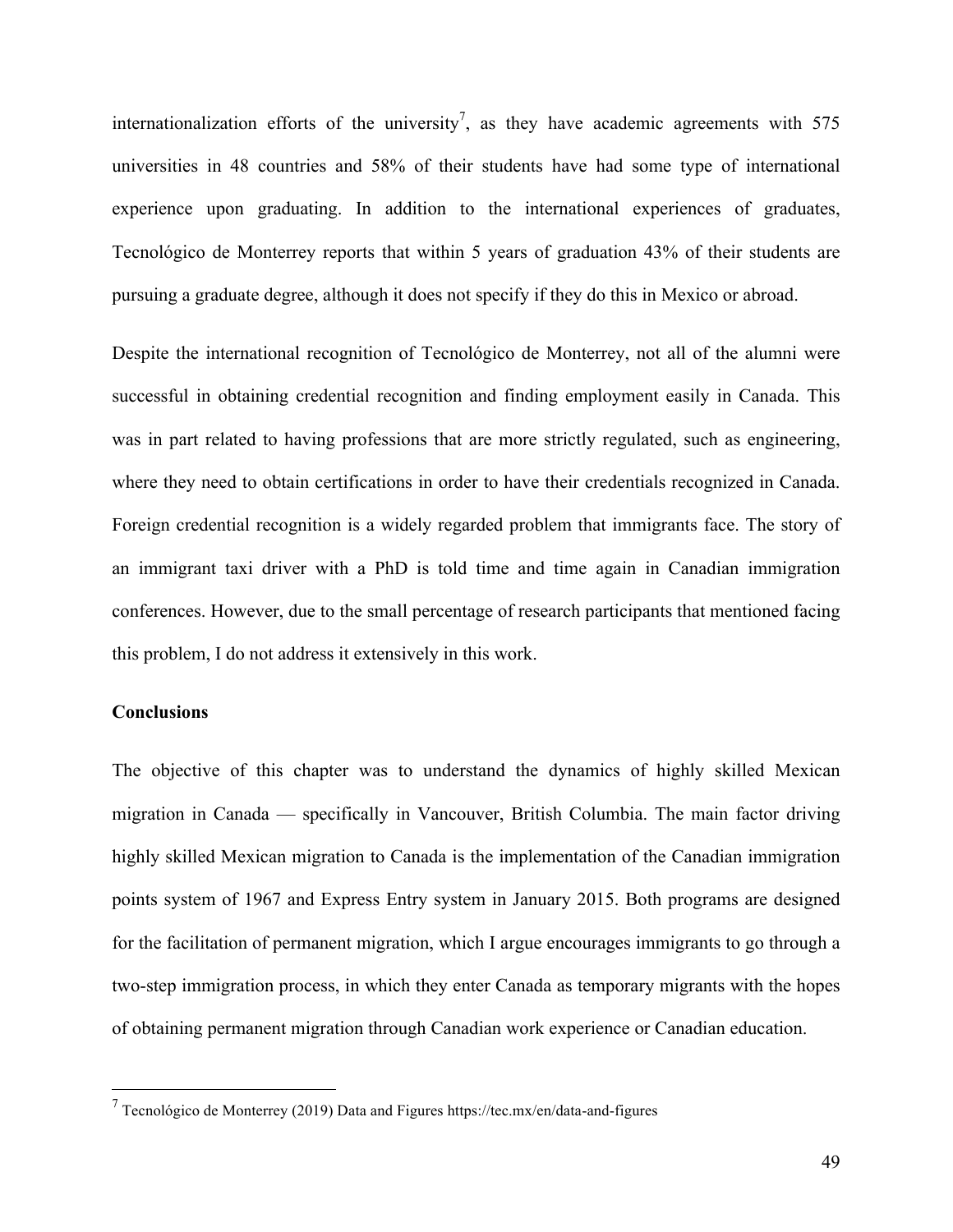Going through an immigration process requires sufficient resources to support a temporary position. These resources vary from mastering an official language such as English or French, previous education that facilitates getting a job without the limits of credential recognition, or enough financial security to pursue education in Canada. Although not all highly skilled Mexicans are part of the upper class in Mexico, they are more likely to be professionals that are neither economically disadvantaged nor super rich elites, a group that Luthra & Platt (2016) call "middling migrants".

As explored in the first chapter, the network theory of migration explains how migrants maintain networks in origin and destination areas "through ties of kinship, friendship, and a shared community of origin" (Massey et al, 1993, p. 449). However, highly skilled migrants look towards networks of colleagues or organizations to obtain help in their migration process. The interviews showed that many built their networks by spending short periods of time in Canada before deciding to go through the two-step migration processes that I describe throughout this chapter. Graduate students met potential supervisors during short research internships and professionals networked through alumni or business associations that gave them first hand knowledge of possible job opportunities. Given how IRCC collects data, it is hard to confirm the number of highly skilled Mexicans that spend short periods of time in Canada — studying abroad, attending English summer school, or participating in research internships — because these short periods do not require a study permit or any other documentation besides an Electronic Travel Authorization.

It is not until they are back in Canada under a work or study permit when they start seriously thinking about settling permanently, and obtaining temporary legal status to do so. In that process they acknowledge themselves as immigrants, missing and comparing their experiences in

50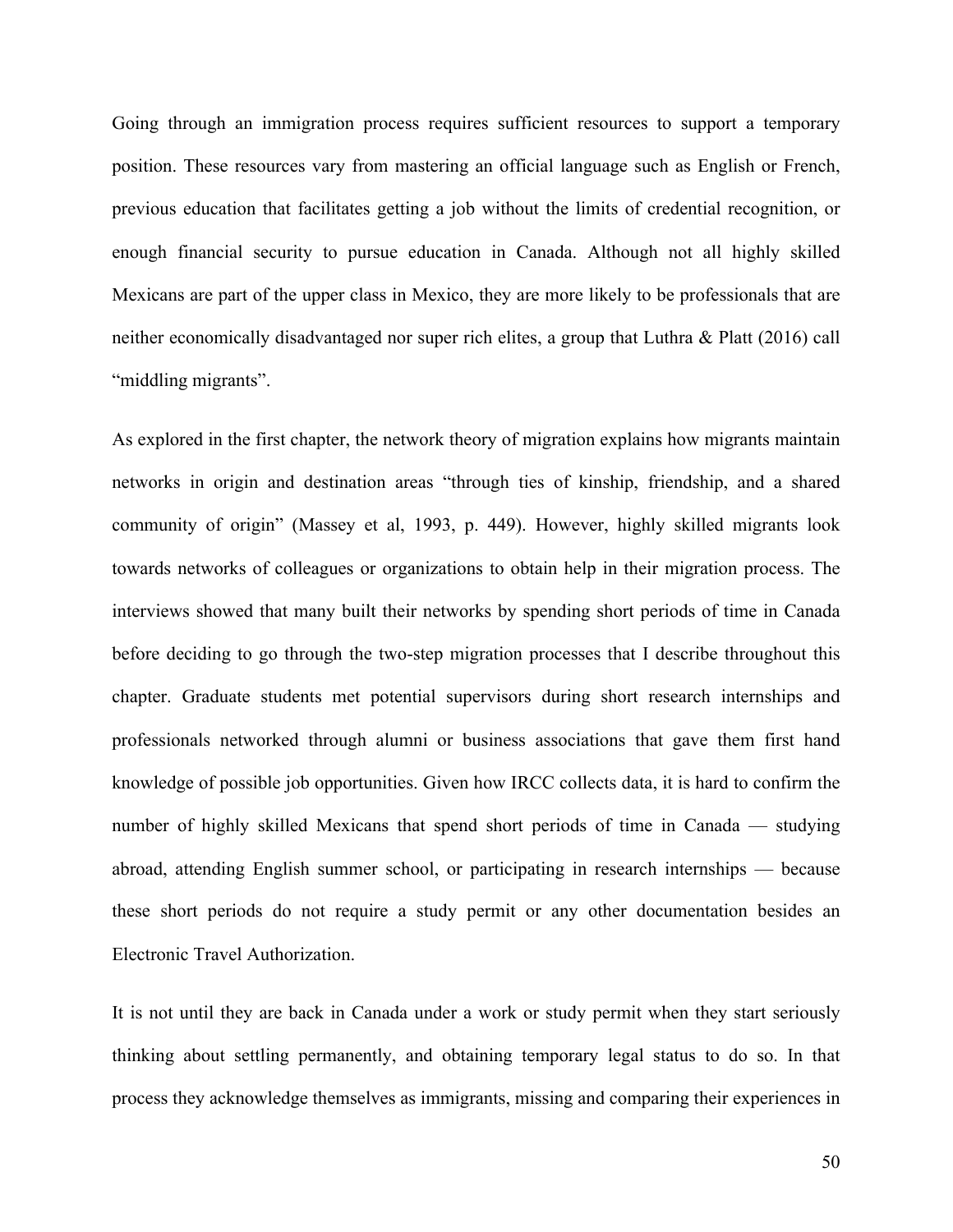Vancouver with their life back home. Becoming an immigrant throws them into a vulnerable position, and in turn they deploy certain strategies to face this vulnerability in their everyday life in Vancouver, which are explored in the next chapter. They are also recognized as immigrants by the state, appearing in official data about Mexican migration to Canada by obtaining work or study permits, Social Insurance Numbers and other data that renders them visible to the state.

Despite the limitations in obtaining immigration data about highly skilled Mexicans in Vancouver, data obtained from interviews allowed me to get a clearer picture of the different paths through which highly skilled Mexicans are able to immigrate to Canada. Throughout this chapter, I aimed to establish a working definition of "highly skilled" based on the parameters established by the Express Entry program, although the value of skilled workers is constantly changing to keep up with market demands. Sending and receiving countries could benefit from the standardization of the definition of highly skilled, and while I do not deal with this particular challenge due to the broader interests of this research, it is important to acknowledge that the standardization of definitions and data is essential to understanding transnational phenomena.

In the following chapter, I explore the way that Mexican expats are constantly comparing their experiences in Mexico to their life in Canada, and how they deploy their social and cultural capital to lessen the impact of downward mobility that most immigrants face in different stages of their migration journey.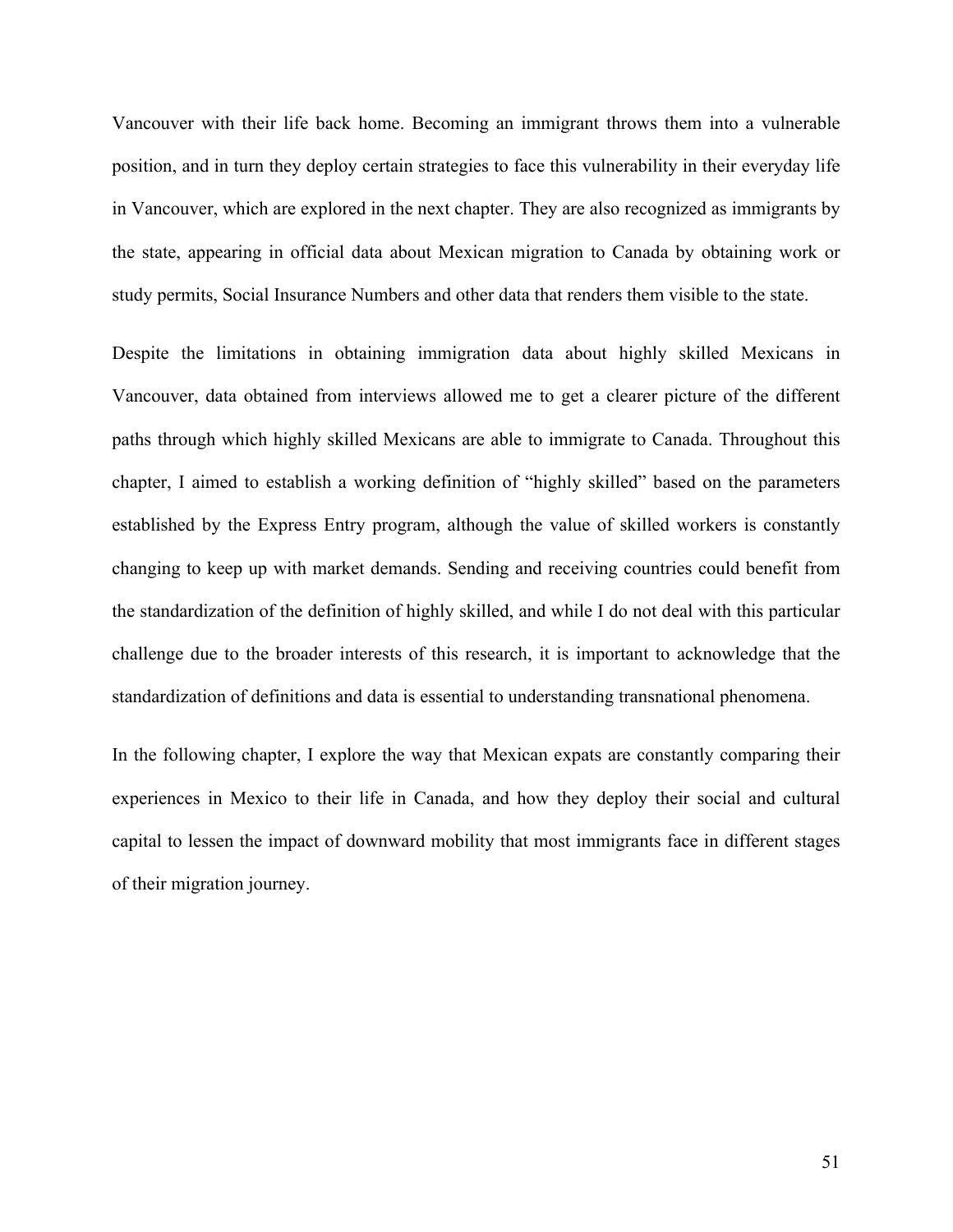# **3 Digital transnationalism**

## **Digital sense of belonging**

The previous chapter explored how Mexican expats aim to align themselves with the Canadian "we" rather than a Mexican "them" throughout a series of strategies that are highly dependent on reproducing a particular class habitus in order to combat the upward and downward mobility they constantly face while living in Vancouver. This chapter will explore how these strategies are transferred to their use of digital technologies, particularly when interacting with other Mexicans online.

Throughout this research, I rely heavily on Massey et al's (1993) exploration of the network theory of migration, which emphasizes the importance of existent migrant networks as facilitators of migration. Massey et al (1993) explain that "migrant networks are sets of interpersonal ties that connect migrants, former migrants, and non migrants in origin and destination areas through ties of kinship, friendship, and shared community origin" (p. 448). In this particular chapter, my goal is to explore how digital technologies — mainly social media have facilitated the maintenance or creation of these networks. This theory is particularly useful to understand what I will be calling *digital transnationalism*, since it assumes there are migrant networks both at home and abroad, and access to these networks are facilitated by the use of digital technologies.

Digital technologies give immigrants access to their homelands and their networks without having to leave the new country to which they have migrated, creating what some authors have called "thirdspaces" (Price and Whitworth, 2004; Skop, 2016) that are a result of advances in the technologies of contact (Vertovec, 2009). Thirdspaces "come from the duality of migrant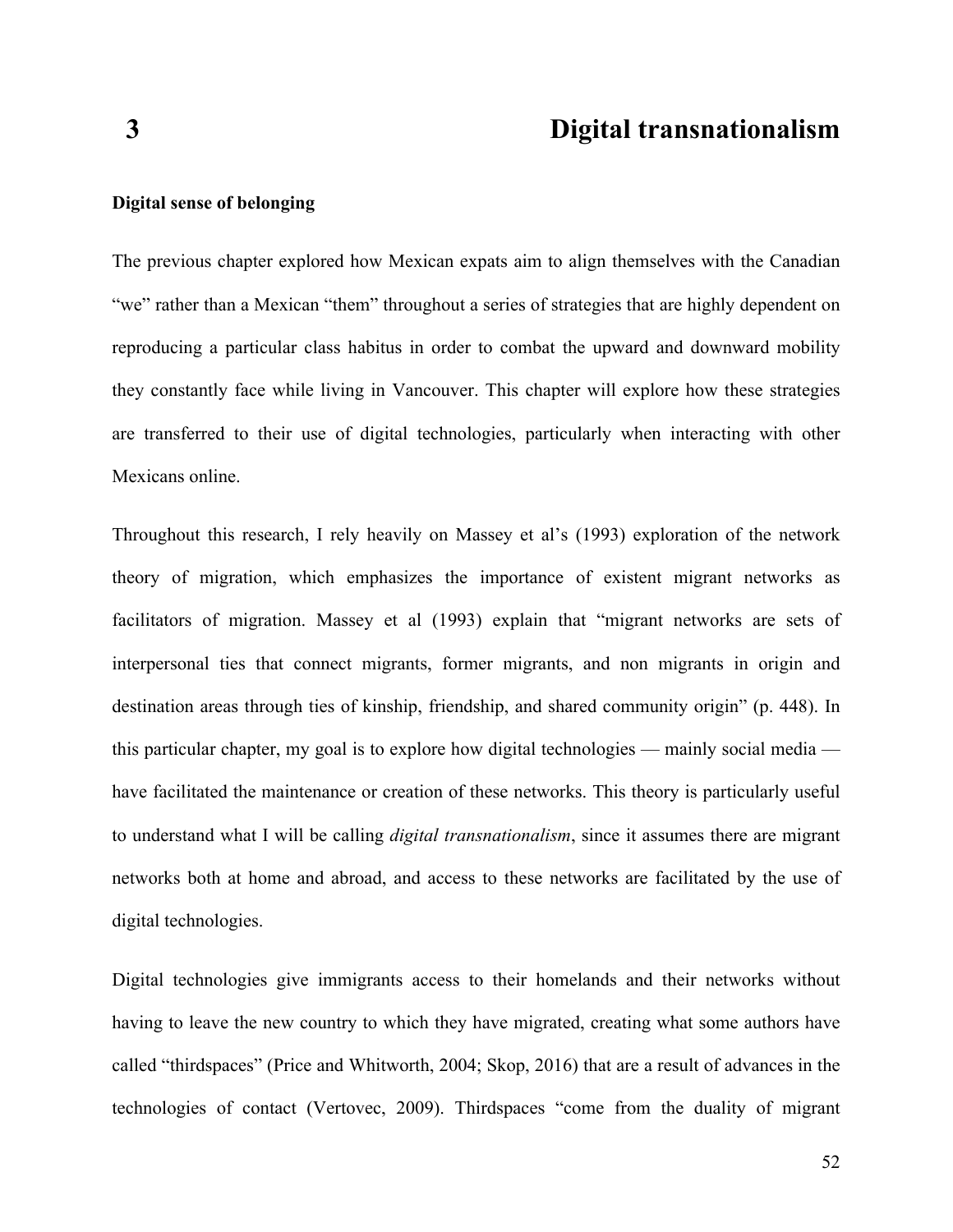existence, a tension between a lived-in space and a distant, remembered space" (Price and Whitworth, 2004, p. 185). Mitchell (1997) writes of thirdspaces in the context of diaspora and hybridity as the "the spaces in the margins, the unfixed spaces in-between states and subject positions that are vaunted as the location of resistance and intervention in hegemonic narratives of race, culture, and nation" (p. 536). However, in more contemporary uses of thirdspaces, the concept can be used to move away from the cyber/real world dichotomy that characterizes many of the first works about digital technologies' socio-spatial effects. While the Internet and the ubiquity of social media in everyday life have altered a number of behaviour patterns, some patterns have not been altered and are just facilitated by digital tools.

The transformation of the world by the digital revolution has affected all areas of human life, including transnational relations. Nedelcu (2012) finds that immigrants are "able to master new geographies of everyday life and strategically use their multiple belongings and identifications within a ubiquitous regime of co-presence engendered by the technological developments of the twenty-first century" (Nedelcu, 2012, p. 1340) The widespread advances of digital technologies — mainly the Internet, but also the infrastructure to access these technologies around the world — has facilitated what Nedelcu (2012) calls the emergence of a new transnational habitus, although Vertovec (2009) argues that "technologies do not altogether create new social patterns but they certainly reinforce pre-existing ones" (p. 5). The reinforcement of pre-existing social patterns in a transnational space also lead to what Mitchell (1997) calls "new kinds of manipulations of community and nation, and narratives and counternarratives of essentialized identities are used strategically by the state as well as a multitude of other actors" (p. 538). In the case of Mexican expats in Vancouver, I argue that they use digital technologies — as a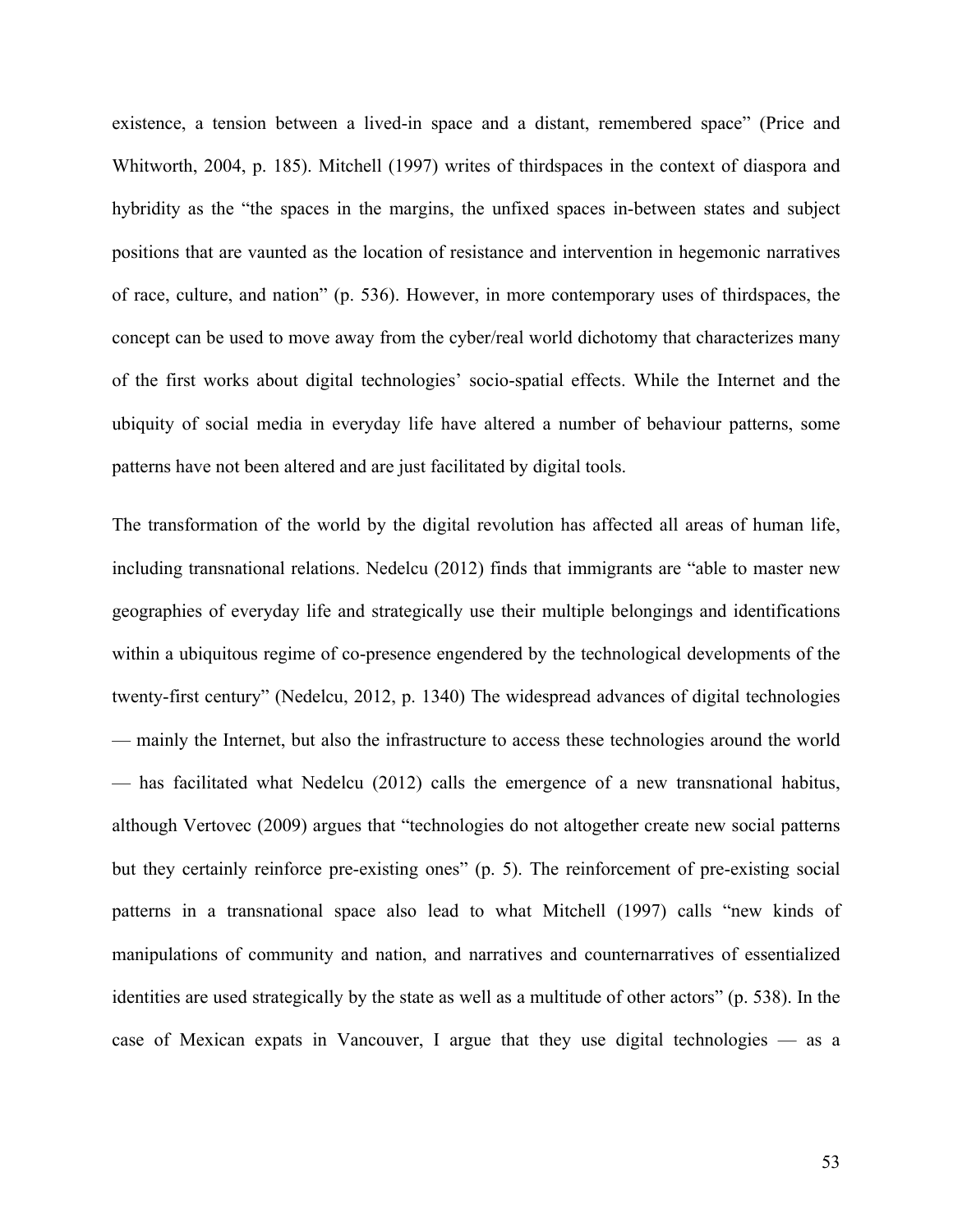thirdspace — in which to implement strategies to reproduce their cultural, social and economic capital that allow them to differentiate themselves from "other" Mexicans that are not like them.

The refusal to participate in activities that might increase their vulnerability by associating themselves with other Mexicans is translated into the thirdspace, where immigrants can "affirm one's status to oneself, one's family, and to a broader locality-based social network" (Price and Whitworth, 2004, p. 186). They refuse by deploying their social, cultural or economic capital which in turn transforms their immigration experiences and transnational habitus. Vertovec (2004) identified three modes of transformation that happen when transnational relations are built: migrants' orientational "bifocality" in the sociocultural domain; "identities-borders-orders" in the political domain; and financial transfers, public-private relationships and local development in the economic domain. He builds on authors such as Guarnizo (1997) and Mountz & Wright (1996), and their work on how immigrants retain "a dual frame of reference" through which they constantly compare their situation in their "home" society to their situation in the host society abroad.

Skop (2016) adds that thirdspaces provide "new arenas to promulgate old divisions based on social structures and hierarchies that once only existed 'here' and 'there', but now exist everywhere" (p. 82). During the interviews, I asked specifically about the use of digital technologies in the sociocultural domain and the political domain, and I asked about proxies for the economic domain such as sending remittances to Mexico or knowledge of business-oriented Mexican organizations in Vancouver.

While the Mexican community in Vancouver is relatively small in comparison to their counterparts in Eastern Canada or the United States, there is an increasing presence of this

54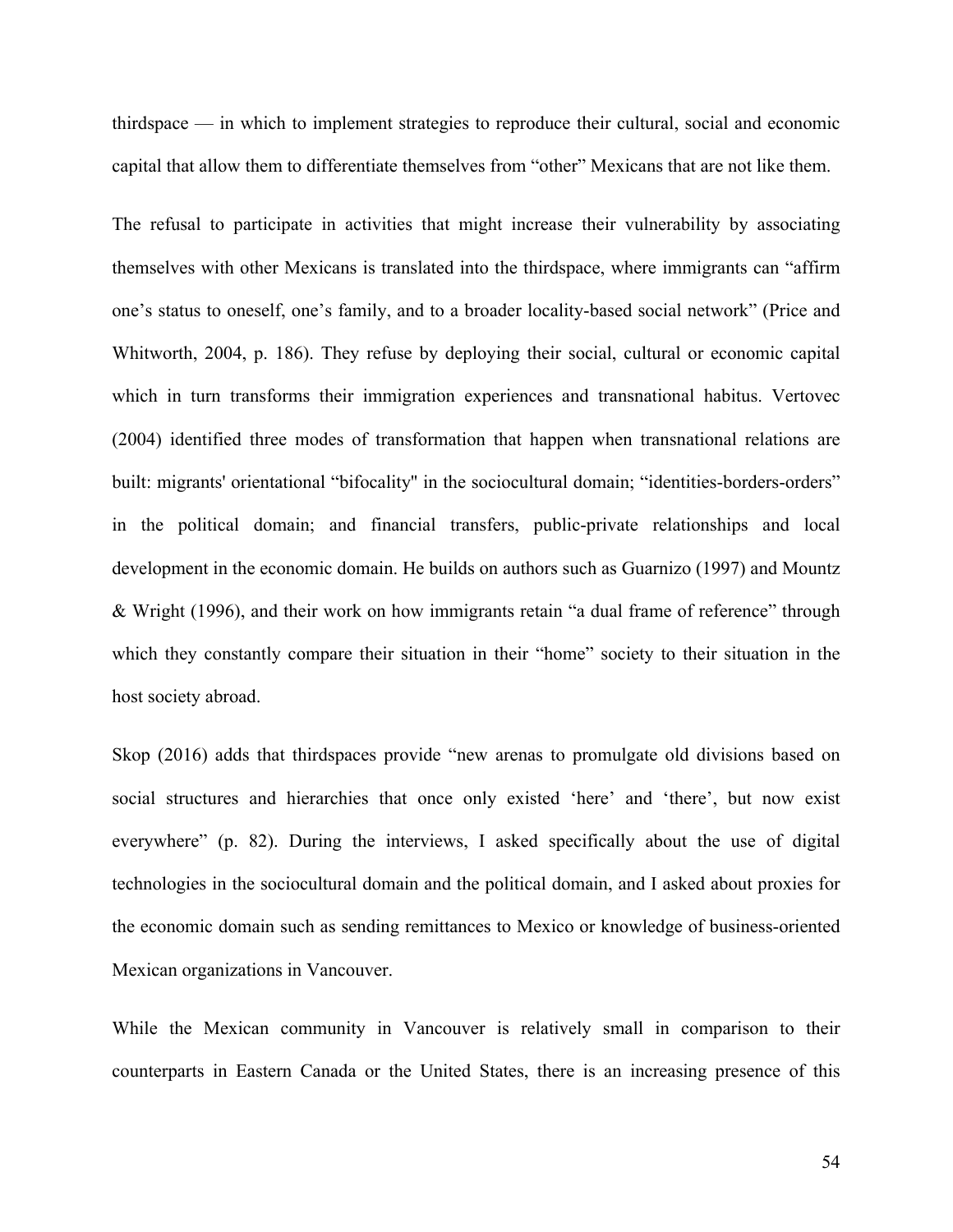community in Vancouver. Despite this growth, there are not many community events or a particular area of the city where Mexicans congregate. An official from the Mexican Consulate commented that they identify certain tensions within the different groups in Vancouver, which prevent the creation of strong community ties. Most participants in this research identified a public Facebook group with over 30,000 members as the main source of information about the Mexican community in Vancouver. However, the majority of the research participants mentioned that while they are aware of the Facebook groups, they prefer not to interact with them on a regular basis.

I argue that by refusing to actively participate in the online national communities, they are choosing to align with the Canadian "we" in the digital space, and this can be observed in the interactions that certain Mexicans have with others in the aforementioned Facebook group. These interactions can be observed in posts about irregular migration, such as posts seeking advice about topics such as visa overstaying and looking for jobs that do not require a work permit. Some members of the community are very adamant to state that such activities are "illegal", and claim that people creating those posts are reproducing negative stereotypes about the Mexican community in Canada.

These interactions do not occur in person, only online, which allows for an interesting layer of analysis that allows me to question if these interactions would be different if they were face-toface with the other person. Even if everyone has their real names and pictures in their Facebook profiles, the likelihood of seeing each other in person is small, which may encourage excessive rudeness that would not occur in a face-to-face setting. When asked about their interaction with other Mexicans in Vancouver, most of the interviewees answered that they do not interact with other Mexicans often. When asked if they thought it was due to a small presence of Mexicans in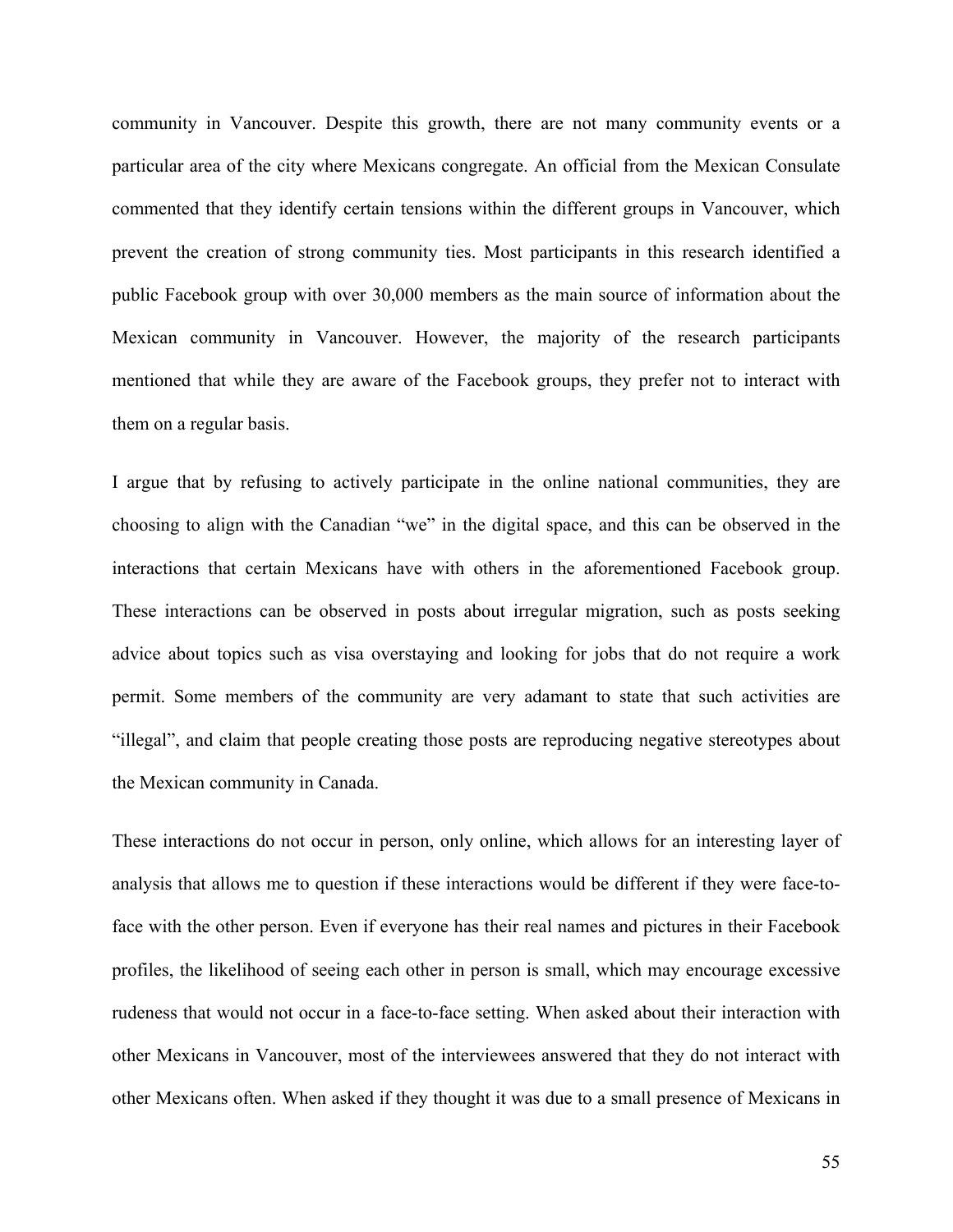Vancouver, a lack of interest from their part or a combination of both, most said it was a lack of interest on their part, mainly because they did not believe that it was possible to have close relationships with people who have vastly different life experiences than them, where their only thing in common is having the same nationality.

However, when asked about their perception of the presence of Mexicans in Vancouver, the answers were particularly divided. Some felt there are a lot of Mexicans in Vancouver, while some others said they did not meet Mexicans often. This divide was mostly between graduate students and professionals, particularly between those graduate students who attend UBC, who perceive that there is not a Mexican community in the University of British Columbia, although some said there has been an increase in Latin American students in recent years. Partying was mentioned in some of the interviews as the main source of connection between highly skilled Mexicans and other Mexicans, as well as celebrations such as Mexican Independence Day or the World Cup, although these events were not a common occurrence.

In addition to the low quantity of Mexican community events in Vancouver, there is not a specific place in the city where Mexicans, or even Latin Americans, concentrate. Bruneau (2010) argues that for a diaspora to be able to live on, it is necessary to have places for periodic gatherings of a religious, cultural or political nature, in which the diaspora can concentrate on the main elements of its iconography. Given the size and composition of the Mexican community in Vancouver, in comparison with other diasporic communities, there is no real demand for places where Mexicans can gather, which in turn contributes to the lack of community that is perceived by Mexican expats. The Facebook groups can be seen as a response from the wider community to the lack of physical places of gathering, but highly skilled Mexicans, while aware of their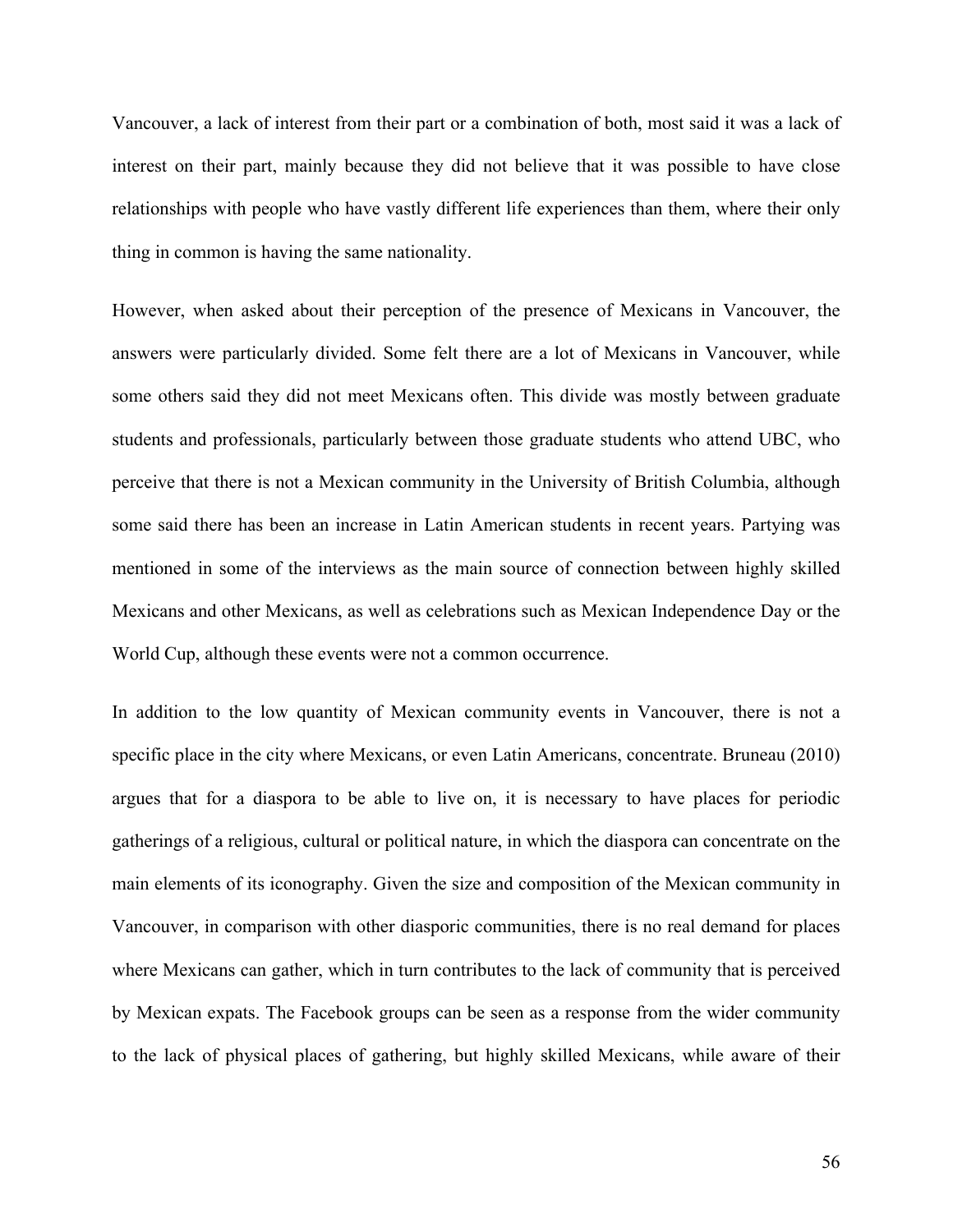existence, actively choose not to participate in these groups and instead are passive observers of the posts and discussions made by the rest of the Mexican community.

### **User-generated bifocality**

Facebook groups for the Mexican community in Vancouver are usually the first encounter that the research participants had with the wider community in Vancouver, and from my observations, it seems that most of the interactions within the community occur in the online groups. Previous research shows that the migration stage in which immigrants find themselves has a considerable impact on the management of their transnational relations. Kissau (2012) identifies that immigrants' use of digital technologies varies depending on the migration phase they find themselves in. During the immediate post-migration phase, information and communication technologies are used by migrants to learn about their new surroundings and either assimilate (Appadurai, 1996) or integrate into the new society (Hunger & Kissau, 2008). Those who assimilate are more likely to adopt the culture of the receiving society and those who integrate maintain their cultural values and norms and use the receiving society's cultural norms — such as official languages — when necessary. Settled migrants, on the other hand, "use the Internet for identity exploration, to relate to the country of origin and to maintain family ties and/ or transnational social networks to other migrants worldwide" (Kissau, 2012, p. 1381).

A key actor in the integration and settlement of expats in several countries that is explored in this research are alumni associations. They compose networks that go beyond nationality, and that makes expats more comfortable as they know their life experiences are similar. They are part of what Friesen and Collins (2017) call "brain chains", a concept that draws attention to the constitutive features of knowledge migration, "policies, processes and institutions that facilitate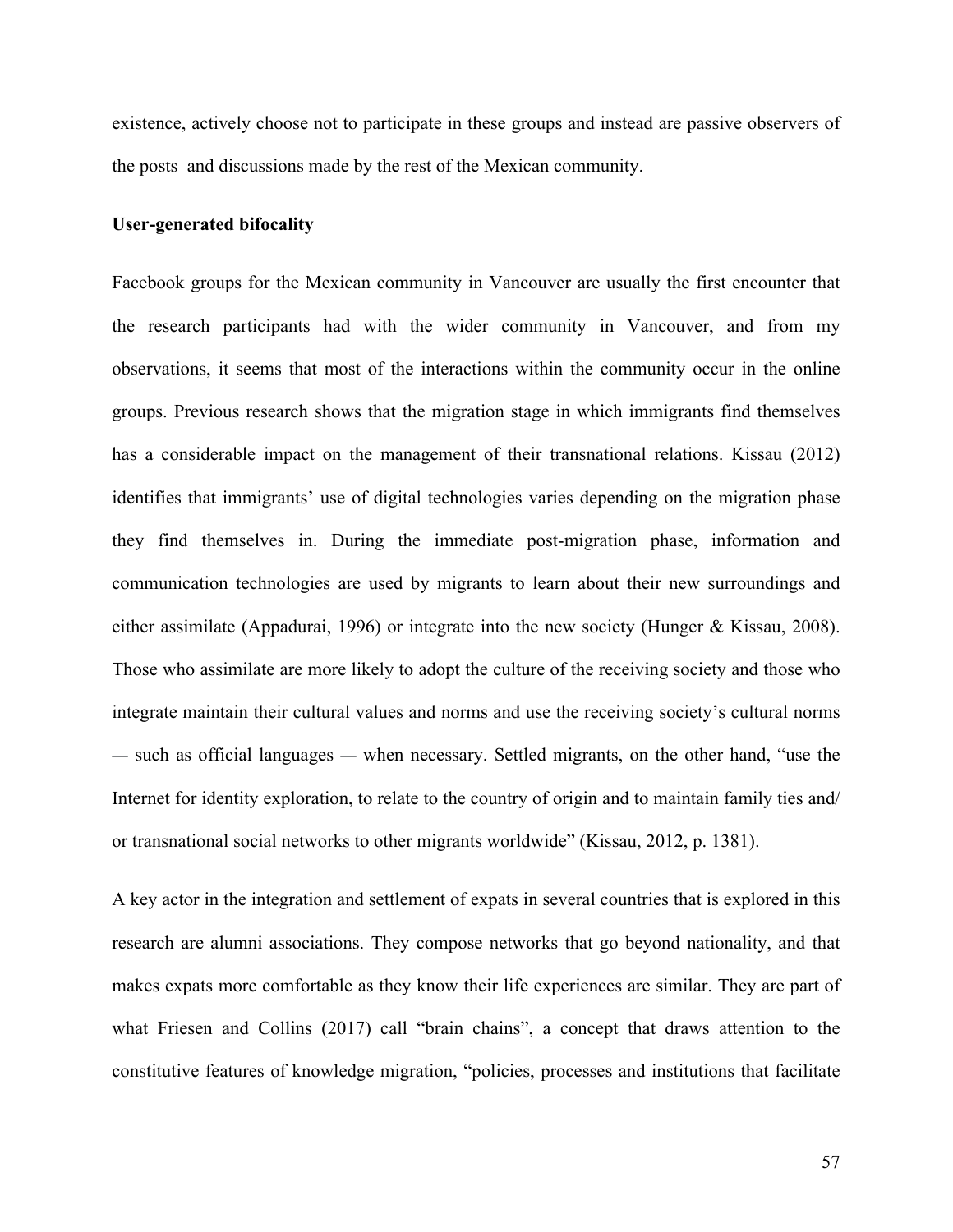the development and movement of skilled workers and the knowledge they embody" (Yeoh and Huang as cited in Friesen and Collins, 2017, p. 324) as well as the "intermediary actors and networks involved in generating and channelling flows, from families and communities to profitseeking agents" (Xiang and Lindquist as cited in Friesen and Collins, 2017, p. 324). In this sense, alumni associations function as an indicator of social capital, that in Vancouver can be exploited to access social groups that are not available to everyone. In comparison with Rangel-Ortiz's (2011) findings about Mexican elites in San Antonio, expats in Vancouver rely on exclusive circles that allow them to thrive, and thus alumni associations become gatekeepers that give alumni access to previously established networks who have access to professional and networking opportunities.

As mentioned in the methodology section, most of the research participants are in the early stages of their migration to Canada. The majority of participants were temporary residents with either a work permit or study permit, five being permanent residents and only two Canadian citizens, although most of the participants said they have the goal of settling permanently in Canada in the near future.

The participants in this research have been in Canada on average 4.5 years, although some have been here for as long as 14 years or as little as 1 year. My findings are consistent with the literature, as most of the participants are temporary residents with the goal of permanent migration and their use of digital technologies is mostly to learn about their new society in order to integrate.

When I asked the research participants about the ways that they interacted with other Mexicans in Vancouver, most spoke about the role of the Mexican community Facebook groups. When

58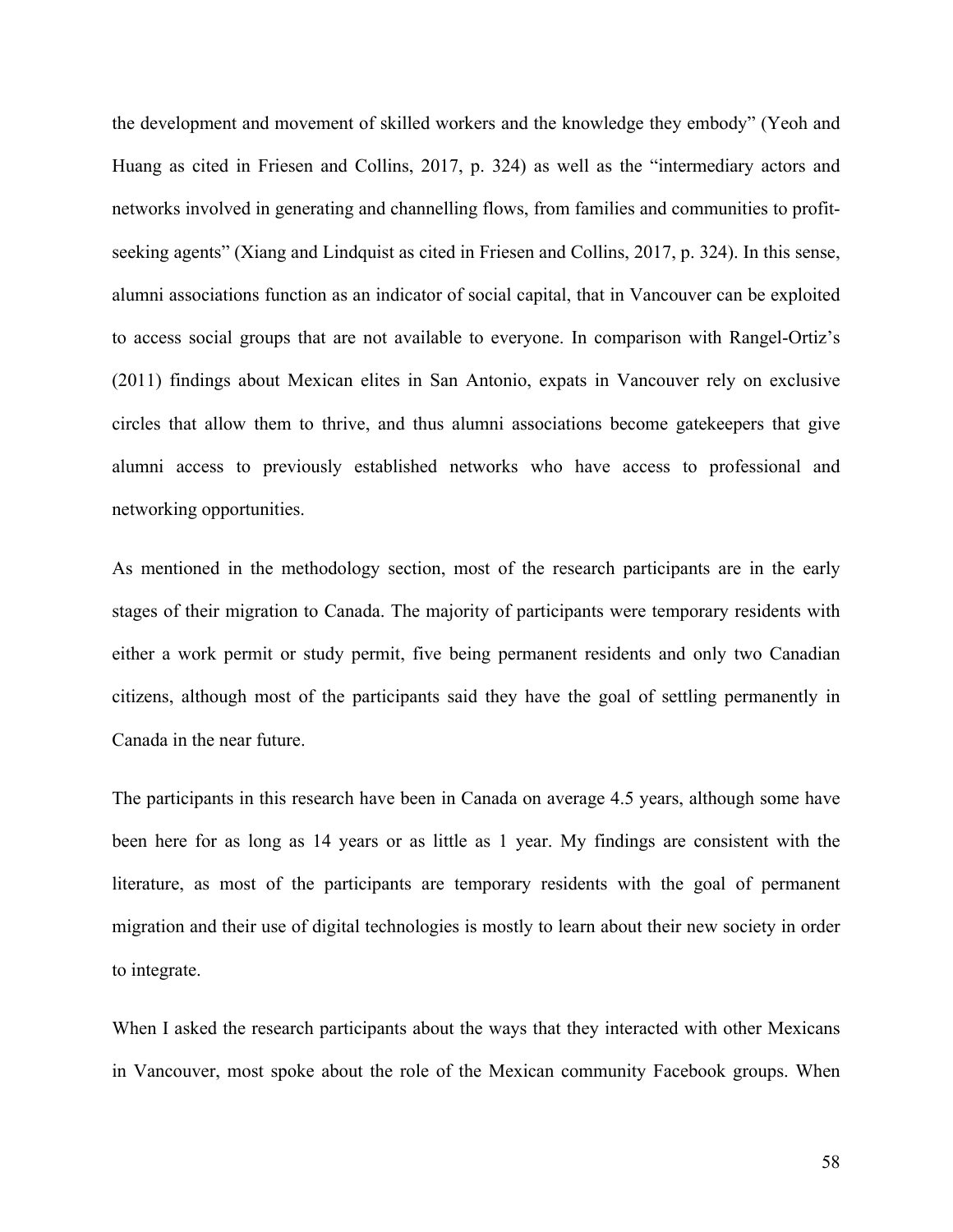they arrived in Vancouver, they looked at the group to find out what events were happening and to ask for help in the first stages of their immigration to Vancouver, but most interviewees said that they quickly found out that they disliked the dynamics of the group.

Regina, a graduate student, said of the groups: *"*[I mostly do not interact] because the profiles of the people that use them are very different. I think the groups are not made for Mexicans in general, but more so for a very specific type of Mexican that wants help getting a job or immigration advice. I feel lucky to not go through the same thing, but I think that's why I don't interact with them"*.* 

This sentiment was echoed by Mariana, a postdoctoral fellow: "Sometimes I interact, when I think I can contribute something, when they ask something I know about. Many other times I do not even want to answer, because many of the posts bother me and I do not want to fight with people. Especially the posts of the guys who are here illegally, trying to make things easier, such as looking for an orange Compass Card, or skipping this, or not following the rules. And that's why I prefer not to interact (with them).*"* 

Throughout the interviews, the sentiment of not sharing many interests with other Mexicans in Vancouver was common. This perception was not exclusive to the digital space but was exacerbated in it.

My interviews with Tec alumni demonstrate that many highly skilled Mexicans need to feel a connection beyond nationality<sup>8</sup> in order to want to build community with other Mexicans in Vancouver. This is where I identify that Mexican expats engage in what Kuus (2014) calls the

<sup>&</sup>lt;sup>8</sup> A large portion of my research participants are alumni of Tecnológico de Monterrey, as explained in the introductory chapter. The alumni association in Vancouver also has a Facebook group, although access to this group is restricted only to alumni and in order to access the group you need to provide your student number and year of graduation for the group moderator's approval.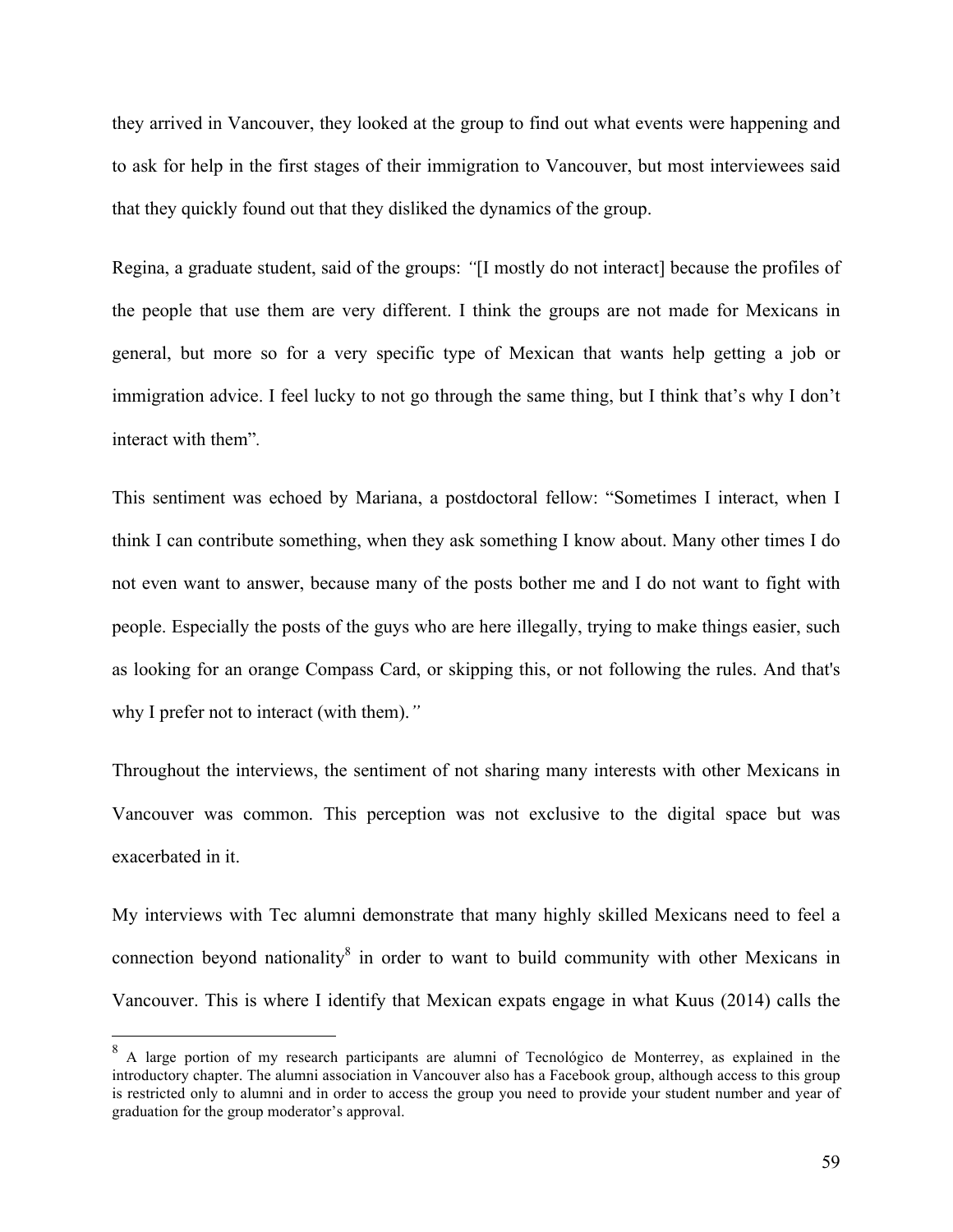"constant back-and-forth between structural and individual tactics" (Kuus, 2014, 43) in the management of their transnational relations. This results in looking for experiences or connections in common with other Mexicans that are not only national identity. Contrary to Rangel-Ortiz's (2011) findings in San Antonio, Mexican expats in Canada actively showcase their occupational, alumni or regional identities to feel more at ease with each other, what I call being "Mexican+". These identities are informed by the expat's habitus, mainly their cultural, social and economic capital. However, what I found in the interviews is that this can be explicit, such as only engaging with Mexicans that are part of a Facebook group from the same alumni association, or implicit, when they observe other Mexicans in public space and make judgements according to cultural capital markers such as brand of clothes and regional accents.

For example, Ana, a professional working in a multinational corporation said: *"*The Tecnológico de Monterrey alumni (EXATEC) group makes me feel more secure because of the tone. In the posts of the Mexican community in Vancouver you come across everything, literally from a person who tells you I am illegal, I want a job, it does not inspire confidence to ask something from there. And in EXATEC it gives me the certainty that they already had a process of coming to work here, and of having their migration process settled.*"*

A similar feeling was stated by Diego, who said: "I do not interact with that page, because I could get into trouble, I think immigration is seeing those groups, and I'd rather not interact. But for example, in the EXATECS group, a week after I arrived the earthquake in Mexico City happened, and I saw that they were going to do an event to raise funds to send to Mexico, and I started to get involved a little more"*.*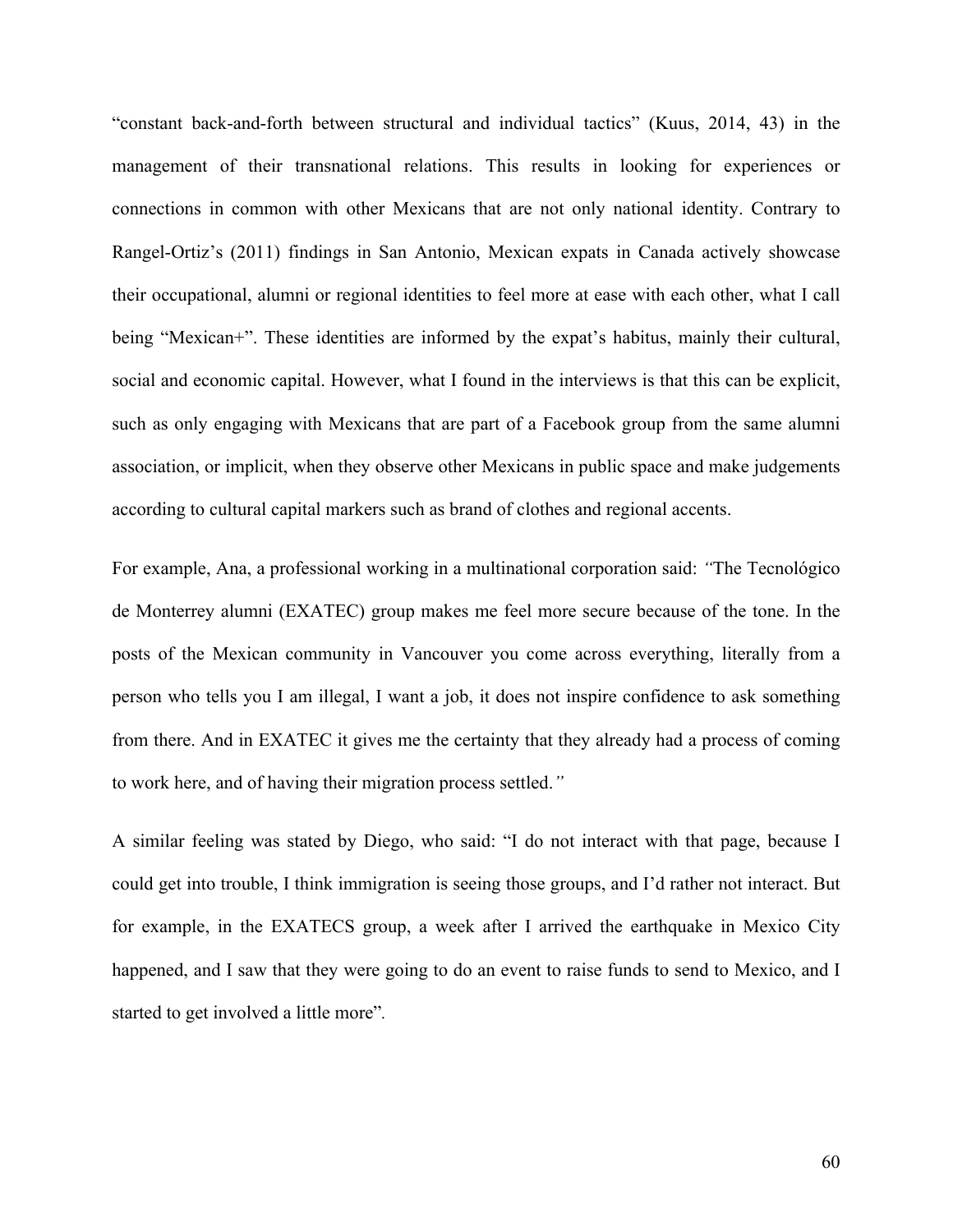This gatekeeping is demonstrated by the interviews that were made with expats that had no association with the EXATEC community, as they conveyed having a harder time finding other Mexicans with whom they felt comfortable fostering community. Rogelio, a graduate student who had done his undergrad in Vancouver, said that in his first year he was part of a group of Latinos who he had met at orientation, but did not frequent because "it was mostly for parties, it wasn't like settling in or adapting. It was more of 'who wants to go to Red Room<sup>9</sup>!' or go out to another club". Sebastián, a graduate student, expressed something similar saying: "I don't interact with the Mexican student club, because they are undergraduates and it is mostly for parties. It does not align with my objectives right now, which are mainly to be a resident in Canada".

In this case, highly skilled Mexicans separate themselves from other Mexicans, even some who could be considered highly skilled, because their lifestyles are not compatible. However, this did not happen exclusively with highly skilled Mexicans looking down and excluding themselves from other Mexicans, as was the case with the Facebook groups. Some, although a minority, of the research participants mentioned that in places like the university, they did not want to interact with other Mexicans because they are behaving like "rich kids from Mexico". For example, David, a graduate student, said that he thinks that there are not many Mexicans in Vancouver, and if there are "It is usually upper class people in business programs or so, and we have nothing in common. It is as if we were from different countries".

This perception was shared by Sofía, another graduate student, who said that she usually encounters two types of Mexicans: temporary foreign workers who work in construction and

<sup>&</sup>lt;sup>9</sup> The Red Room is a nightclub in downtown Vancouver that is commonly frequented by Latin Americans, they host Vancouver's longest running latin night on Friday nights.https://redroomvancouver.com/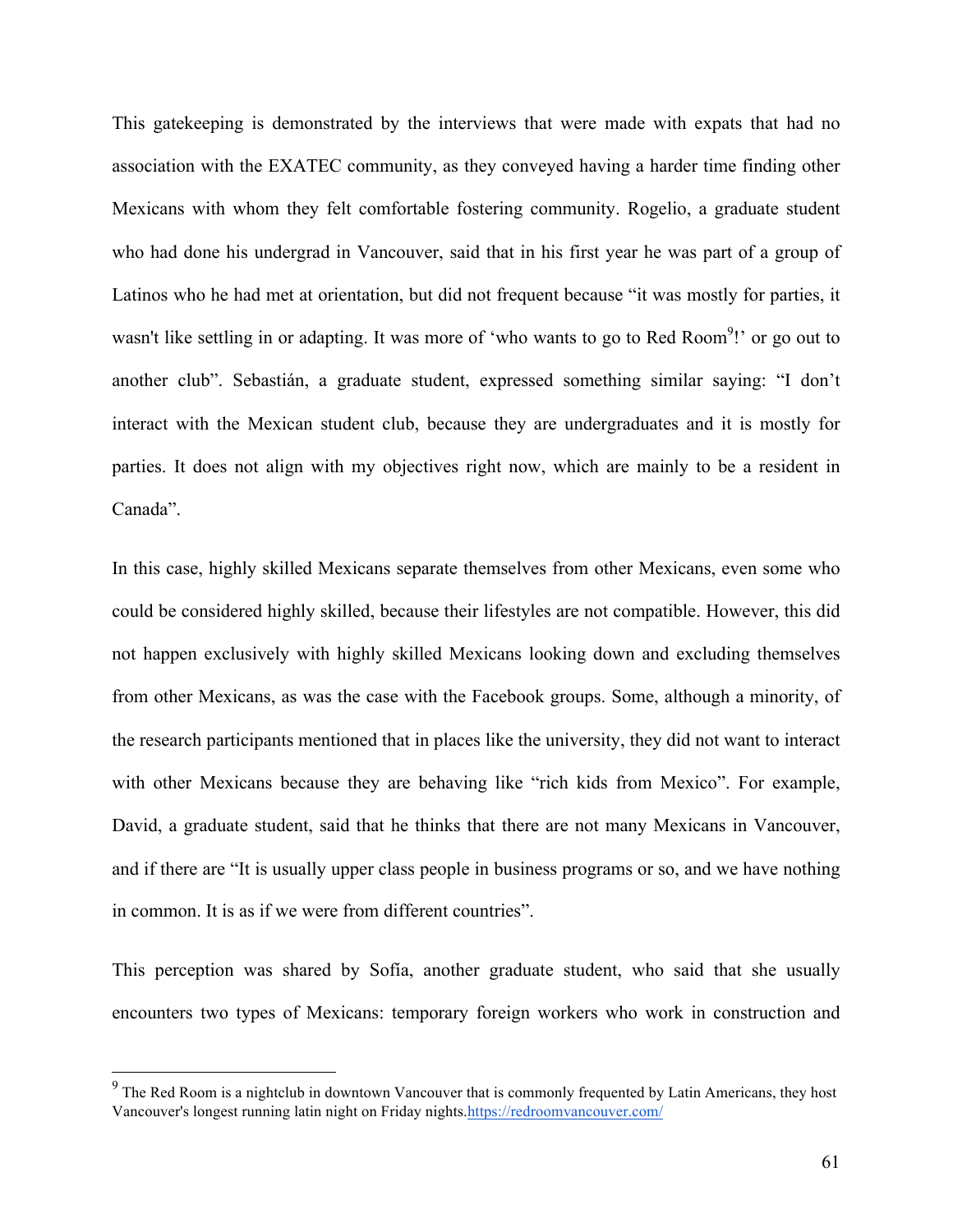similar sectors, and the *Mexican Mirrey* (juniors) whose upper and upper middle class families are supporting their stay in Vancouver. She says: "Whenever I see them leaving Red Room, I think 'Ugh, I am working so hard to be here, and you come here and throw away three months' worth of your daddy's money.' It's like 'no thanks, bye!' I already lived in Monterrey, I don't want to live in Monterrey anymore. And I see them and it makes me anxious."

Even though the comments about feeling uncomfortable around "rich Mexicans" were not the most common in the interviews, it is important to highlight them to understand why using the category of middling migrants is useful to understand the behaviour of Mexican expats in Vancouver. They are in a constant struggle to prove that they deserve to be in Canada, even if that means employing strategies to differentiate themselves from other Mexicans. Throughout the interviews, most participants expressed feelings of loneliness and feeling left out of any community, while they navigated their multiple identities they had as professionals, graduate students and Mexicans. I argue that the self-exclusion that Mexican expats impose on themselves stems from a feeling of vulnerability while they navigate their path towards Canadian permanent residence or citizenship.

The vulnerability faced by Mexican expats due to the temporary status of their residence in Canada informs the activities they choose to participate in (or not) online, showing their desire to integrate into the new society. Glick-Schiller, Basch and Blanc-Szanton's (1992) foundational piece about transnationalism states that "transmigrants draw upon and create fluid and multiple identities grounded both in their society of origin and in the host societies" (p. 11), and by maintaining these multiple identities, they are able to "express their resistance to the global political and economic situations that engulf them, as they accommodate to living conditions marked by vulnerability and insecurity" (Glick-Schiller et al, 1992, p. 12). It is necessary to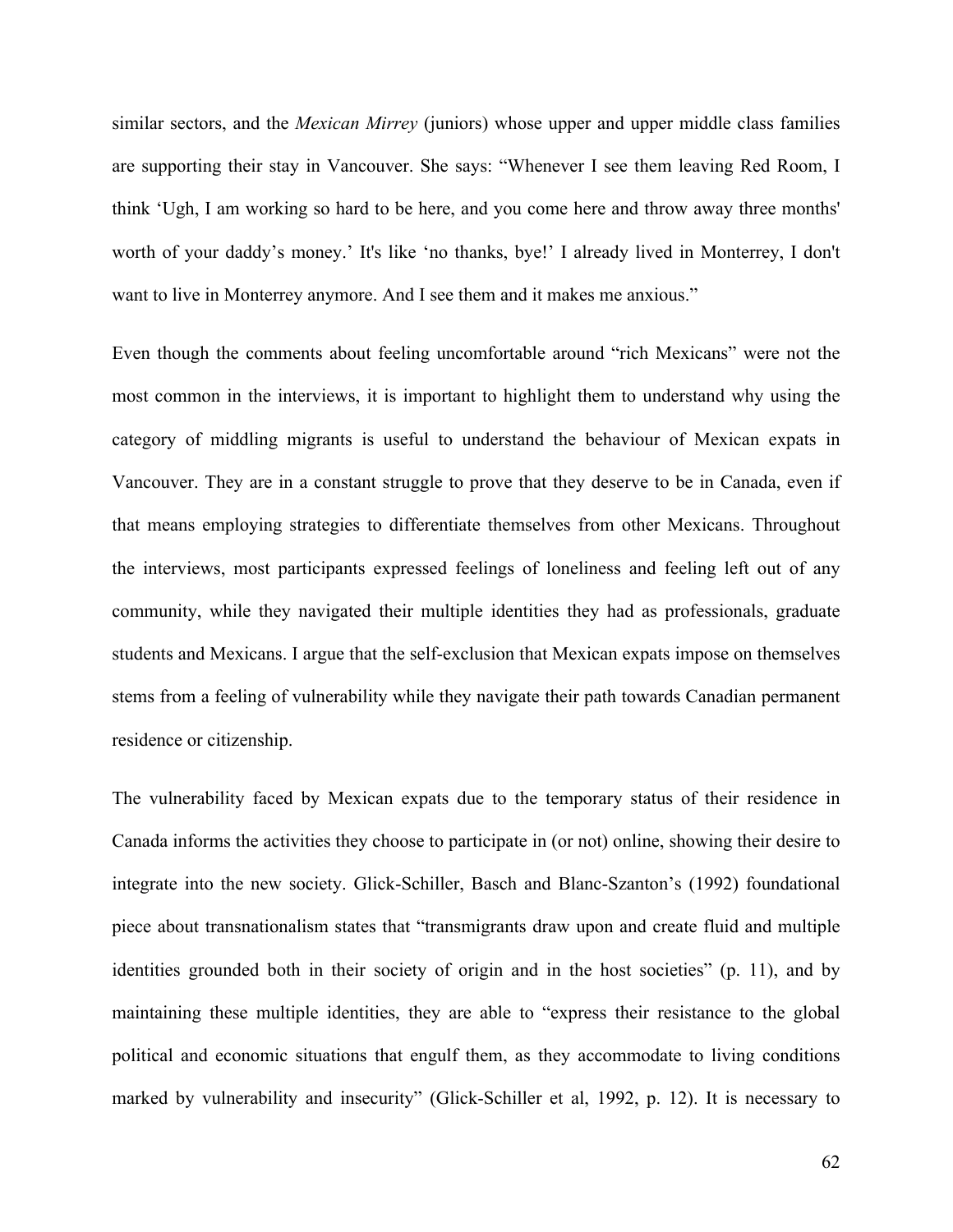acknowledge that the vulnerability and insecurity faced by highly skilled Mexicans in Vancouver occurs despite their class privileges, mainly engulfed in the upward and downward mobility they are experiencing.

I am not arguing that the insecurity faced by Mexican expats places them in immediate physical danger — such as the insecurity of Mexican temporary foreign agricultural workers, or Mexicans who are in Canada without proper authorization. However, they still perceive themselves as being in a vulnerable position, mainly because they could be affected by their own actions as well as what other Mexicans do, or how decisions made by the Canadian government might impact their immigration status.

This view is widely shared by my research participants, who throughout the interviews constantly acknowledged their privilege and even refused to acknowledge their particular struggles because they consider themselves "lucky" to have had social mobility opportunities in Mexico that allow them to have migrated to Canada in relatively easy circumstances. Sofía, a graduate student whose studies are funded by the Mexican government, acknowledged that even if she does not want to go back to Mexico, she feels the need to give back due to the privileges that allowed for her to be here*:* "I had it so easy. I see the people I grew up with and that's the thing, we live in a bad neighborhood and I had the opportunity to learn English and that's why I could graduate from Tec or come to Canada. But that kind of things like learning English required money that my neighbor didn't have, so I had it very easy compared to the people I grew up with". The investment made by her parents that allowed her to obtain cultural capital through learning English at a young age, resulted in facilitating her later migration to Canada, without having to confront common challenges such as language barriers.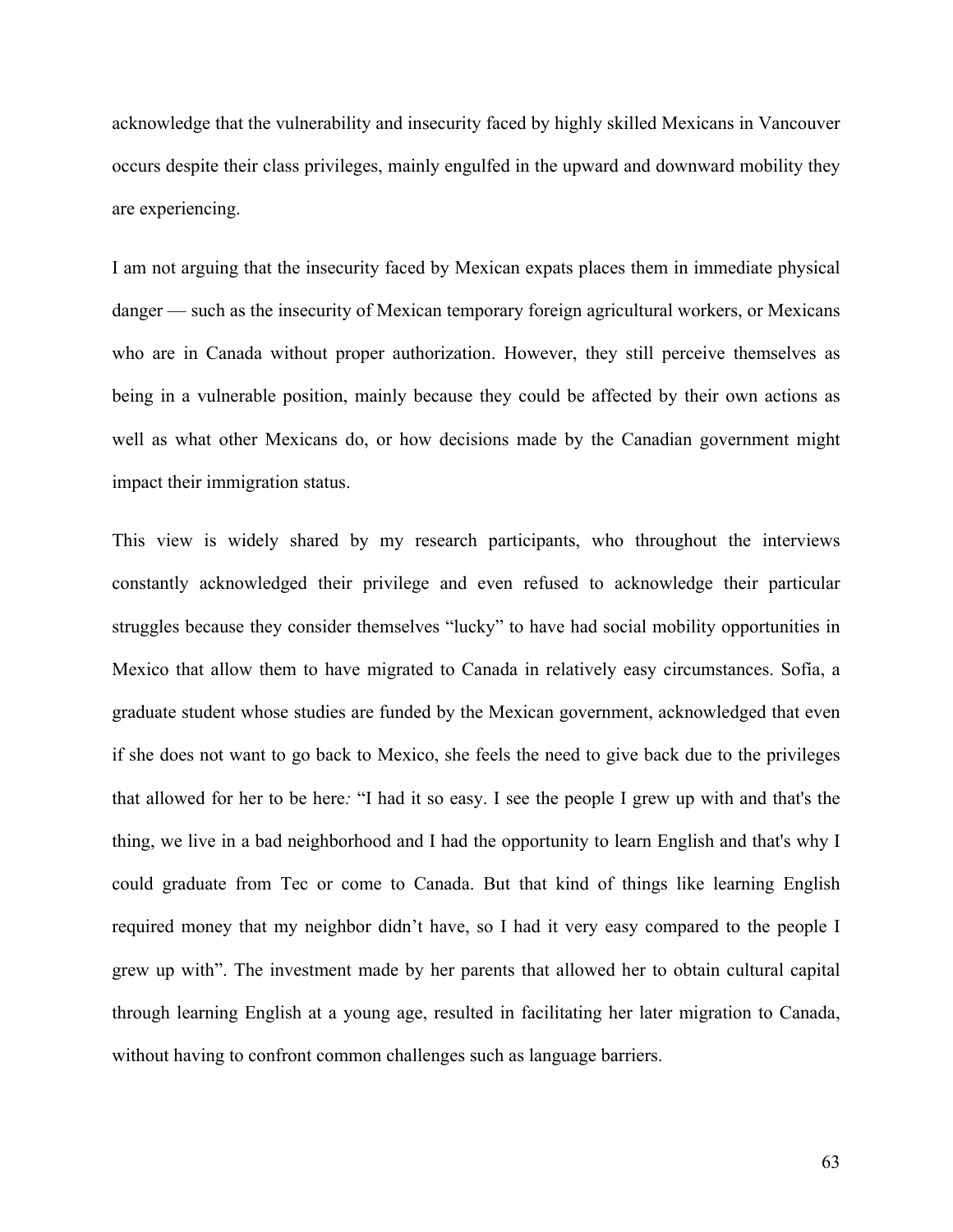Another manifestation of privilege is the fact that almost none of the expats I interviewed sent money to Mexico in the form of remittances, and if they did it was mostly to maintain their credit card lines and investments in Mexico. This was the case of Ana and Mauricio, who are both home owners in Mexico and are renting out their properties, so they send money to their families so they can manage the properties. The variety in the manifestation of privilege of the participants in this research is why the "middling migrant" concept is central to my arguments, as these migrants are professionals who are neither economically disadvantaged nor super rich elites. They face particular struggles of their own, that are somehow lost in the dichotomy of deservingness created by media discourses and policy categorizations explored in the previous chapter.

In the political domain, this dual frame of reference is used to compare the political situation in Mexico and a sense of safety and trust in Canadian government institutions. The confidence that Mexicans expats have in Canadian institutions, compared to Mexican institutions, allows them to render the political domain as a second thought. Take for example the following quote from Enrique, a dual citizen of Mexico and Canada working in the private sector:

"People do not care so much about politics here because their basic needs are covered, this is the case of the Canadian majority. You have a house, you have your family, a job and you can focus on other things like adopting puppies or kittens, or doing social service on a farm. That, for a Mexican, can be seen as very banal, but it is not. It is like a fulfillment of wanting to serve the community. But in Mexico, we still won't cover the basic needs, we don't have enough salary, for some people it's not enough for tortillas and beans. Life in Mexico is much harder".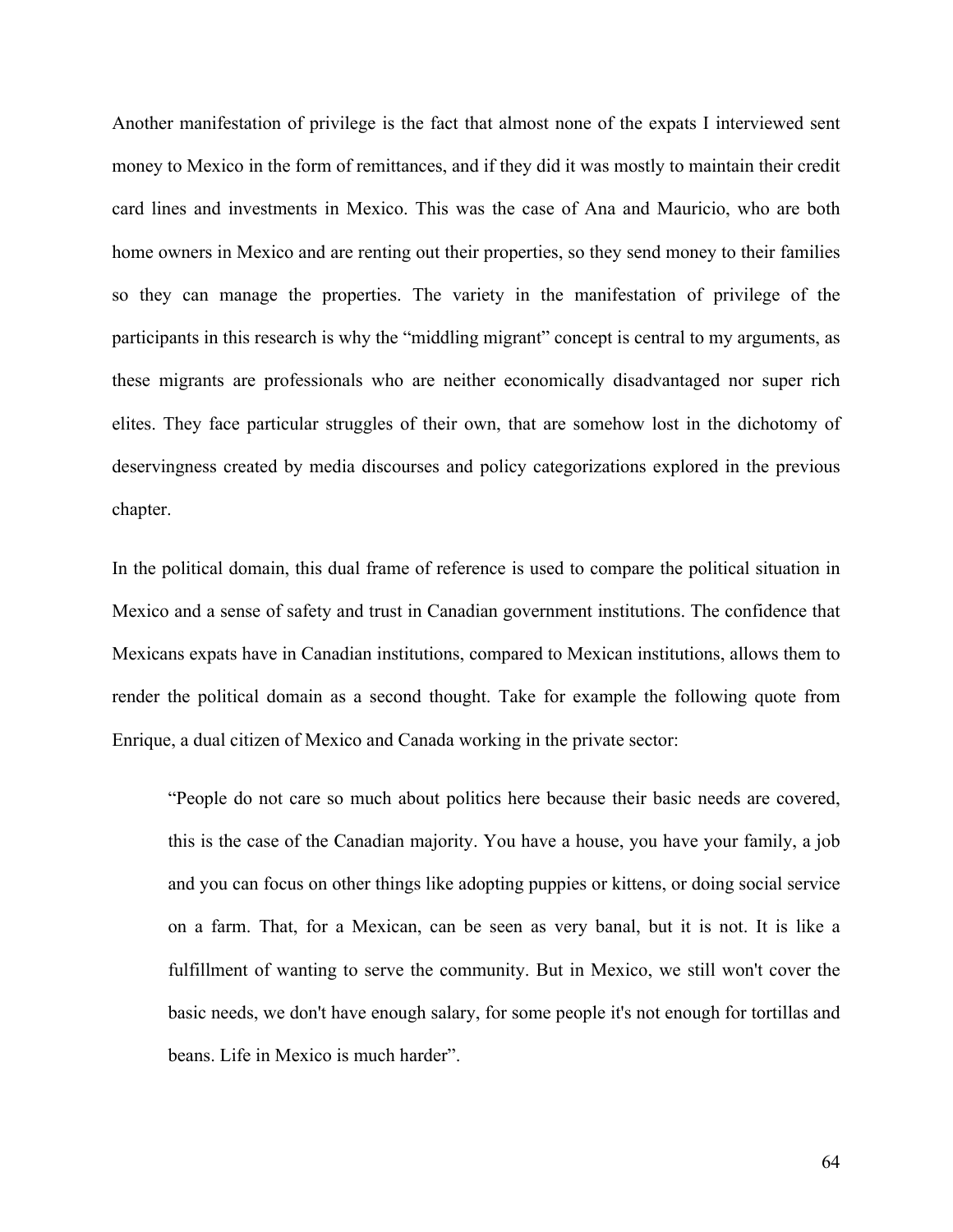In this case, the dual frame of reference allows migrants to maintain a sense of accomplishment due to the rights guaranteed through immigration to Canada. In this particular case, Enrique has both Mexican and Canadian citizenship, but this sentiment was echoed by others with permanent or temporary residency. Kastoryano (2002) argues that "the country of origin becomes a source of identity and the country of residence a source of right. The result is a confusion between rights and identity, culture and politics, states and nations" (p. 160). For highly skilled migrants, I argue that their source of identity is not tied exclusively to their political identity, but more so to class identity, which allows them to identify with others with similar education and class backgrounds regardless of nationality. This source of identification renders the political less relevant to them, unless there is a threat to their sense of safety and comfort.

Some of the graduate students I interviewed stated constantly throughout the interviews that they did not make an effort to follow Mexican news, and their only contact with political activity in Mexico was what they saw on their Facebook newsfeed, and in less frequent cases, Twitter timelines or Youtube videos. However, despite considering themselves apolitical, some of the graduate students were part of an organized effort to contact the National Science and Technology Council (CONACYT), because their scholarships were not being paid.

This action was coordinated by a graduate student who posted in a graduate student forum of one of the universities in Vancouver attempting to contact other Mexican students for whom the CONACYT had not paid tuition and maintenance scholarships. Without meeting face to face, Mexican graduate students coordinated to send a letter to the CONACYT officials, contacting the Mexican Consulate in Vancouver. After the recipients got their tuition paid, the interviewees told me they did not come in contact with the other graduate students again. In this case, having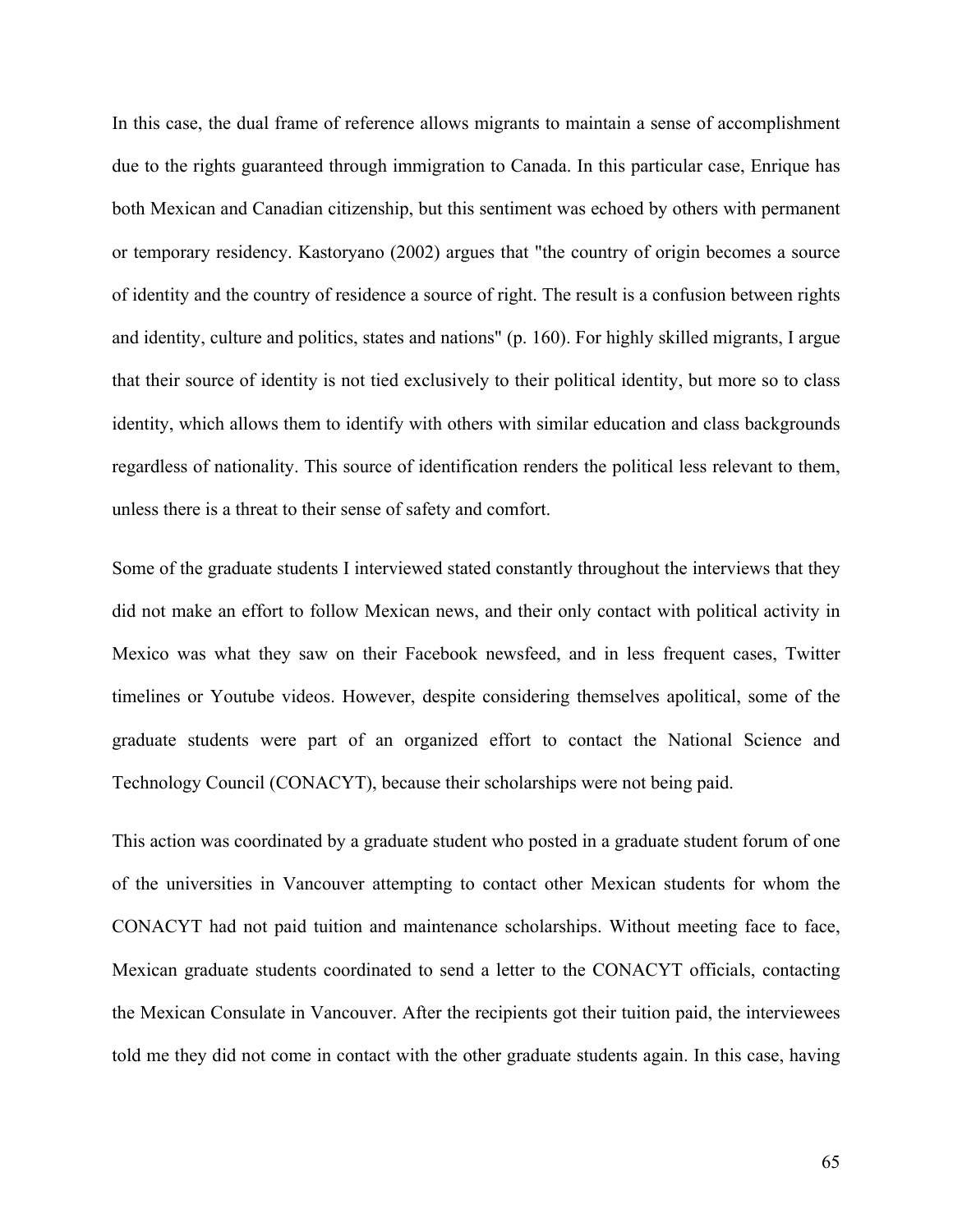the same scholarship from the Mexican government brought these students together, but they did not find a reason to build a community with each other afterwards.

Science and technology politics is a topic that several of the graduate students felt comfortable posting and commenting online in relation to Mexico. In 2019, the CONACYT was affected by budget cuts and changes in management, and the graduate students talk about these problems in their Whatsapp groups with other friends in Mexico or other countries with similar experiences. For example, Mariana, a postdoctoral fellow, said that given the CONACYT budget cuts, many of her graduate student friends who are scattered around the world have asked her to sign and share online petitions to pressure the government to pay for their stipends, and she does, but otherwise they do not talk about politics: "With my friends we don't talk much about politics, they are more personal things. Although we do share memes, but not so politically because my group is very politically divided and we better avoid it".

The use of digital technologies by Mexican expats, especially social media, is limited mostly to the sociocultural domain. Komito (2011) finds that despite the increased use of social networking sites by immigrants, they use it mostly passively rather than actively for keeping in contact with friends and family, and instead they used other technologies such as text messaging, email or video calls. The passive use of social media shows that they use social media to a) check messages, b) browse photos and c) look for friends, and not precisely to generate content or engage in political debates. I will explore two cases of active use of digital technologies, specifically Youtube channels about immigration, in the following chapter.

When asked specifically about their interactions with other Mexicans in Vancouver through digital technologies, most participants said they are members of some Mexican community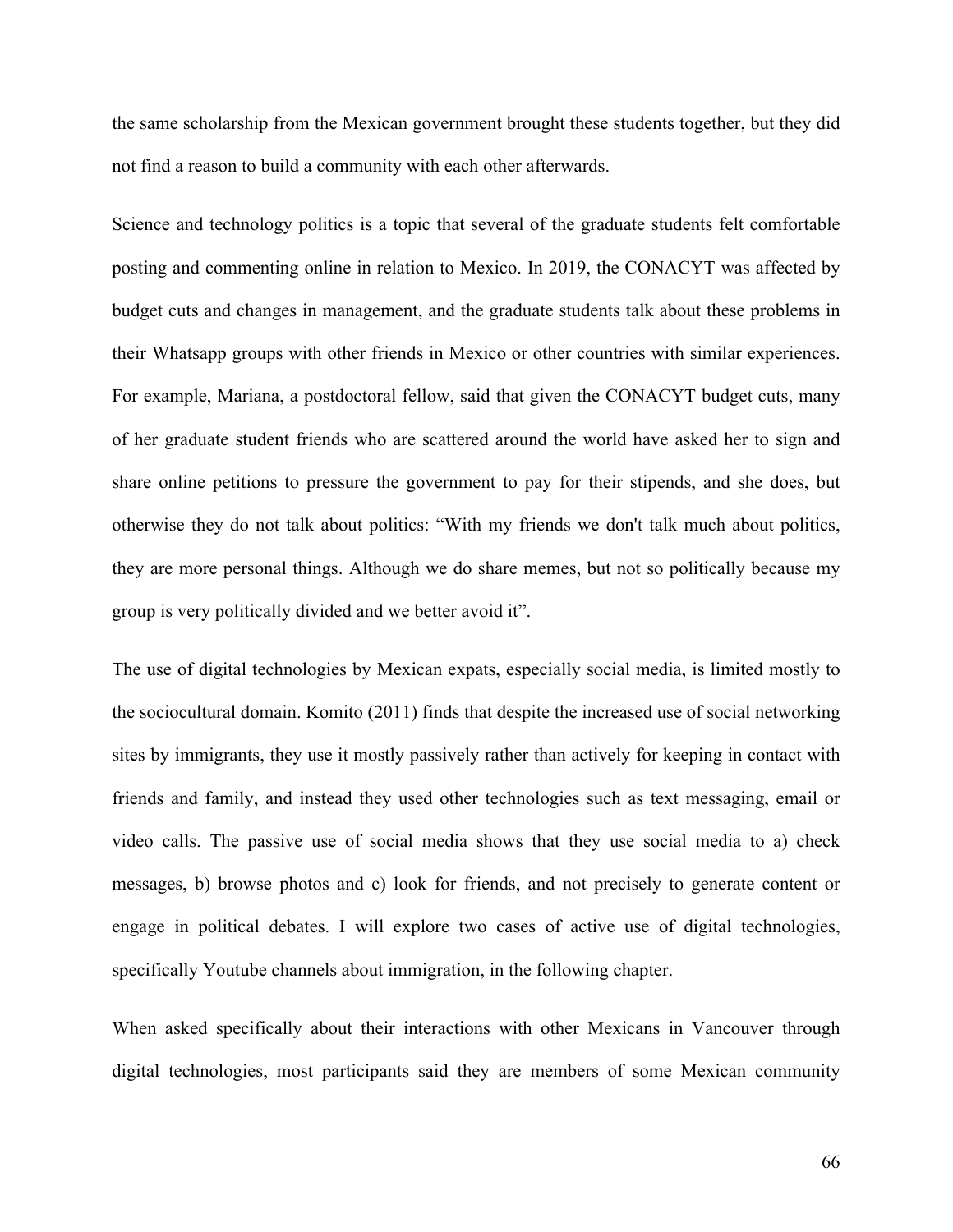Facebook groups, but they were not active participants in it. They would read the group or see some of the posts in their own newsfeed on Facebook, but rarely post any content themselves, and in very few occasions interact with the posts made on the group. Those who have interacted with the group said they did it because they felt they could help others, answering questions about how to find housing in Vancouver or specific questions about how to do certain immigration procedures, but most also remarked that this dynamic can be exhausting and they do not have time to regularly do this due to their professional commitments. Most participants indicated that they were tired of the fact that asking for help was one of the main activities in the group, as it does not foster community and they considered it mostly for some type of personal gain. This dynamic was not only present in the interactions with the Facebook group, but also with the broader Mexican community.

The most common use of digital technologies that Mexican expats had involving other Mexicans was to keep in touch with their friends and family back home through Whatsapp groups or oneon-one conversations. Research on immigrants' use of technologies looks into mobile intimacies (Schofield Clark & Lynn Sywyj, 2012), particularly how immigrant families use mobile technologies, such as cellphones, to maintain intimate one-on-one relationships. Francisco (2013) found that "the visual component on webcam technologies like Skype, Yahoo Messenger, etc. allows for a different type of care work to be exchanged both by migrants and by families left behind" (p. 188). In general, Lingel et al (2014) find that social network sites provide a venue to "maintain a sense of intimacy and connectivity with people in one's personal network irrespective of distance" (p. 1505).

Before the rise of social media, Ley (2004) had called for understanding that "emotional sites may be in geographically distant places, so that people live a kind of polycentredness, requiring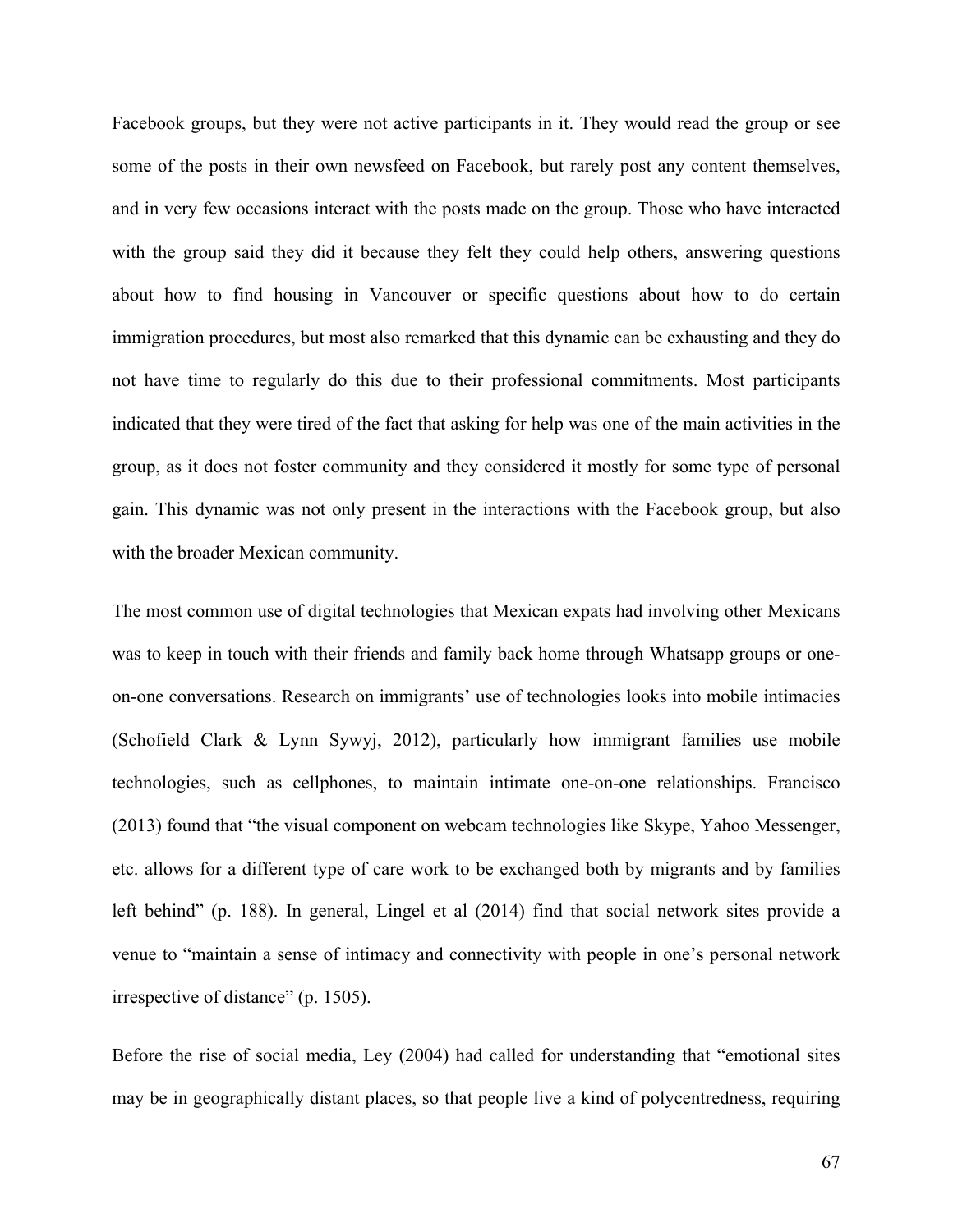multiple site ethnographies" (p. 155). Research on the use of digital technologies by immigrants has been able to engage in multiple site ethnographies without moving from one specific location. My interviews show that graduate students are in constant communication with their friends and families back home, which allowed them to confront feelings of loneliness caused by graduate school and the coldness that they perceive from Vancouverites in general.

This sentiment was also shared by professionals, particularly those who were relatively new to the city. This "ambient co-presence" (Madianou, 2016; Baldassar, 2008) functions as a two-way dynamic, particularly with expats who are expected to provide for their households. Several participants mentioned using digital applications to take care of their parents — for example, Cristian, a professional, mentioned that he had food or snacks delivered to them through Rappi, an on-demand delivery app. Research participants also mentioned that they kept in touch with news from the cities where their parents live, and made sure to alert them of any spikes in insecurity statistics or potentially harmful climate events, such as alerts for floods or earthquakes.

Because most of the research participants were relatively new to Vancouver, my findings cannot indicate if the longer you are in Canada, the less you maintain constant communication with Mexico. The people who had been in Canada for 14 years appeared to have contradictory experiences, one noting that they felt "as connected as ever to Mexico" and the other saying that even if their primary social circles in Vancouver are Mexican, they are too busy to be in constant communication with Mexico. These findings, however, are not enough to make conclusions about a broader number of Mexican expats.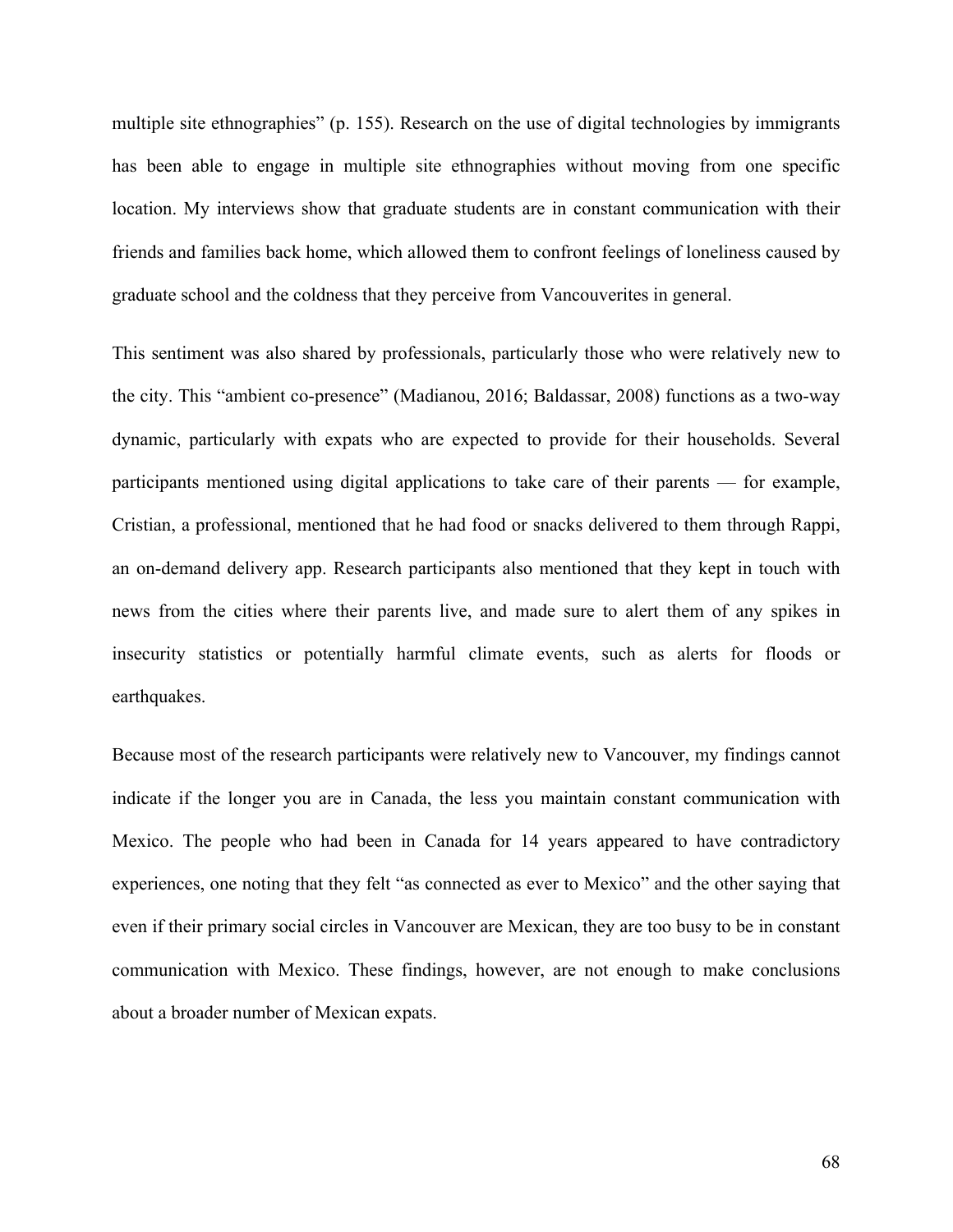#### **Political expression in the thirdspace**

The previous sections of this chapter explored some of the reasons that Mexican expats apply to their participation within the wider Mexican community, both online and offline. However, the discussion has focused on social participation, given their refusal to actively comment on political situations. As explored in the previous chapter, refusal strategies employed by Mexican expats affect their social and political domains, where they choose to avoid posting or commenting on their political leanings, mostly to avoid confrontation with members of their social networks. Ximena, a graduate student, said that she avoids posting political opinions about Mexico and prefers to stick to facts in order to avoid conflict: *"*Sometimes I would like to post my opinions, but I do not want to enter into conflict and I prefer to only share facts, so it's not seen as my opinion." She mainly posts about her expertise in climate science in response to political events that affect the environment, such as supporting policies that look for a shift to clean energy instead of fossil fuels, and other environmental policies.

Many also noted that they feel like they should not comment on political events happening in Mexico since they are not there, and they are no longer entitled to do so. For example, Elena, who has been in Canada for 14 years and has Canadian citizenship, said: "I am more interested in following the elections here because this is where I vote, and where I pay taxes, where I make my life and I know I can make a change in my community or in my city, but there I am only a passive person". However, even newcomers such as Sebastián, who has been in Vancouver for less than a year, say that they stop keeping up with Mexican news. He said: "It frustrates me to see the political situation in Mexico and feeling like I can't do anything, and it does factor in that I know that I want to stay here (in Canada), I don't want to go back."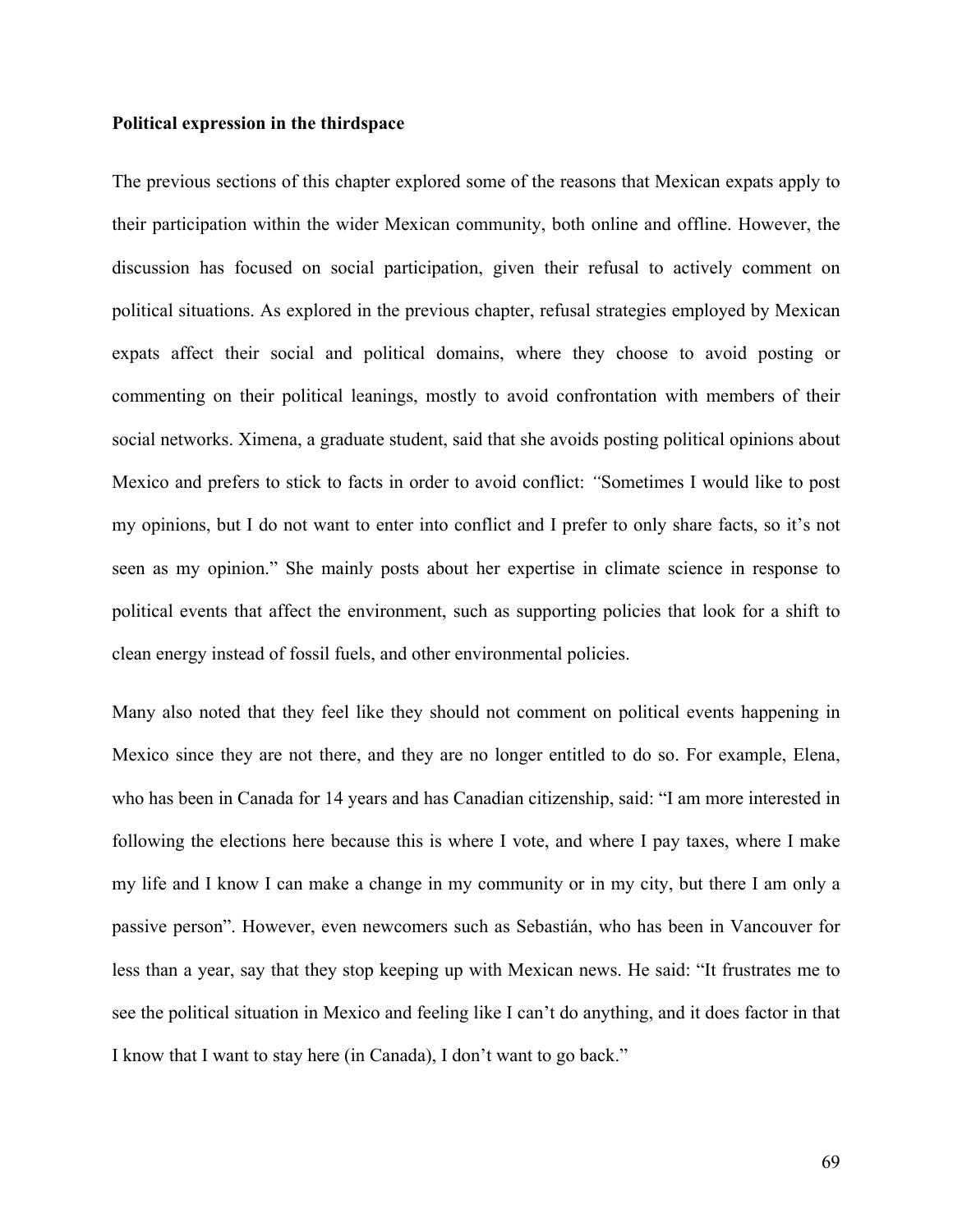The attitudes towards entitlement to politically participate in the Mexican and Canadian political arenas are particularly interesting, given the discussions typically associated with dual citizenship debates. While only two of the participants had dual citizenship, strong and conflicting attitudes about the right to participate were visible within expats. For example, Fernanda, a university administrator who has been in Canada for 7 years, expressed the following: "I have Mexican citizenship, I am a permanent resident, eternally. I'm not going to be anything else and I'm not interested. At the moment, (Canadian citizenship) is not a priority for me because I have all the benefits and the only thing that I can't do is vote, but really…".

Ramiro, a professional who has been in Vancouver for 5 years, said that he is not politically active in regards to Mexico while living in Vancouver, but he was not politically active in Mexico either: "I don't vote (from abroad), even when I was in Mexico I didn't vote". Most of the participants expressed similar feelings, and only 23% of the research participants voted from abroad in the 2018 Mexican presidential election. It is important to note that some were not able to vote from abroad due to having moved very recently, thus missing the deadline to register, or they voted in Mexico and soon after moved to Vancouver.

Throughout the interviews, expats seemed to agree that their path to permanent migration to Canada is motivated mostly by the desire to have security and stability in their immigration status, and access to better jobs. Almost none of the interviewees mentioned voting or political participation as an important aspect of their desire to settle permanently in Canada, although most also mentioned not being politically involved in Mexico, and being happy that there is a perception that political participation is less urgent in Canada, so they have time to focus on other activities they consider more important.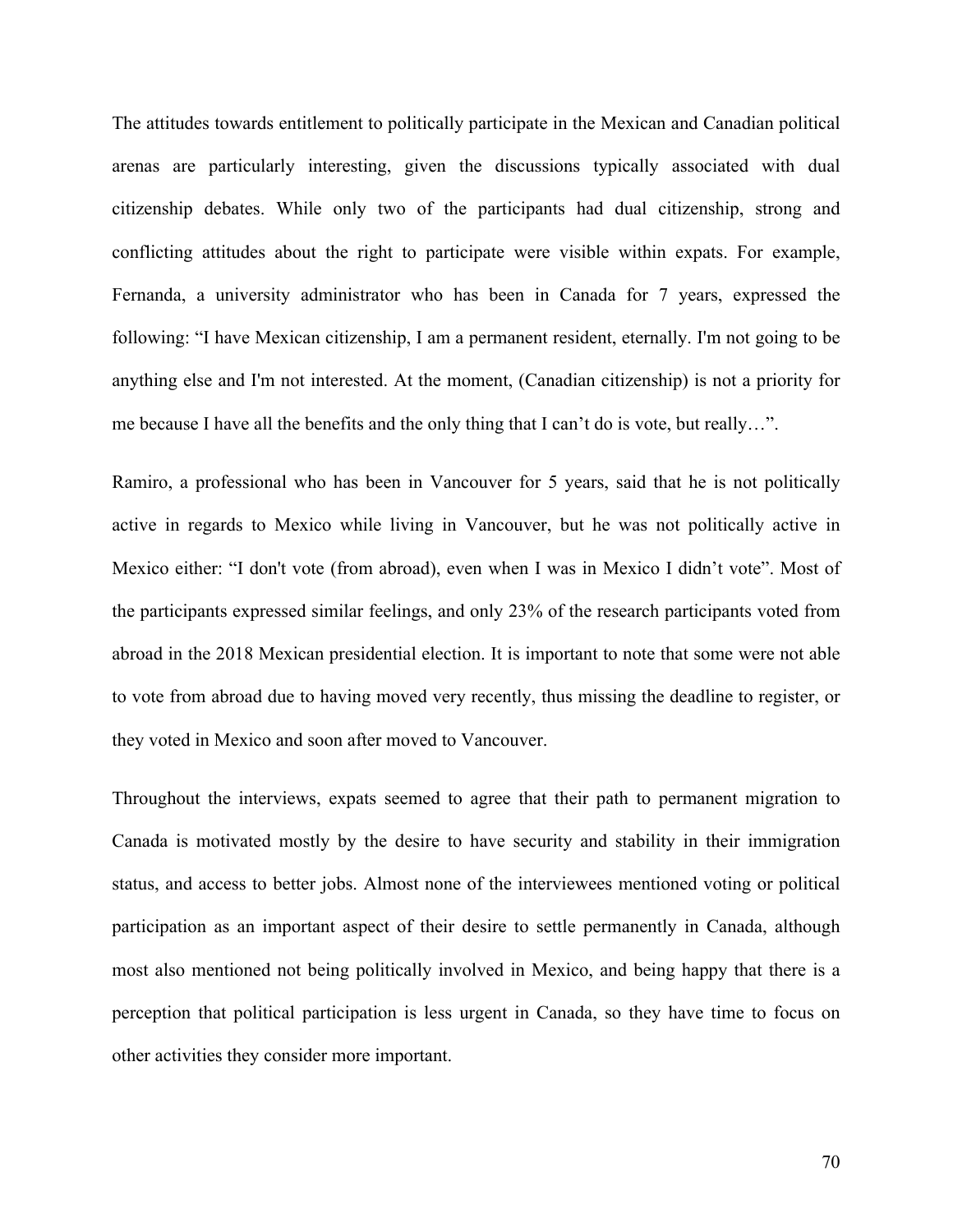However, as part of their strategies to combat the vulnerability their immigration status gives them, Mexican expats engage in back and forth self-identification as Mexicans and not-Mexicans by being able to select which identities-borders-orders to reproduce in their digital behavior. Vertovec (2004) explains that sense of identity is supposed to characterize people, and this identity/people is "believed to be contiguous with a territory, demarcated by a border". Being inside the border creates a social and political order that "draws upon and reinforces the sense of collective identity" (Vertovec, 2004, p. 979) Still, because they are confronted by the "we/them" divide generated by Canadian public discourses, Mexican expats — mainly those who are vulnerable due to the temporary nature of their immigration status, but less vulnerable due to their social class — refuse to fully identify as Mexicans and cannot identify as Canadians either, resulting in a lack of political engagement for many.

The political domain of migrant transnationalism is usually associated with two main phenomena: dual citizenship/nationality and "homeland" politics, which concern both the receiving and the sending country. Macklin and Crépeau (2010) observe that diasporic communities whose members are dual citizens can serve as social, political, economic and cultural integration facilitators, especially if this bridging role is recognized and fostered by the host state. However, I argue this perspective understands transnationalism only at the stage where migrants have obtained citizenship in the host society. Temporary migrants with the end goal of permanent migration are left out of these discussions. This research aims to look at transmigrants as explored by Kaya (2012), to understand how their end goal of permanent migration to Canada contributes to create an environment where these citizens are encouraged to remain apolitical for individual risk reduction.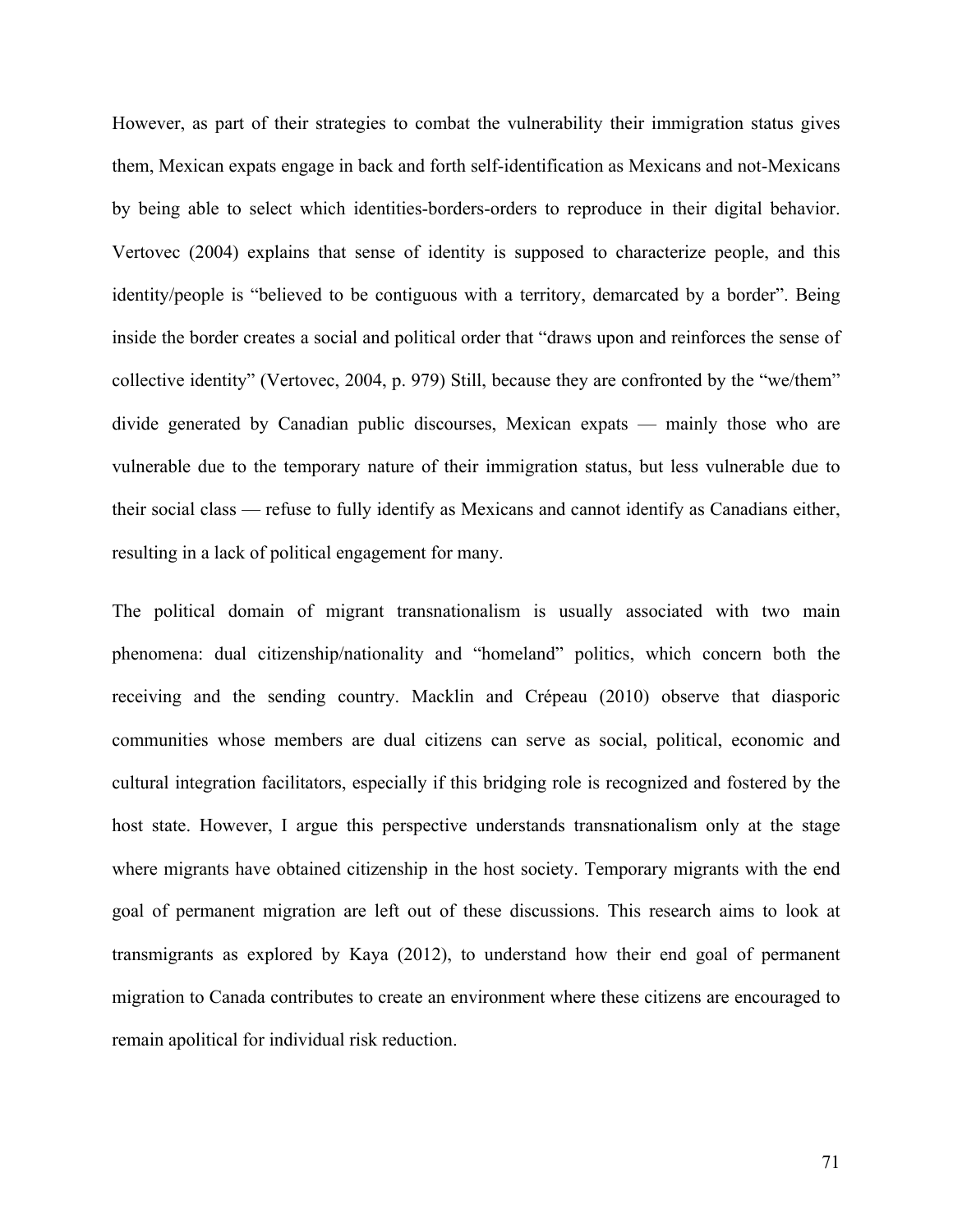On the other hand, Mexican strategies for engaging with migrants are heavily dictated by the community in the United States, and thus often exclude middling migrants and the transnational capitalist class from the strategies of engagement that the Mexican government has with its communities abroad.

In order to engage with these migrants, states typically engage in what Pellerin and Mullings (2013) called the "diaspora option". This phenomenon explains how sending-states employ noncoercive management strategies to mitigate the effects of the "brain drain". By employing neoliberal discourses and practices, states create "governing technologies that rely on claims to scientific objectivity, pragmatism, and tropes of responsibility to mobilize migrant groups to assume developmental functions once reserved for governments and the private sector" (Pellerin and Mullings, 2013, p. 98). This phenomenon was previously studied by authors such as Gamlen (2008) and Larner (2007), who identified that the element of coercion is mostly absent in the governance of diasporas. The diaspora option "seeks to institute practices aimed at directing how migrants act towards their home countries" (Pellerin and Mullings, 2013, p. 111) by relying on immigrant groups' internalization of current neoliberal discourses of development.

As explored before, the Mexican government's development of diaspora engagement strategies have historically excluded highly skilled migrants, although the early 2000's institutionalization of diaspora engagement policies resulted in the creation and maintenance of a few programs aimed specifically at highly skilled migrants in order to mitigate the "brain drain" and encourage "brain circulation". In 2005, the Institute of Mexicans Abroad (IME), in partnership with CONACYT and the Mexico-US Foundation for Science (FUMEC), created the Global Network of Mexican Talents, an association that brings together skilled Mexican professionals interested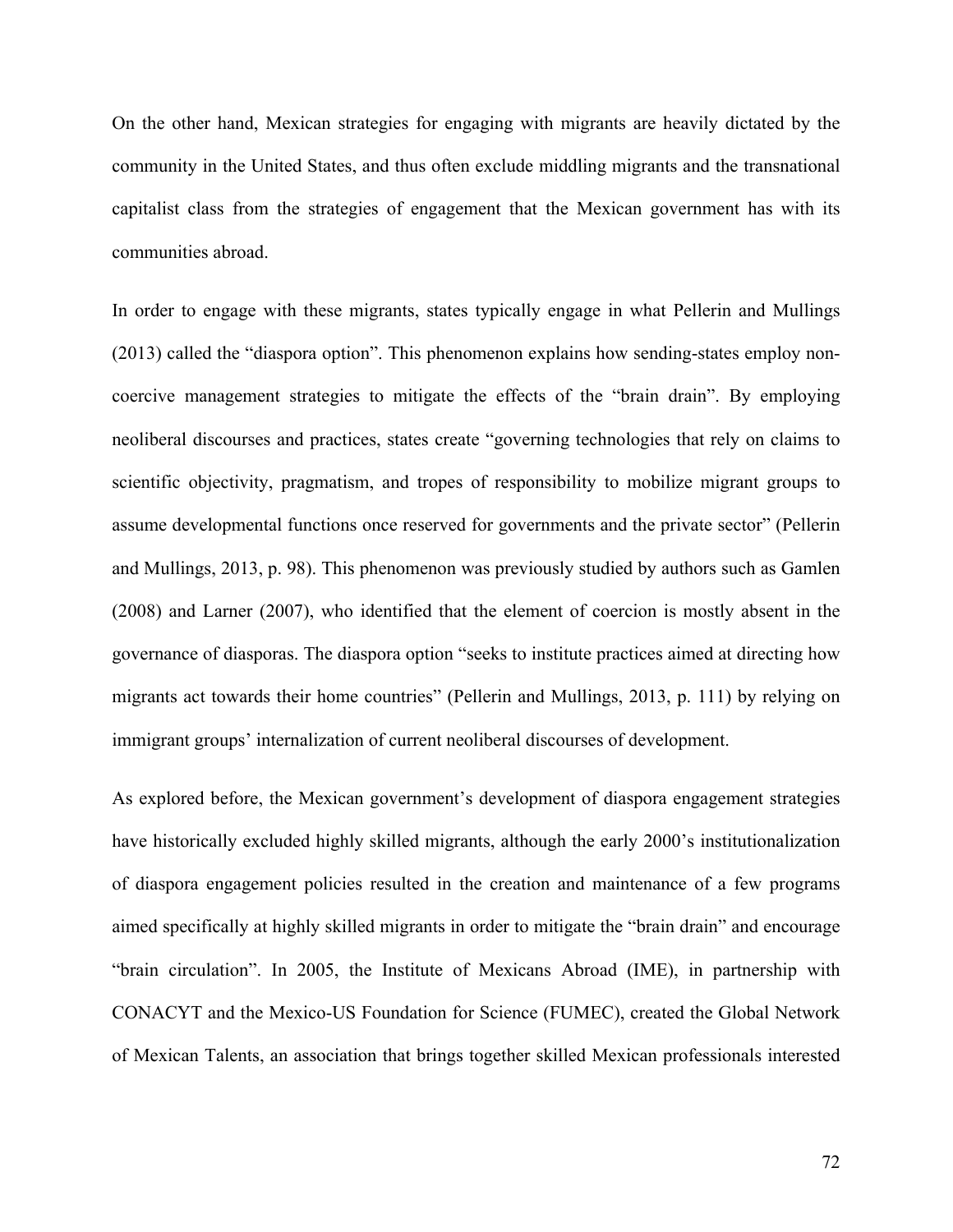in promoting the development of Mexico through the insertion of Mexico in the knowledge economy (Red Global Mexico, 2019). Its first chapter opened in Silicon Valley that same year.

The creation of this network was a decision to "abandon the concept of brain drain and adopt a paradigm based on the circularity of knowledge, which seeks to combat old prejudices that persist in conceiving emigrants as a permanent loss for sending countries" (IME, 2019). This was mainly because the IME found that "repatriation is not a viable option for many of their compatriots, so working with the diaspora is considered to be a way to take advantage of the knowledge, experience and contacts of highly qualified migrants, in favor of the development of Mexico". The network currently operates in 35 countries with 70 chapters, and has around 6,500 members.

However, after its creation and during President Calderón's administration, the Mexican state was forced to turn its attention inwards, due to the quickly escalating War Against Drugs, which started in 2006, forgoing any changes to the diaspora management strategies started by President Fox. This period coincided with an uptick in Mexican migration to Canada both by upper class Mexican citizens who had the means to apply for investor visa programs and even through refugee claims. The following administration also failed to develop more programs to engage with highly skilled migrants leading to the perpetuation of the dynamic that combines autoexclusion strategies implemented by highly skilled Mexicans to integrate better into Canadian society with a perceived unofficial exclusion from the State's imagined community of Mexicans abroad.

A diplomat from the Consulate mentioned that there are efforts being made by Mexican Consulates in Canada to gather information that would allow the Mexican government to create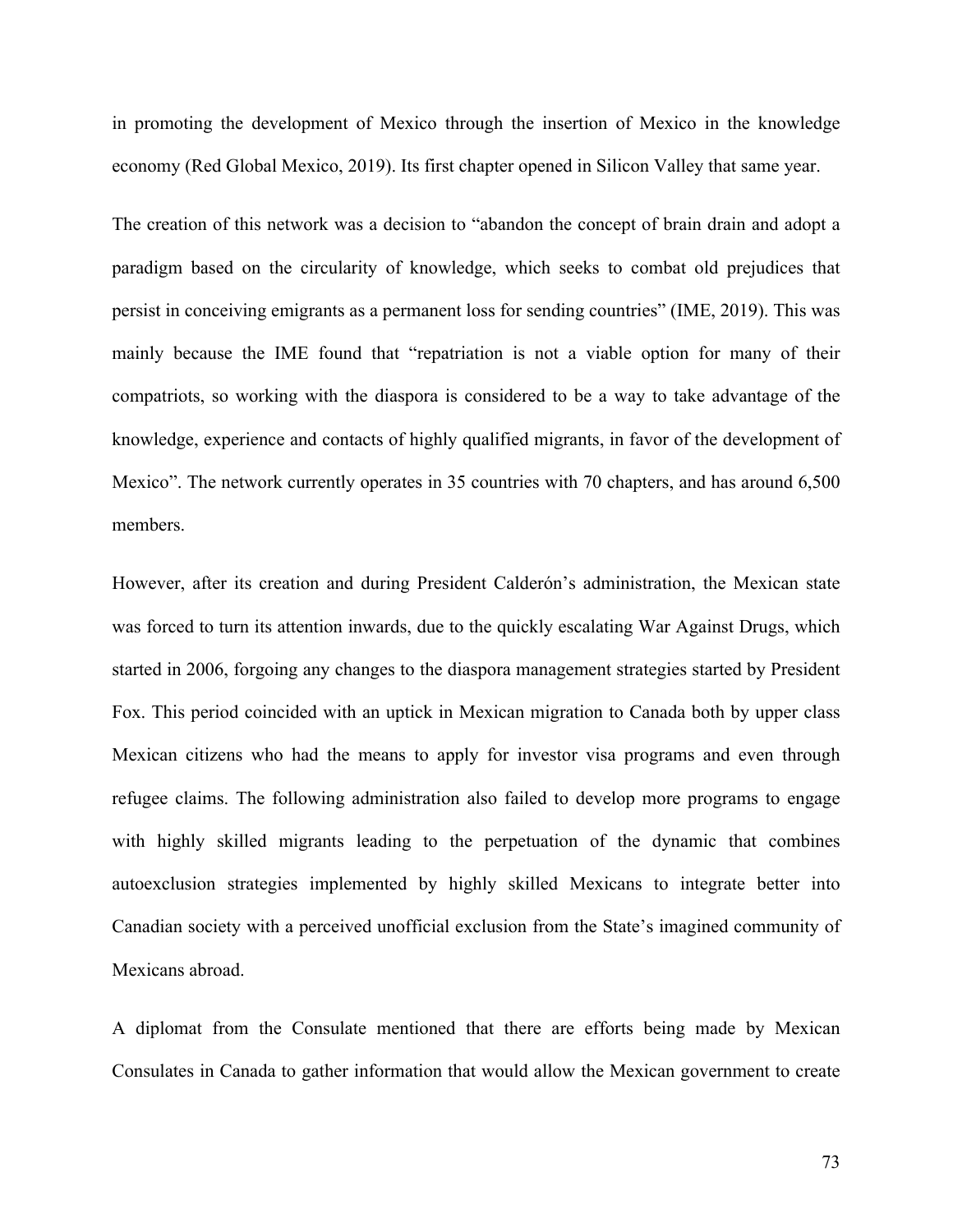better strategies to engage with the diaspora in Canada. This project is attempting to employ neoliberal discourses and practices to mobilize migrant groups to assume developmental functions once reserved for governments and the private sector. This was the case in the 2019 Global Forum in Ottawa, an event organized by the Mexican Embassy in Canada and the Institute of Mexicans Abroad. It was also mentioned that the Mexican Government announced that the Consulate can only support initiatives from Mexican nationals abroad that support a social project in Mexico. This is a new regulation, part of the new immigration guidelines announced by Foreign Minister Ebrard.

I would argue that these strategies are not going to be successful for the Mexican diaspora in Canada, mainly because they are, once again, developed for the particular characteristics of Mexican migrants in the United States. The Mexican government implements strategies to engage with the diaspora regardless of location, without having done any previous type of community building or diaspora engagement beyond the already organized communities in the United States.

# **Conclusions**

Given the small size of the Mexican population in Vancouver and the lack of physical places of gathering, Mexicans in Vancouver have resorted to using digital forums — mainly Facebook groups — to keep in touch with other Mexicans. These groups become particularly important when newcomers do not have a pre-existing network in Vancouver, and are mostly in use at the initial stages of their migration journey to obtain help for common challenges, such as looking for housing and finding others with similar interests.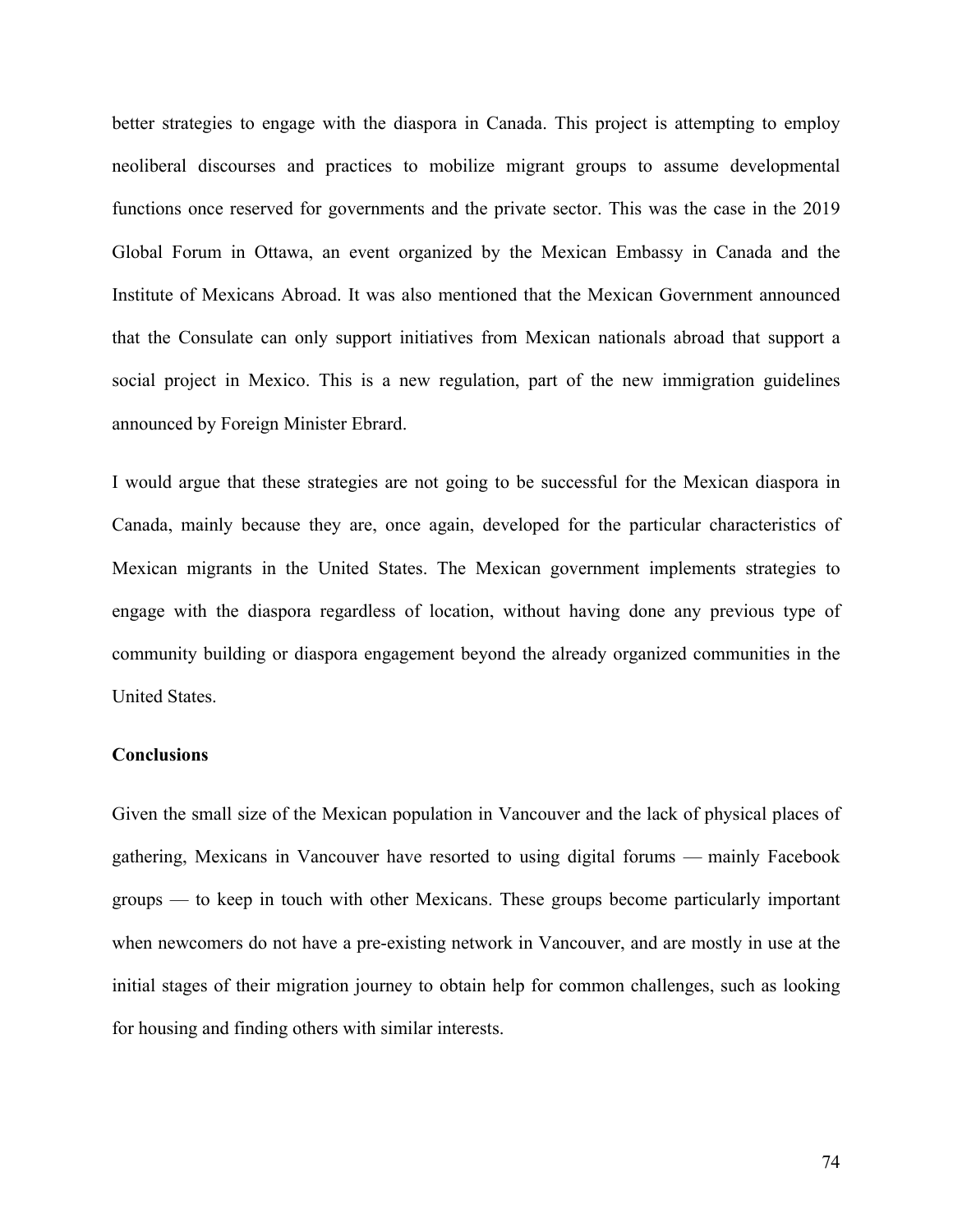The proliferation of new digital technologies has accelerated the creation of digital third spaces, where immigrants confront the "tension between a lived-in space and a distant, remembered space" (Price and Whitworth, 2004, p. 185), and master new geographies of everyday life in what Nedelcu (2012) calls a new transnational habitus. However, I agree with Vertovec (2009) in his thinking that technologies mostly reinforce pre-existing social patterns in a different medium, rather than creating new social patterns. Focusing on Mexican expats allowed me to observe how they use digital technologies to reproduce their cultural, social and economic capital that allows them to differentiate themselves from "other" Mexicans that are not like them. Even if most of the research participants were aware of the Facebook groups as the main source of information for Mexicans in Canada, once they were settled in the city they actively chose not to participate in discussions or find a community in the group.

Even if highly skilled Mexicans experience different degrees of isolation, they navigate and capitalize on their identities as professionals or graduate students and Mexicans. They do this to lessen the impact of the vulnerability that stems from their temporary status in Canada, choosing instead to showcase their "desirable" characteristics that allow them to integrate more easily into the receiving society. Their ability to capitalize on these characteristics gives them a perception of control over the upward and downward mobility they experience in Vancouver. Digital technologies aid Mexican expats by providing cheap and direct communication with their friends and families back home, but do not make a significant difference in access or interest to be politically active in Mexico while living abroad.

Mexican expats engage in individual activities that protect them from the impact of the upward and downward mobility they experience in Vancouver, because they are in practice excluded from the Mexican state's design of diaspora management strategies. These policies are designed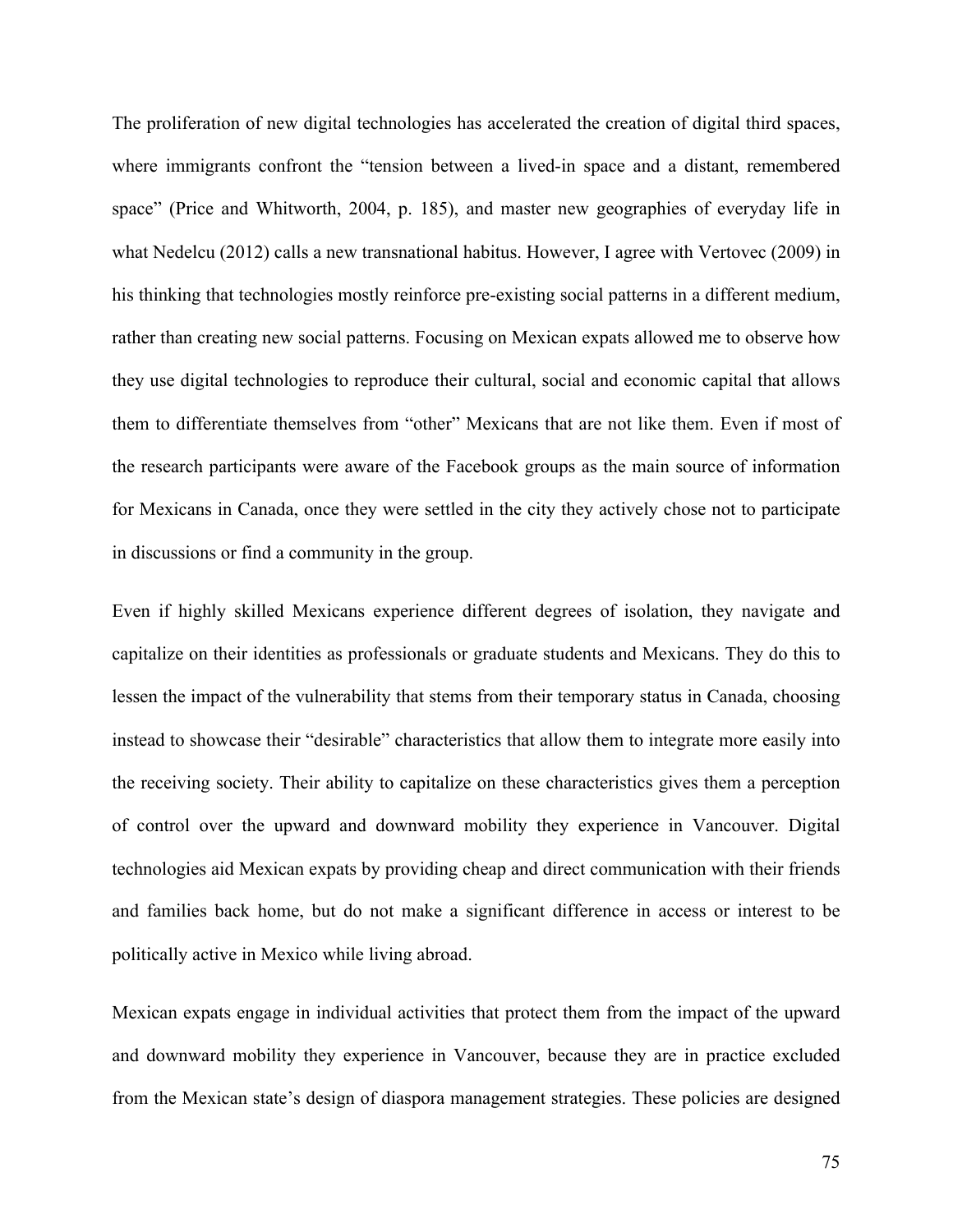with the characteristics of the Mexican community in the United States in mind, focusing mainly on remittances, migrant associations and education programs that are not useful for Mexicans in Canada. Mexican government programs designed to engage with the highly skilled population namely the Global Network of Mexican Talent — are heavily individualistic and rely on the exploitation of professional achievements and interest for access. Very few of the research participants were aware of the existence of the Global Network of Mexican Talent, much less participated in their events.

This chapter aimed to examine the ways in which highly skilled Mexicans in Vancouver participate in digitally enabled transnational activities, leading to the conclusion that this group mostly uses digital technologies in a passive way to maintain their transnational relations with friends and family, while distancing themselves completely from the Mexican state. Instead of contributing to maintaining a sense of belonging to Mexico, digital technologies reinforce previous social behaviours and Canadian media discourses that encourage expats to refuse to be associated with the Mexican community, particularly once they have settled. In the following chapter, I will examine the activities of two Mexican expats who have monetized their identity and experiences as immigrants by broadcasting their everyday life in Vancouver through their Youtube channels.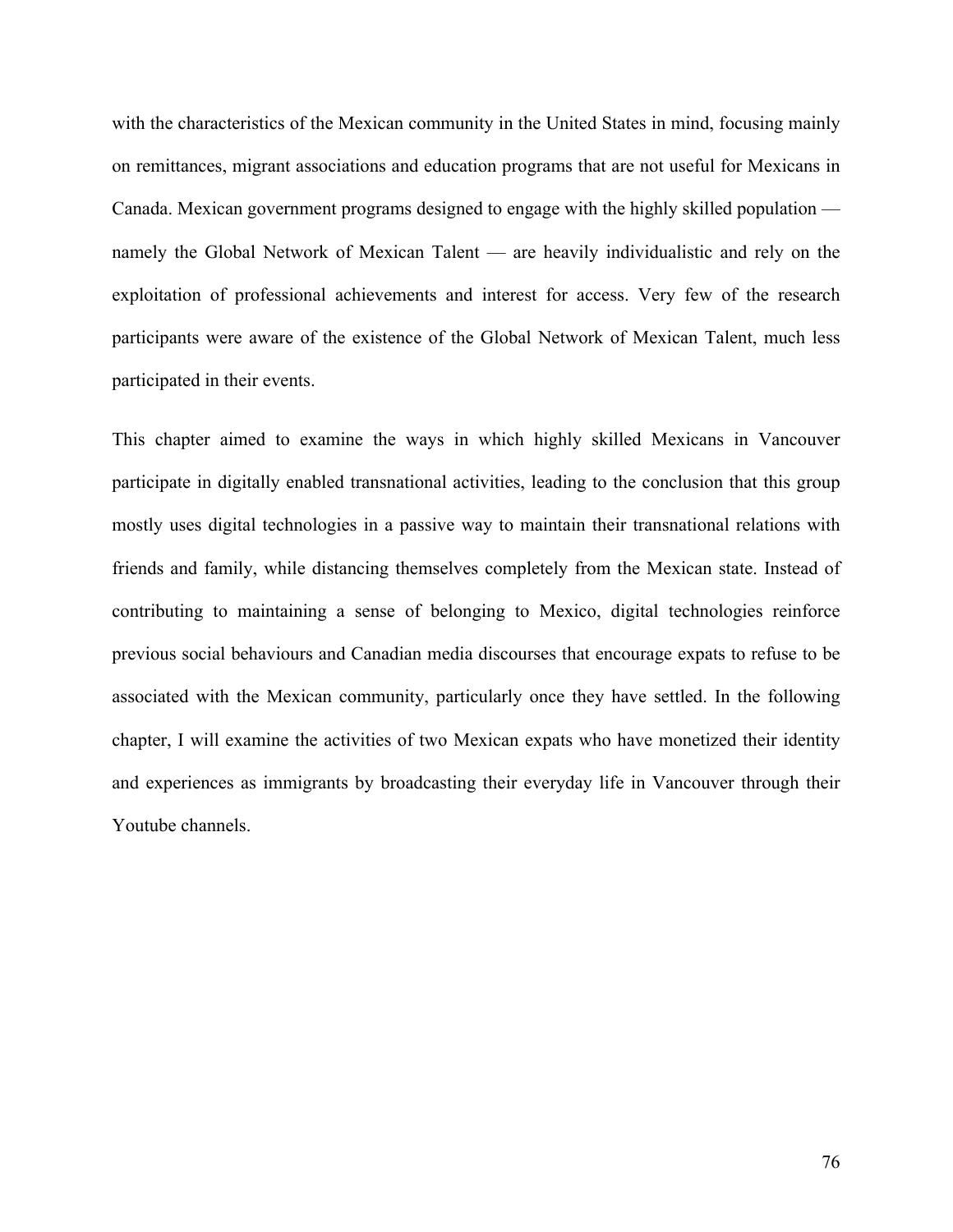# **4 Broadcasting privilege and guilt**

### **Mexican YouTubers and everyday life in Vancouver**

The focus of this chapter is on two YouTube channels hosted by Mexicans living in Vancouver, "GeorgeSays" and "Cruz en Canada". There is a very limited selection of YouTube channels featuring Mexicans in Canada, and these were the two channels located in Vancouver. "Cruz en Canada" is a Mexican digital animator who vlogs about his life, with a heavy focus on his work experience. he has around 35,000 subscribers. The second channel, "GeorgeSays", features a Mexican that vlogs about his everyday life to his 22,500 subscribers. Both vlog in Spanish and use their channel and other social media, mainly Instagram, to interact with viewers who want to migrate to Vancouver or Canada, and with others already in the city.

The broader interest of this research is to study the ways in which highly skilled Mexicans use digital technologies to maintain their transnational relations, which is why I am interested in analyzing these YouTube channels. While YouTube was not mentioned as a widely used tool by my research participants, analyzing the way in which two Mexicans use their YouTube platform to share their everyday life in Vancouver allows me to explore an active way of engaging in transnational relations. The active nature of curating a YouTube channel where being a Mexican in Canada is the main source of content places identity negotiation at the forefront of digital content creation.

I chose to explore a form of active immigrant engagement with the homeland, to build on Komito's (2011) research on immigrants' passive use of digital technologies. It is interesting to study these particular cases because they are an exception to the norm, and because by taking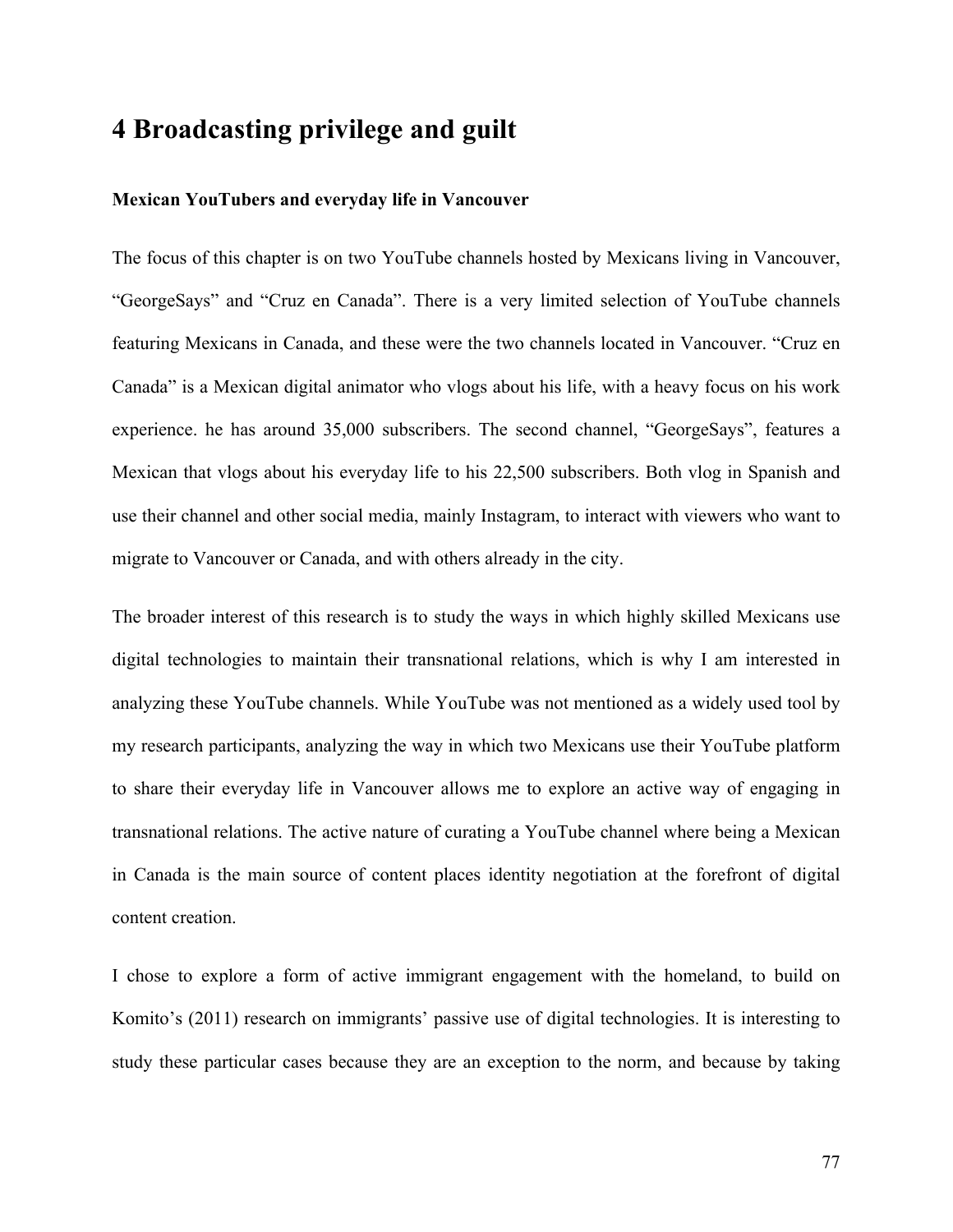advantage of the limited number of Mexicans in Canada vlogging about their lives, they are monetizing their immigrant condition through YouTube views and Instagram likes.

YouTube has not been widely explored in relation to immigration, but there is some research that argues that YouTube should be understood as an immigrant thirdspace. For example, Chang and Chang (2019) study the potential of YouTube channels as a "third space in which second/additional language learners negotiate for alternative identities". They found that "YouTubers not only shuttle between cultures in their home and host communities but also speak to their audience as transcultural experts who are knowledgeable about global cultural artifacts, figures, and practices" (Chang & Chang, 2019, p. 84). This shows that YouTube is a tool that immigrants use to explore their continuous navigation between home and host communities.

In research related to Latin American immigrants' uses of Youtube, Adkins and Sandy (2017) studied the ways in which Latin Americans in the Midwestern United States look for information online, and found that several participants indicated using YouTube as a source of how-to information, reinforcing Brown and Lopez's (2015) findings on Latin American audiences' strong desire for audiovisual materials as opposed to text-based materials in the United States. My work contributes to expanding research about Mexicans' use of digital technologies in different transnational contexts.

Placing the transnational context at the center of a discussion around uses of digital technologies allows me to explore what Lam et al (2012) call the dualistic orientation employed by immigrants signaling the "impact of transnational connections and activities on the cognitive, social, and cultural orientations of migrants, as they are exposed to social and material practices that are not confined to one societal system" (p. 195). Similarly to previous chapters, I use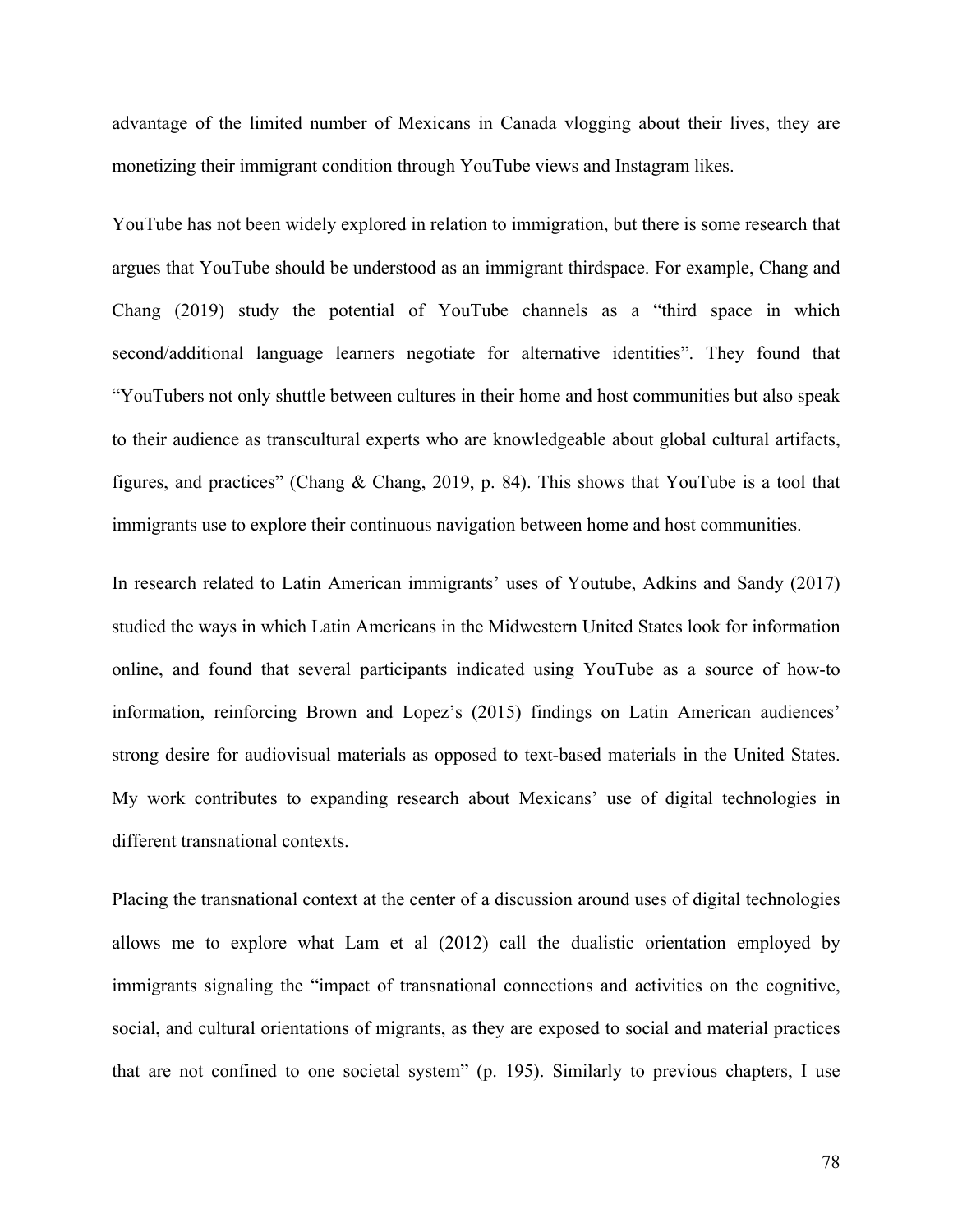Vertovec's (2004) framework of the policial, sociocultural and economic domains of transnational transformation in order to explore how Cruz en Canada and GeorgeSays manage these domains in a digital transnational context. Due to the social nature of YouTube as a platform, both of these YouTube channels can be located in the sociocultural domain, where they perform transnational bifocality. However, despite mainly placing the videos in the sociocultural domain, I also discuss what Vertovec (2004) calls 'identities-borders-orders' in the political domain, by analyzing how they highlight or play down certain aspects of their identity over others. By choosing certain "identities-borders-orders'' over others, immigrants are "legitimating and reproducing a system of narratives, public rituals and institutions, educational materials, formal state bureaucracies and informal social relationships, written and unwritten regulations, sets of assumptions, and expectations of civility and public behavior" (Vertovec, 2004, p. 979), which give them access to broadcasting their content to specific audiences that value particular systems and narratives over others. The economic domain does not figure extensively in this analysis, however I do focus on what are the economic benefits that being Youtube public figures brings to both Youtube hosts.

This chapter deals with two main sources of data, a) data gathered from their public YouTube channels, and b) interviews with both YouTubers. I will not attribute the quotes to a particular Youtuber given the anonymity granted by ethics guidelines. Interviews were an essential component of this chapter, because they allowed me to explore how their life in Vancouver is affected by the content they post online. Anonymity was prioritized while dealing with interviews through this chapter, due to the small sample size of the Youtube channels available, in order to comply with Behavioural and Research Ethics guidelines. Given the similarities in profiles of both Youtubers, making their interview quotes anonymous allows me to understand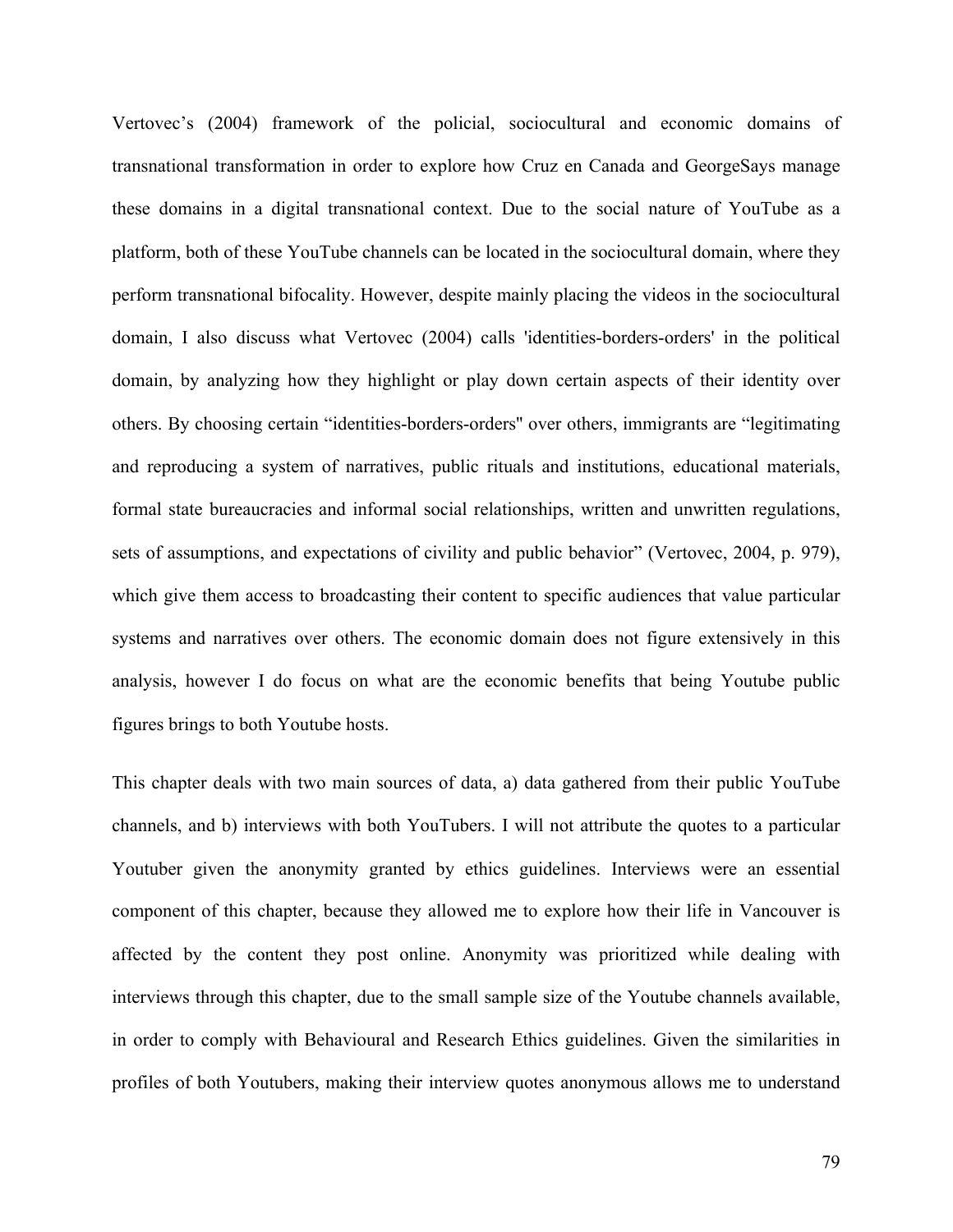how their experiences could be applicable to a broader population of high skilled Mexican immigrants broadcasting their everyday lives on the internet, and the effects that doing this has in their everyday lives in the city. This is essential to understand how their identity negotiation in Vancouver has been affected by their conditions of "public figures" that the rest of my research participants do not have.

At the beginning of both interviews, I asked why did they decide to start a YouTube channel, and both of them mentioned that they started their channels "by chance", creating videos for their families who wanted to experience what they were seeing in their new city, without having to rely solely on out of context pictures or texts on Whatsapp or Facebook. They also agree that their channels grew extremely fast without them having to invest a lot of time or effort in gaining subscribers. This is in part because they are the only two prominent Spanish-speaking YouTubers in Vancouver, which made them part of a very limited Spanish-speaking YouTuber community in Canada.

Cruz and George mostly share their everyday life experiences as Mexicans living in Vancouver, and throughout this chapter I will explore five main themes that I have identified in their videos. These are immigration, irregular migration, everyday life, Canadian and Mexican stereotypes, and how these content creators use their dual sense of reference to compare their experiences in Canada with Mexico. I also created an additional category, in order to explore themes that are not central to this research, but are recurring themes in their videos.

As of October 26, 2019, the channel Cruz en Canada had 106 videos, and GeorgeSays channel had 120 videos. I coded the videos according to the following categories: a) Immigration, b)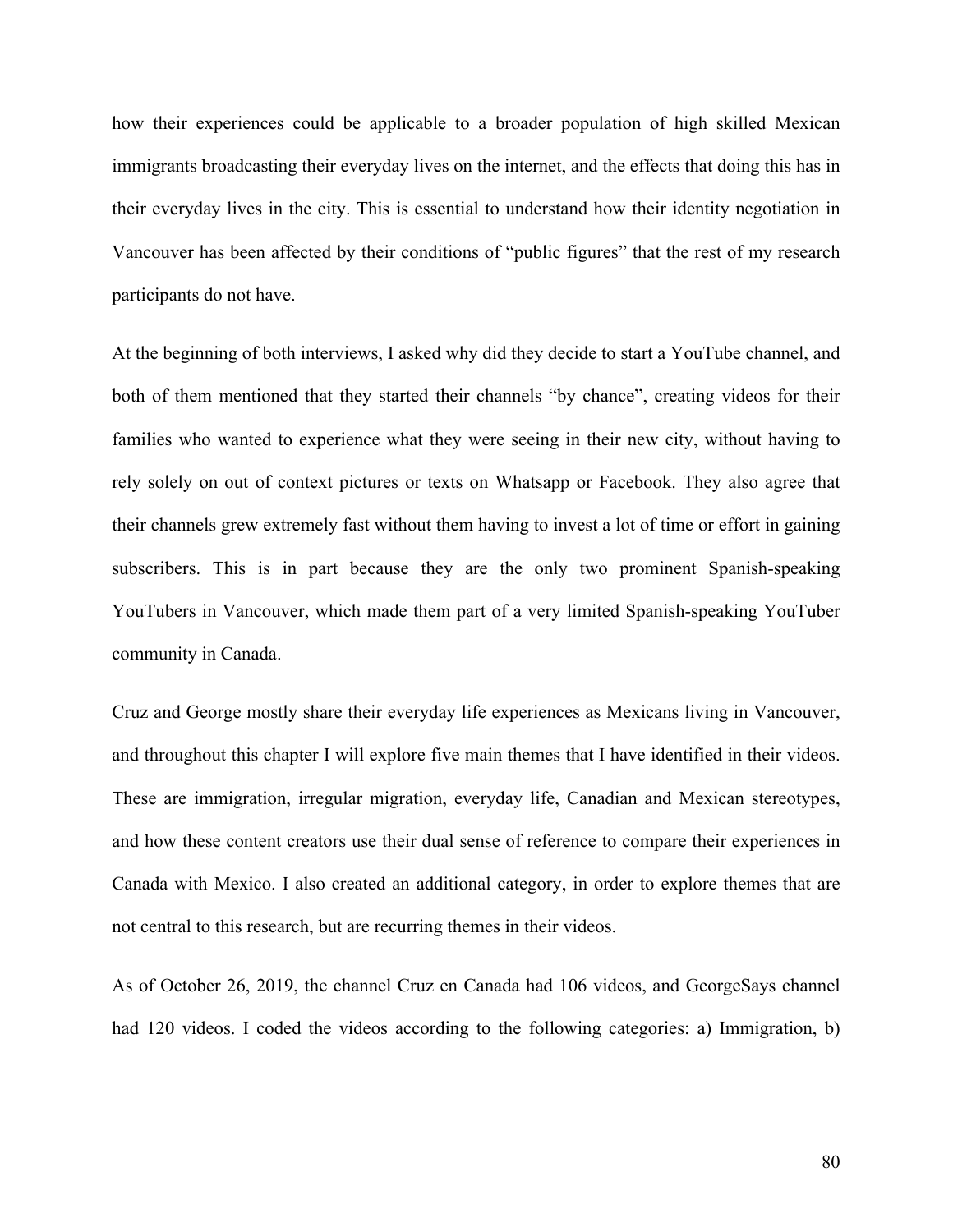Irregular Migration, c) Everyday life, d) Canadian stereotypes, e) Mexican stereotypes, f) Dual frame of reference and g) Other.

| <b>Theme</b>             | Immigration | Undocumente<br>d Migration | <b>Everday Life stereotypes</b> | Canadian | Mexican<br>stereotypes | Dual frame of<br>reference | <b>Other</b> |
|--------------------------|-------------|----------------------------|---------------------------------|----------|------------------------|----------------------------|--------------|
| Cruz en<br>Canada        | 20.755%     | $3.774\%$                  | 57.547%                         | 32.075%  | 26.415%                | 34.906%                    | 23.585%      |
| <i><b>GeorgeSays</b></i> | 30.833%     | $10.833\%$                 | 56.667%                         | 31.667%  | 22.500%                | 41.667%                    | 33.333%      |

Table 1 Main themes in Cruz en Canada and GeorgeSays Youtube Channels<sup>10</sup>

After coding the videos, it is possible to observe that both channels mostly vlog about their everyday life, with around 57% of their content belonging to this category. These videos show their city life, including their apartments, neighborhoods, and experiences with friends and family in the city. It is interesting that throughout the videos, these YouTubers use a dual frame of reference to compare their experiences in Canada to their lives in Mexico, which makes their experiences more relatable and easier to understand to a broader Latin American audience. It is also important to note that they vlog in Spanish rather than in English. I do not have access to their YouTube Analytics, but both YouTubers confirmed that their videos are mostly watched in Mexico, followed by the United States and Canada. Their most popular videos are on guidelines about what to do or not do in Canada. For example, the most watched video on the Cruz en Canada channel, with almost a million views, is called "10 things you can't do in Canada - In my experience". For the GeorgeSays channel, the most watched video is "Questions in the Canadian Airport" with 346,000 views. Compared to popular Youtube channels, both channels are fairly small, given the small size of the Latin American and Mexican population in Canada. There are

<sup>&</sup>lt;sup>10</sup> The total adds to more than 100% because individual videos are coded for multiple themes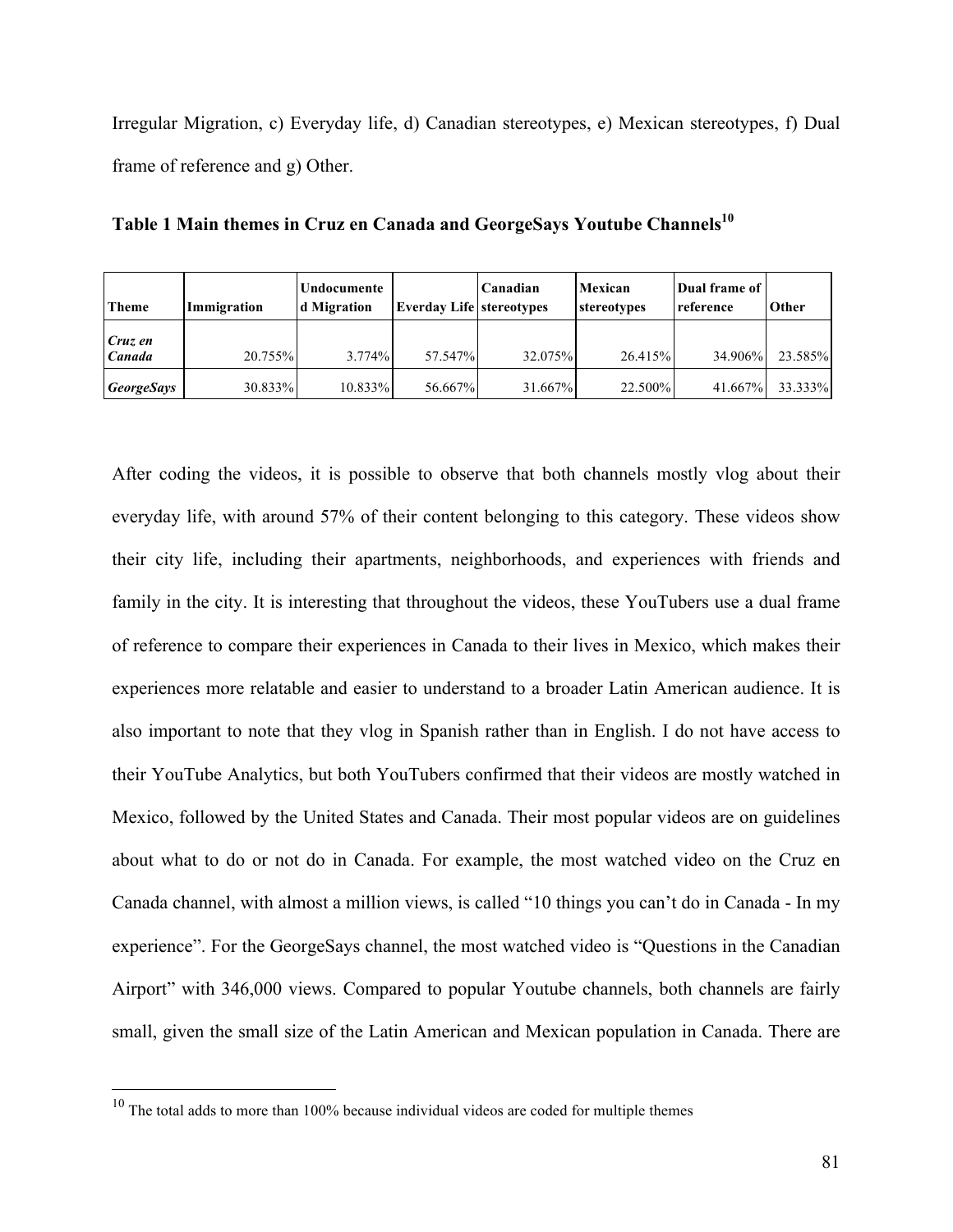674,640 people with Latin American ethnic origin living in Canada, the equivalent of 1.9% of the Canadian population according to the  $2016$  Census<sup>11</sup>, which explains the limited reach of their channels.

In order to exemplify the type of content they post, I chose one popular video from each channel featuring their everyday lives. "Let's go to the Canadian supermarket" is Cruz en Canada's third most watched video, with 102,000 views. In this video, he narrates his grocery shopping errand in Vancouver, and he employs his dual frame of reference to compare average prices of products, like avocados, in Canadian dollars against Mexican pesos. A banal activity such as going to the supermarket gathered the interest of many, and the comments section of the video shows that viewers compare Cruz going to the supermarket in Canada with them going in their own countries and a discussion around prices and salaries. In GeorgeSays' YouTube channel, the most popular videos are about immigration, not about his personal life. Despite the amount of times everyday life is featured in his videos, his 10th most popular video is a tour of his apartment, where he talks about how much rent he pays to live there. It has around 44,000 views.

These two YouTube channels can be seen as a source of how-to information about immigrating to Canada, although, and I will discuss below, the information provided is not useful for most of the viewers. The most striking difference between both channels is who is at the center of the content in each one. As established in the introduction, this chapter is enriched by the interviews I made with both YouTubers, who provided additional context into their content and the impact on their lives. One of the video creators works for a multinational company in downtown Vancouver, and the other is a social media manager and content creator for a Vancouver company.

<sup>&</sup>lt;sup>11</sup> Statistics Canada (2019) Ethnic origin for the population in private households - 25% sample data. 2016 Census.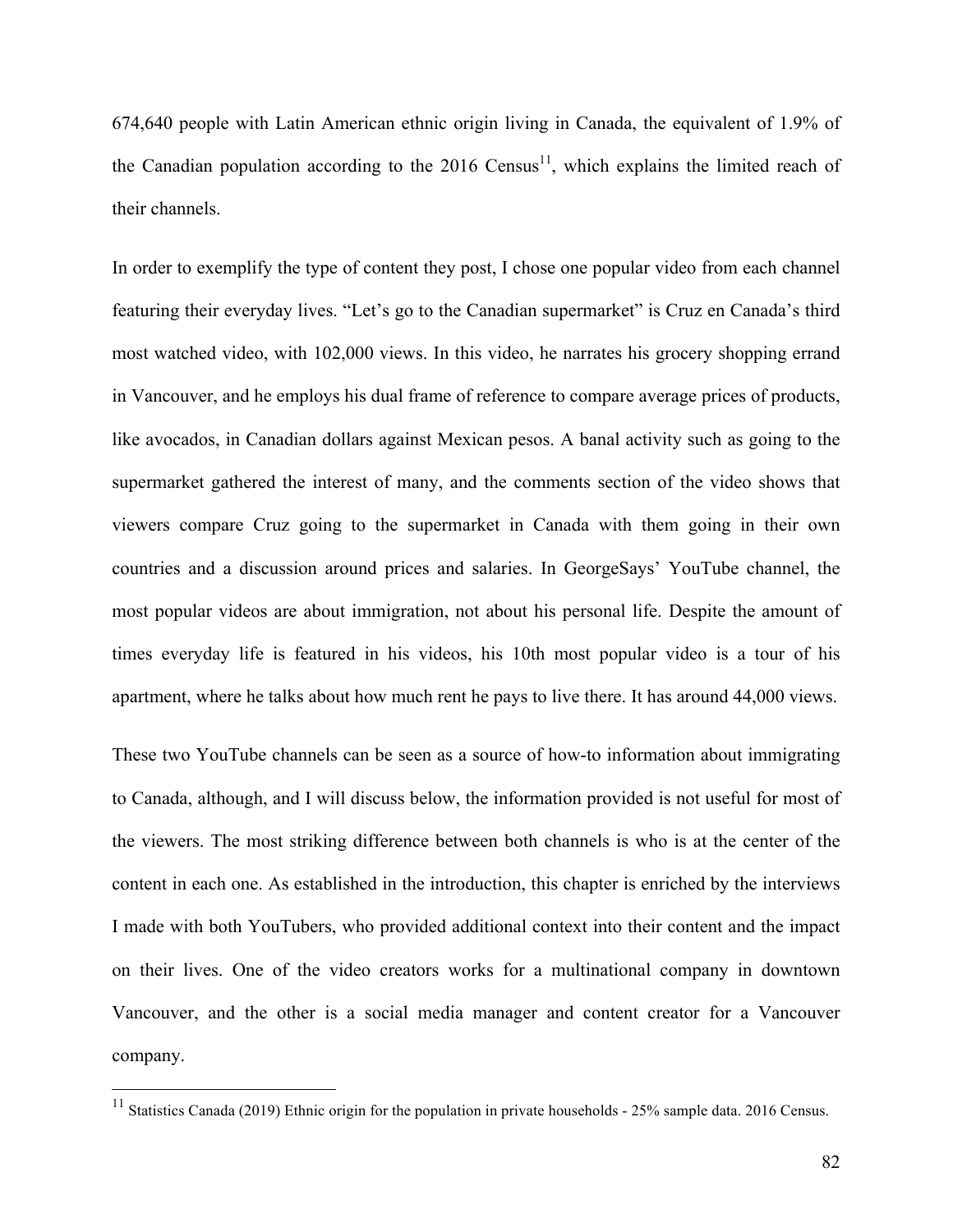I argue that one of them fits the definition of highly skilled migration employed in this research more strictly than the other, primarily due to the reasons they had to migrate to Canada. One of them was recruited by a multinational company who offered him a job opportunity, and the other arrived in Vancouver through family reunification. Their migration pathway has an impact on the content they post on YouTube, for example, the YouTuber who migrated through family reunification features other Mexicans or Mexico centered activities more heavily, even if both talk about Mexico frequently.

In his YouTube channel, Cruz talks about Mexico constantly and compares his experiences in Vancouver with his life in Mexico, but his videos do not feature other Mexicans often. On the other hand, George has adapted his channel to feature stories from his subscribers, who are often Mexicans but sometimes part of a broader Latin American community, and his friends and family are featured more often in videos. His behaviour is an outlier based on the rest of my interviews, since most participants said they do not spend time with other Mexicans or Latin Americans in Vancouver.

The juxtaposition of their profiles enables me to explore the role identity negotiation plays out in YouTube as a "thirdspace". It illustrates the tension that highly skilled Mexicans face in Vancouver, as created by the Canadian media discourses explored in Chapter 2. I identified that immigration is a recurring theme in both channels, although it is featured more heavily by George, since it was a topic in 41.67% of his 120 videos.

George talks about irregular migration much more frequently than Cruz, this topic appearing in 10.83% of GeorgeSays videos, compared to an infrequent 3.77% of Cruz en Canada videos. The way that they engage with irregular migration is similar to the discussions happening in the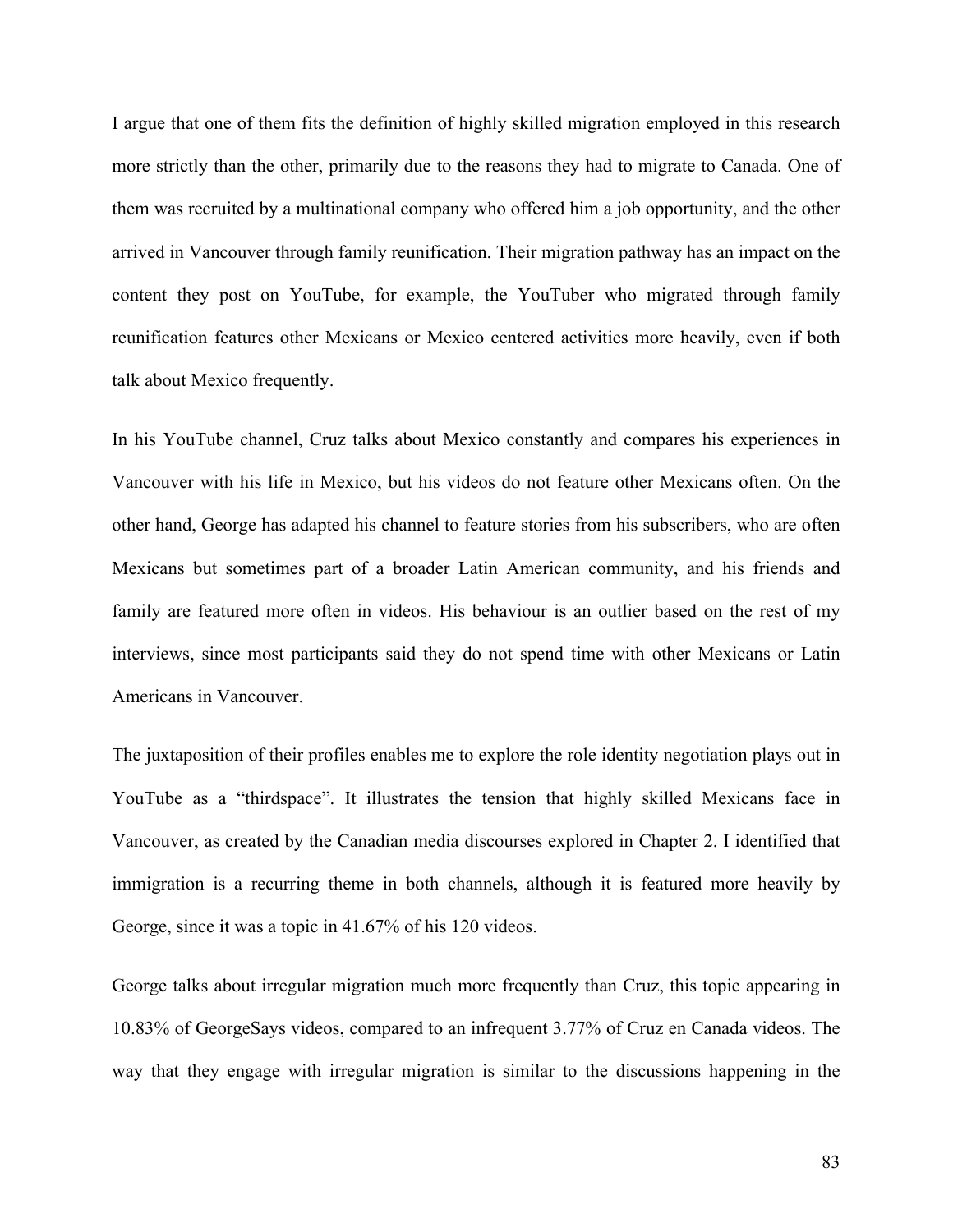Mexican community Facebook groups. Despite the similarities, George and Cruz are much more exposed to negative backlash by talking about this in their YouTube videos, because they do not get the benefit of anonymity that the group gives to a certain extent.

In this section I will explore how both channels deal with topics of immigration and irregular immigration. Cruz has a video that addresses the issue of irregular immigration directly, titled "Illegal Migration in Canada - My Opinion", uploaded on July 20, 2017. In the video, he explains that he decided to make a video on this topic because he was looking at one of the Facebook groups and he saw an image that depicted stereotypes about Mexicans in Vancouver. At minute 3:18 in the video, he says that he could not stop laughing because he found that the image was "very accurate". He then proceeds to explain his thoughts on the image, briefly explaining stereotypes associated with irregular Mexican migration to Vancouver.

A common discussion in the Facebook groups is signaling "overstayers", which people argue are easy to recognize by the symbols featured in the image, which are associated with Mexicans overstaying their Electronic Travel Authorization (ETA). These stereotypes signal the following: Mexicans work mostly in the construction sector, smoke cannabis, attempt to be cheap by shopping at No Frills and not paying full price for public transportation. In his video, he adds "The easiest way to recognize a Mexican, particularly from Guadalajara, is if they are wearing Adidas pants and sneakers".

It is interesting that there are certain class markers even within the "overstayers" that allow other Mexicans to make fun of them, like wearing Adidas. I argue that this "permission to mock" is granted in the community because they are perceived as taking advantage of the system by overstaying their visas, in contrast to people who are in vulnerable situations that are irregular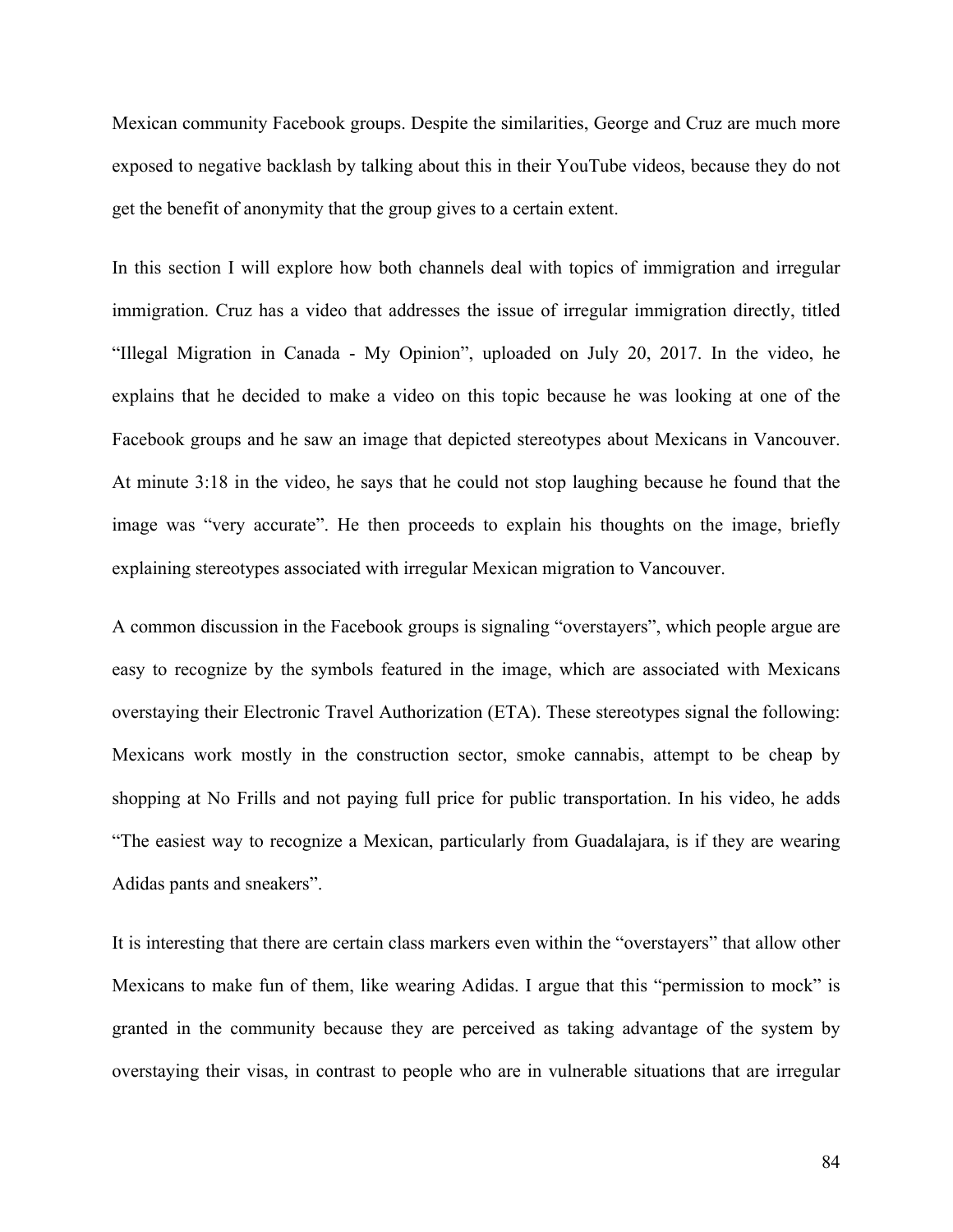due to necessity. However, because this image was in a Facebook group, people who were offended by it could express their anger at the people making fun of the situation.

In his video, Cruz explains that he found it funny because it does not apply to him, but he saw that many in the group were offended because "*les cayó el saco*", which is a popular Mexican saying that means that someone is offended because they know that something said about them is true. After explaining the situation that triggered the video, he gives his opinion on Mexican irregular migration to Canada:

"I was lucky because Mexico did not fail me as a country, my family gave me everything and I have a degree and I had a lot of opportunities. People come here and they say that Mexico did not give them opportunities and that it failed them as a country, and that's why they are here. That's completely fine, I think this is a very gray area. Although working in Canada without a work permit is wrong, it is objectively wrong, I do question what happens when the situation is not great? When there's a lot of insecurity or you did not have many opportunities to finish your degree and you can't apply for a Canadian work permit? I have asked a lot of Canadians and they tell me that Mexicans should come only legally, but they have not seen how the situation is in Mexico, so they don't understand. When I was in Mexico I was completely against illegal migration, but I guess now I see things from another perspective. I think this should be examined on a case by case basis." (Cruz en Canada, 2017)

This statement deals with many themes that have been discussed in this research, mainly how expats feel guilt because they know that the opportunities they had in Mexico have allowed them to immigrate to Canada with less restrictions than other Mexicans. It also deals with the idea that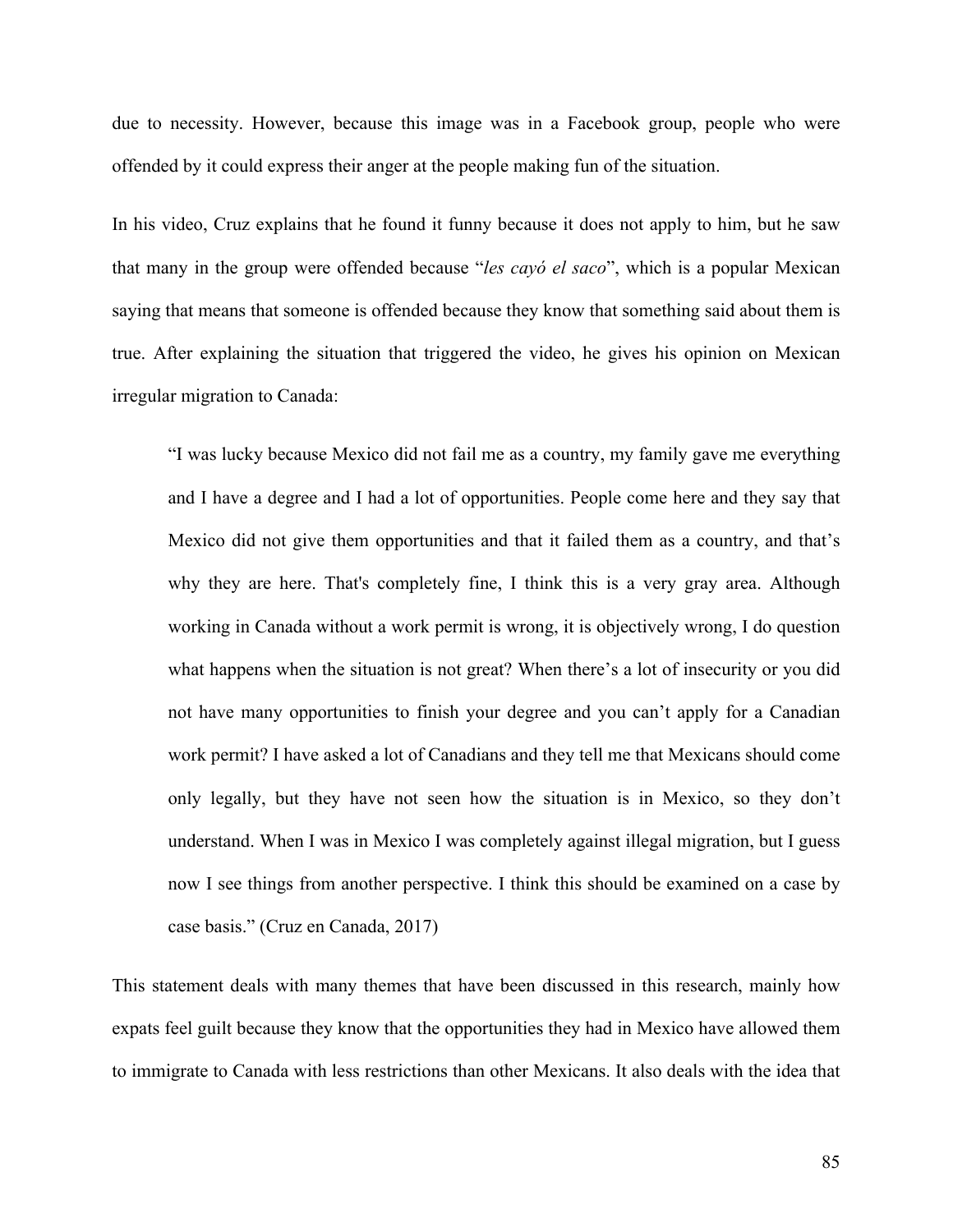highly skilled Mexicans empathize with other conationals because they are aware of the difficulties that are involved in settling in a city like Vancouver, as explored in Chapter 3. However, because social class is a scale, and people are constantly experiencing upward and downward mobility, there is a lot of judgement when certain people are perceived as cheating the system, particularly when the biggest consequence they could have is going back to a comfortable life in Mexico.

In a similar way, George addresses irregular migration in a video called "Canada is Deporting Hundreds of Mexicans" uploaded on August 22, 2019. He explains that the video was motivated by the August 19, 2019 Hasting Racecourse raids<sup>12</sup> where CBSA (Canadian Border Services Agency) deported several Mexicans. In the video he acknowledges that this is a difficult topic but "it is necessary to talk about, because things are getting out of hand". He says that given the increase in irregular migration from Mexico, he has seen in the news that Canada is deporting many Mexicans all over Canada, he gives a quick disclaimer on his opinion: "I'm not saying that I'm against people choosing to come here this way, I'm in no position to judge and we all deserve the opportunity to fight to get ahead in life."

He argues in his video that given the more strict immigration enforcement in the United States under the Trump Administration, Mexicans have decided to migrate to Canada. In order to justify his opinions, he makes an interesting comparison between wanting to be here (*in Canada*) for a while to try to make money and fully immigrating, although he says that in both cases it is necessary to follow the correct procedures to do it legally.

<sup>&</sup>lt;sup>12</sup> Hasegawa & Jung (2019) CBSA makes several arrests at Hastings Racecourse, witnesses say. CTV News. https://bc.ctvnews.ca/cbsa-makes-several-arrests-at-hastings-racecourse-witnesses-say-1.4556744.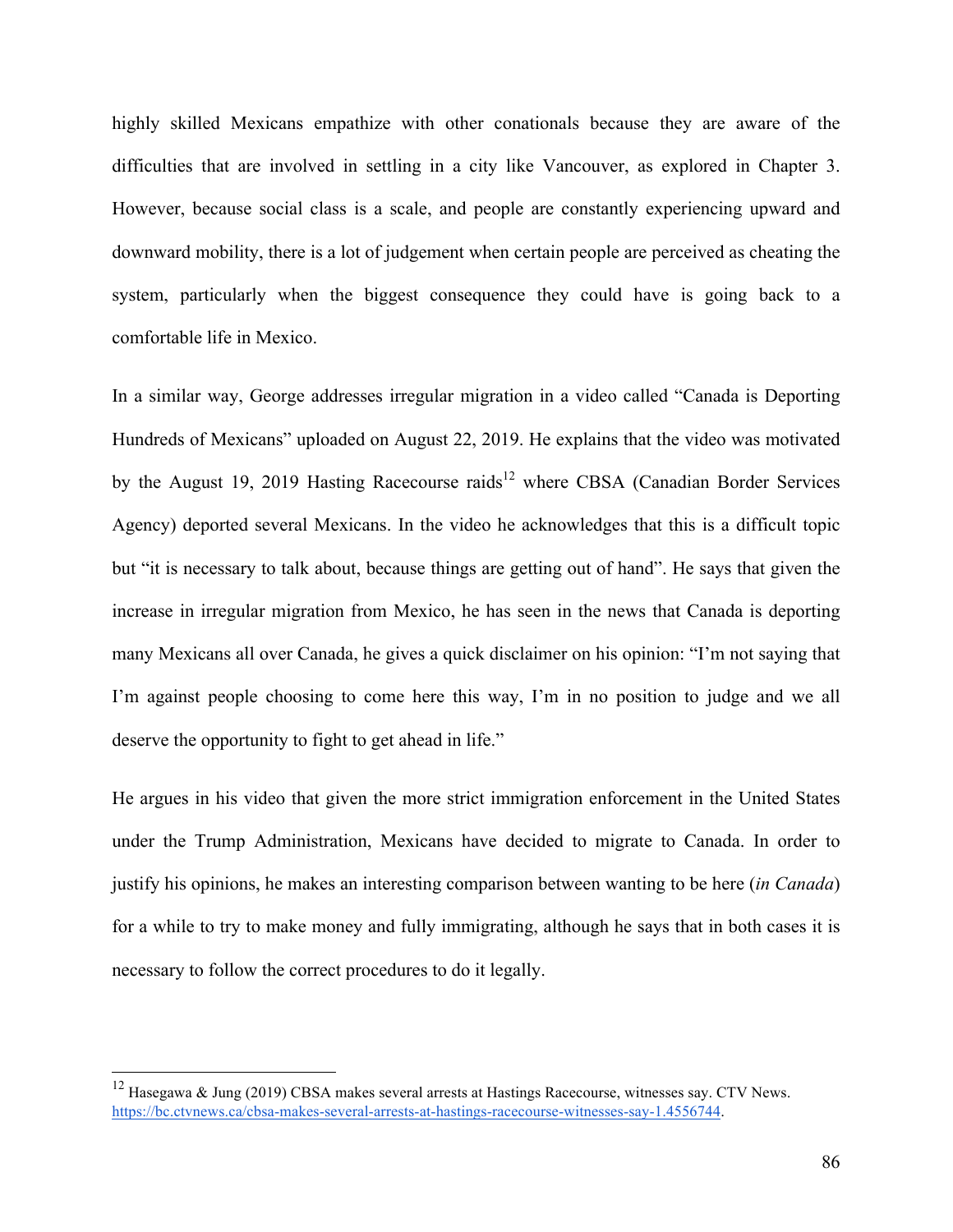Both YouTubers acknowledge that sometimes irregular migration might be justified when people are in difficult situations and that is the only way to move forward, but they also address their viewers asking them to question if that was their case. For example, Cruz asked his viewers to consider the dangers of promoting irregular migration, even if the viewer has managed to do so successfully. He says:

"What I will say if you are watching this video and you are here in Canada illegally, you shouldn't be promoting illegal migration. You are exposing people to being in another country with no medical insurance, and you have to understand that this is not something that anyone should do, and if you are already here, try to regularize your situation".

In the interviews with the YouTubers, we discussed the idea of responsibility as a "public figure" when dealing with subjects that might result in a legal danger to them, such as talking about irregular migration. One of them told me he tries not to engage in this topic heavily, although he feels a responsibility to help if he can. However, he finds that most of the time he cannot help, because people asking for his help usually do not have education credentials or official language abilities, so he cannot give him advice based on his personal experience and he does not have the knowledge that an immigration consultant would have. When he is unable to provide help, he told me that he usually tries to tell them to consult with a lawyer because he does not have enough expertise to give them advice. "Some people take it nicely but others get mad and scold me, they tell me: ''Why do you have a YouTube channel if you don't help us?"

One of them told me he has been encouraged by his family to obtain an Immigration Consultant certification, so he can take advantage of his perceived expertise and protect himself if he is giving advice. He has considered it, but he said he feels guilty because he did not have a hard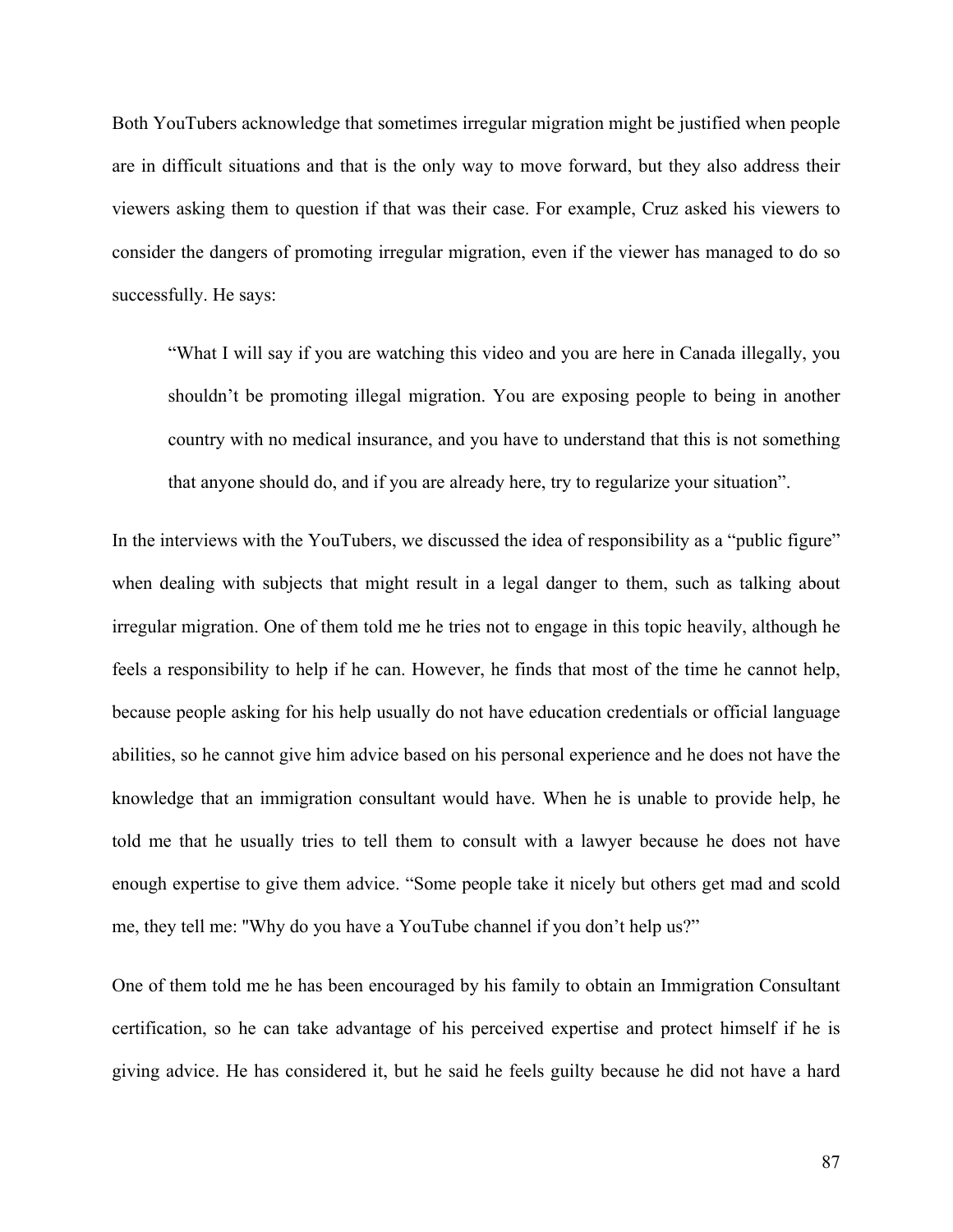time coming to Canada, so he would feel bad to charge for something that he believes is already online in the IRCC or Canadian government web pages. However, in both cases, the perceived benefits of having a YouTube channel are greater than the costs. I will explore the way in which both negotiate their online personas with their life in Vancouver in the next section.

#### **Online/offline identity negotiation**

As discussed in the introduction of this chapter, both of these channels feature content about the everyday life of Cruz and George, as well as stories and information about their immigration to Canada. Creating this content has placed Cruz and George in a position in which they become "transcultural experts" (Chang & Chang, 2019) and this position challenges the way that they negotiate their identity in their YouTube channel and in Vancouver.

The amount of content that they post about specific topics has led them to receive many questions about their YouTube comments and Instagram Direct messages. The three most popular videos in the GeorgeSays channel are about immigration: 1) Questions in the Canadian Airport? 2) Ten Reasons You Won't Be Allowed to Enter Canada, and 3) Five Tips to Go Through Canadian Customs. He justifies the amount of immigration related content he posts because he gets many questions about the topic in his comments and Direct messages, signaling that he is responding to his followers' requests. George gives a disclaimer at the beginning of his videos, stating he is not an immigration consultant and the sources that he is citing come from official government pages and his own personal anecdotes. These actions show how George negotiates his online identity, where he is perceived as a source of knowledge about immigration to Canada, and his identity in Vancouver, where you are legally required to be a certified Immigration Consultant in order to give valid immigration advice.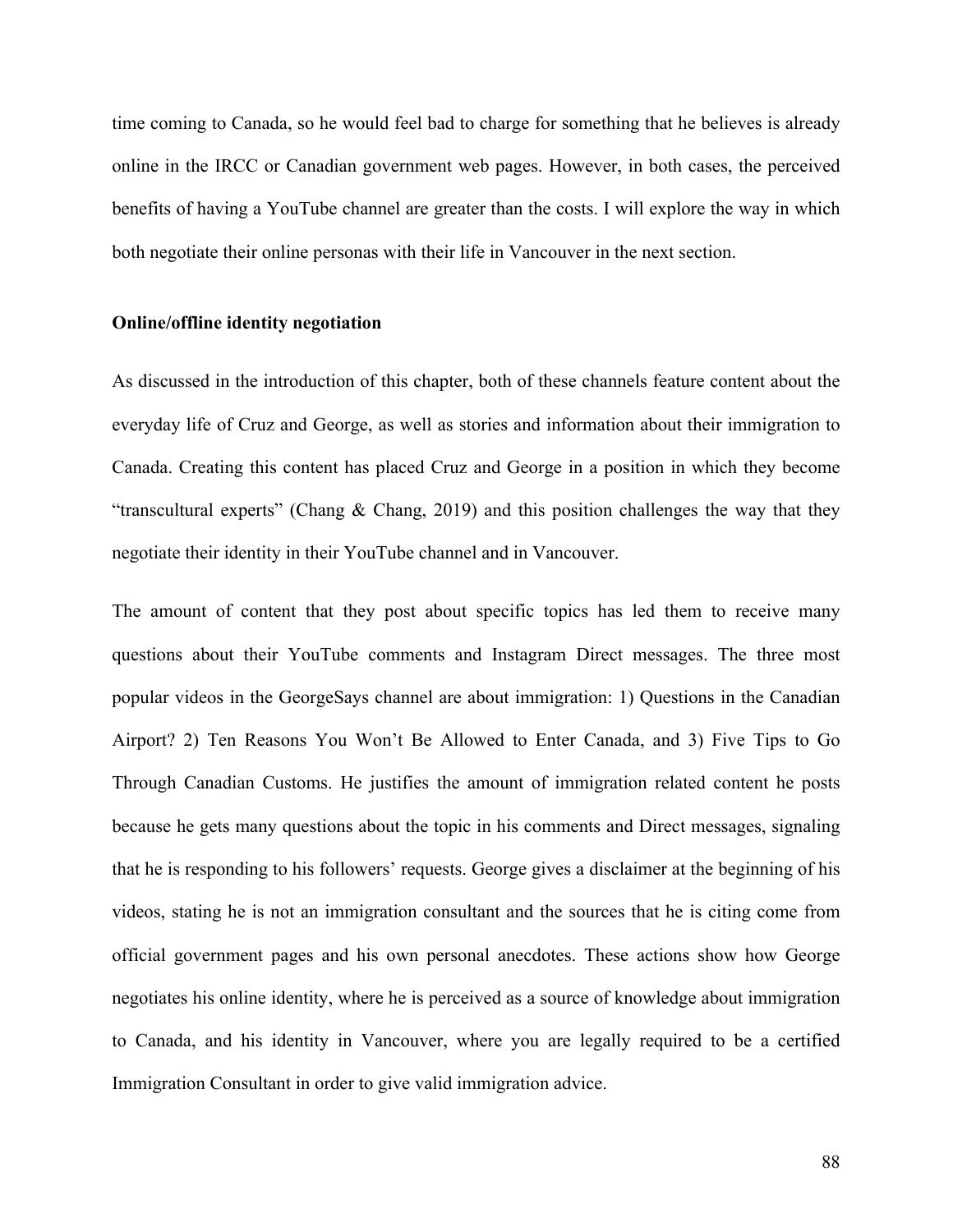Despite their lack of legal qualifications to give immigration advice, both YouTubers argue that they are motivated by the desire to help others. One of them told me he once allowed a viewer to stay at his apartment, although he will not be doing that again, as it was not a good experience. He explained that this invitation was a result of contact initiated by the viewer in his Instagram Direct messages, and the requests for help vary in the degree of urgency and importance.

"I get about 200 [Direct messages] a day, I think 20% are questions from people living in Vancouver and the rest are people who want to come here. I have gotten messages telling me "I'll be there Monday, please tell me what to do when I get to the airport". Once I did not see a message in time, and the guy told me that he got lost in the Skytrain and had to spend the night in a McDonald's because he did not know where to go, so I felt guilty. I try to direct my efforts to people who are telling me they are arriving soon, or to keep them from falling for scams like paying 1,500 MXN (around 100 CAD) for an ETA that really costs 7 CAD".

Both of them said they receive a lot of Instagram Direct messages asking for help, but they cannot keep up with the influx of new messages they get everyday. I asked one of them if he has considered stopping, and he told me:

"I have thought about it, but I don't really want to. The channel has brought me many benefits, it has helped me get a foot through the door with the Mexican community, people in restaurants know me and they are nice to me. I also feel that I can help people, but it is very tiring."

This quote is interesting because it signals that his YouTube channel has allowed them to perform "Mexicanness" in a way that gives him a higher standing as a public figure within the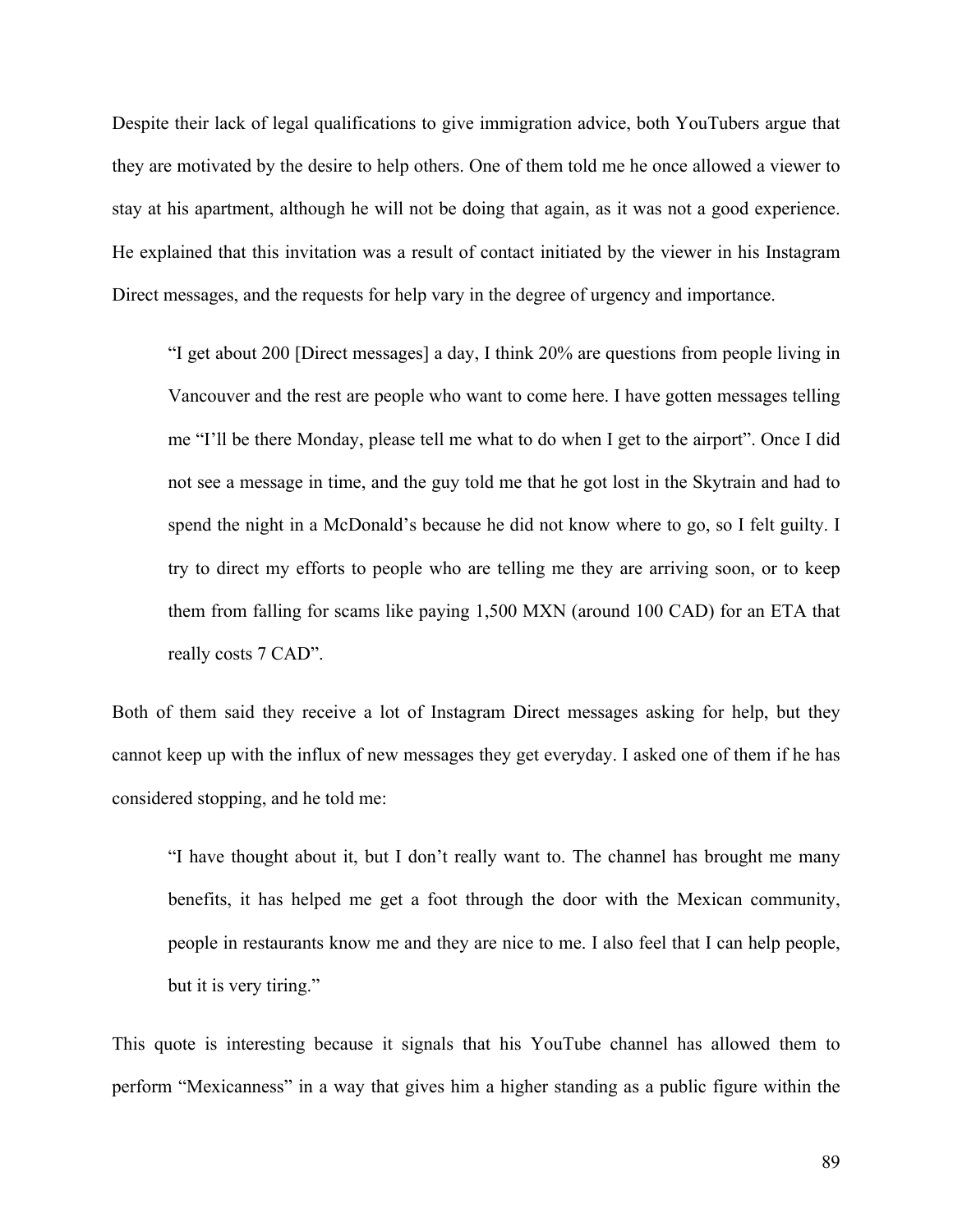Mexican community in Vancouver, giving him access to spaces he would not have had access otherwise. However, during the interview he also said that having a YouTube channel prevents him from attending events, such as alumni reunions in Vancouver from his Mexican university because he feels too exposed:

"I think about going to the reunions all the time, but I never go because of my channel. I try not to go to places with a lot of Mexicans who I do not know, because there is always this question of if they know my channel and they stare while they try to figure out where they know me from, and it makes me feel uncomfortable".

Bork-Hüffer (2016) argues that "as digital sense of place combines with offline sense of place, the use of digital media contributes to the multiplicity and complexity of sense of place" (p. 2168). In this case, their sense of place in their daily activities in Vancouver is informed by their digital sense of place in the Mexican and Latin American community on YouTube. There are many ways in which both Cruz and George negotiate their identity in relation to their YouTube channels. For them, being a public figure means negotiating their position as a Mexican, as a Mexican living in Vancouver working in a highly demanding job, as a "transcultural expert" who is a source of information for other Mexicans and Latin Americans who watch his videos. They have to confront the tensions between their identities, particularly the "anonymity" that their offline persona grants versus the "public figure" aspect of choosing to post their everyday life in Vancouver, without knowing if these conflicting identities are going to be confronted in their city life.

George leans more heavily into the "public figure" identity, staging the background of his videos in a "newsroom" or office format, signaling that he is trying to visually demonstrate authority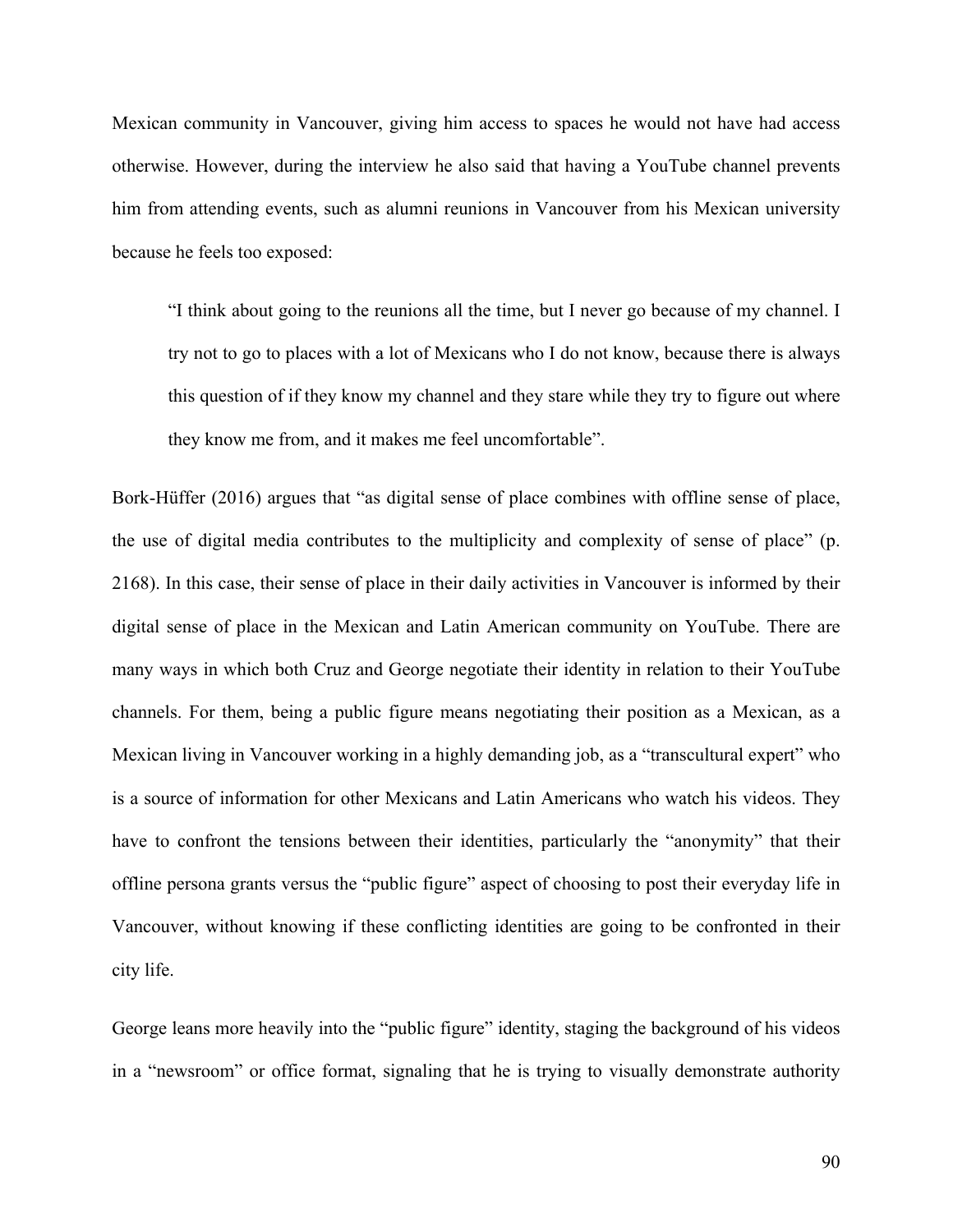over the topic he is discussing. He does not do this in all of his videos, and it usually happens when he is hosting Question and Answer sessions that he titles #AskGeorge. Both George and Cruz are engaging with what Chan (2019) calls "performance of expertise", their expertise coming from their personal experiences as immigrants living in Canada. In both cases, but prominently in the GeorgeSays channel, an active search for official government information is translated and transmitted to their viewers, who look to them as authorities due to their performance of expertise.

#### **Performing transcultural expertise**

The last section of this chapter will explore the ways in which George and Cruz transform their everyday lives into "transcultural expertise" that they translate to Mexican and Latin American audiences. I will engage with their videos that deal with Mexican and Canadian stereotypes, as well as the categories I classified under "Others". I am particularly interested in the videos that employ a dual sense of reference to compare their experiences in Vancouver with their life in Mexico.

|  |  |  |  | Table 2: Themes of transcultural expertise <sup>13</sup> |
|--|--|--|--|----------------------------------------------------------|
|--|--|--|--|----------------------------------------------------------|

| <b>Theme</b>                                      | Canadian<br>stereotypes | Mexican | Dual frame<br>stereotypes of reference Other |         |
|---------------------------------------------------|-------------------------|---------|----------------------------------------------|---------|
| Cruz en<br><b>Canada</b>                          | 32.075%                 | 26.415% | 34.906%                                      | 23.585% |
| $\vert George Sa \vert$<br>$\mathbf{y}\mathbf{s}$ | 31.667%                 | 22.500% | 41.667%                                      | 33.333% |

<sup>&</sup>lt;sup>13</sup> The total adds to more than 100% because individual videos are coded for multiple themes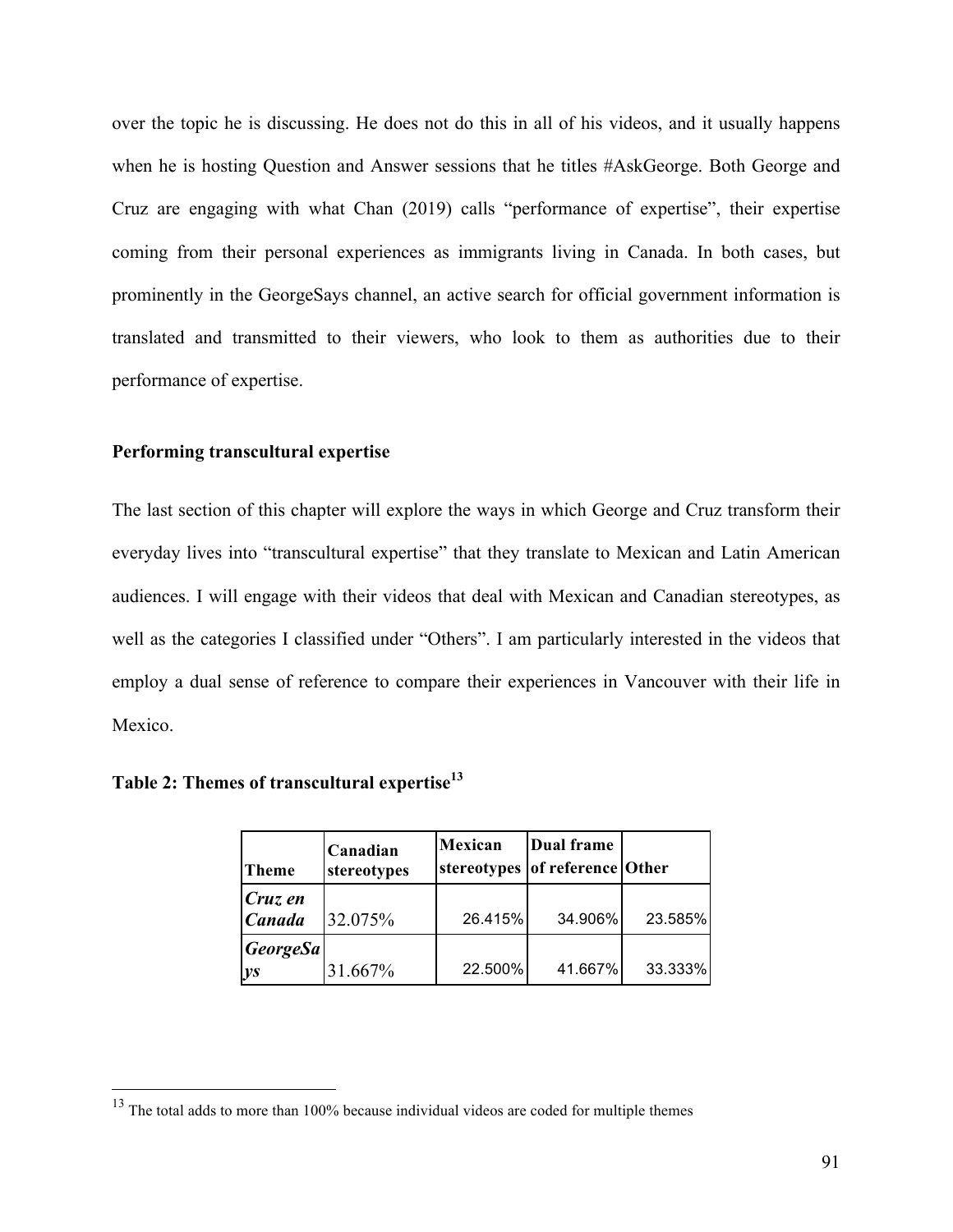With this coding, I wanted to reflect on how their everyday lives as immigrants are coloured by their constant comparison of life "back home" and in Vancouver. The codes used to subcategorize "Others" are indicative of cognitive, social, and cultural orientations, dealing with issues such as language learning, multiculturalism, Latin American identity, LGBTQ+ activism and political activities, among others. Given the differences in their content, it is not surprising that the GeorgeSays channel is used to broadcast topics beyond his life as a Mexican expat, for example, embracing Latin American identity and other social categories, such as belonging to the LGBTQ+ community. The Cruz en Canada channel, on the other hand, mostly shares videos about his work experience and living expenses and tourist activities around Vancouver. He mostly does not engage with political issues or with other communities in Vancouver.

|  | Table 3: Other themes of transcultural expertise <sup>14</sup> |  |
|--|----------------------------------------------------------------|--|
|  |                                                                |  |

| Other             | Language<br>learning | Tourism    | Work       | <b>Drugs</b> |        | <b>US migration Multiculturalism</b> |
|-------------------|----------------------|------------|------------|--------------|--------|--------------------------------------|
| Cruz en           |                      |            |            |              |        |                                      |
| Canada            | $2.830\%$            | 6.604%     | $10.377\%$ | 0.000%       | 2.830% | 1.887%                               |
| <b>GeorgeSays</b> | $1.667\%$            | $10.000\%$ | $0.833\%$  | 2.500%       | 0.833% | 2.500%                               |

| <b>Other</b>      | Living<br>expenses | Weather   | Latino<br><b>Identity</b> | Food   | <b>LGBT</b> | <b>Political</b> |
|-------------------|--------------------|-----------|---------------------------|--------|-------------|------------------|
| Cruz en           |                    |           |                           |        |             |                  |
| Canada            | 4.717%             | 0.943%    | 0.943%                    | 0.943% | $0.000\%$   | $0.000\%$        |
| <b>GeorgeSays</b> | 0.833%             | $1.667\%$ | 5.000%                    | 2.500% | $2.500\%$   | 1.667%           |

<sup>&</sup>lt;sup>14</sup> The total adds to more than 100% because individual videos are coded for multiple themes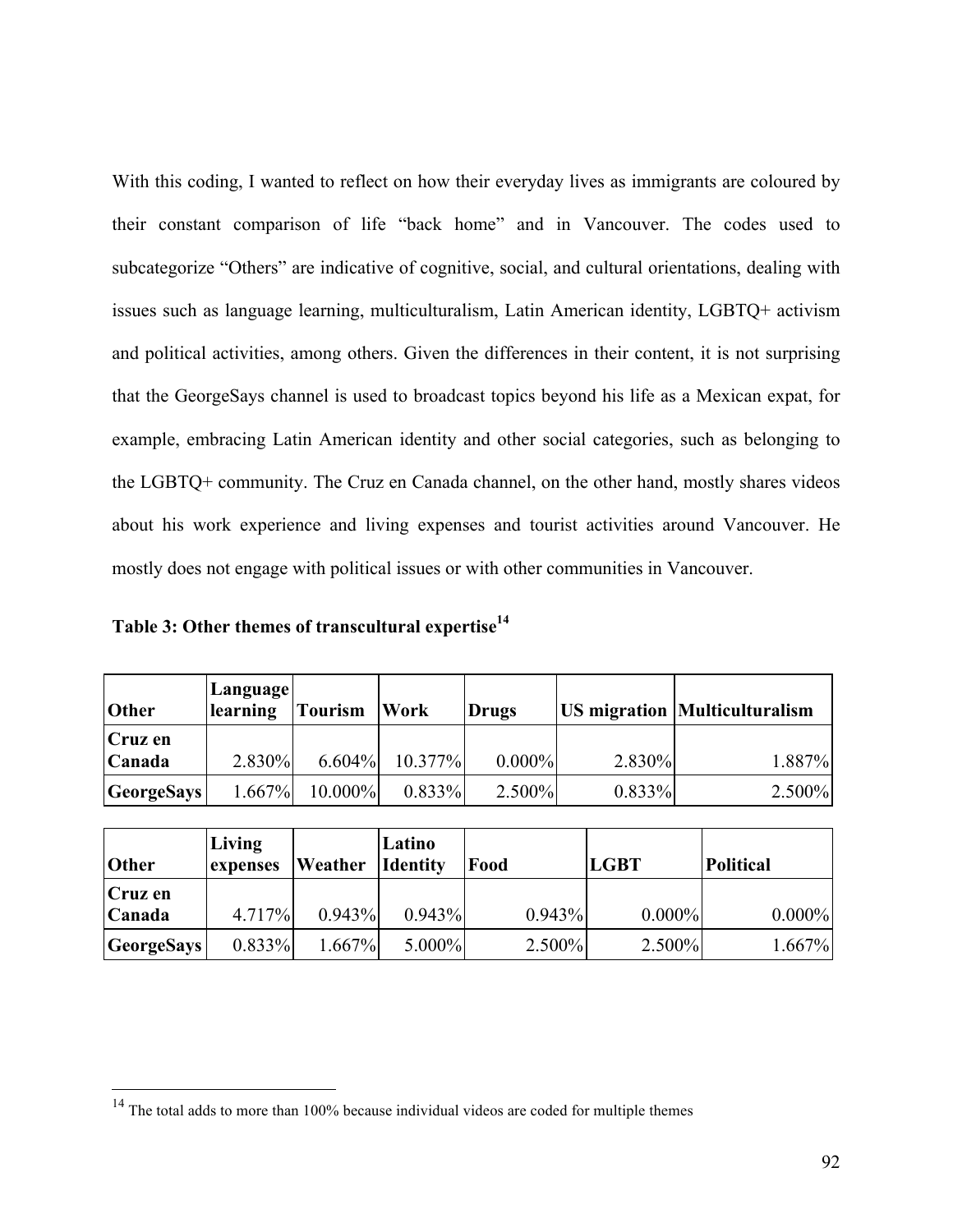Due to the differences in thematic interests of the channels, after a brief explanation of the contents of their videos, I compare the experiences broadcasted to the findings from the interviews with highly skilled Mexicans in Vancouver. As explained in the introduction, I use what Vertovec (2004) calls 'identities-borders-orders' in the political domain in order to understand what aspects of their identity both hosts showcase in their videos. For example, in his videos, George completely embraces his Latino identity. He has around 12 videos where he talks or shows his conversations with other Latin Americans, or events and reunions he attends that are related to the community. This is in line with how the Canadian government understands Mexican migration to Canada, as part of a broader Latin American community.

There are several events in Vancouver that are organized for and by the Latin American community. The main event is a festival called Carnaval del Sol, to which George dedicates a video, although it did not get a significant number of views. His most watched video featuring Latin American content is about a fight that happened in The Cambie Hostel and Bar, a place frequented commonly by Mexicans and Latin Americans, accumulating 14,000 views. His close relationship with the community has resulted in professional and personal relationships with the Mexican Consulate, and other organizations working with the Latin American LGBTQ+ community in Vancouver.

By talking about his belonging to the Mexican, Latin American and LGBTQ+ communities, George is reaffirming certain "identities-borders-orders" reproducing narratives and rituals through public broadcasting has allowed George to legitimize himself as a member of the community in Canada, and this gives him access to political spaces that others do not have.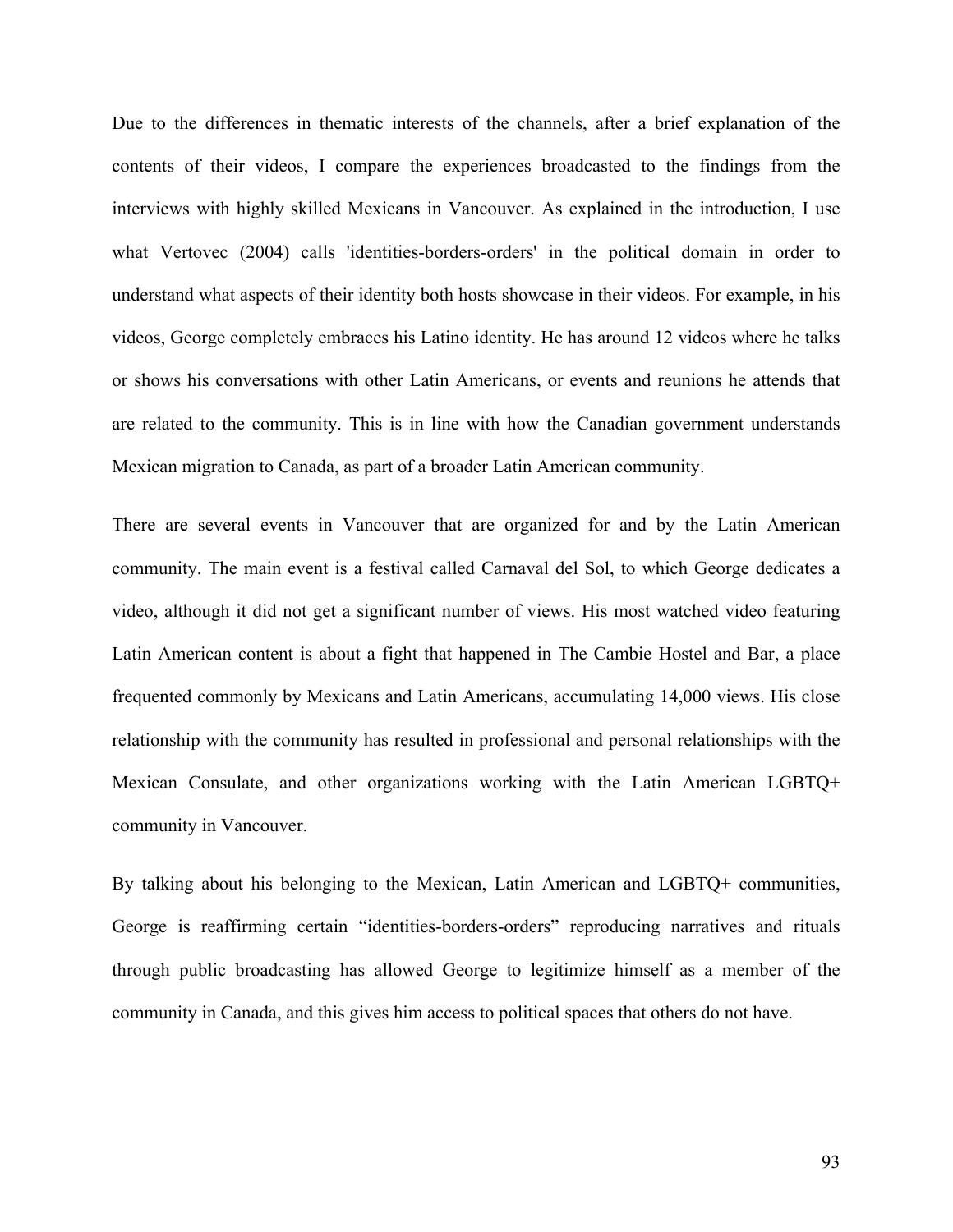Most Mexicans I interviewed do not have access to these spaces, such as a relationship beyond access to services with the Consulate. I argue that they give up access to these spaces because they choose to stay away from reproducing particular narratives and assumptions that are expected in the "identities-borders-orders" of Mexicans in Canada. Most of my research participants had a first encounter with other Mexicans in the *Mexicanos en Vancouver* Facebook group, but they decided they did not like the dynamics of the group and chose not to engage with it. This indicates that they chose to steer away from reproducing what they perceived as the "narratives and expectations of civility and public behavior" (Vertovec, 2004, p. 979) from other Mexicans in Vancouver, and instead decided to exploit their identity as professionals or students to build community with others in similar situations.

To a certain extent, this is what Cruz does on his channel although, as discussed in the previous section, he can choose to exploit his "identities-borders-orders" as a Mexican for personal recognition and economic gain. This research does not deal heavily with the economic domain of migrant transformations identified by Vertovec (2004), mainly because Vertovec focuses on remittances and my interviews showed that Mexican expats in Vancouver rarely send remittances. However, having a YouTube channel that is mainly about one's everyday life as an immigrant can be classified as a contemporary "spin-off industry catering to migrant transnational practices" (Vertovec, 2004, pg 984). In a city like Vancouver where there is not a huge Mexican population, it is profitable to exploit one's identity in order to gain economic and cultural capital. As discussed, Cruz has many videos narrating his experiences at work, since this is where he spends most of his time in Vancouver. He does not film in his workplace, but he makes videos talking about his experiences there, for example, the differences that he finds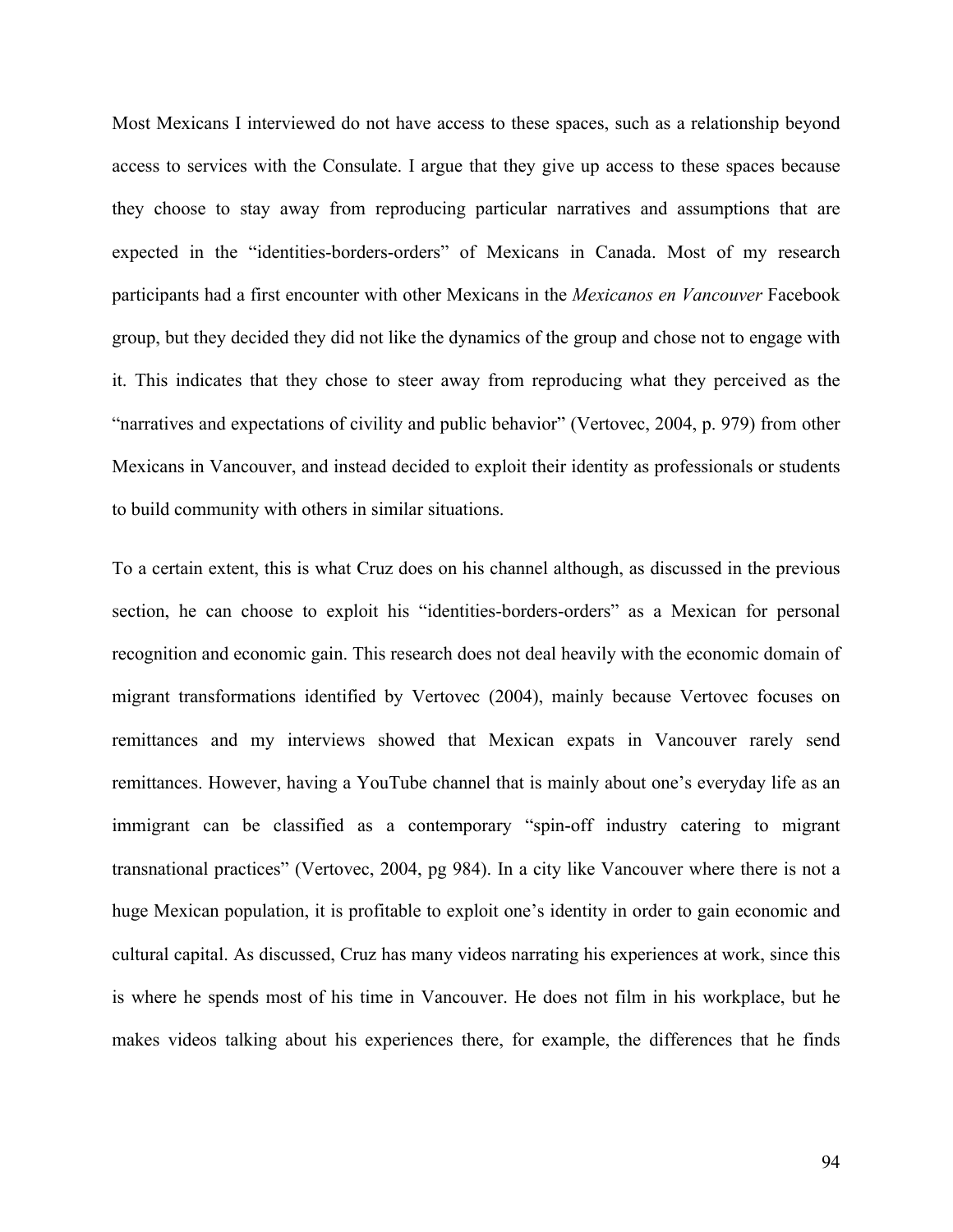working in Canada versus working in Mexico and his experiences interviewing for jobs in Canada.

This is not a black and white situation, as both YouTubers were of the few research participants said their social circle is mostly composed of other Mexicans and Latin Americans. I argue this happens because in order to be able to broadcast your experiences in a video platform, you have to be comfortable enough with the perceived identity that others will have of you in order to be able to exploit it for profit. These two case studies are good examples of how highly skilled Mexicans living in Vancouver decide to engage with Mexico. When immigrants — regardless of cultural, economic and social capital — cross the border and are immediately identified as having certain characteristics based on nationality, they are confronted by the fact that every interaction they have with either locals or conationals is going to be coloured by their previous knowledge of others who share the same nationality. It is particularly interesting how YouTubers are validated by political institutions, such as the Mexican Consulate or International Organization for Migration<sup>15</sup>, who look at them as public figures that legitimize immigrant stories.

## **Conclusions**

YouTube is an intriguing platform to analyze identity negotiation over the Internet, because this is a highly curated version of oneself that is exploited once there is a certain number of followers in order to obtain a profit unlike Facebook, Twitter and to a certain extent, Instagram. Curating a YouTube channel is an active form of online participation, compared to the passive activities of transnational immigrants discussed in Chapter 3, as it allows for a reflection on the way that

 <sup>15</sup> Cruz en Canada (2017) Challenged by the IOM #SoyMigrante- I tell you my story and I start to cry. https://www.youtube.com/watch?v=6ltmnAHByxo&t=846s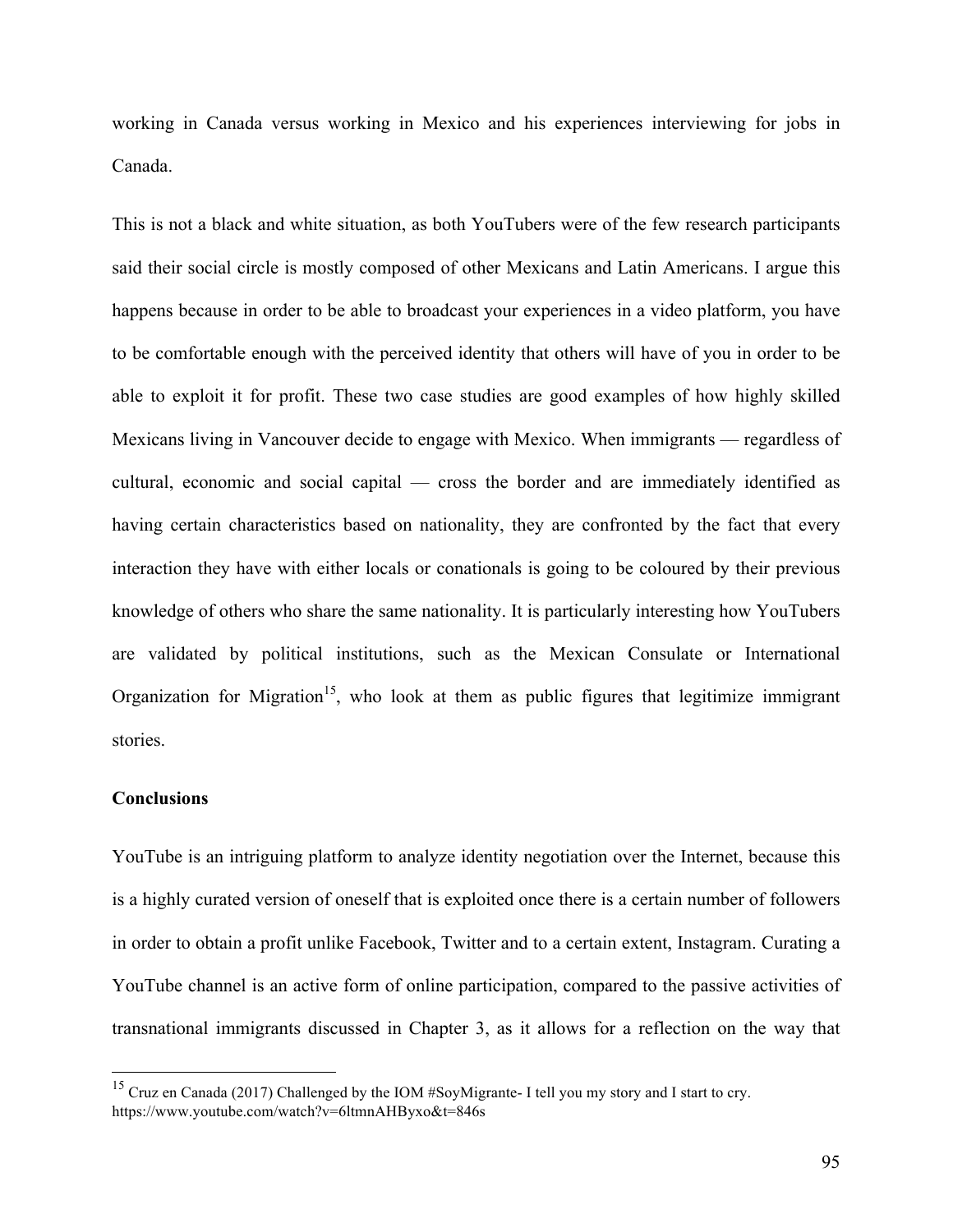people choose to employ their identification with certain "identities-borders-orders" that are assigned to them by others. Given the limited number of Mexican YouTubers in Vancouver, it is not possible to draw generalized conclusions about their behaviour. Nonetheless, zooming in on these activities contributes to the literature on identity negotiations and the transmission of transcultural expertise to different types of immigrants.

Despite the small sample size of the Youtube channels in my analysis, the thematic differences in the content posted by GeorgeSays and Cruz en Canada allows for an exploration of what Lam et al (2012) call "the dualistic orientation" employed by immigrants, and the way in which they broadcast this to other immigrants. Their exposure as Youtubers gives Cruz and George a platform through which they edit themselves as "transcultural experts" (Chang and Chang, 2019) who, after establishing a viewership, are tasked with providing information about immigration procedures and experiences for others who are planning to immigrate or who have immigrated and need assistance settling in a city like Vancouver.

The fact that they are recognized as transcultural experts by official institutions such as the Mexican Consulate and the International Organization for Migration showcases the new type of diaspora engagement policies employed by institutions. There is a fine line between being recognized as transcultural experts by homeland or international institutions, and having the administrative knowledge or authorization to provide valid and legal immigration advice in the receiving country. Both Youtubers insist on adding a disclaimer to their videos to acknowledge that they are not certified immigration consultants, and thus the information provided in their channel is not enough to guarantee entrance to Canada. However, viewers are not discouraged by this disclaimer to stop resorting to these Youtube channels as valid sources of information about their migration questions. A major limitation of this analysis is that by concentrating only on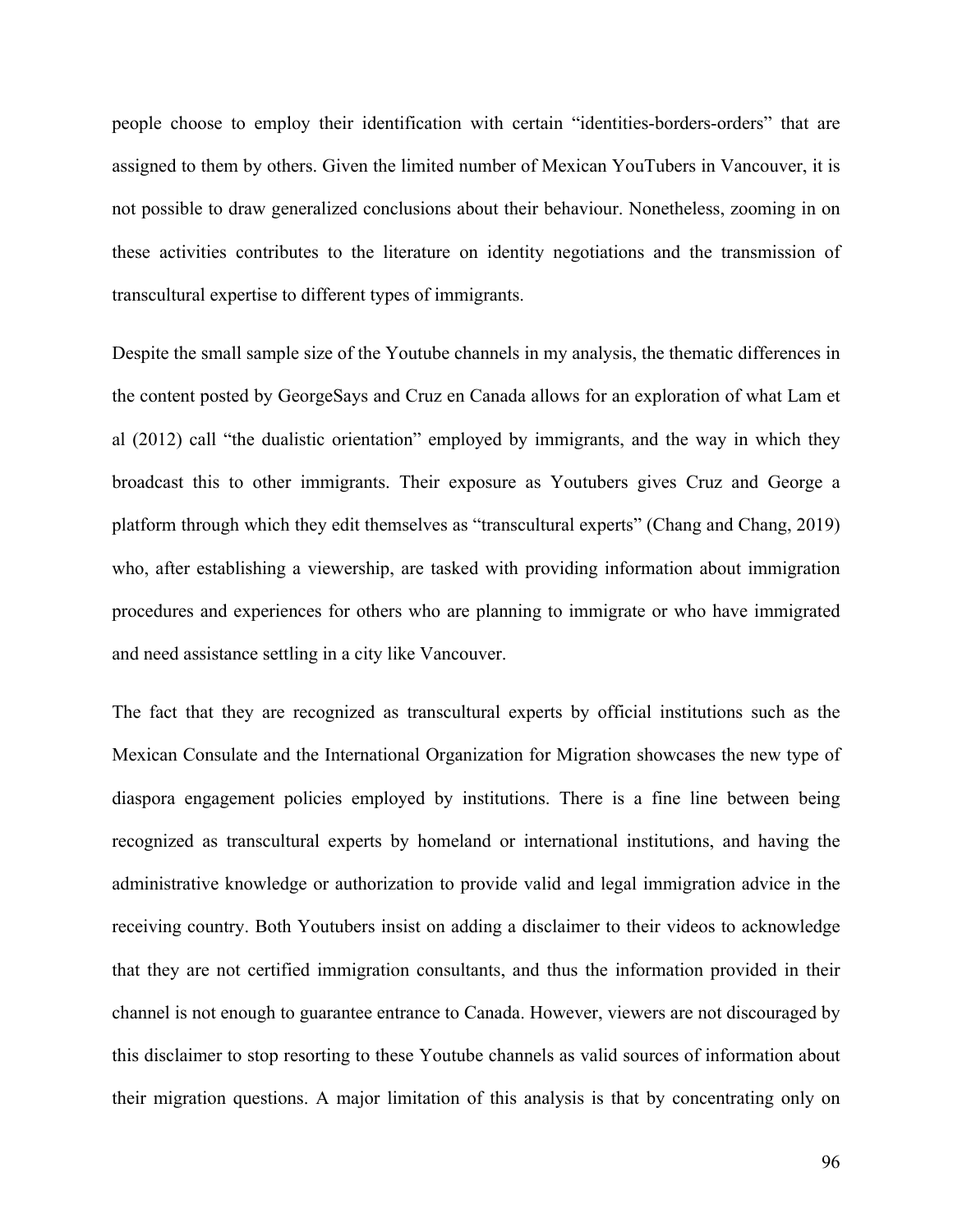Youtube channels, I am excluding the dynamics that stem from the Youtube channel through other digital platforms — mainly Instagram. I decided not to include Instagram or Facebook data because it falls outside of the scope of the research and raised privacy concerns, however I do explain that viewers engage with the Youtubers in multiple platforms, since it was acknowledged in the videos and in the interviews with the Youtubers.

The inception of these Youtube channels, according to both Cruz and George, was motivated by their desire to communicate more effectively their everyday life experiences to their friends and families back home through Youtube videos instead of simply communicating via text messages or messaging apps. Given the lack of other sources of information targeted specifically for Mexican and Latin American audiences, both channels quickly became go-to resources that lack the formality of official government sources such as the content posted by IRCC.

As explored in this chapter, the social and cultural capital due to the standing of both Youtubers as highly skilled immigrants is what makes their content attractive to others who dream or plan to move to Canada. Because of their socioeconomic profiles and particular skills, their videos are no more than aspirational content that cannot, and should not, be used as immigration how-to guides. Immigration policies in Canada do not have explicit guidelines to deal with the effects that information obtained from social media sources can have on immigrant applications to enter the country. These Youtubers have reported in their own videos that having searched for any type of information that could make it seem like they are trying to enter the country irregularly or overstay their ETAs can result in being banned from entering the country.

The effects that vlogging about everyday life as immigrants has had on these Youtubers contributes to enhancing their dual frames of reference between their life in Mexico and their life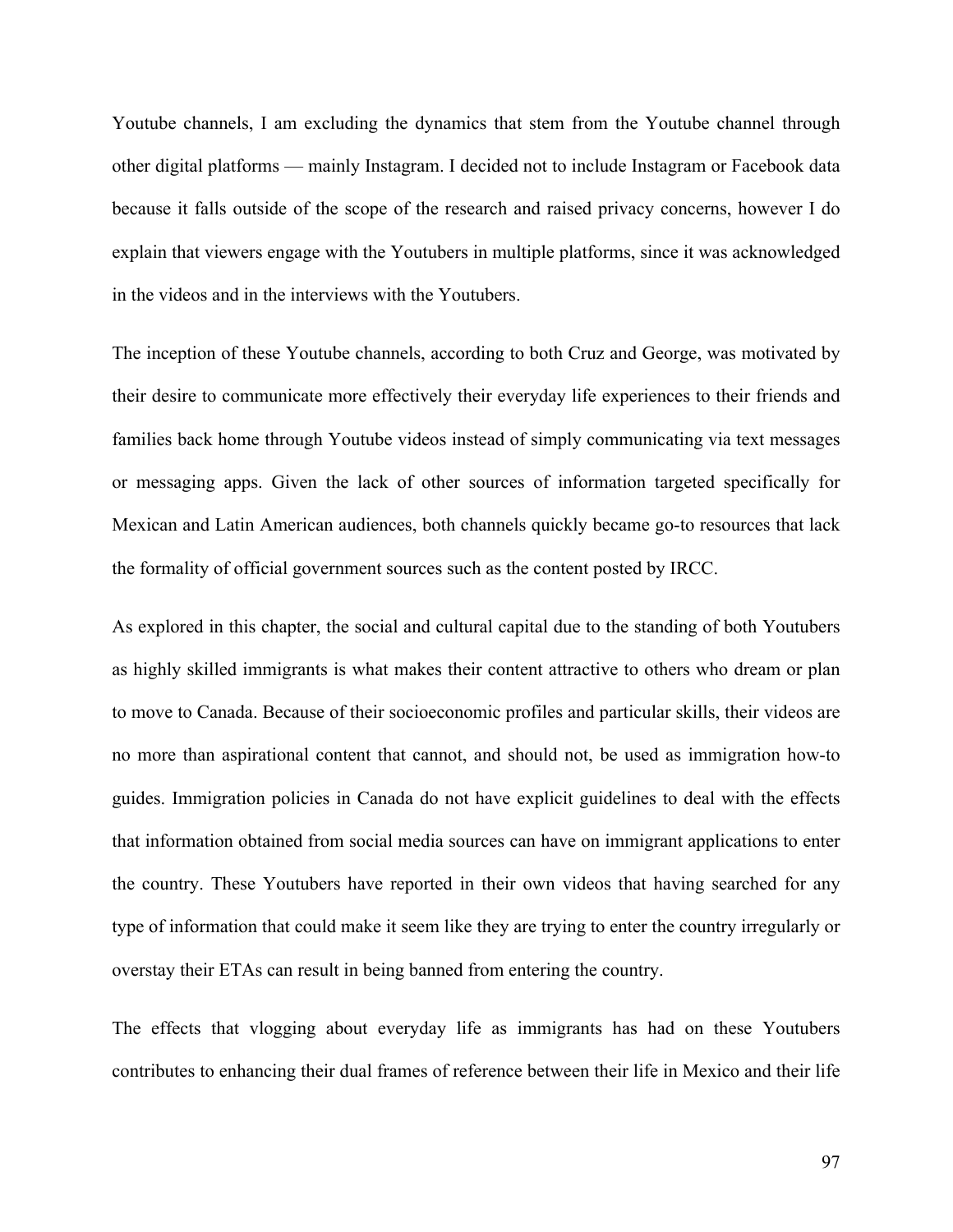in Vancouver, and this in turn informs their online and offline sense of place in Vancouver. This results in an active transnational identity negotiation that they adjust according to the public they are broadcasting their daily activities to. Having an active transnational engagement has benefitted these immigrants economically and in their professional and personal life, but it is a demanding activity that has diminished their anonymity, and makes them more vulnerable and exposed to possible repercussions by the receiving state.

While most of the immigrants who participated in this research do not engage in an active broadcasting of their everyday life in Vancouver, their own social media presence has an impact on their own family or professional networks, who look at them as sources of information for migration pathways to Canada on a smaller scale. In the case of highly skilled migrants giving information to other highly skilled professionals, it is more likely that their everyday life experiences as immigrants and their experiences with the bureaucratic processes of IRCC will be more useful for others who share similar socioeconomic backgrounds. As explored in previous chapters, this does not necessarily mean that they are more willing to provide this information, particularly to strangers, and it can become an additional burden while they navigate their own immigration journeys.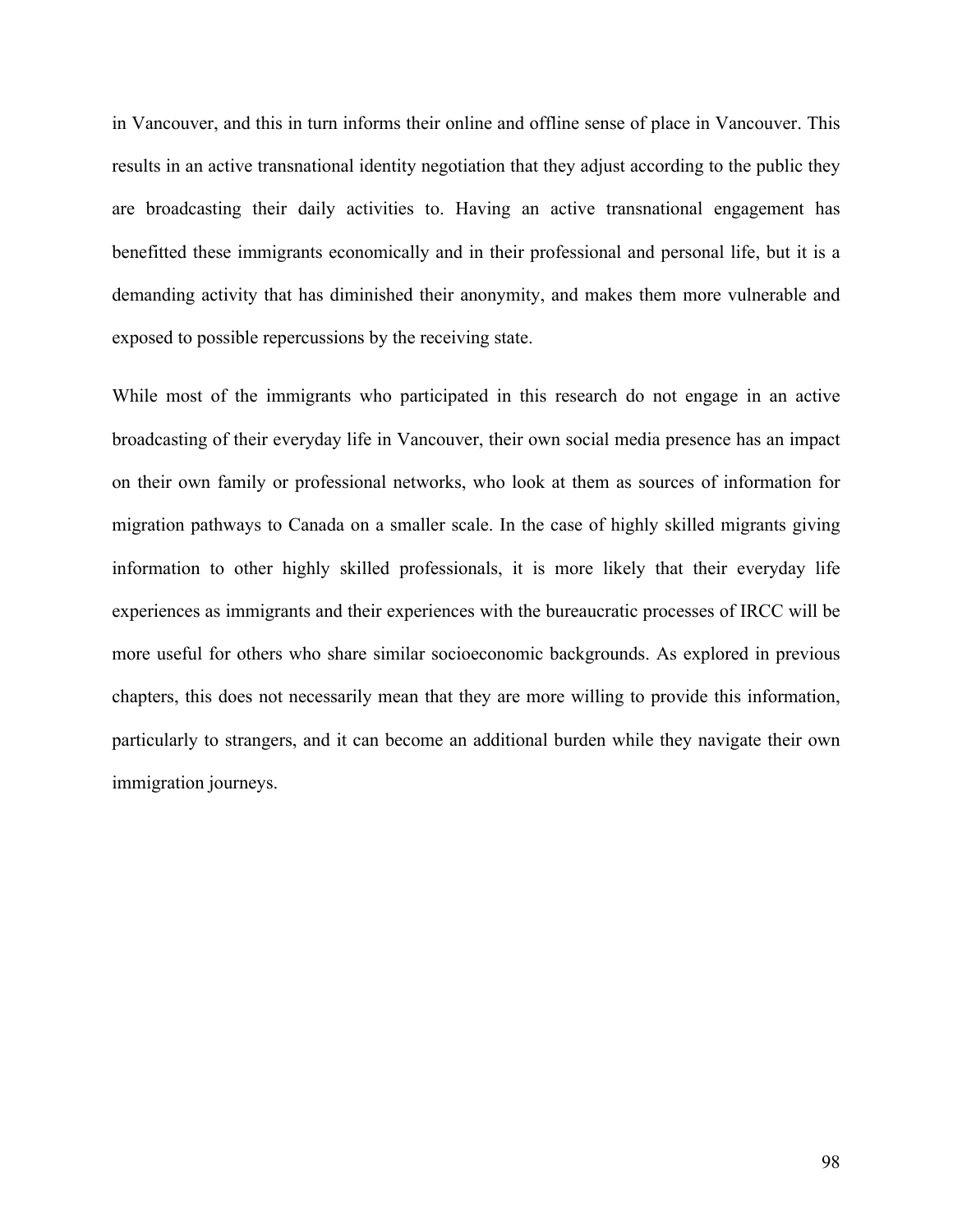## **5 Co-constitutive relationships: geographies of transnational identity construction**

This research aimed to identify the ways in which highly skilled Mexicans in Vancouver participate in digitally enabled transnational activities. To do so, I employed a mixed methods approach using autoethnography in fieldwork, data analysis from existing quantitative data, data analysis of interactive media such as Facebook and Youtube, and semi-structured quasi ethnographic interviews. The variety of methods allowed for me to examine different fields of everyday life, reflecting on the diversity of spaces in which highly skilled Mexicans inhabit the city. This research contributes to the understanding of an understudied population in Canadian migration studies, and while the results are not representative of all highly skilled Mexicans in Canada, I hope that my conclusions can be used as a base for future work on this subject.

Throughout the chapters, I address how Mexican expats use digital technologies to facilitate their transnational relations in Vancouver and in online spaces both connected and disconnected from the city. In the second chapter, I set out to understand the dynamics of highly skilled Mexican migration in Vancouver, to understand broadly who these people are and what the socioeconomic composition of this group is. This chapter relied heavily on 18 in-depth interviews with Mexican professionals and graduate students who are in different stages of their migration journeys. Additionally, this chapter is coloured by the methodological lens of autoethnography, which allowed me to position myself amongst the research participants.

My conceptual chapter builds on the network theory of migration (Massey et al, 1994) by identifying how highly skilled Mexicans look towards networks of colleagues and organizations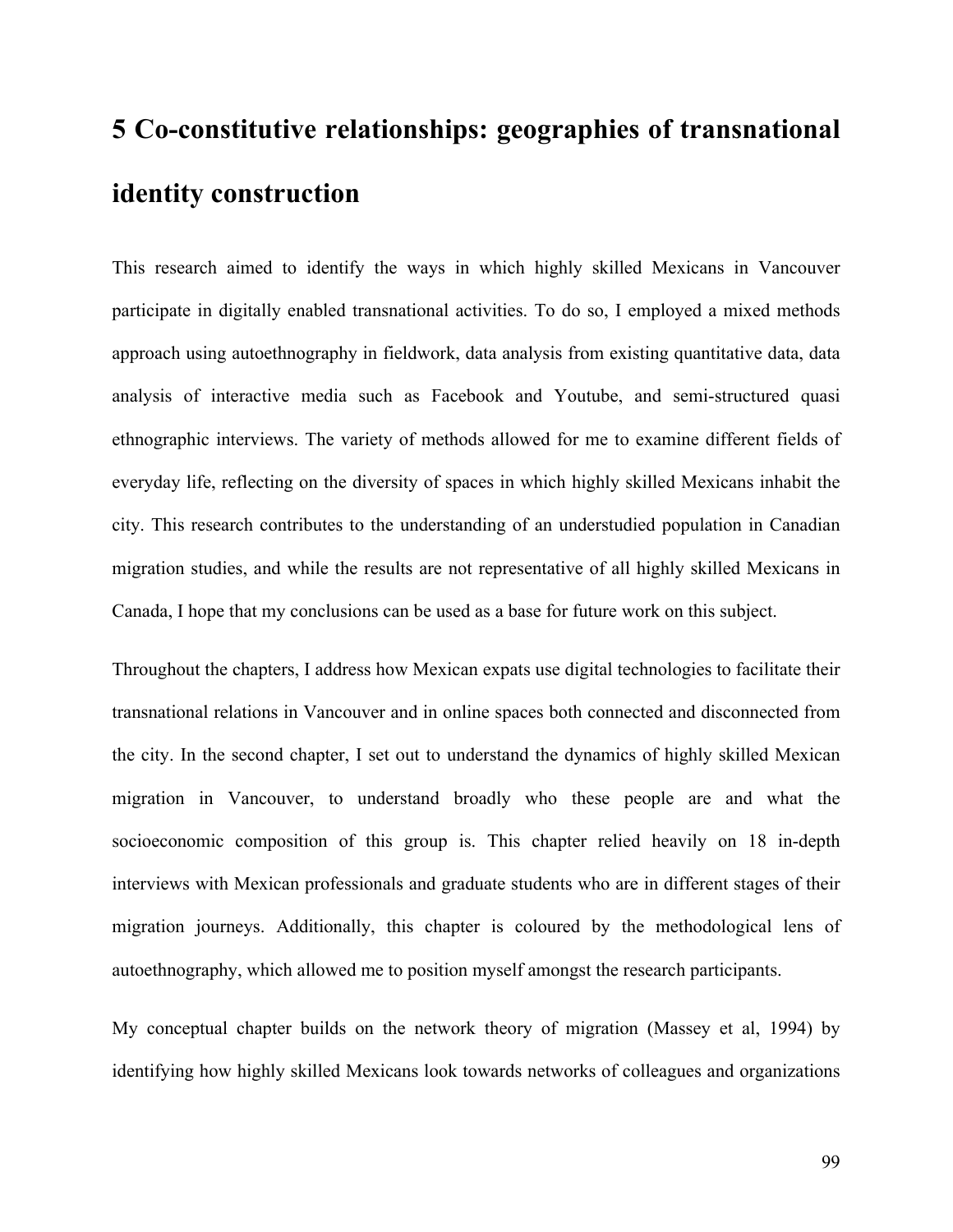to obtain help in their migration process. As an expat myself, I had several networks in common with the research participants, namely the Tec de Monterrey alumni network, Mitacs and the University of British Columbia. By focusing on highly skilled immigrants and bringing class into the analysis, I am able to look at the institutions that contribute to lowering the costs of migration for members of pre-established elite networks in sending countries. Most notable is the importance of universities — both in Canada and in Mexico — as central actors in the international education sector, playing an important part in the configuration of international networks of skilled migrants.

It should be noted that not all universities, particularly those in developing countries, are as well positioned internationally to provide its graduates with access to networks in different countries. This results in obstacles for immigrants such as the lack of recognition of foreign credentials and official language abilities which are important for successfully engaging with the Canadian Immigration Point System. This came up in a few of my interviews, and these migrants resort to other types of programs such as English language summer schools that also allow them to participate in a two-step migration process, although it accentuates downward mobility and the costs of doing this are higher. English language schools also play an important part in the international education sector, although their role in highly skilled migration is less central and less helpful than universities or transnational corporations.

Going through a two-step immigration process in Canada, or directly through Express Entry particularly in an expensive city like Vancouver — requires economic capital and cultural capital that still limits most Mexicans in pursuing legal migration to Canada. Given the rapidly changing political landscape in North America, Mexican migration to Canada has been increasing steadily. More research is needed to understand how Mexican migration to Canada is impacted by the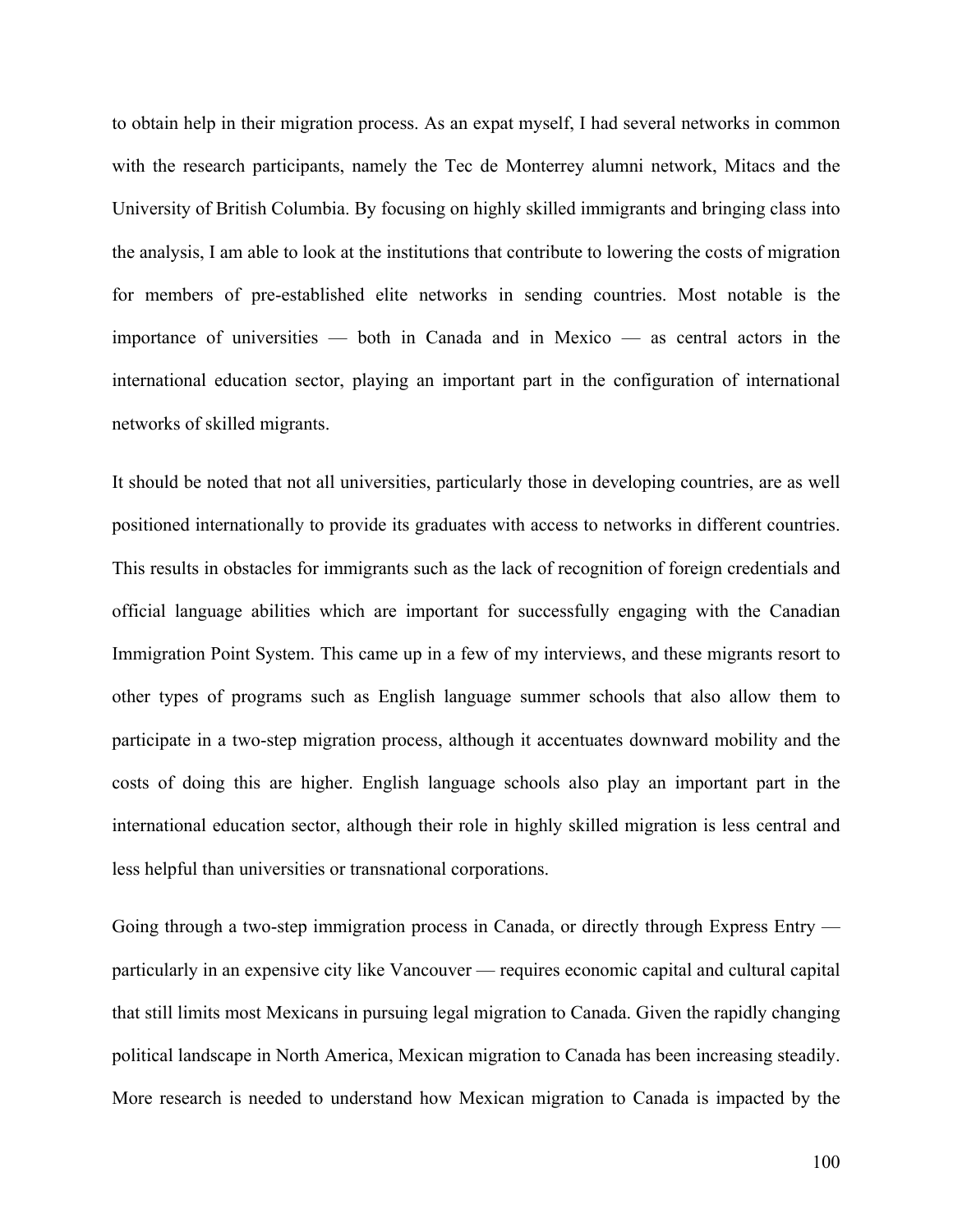changing immigration regime in the United States, and the tensions that these changes bring to the small established Mexican community in Vancouver. After analyzing who the highly skilled Mexicans in Vancouver are, I address the objective of understanding how highly skilled Mexicans deploy their social, cultural, economic and political capital once they are established in Vancouver to maintain or neglect their ties with Mexico in Chapter 3 and Chapter 4.

Chapter 3 explored the strategies implemented by Mexican expats to integrate into Vancouver, and how they negotiate their Mexican identity online/offline. Most notably, this chapter acknowledges that given the small size of the Mexican population in Vancouver and the lack of physical places of gathering, Mexicans in Vancouver use digital forums — mainly Facebook groups — to keep in touch with other Mexicans. However, highly skilled Mexicans use these groups only when they first arrive in Vancouver, mostly to obtain help settling into the city. This chapter relies heavily on the interviews to understand the perceptions that Mexican expats have of nationality-based Facebook groups, and while the number of interviews limit the generalizability of the results, this approach provides new insight into the digital transnational behaviour of expatriates.

Most of the research participants commented on their fears of engaging with Facebook groups due to perceptions of irregular activities such as advertising for jobs that do not require work permits. They felt that the groups were mostly about asking for help without offering anything in return. In some of the interviews, expats noted that they believed that Immigration authorities could look at the group, and they did not want to risk being associated with irregular activities. Throughout the chapter, I explore how the risk of vulnerability limits the engagement that highly skilled Mexicans have with other conationals in digital spaces. Other activities outside the digital space are rare, limited to Mexican Independence Day celebrations in September or Mexico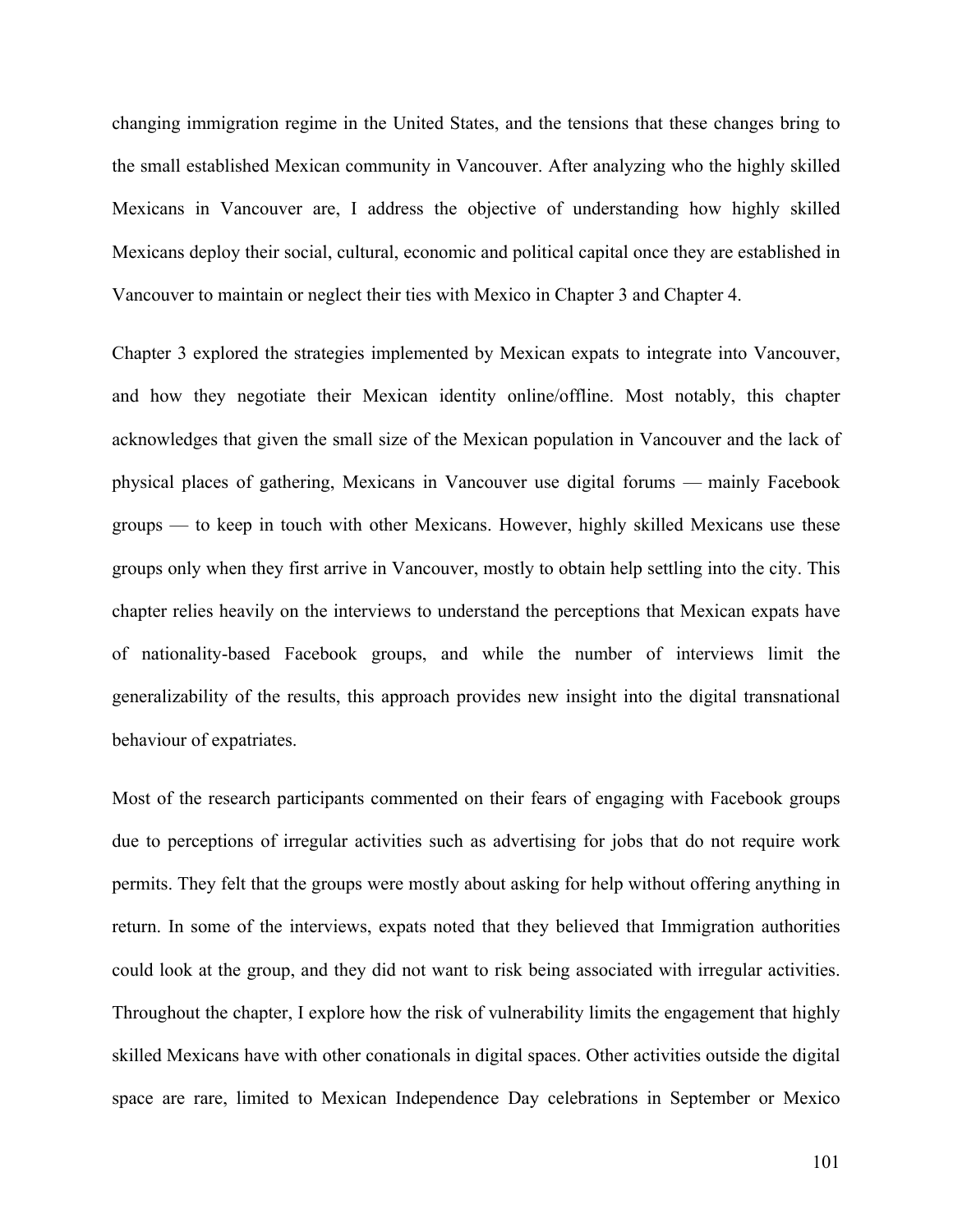National Soccer Team games. The few participants who commented on attending events organized by the Consulate were generally well connected and worked closely with Mexican authorities in their professional lives. These generally were University Administration professionals, Alumni Network Presidents or Youtubers.

The relationship between highly skilled Mexicans and Mexican diaspora management institutions is particularly limited. I argue that this is a result of the lack of attention that Mexican diaspora strategies give to highly skilled immigrants. The Mexican diaspora management programs designed to engage with the highly skilled population — namely the Global Network of Mexican Talent — are heavily individualistic and rely on the exploitation of professional achievements and interest for access. However, despite the success in establishing the network, and the apparent success that it has had in several regions of the world, this research found that at least in British Columbia, where a chapter of the Network exists, few of the research participants were aware of its existence.

Due to the small sample size of this research and the snowballing sample method, it is possible that other highly skilled Mexicans are more likely to actively engage with the Mexican state than the ones represented in this research. A longer quantitative survey would be an ideal next step to obtain more information about the variations amongst this particular group. There are some new efforts to reach the Mexican community in Canada. The Consulate of Mexico in Vancouver provided me with an event report of the event *Global Forum: Meeting point of the Mexican Community Abroad*, a forum organized by the Embassy of Mexico in Canada and the Institute of Mexicans Abroad. This forum had the objective of promoting a close, active and direct relationship with the Mexican communities living in Canada, and promoting their participation in the development of Mexico*.* This forum was organized around 3 thematic axes: a)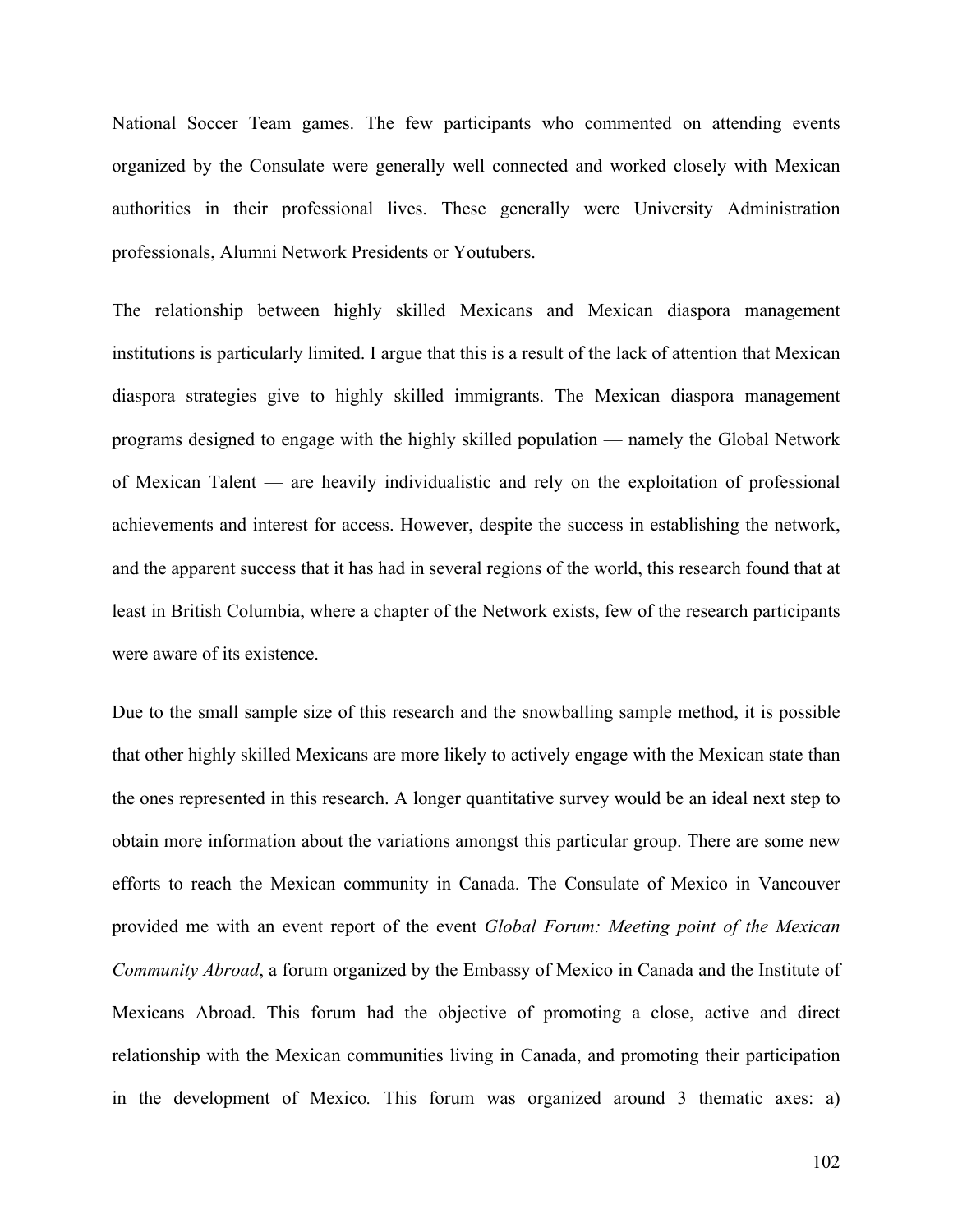Economic/Commercial, b) Folklore/Community and c) Academic/Innovation. This report concluded that a major limitation in the success of the Mexican community in Canada is that there are numerous isolated projects that pursue common objectives. This projects were found to "generate little impact on society and expose the lack of bonds and harmony amongst the members of the Mexican community in the eyes of other communities; mistrust among members of the community caused by fear of sabotage, plagiarism of ideas, envy and the leading role of some members over others" (Global Forum Report, 2019, p. 4).

The report was made by a group of individuals who were invited directly to participate in the workshop due to their active status in the community of their particular regions in Canada. This resulted in findings that contrast the outcomes of my interviews, where highly skilled Mexicans in British Columbia generally do not have an active engagement with diaspora policies, and they do not engage with the Mexican state while abroad. They instead take advantage of digital technologies to keep in touch with their friends and families through instant text messages, video calls and social media.

My findings contribute to transnational migration studies literature on digital transnationalism, in particular it advances the literature that deals with the spatiality (or lack thereof) of transnationalism (Eriksen, 2007) and the effects that the non-territorial character of the Internet could have in upholding a collective sense of identity. This work illustrates that for highly skilled Mexicans, sharing a nationality is not enough to maintain relationships with other Mexican immigrants, and this finding demonstrates the importance of incorporating class dynamics and other types of network analysis into research to highlight how immigrants reproduce and import pre-existing social patterns (Vertovec, 2004) in a transnational context, both through digital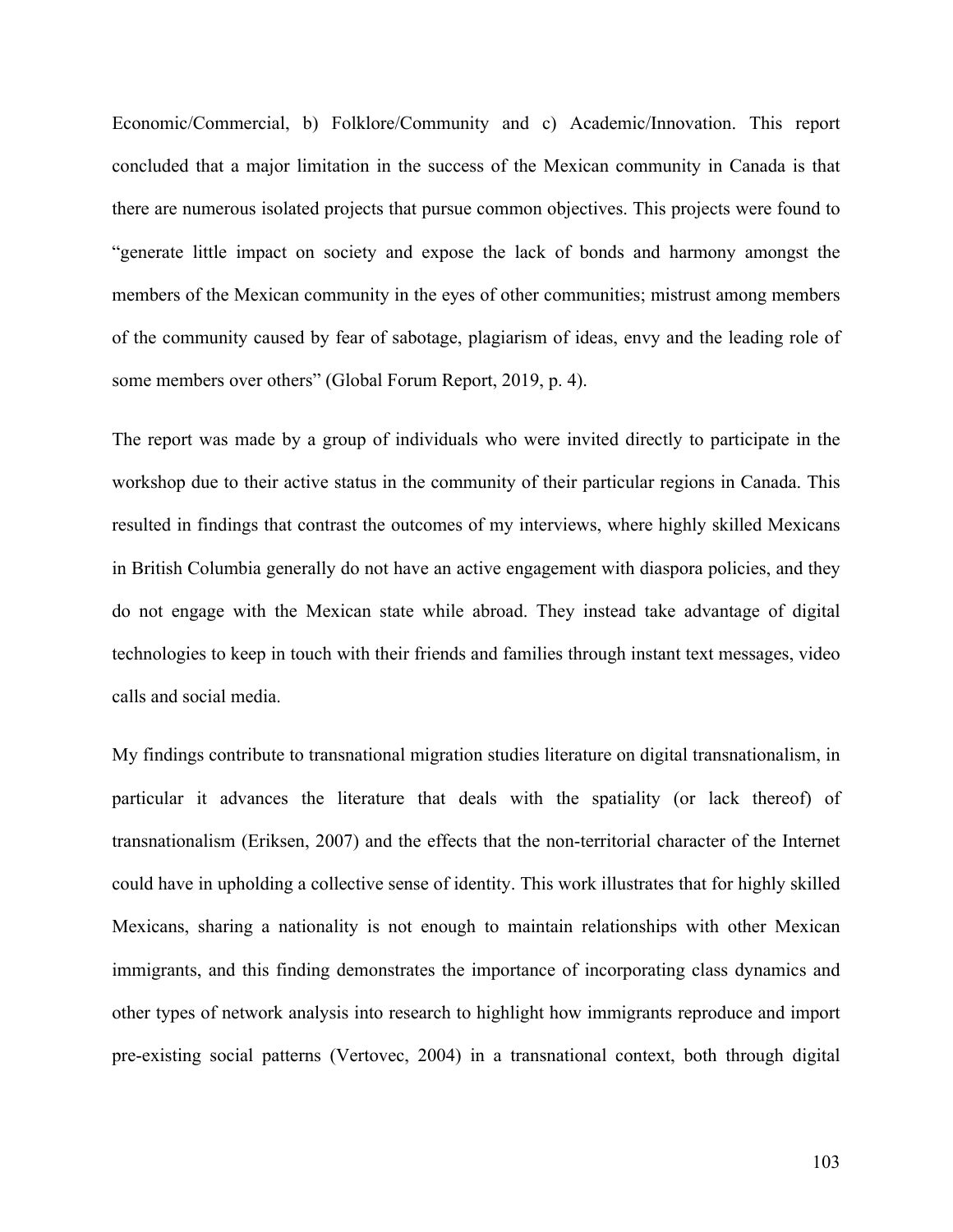technologies and in their everyday lives while they navigate the geographies of transnational identity construction.

For expatriates, transnational networks are also based on kinship and friendship, and in many cases, the same effort is given to keeping transnational networks with friends and family in Mexico and to new networks made with friends and family abroad that were created as part of other migrations related to work or studies. This research contributes to the literature on "ambient co-presence" (Madianou 2016, Baldassar, 2016) by looking at how middling migrants use their economic capital to maintain their relationships through digital technologies, alongside frequent returns to the homeland and visits from friends and family to their new location. While most of the contact is "the peripheral, yet intense awareness of distant others made possible through the affordances of ubiquitous media environments" that Madianou (2016, pg.183) addresses, the economic capacity of middling migrants that allows for them to return several times a year to visit friends and family contributes to the constant maintenance of a "dual frame of reference" (Guarnizo, 1997; and Mountz & Wright, 1996), through which they constantly compare their situation in their "home" society to their situation in the "host" society abroad.

In Chapter 4, I focus on an active way of maintaining transnational relations with Mexico through digital technologies, by analyzing the Youtube channels of two highly skilled Mexicans in Vancouver. The main limitation of this chapter is that it is not possible to draw generalized conclusions from their behaviour due to the small sample size, but it is nonetheless a useful exercise to understand transnational identity negotiation and the digital transmission of transcultural expertise to different types of immigrants.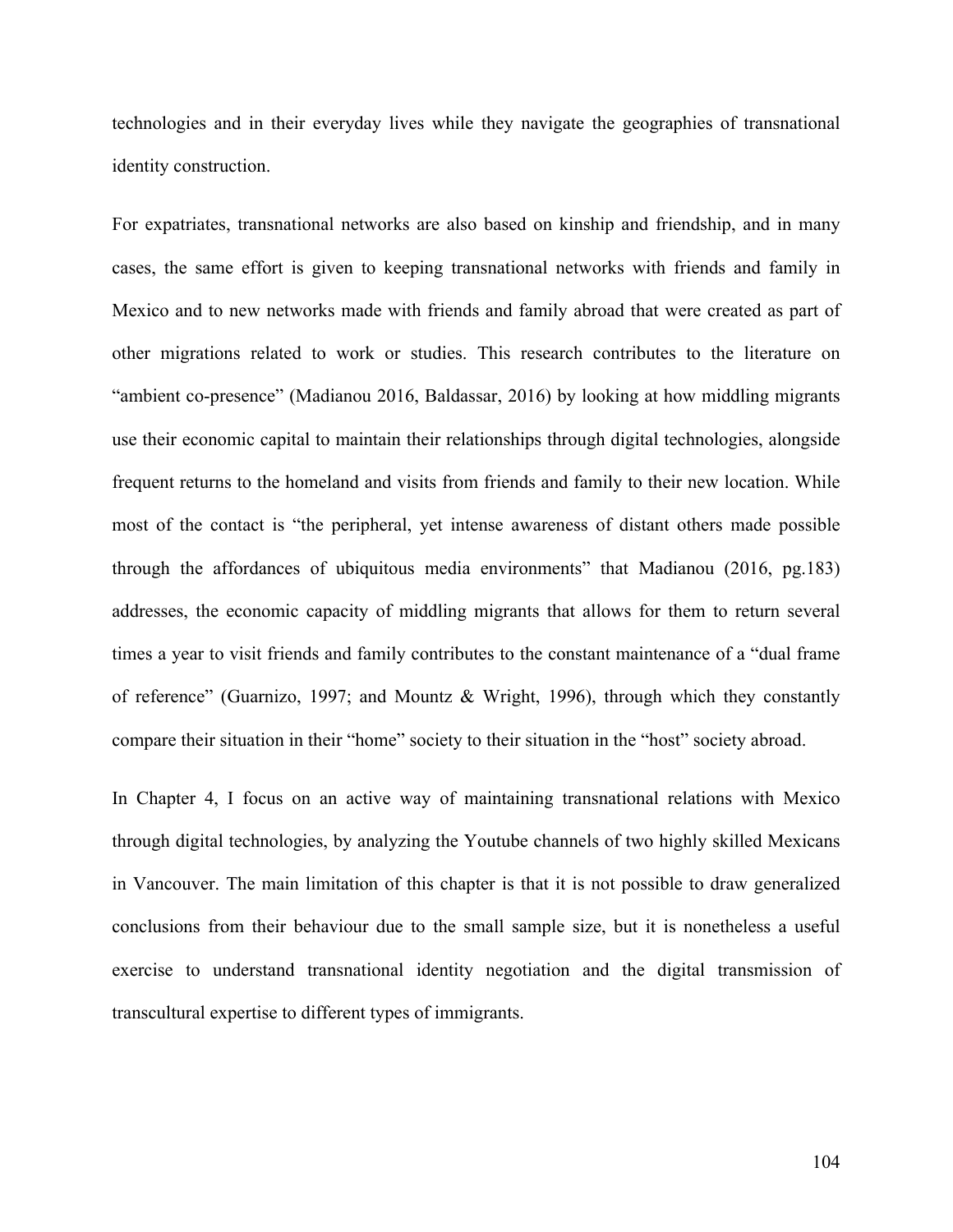The broadcasting of their everyday life in Vancouver to a Latin American audience is an active exercise in what Lam et al (2012) call "the dualistic orientation", as well as an active employment of their "dual sense of reference". The active nature of their activities allowed them to establish themselves as "transcultural experts" (Chang and Chang, 2019), tasked with providing information about immigration procedures and experiences for others who are planning to immigrate or who have immigrated and need assistance settling in a city like Vancouver. The social and cultural capital of these expats makes their content attractive to others who dream or plan to move to Canada, but they function mostly as aspirational guides as Canadian immigration policies rely so heavily on individual characteristics and skills.

Research into Youtube channels of immigrants, particularly the highly skilled, provides new insight into the active creation of immigrant networks, as well as the importance of transcultural experts in the translation of immigration knowledge which surpasses the capacity of the state to provide personalized content for different types of immigrant populations. If states or diaspora management institutions recognize other immigrants — who are willing to engage with the state — as translators between cultures, they could be valuable allies in the efforts of assimilation into receiving states and the "diaspora option" policies of sending states.

Based on these conclusions, I argue that sending and receiving states are failing to engage adequately with highly skilled immigrants, who have the social and cultural capital — in the form of education, linguistic abilities and cultural assimilation — necessary to engage with both states successfully. By allowing highly skilled migrants to succumb to the pressure of vulnerability that emanates from what Gilbert argues is "the media's stereotypical portrayal of immigrants and refugees [which] perpetuates a 'we/them' divide where personal circumstances are ignored" (Gilbert, 2013, p. 830), highly skilled Mexican migrants are excluded from fully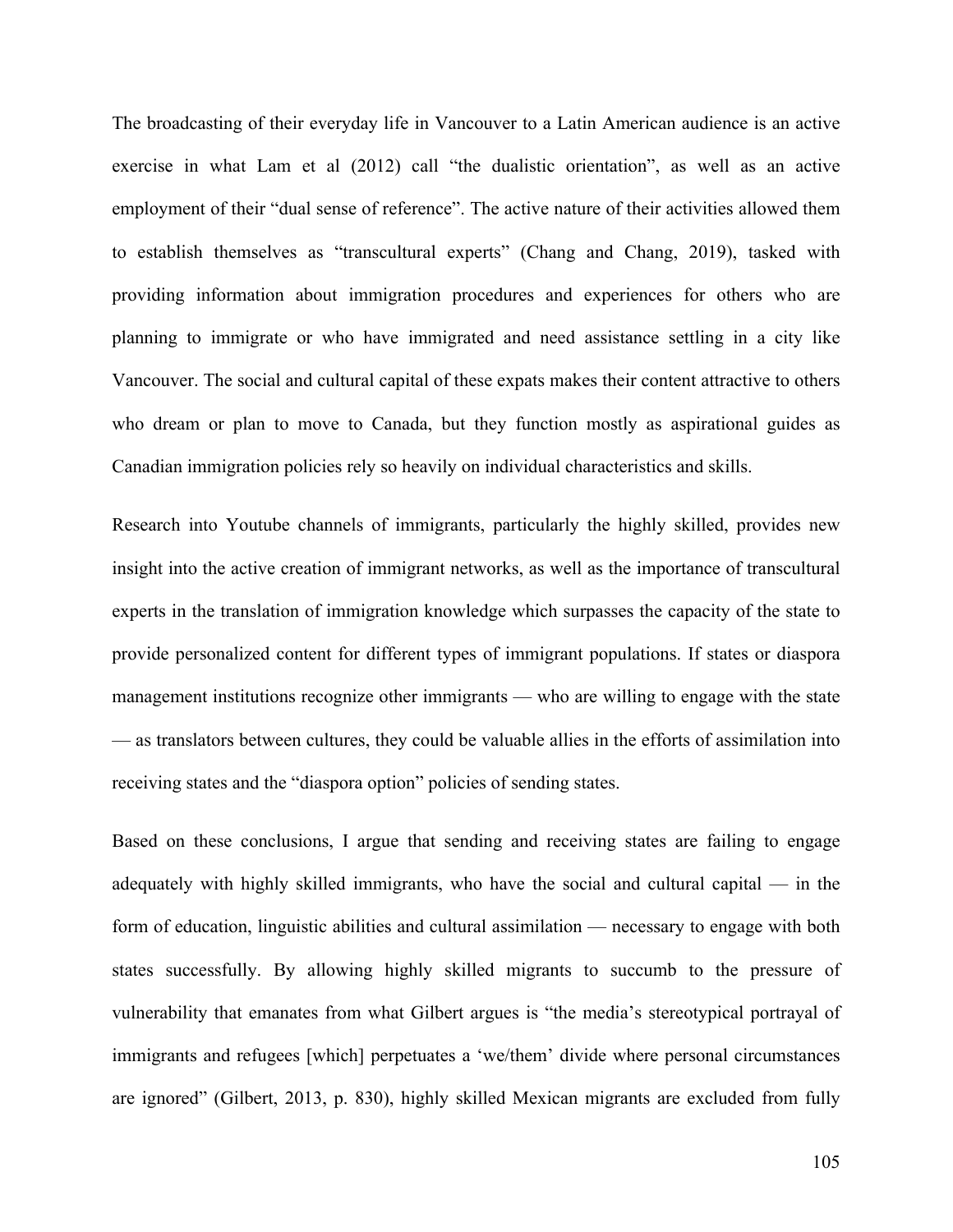integrating into Canadian society, and go through self-exclusion processes from the Mexican community in order to lessen the consequences of being associated with Canadian stereotypes of Mexican migrants. On the other hand, Mexican institutions forfeit valuable contributions from highly skilled Mexicans by not making an extra effort to include them in the diaspora management strategies due to the small size of the highly skilled population abroad. This lack of consideration results in a disengagement with the sending state, and thus diminishes the return possibilities for Mexicans who have obtained knowledge and skill training abroad as well as the facilitation of transnational collaboration.

Lastly, I want to acknowledge and reflect on the role of autoethnography in this work, since it was particularly useful to address the benefits and limitations that my identity played in both the experiences that informed this research and the data that makes this research something bigger than my own experiences. As established in the introduction, I came back to Vancouver to be able to be something other than Mexican, and after spending almost two years studying and interacting with other Mexicans with whom I shared several characteristics, I confirmed my initial inkling that belonging to a similar habitus is more important than just sharing a nationality. Recognizing this allows for placing class at the forefront of transnational research, and examining dynamics that are specific to middling migrants such as the influence of previous international experiences, dynamics of ongoing migration and return, and lack of access to immigration services in the host country or emigration narratives from the sending country.

Throughout this research, I found myself questioning my previous decision of not wanting to interact with any Mexicans, that initial feeling I had in the residence elevator, because throughout the research fieldwork I discovered that many participants had similar experiences to mine. I also felt less guilty because I was not the only one calculating when and when not to

106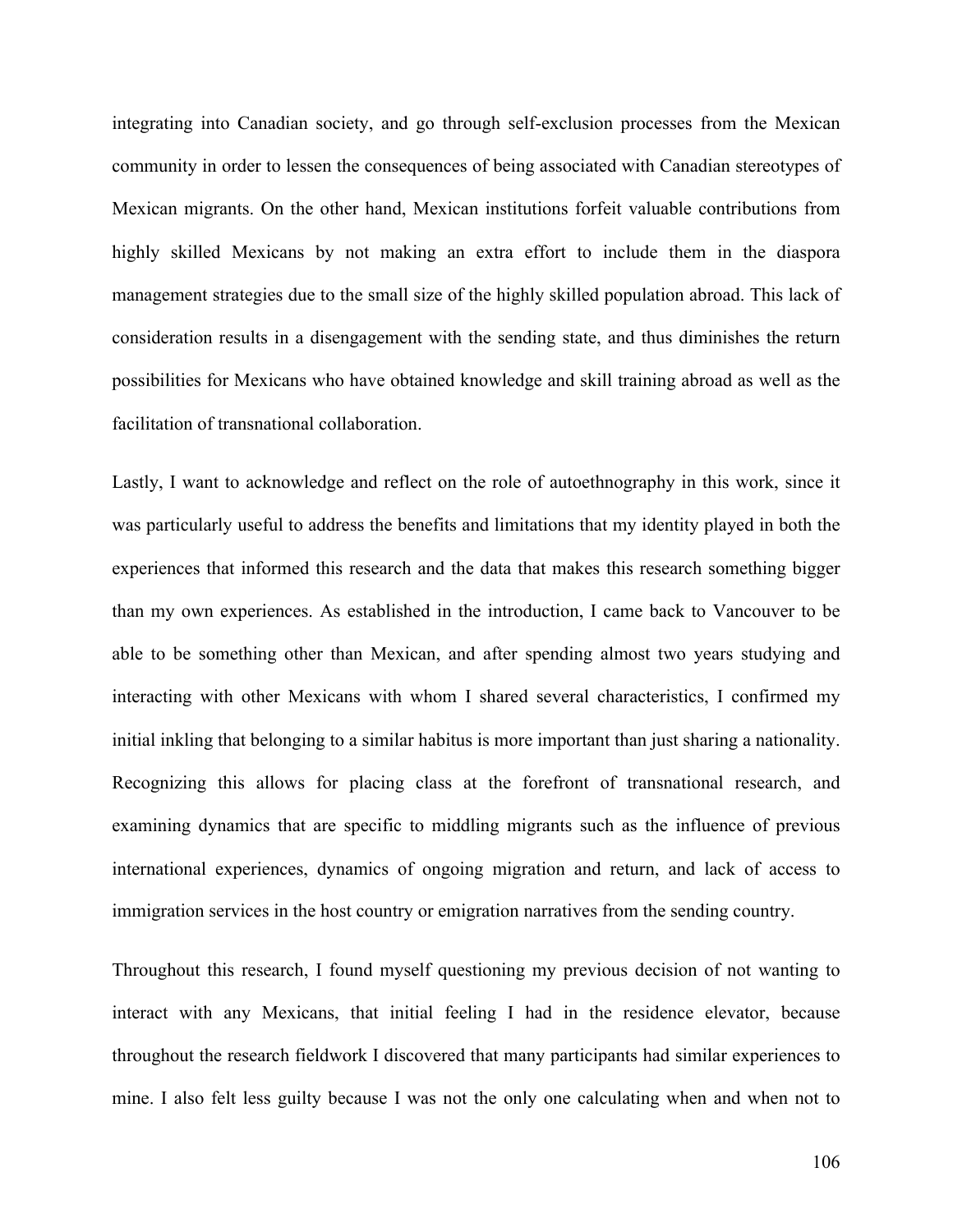appear Mexican in order to advance my personal and professional goals. However, in a city like Vancouver that has such a small Mexican population, the differences that divide us rather than the ties that bind us are much easier to identify. The small cultural differences and patterns of consumption that impact each expat's habitus such as accents, food preferences, schools you attended or professional identity become increasingly more important in the interactions with other Mexicans. It is not enough being Mexican, as explained by what I call being Mexican+, since it is hard to sustain a "community" without a centralizing organ that goes beyond a common nationality, meaningful relations are created among highly skilled Mexicans that share an extremely similar habitus. What I found is that for myself and other highly skilled Mexicans the priority is taking advantage of our current social and economic capital to effectively claim access to participate in labor markets as Ong (1999) has identified.

In terms of the geographies of identity construction, and particularly the role of sense of belonging in this identity construction, I found that for me and for other expats participating in this research, digital technologies permit us to have access to transnational care networks that are not only geographically bound to Mexico and Canada. In many cases, particularly with those who had previous international experiences, networks of care can be found in many parts of the world. Digital technologies are mainly used by Mexican expats to communicate with friends and loved ones back home, but also in different parts of the world where they have formed attachments as part of this ongoing back and forth between access to education and labor market participation.

In my case, regardless of where I am, I find myself constantly navigating time zones in order to talk with my friends and family in Monterrey, my friends in Dubai, Los Angeles, Singapore, Amman or different parts of Europe and with coworkers in Canada, Uruguay, Paraguay, Costa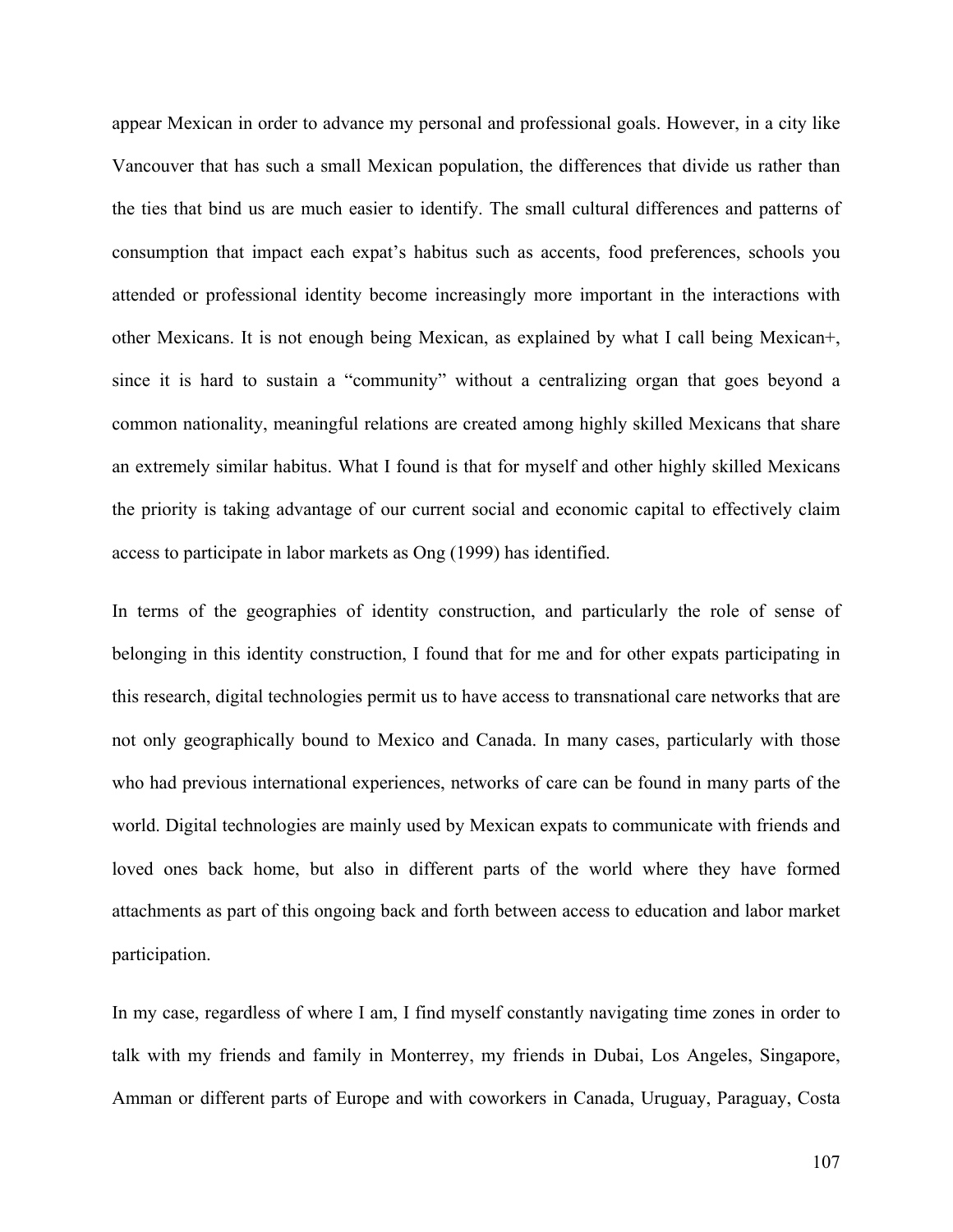Rica, Argentina, the United Kingdom and the United States. In my everyday life, it doesn't really matter if I am in Monterrey or in Vancouver, as long as I have my laptop and an internet connection. However, the nation state is still relevant since my Mexican passport limits or gives me access to other nations, my Canadian study permit allows me to live and work in Canada and I have to pay taxes on my worldwide income to Canada where I live most of the year.

In terms of limitations, I am confident that the data obtained from the interviews, Youtube videos and statistical data were able to confirm what was at first an inkling and became my research findings. However, it is important to reiterate that the Mexican population in Vancouver is relatively small, and more research is needed in order to understand better how highly skilled Mexicans in Canada interact with each other, the Mexican state and with Canada.

I hope that as the political landscape changes in North America, more attention is given to the role that highly skilled immigrants play in the maintenance of networks of migration, and that this research has contributed to better understanding of an understudied phenomenon of Mexican migration. Additionally, this research has contributed to placing class at the forefront of studying the geographies of transnational identity construction of highly skilled Mexicans in Vancouver, and this is a necessary shift that can broaden our understanding of middling migrants' experiences immigrating to Canada.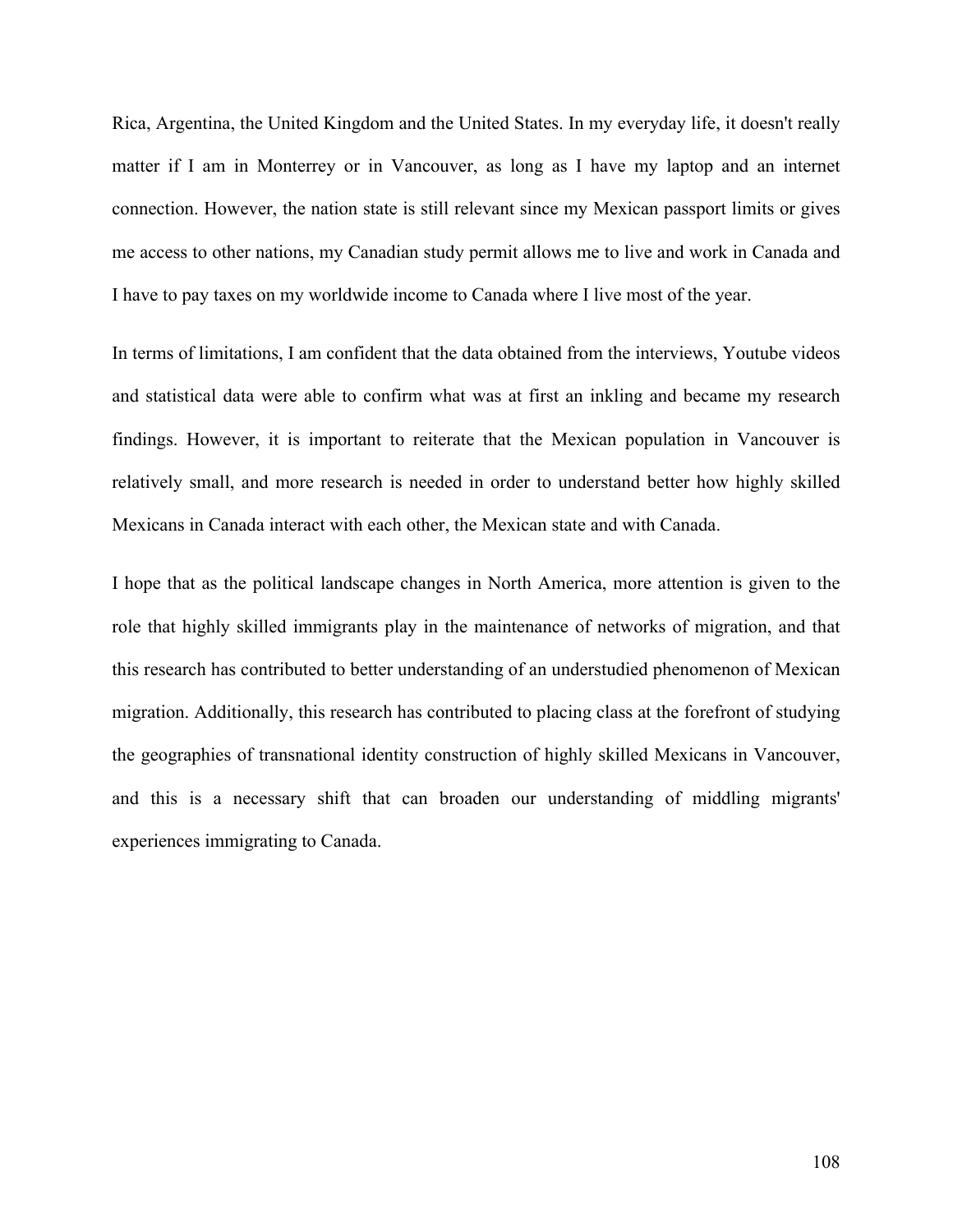## **Bibliography**

- Albo, A., & Ordaz, J. L. (2011). La Migración Mexicana hacia los Estados Unidos: Una breve radiografía. *Análisis Económico*, *11*(05), 1-15.
- Alinejad, D. (2011). Mapping homelands through virtual spaces: transnational embodiment and Iranian diaspora bloggers. *Global Networks*, 11, 43–62.
- Appadurai, A. (1996). *Modernity at large: cultural dimensions of globalization* (Vol. 1). Minneapolis. University of Minnesota Press.
- Bacigalupe, G., & Cámara, M. (2012). Transnational Families and Social Technologies : Reassessing Immigration Psychology Transnational Families and Social Technologies: Reassessing Immigration Psychology, *Journal of Ethnic and Migration Studies*, 38(9), 1425-1438.
- Bailey, A., & Mulder, C. H. (2017). Highly skilled migration between the Global North and South : gender, life courses and institutions. *Journal of Ethnic and Migration Studies*, *43*(16), 2689–2703.
- Baldassar, L.  $(2016)$ . De demonizing distance in mobile family lives: co presence, care circulation and polymedia as vibrant matter. *Global Networks,* 16(2), 145–163.
- Basok, T. (2004). Post national citizenship, social exclusion and migrants rights: Mexican seasonal workers in Canada. *Citizenship Studies*, *8*(1), 47–64.
- Beauchemin, C., & González-Ferrer, A. (2011). Sampling international migrants with origin-based snowballing method: New evidence on biases and limitations.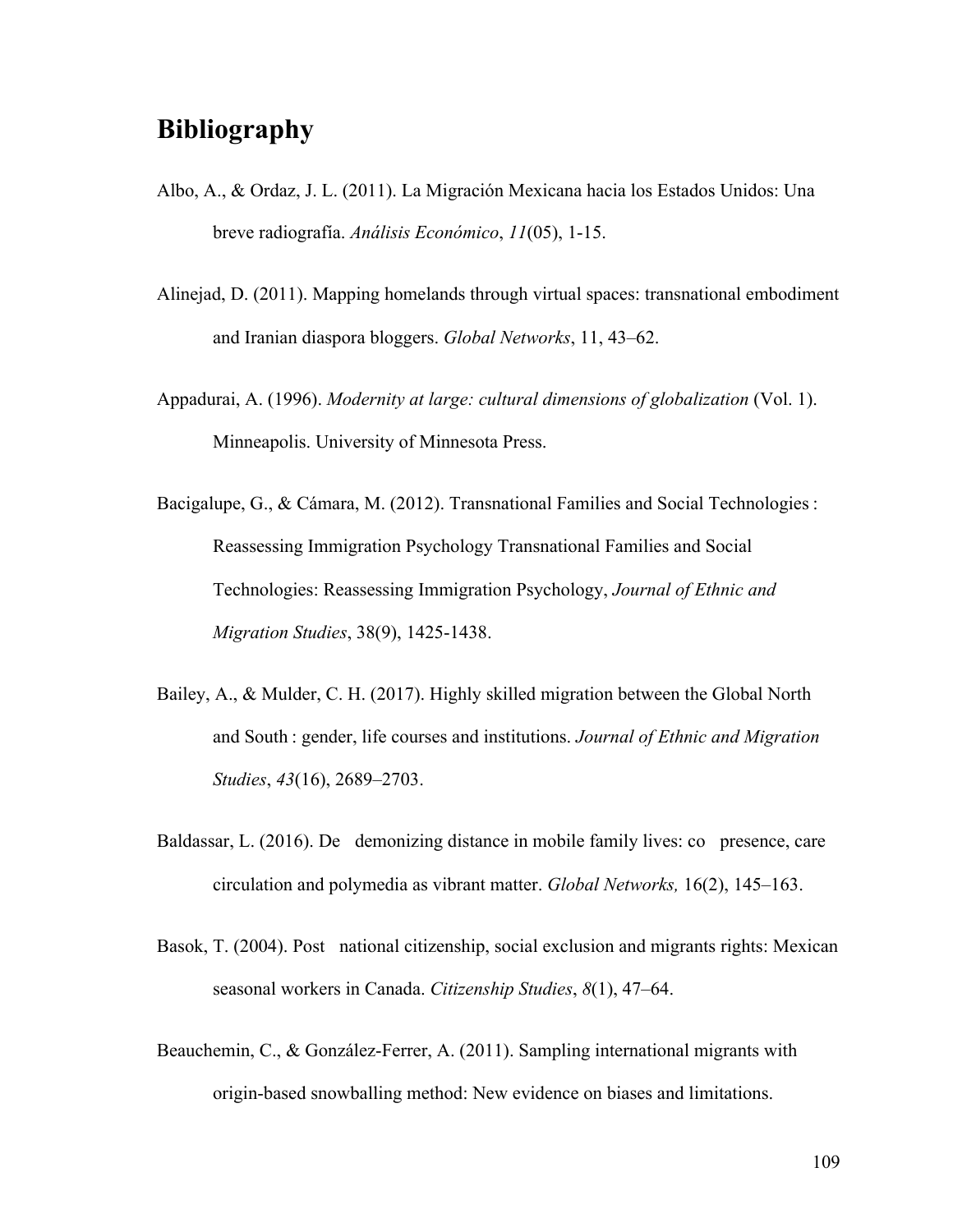*Demographic Research*, 25, 103–134.

- Beaverstock, J. (2018). New insights in reproducing transnational corporate elites: the labour market intermediation of executive search in the pursuit of global talent in Singapore. *Global Networks*, 18(3), 500–522.
- Besio, K., & Butz, D. (2004). Autoethnography: A limited endorsement. *Professional Geographer*, *56*(3), 432–438.
- Bonjour, S., & Chauvin, S. (2018). Social Class, Migration Policy and Migrant Strategies: An Introduction. *International Migration*, *56*(4), 5–18.
- Bork-Hüffer, T. (2016). Mediated sense of place: Effects of mediation and mobility on the place perception of German professionals in Singapore. *New Media & Society*, 18(10), 2155-2170.
- Bourdieu, P. (1990). Structures, habitus, practices in *The logic of practice*. Palo Alto, CA: Stanford University Press.
- Bourdieu, P. (1984). The habitus and the space of lifestyles in *Distinction.* Translated by Richard Nice. Cambridge, MA: Harvard University
- Brown, A., & Lopez, M. H. (2015). Public Libraries and Hispanics: Experiences using and finding information. Pew Research Center. Date accessed 27 January 2020: https://www.pewresearch.org/hispanic/2015/03/17/public-libraries-and-hispanics/
- Bruneau, M. (2008). Diasporas, transnational spaces and communities Diaspora and Transnationalism Conceptual, Theoretical and Methodological Challenges.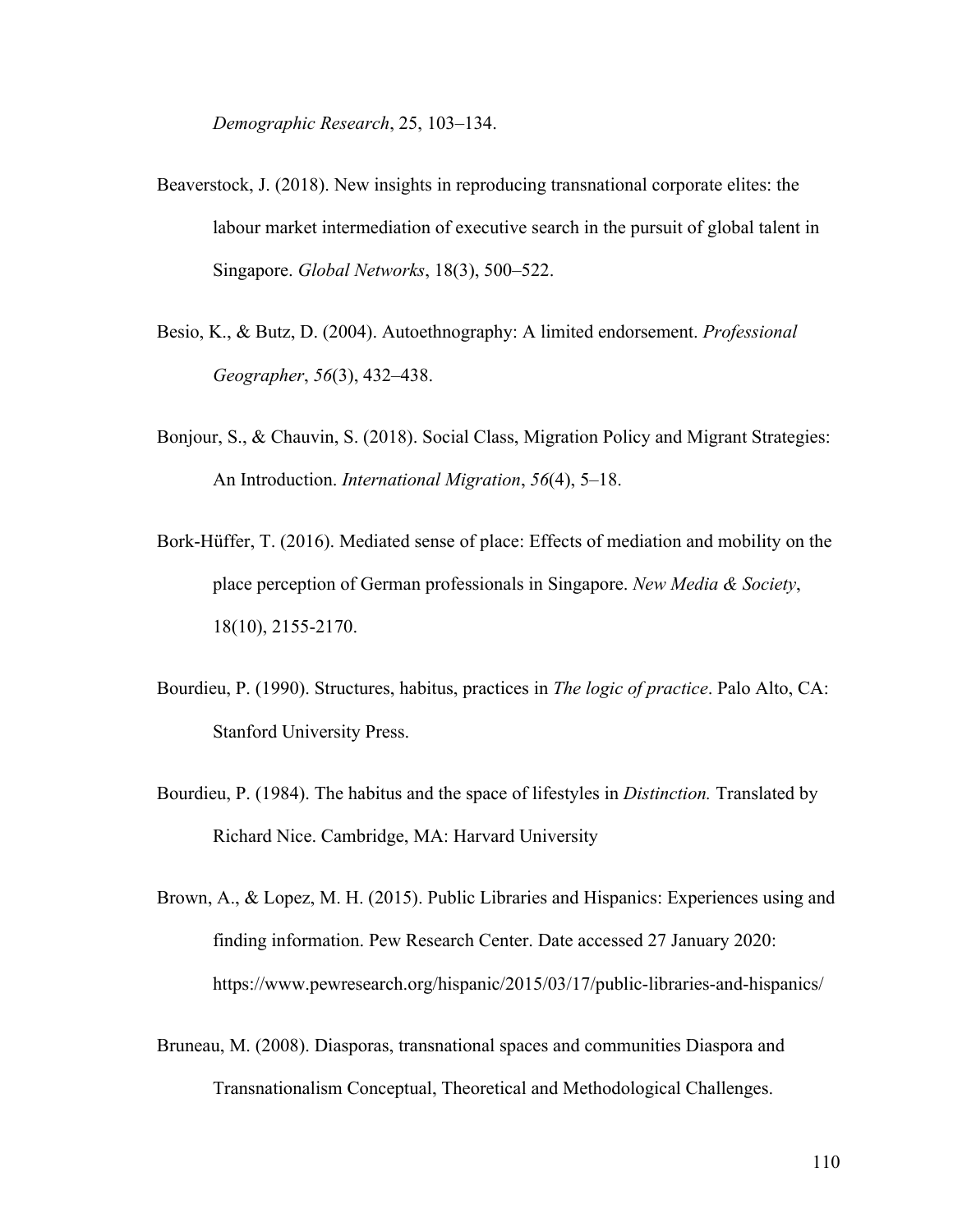*European University Institute*, (April).

- Castaños, H. (2009). Migración internacional de y hacia México: oleadas de migrantes de alta calificación académica. In *El estado de la migración. Las políticas públicas ante los retos de la migración mexicana a Estados Unidos.* Consejo Nacional de Población, México, pp. 345–368.
- Chan, N. K. (2019). "Becoming an expert in driving for Uber": Uber driver/bloggers' performance of expertise and self-presentation on YouTube. *New Media & Society*, *21*(9), 2048–2067.
- Chang, Y., & Chang, Y. (2019). Identity negotiation in the third space : an analysis of YouTube channels hosted by expatriates in Taiwan channels hosted by expatriates in Taiwan. *Language and Intercultural Communication*, *19*(1), 77–92.
- Cohn, C. (1987). Sex and Death in the Rational World of Defense Intellectuals. *Journal of Women in Culture and Society*, *12*(4), 687–718.
- Cruz en Canada (2017, July 17) Migración Ilegal en Canadá Retrieved from: https://www.youtube.com/watch?v=dsicLhr0gEY&t=1s
- Cruz en Canada (2017, June 27) Vamos al supermercado en Canadá Retrieved from: https://www.youtube.com/watch?v=tp2IG230dP8&t
- Cruz-Piñeiro, R., & Ruiz-Ochoa, W. (2010). Migración calificada de mexicanos a Estados Unidos mediante visado preferencial. *Papeles de Población*, *16*(66), 103–135.

Dauvergne, C. (2012). On being illegal. In *Making People Illegal:What Globalization*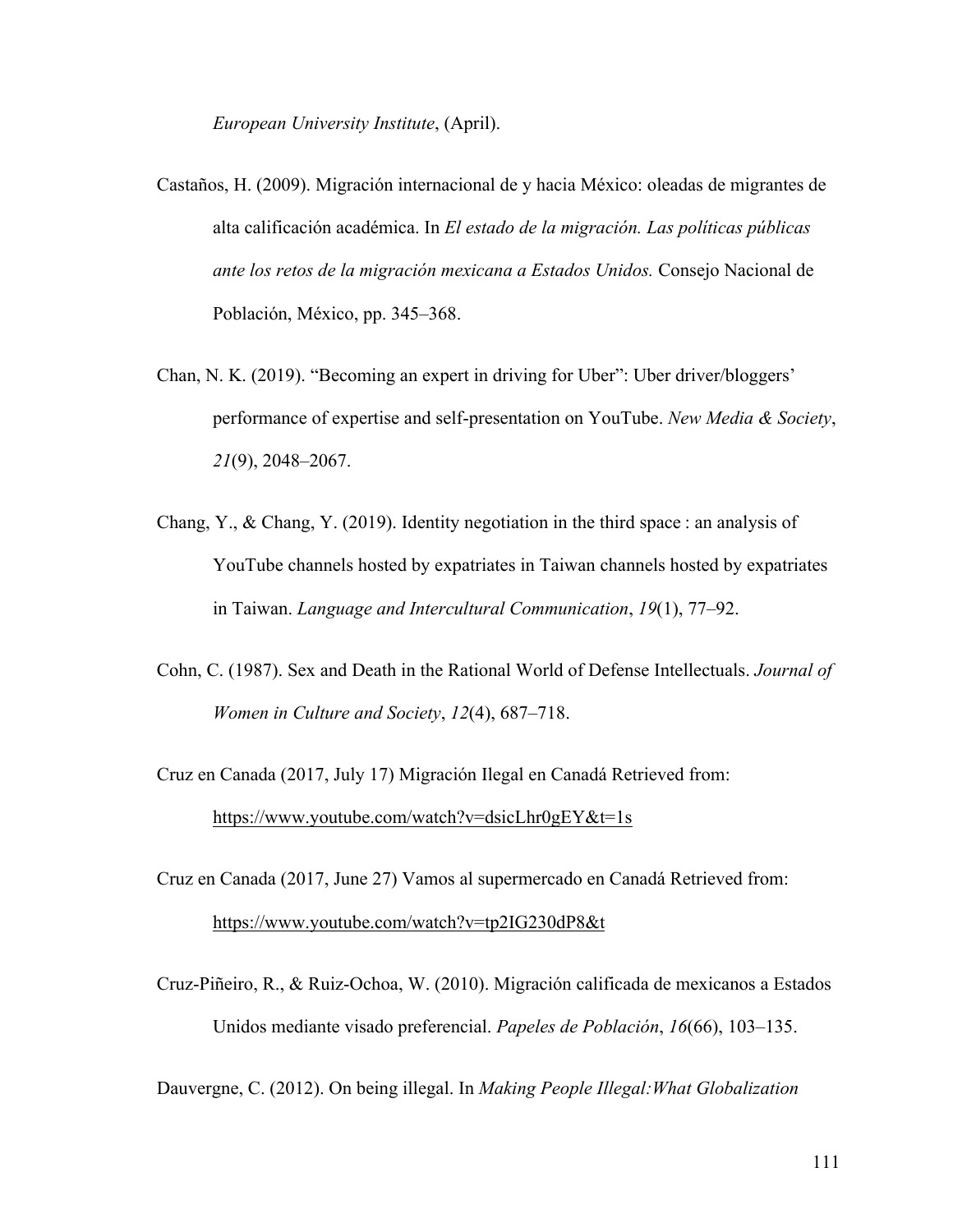*Means for Migration and Law*, Cambridge University Press, Cambridge. pp. 9–28.

- Délano, A. (2011). Engaging the Mexican Diaspora In *Mexico and its Diaspora in the United States: Policies of Emigration since 1848*,Cambridge: Cambridge University Press. pp. 1–26
- Durán and Segrera (2012) *Internacionalización de la educación superior en las ciencias en América Latina: Un estado del arte*. Editorial Planeta, pp. 87-108
- Durand, J., & Massey, D. S. (Eds.). (2004). *Crossing the border: Research from the Mexican migration project.* New York, NY: Russell Sage Foundation.
- Didou Aupetit, S. (2012). De una visión retrospectiva a un balance prospectivo: la internacionalización de los sistemas deficiencia y educación superior en América Latina. In Durán and Segrera (2012), *La internacionalización de la educación superior a nivel mundial y regional: principales tendencias y desafíos*, Editorial Planeta, pp. 87-108
- Eriksen, T. H. (2007). Nationalism and the Internet. *Nations and Nationalism*, *13*(1), 1–17.
- Faini, R. (2007). Remittances and the Brain Drain: Do More Skilled Migrants Remit More?, *The World Bank Economic Review, 21*(2), 177–191.
- Fisher, K. T. (2015). Positionality, subjectivity, and race in transnational and transcultural geographical research. *Gender, Place and Culture*, *22*(4), 456–473.
- Francisco, V. (2013). 'The Internet Is Magic': Technology, Intimacy and Transnational Families. *Critical Sociology*, *41*(1), 173–190.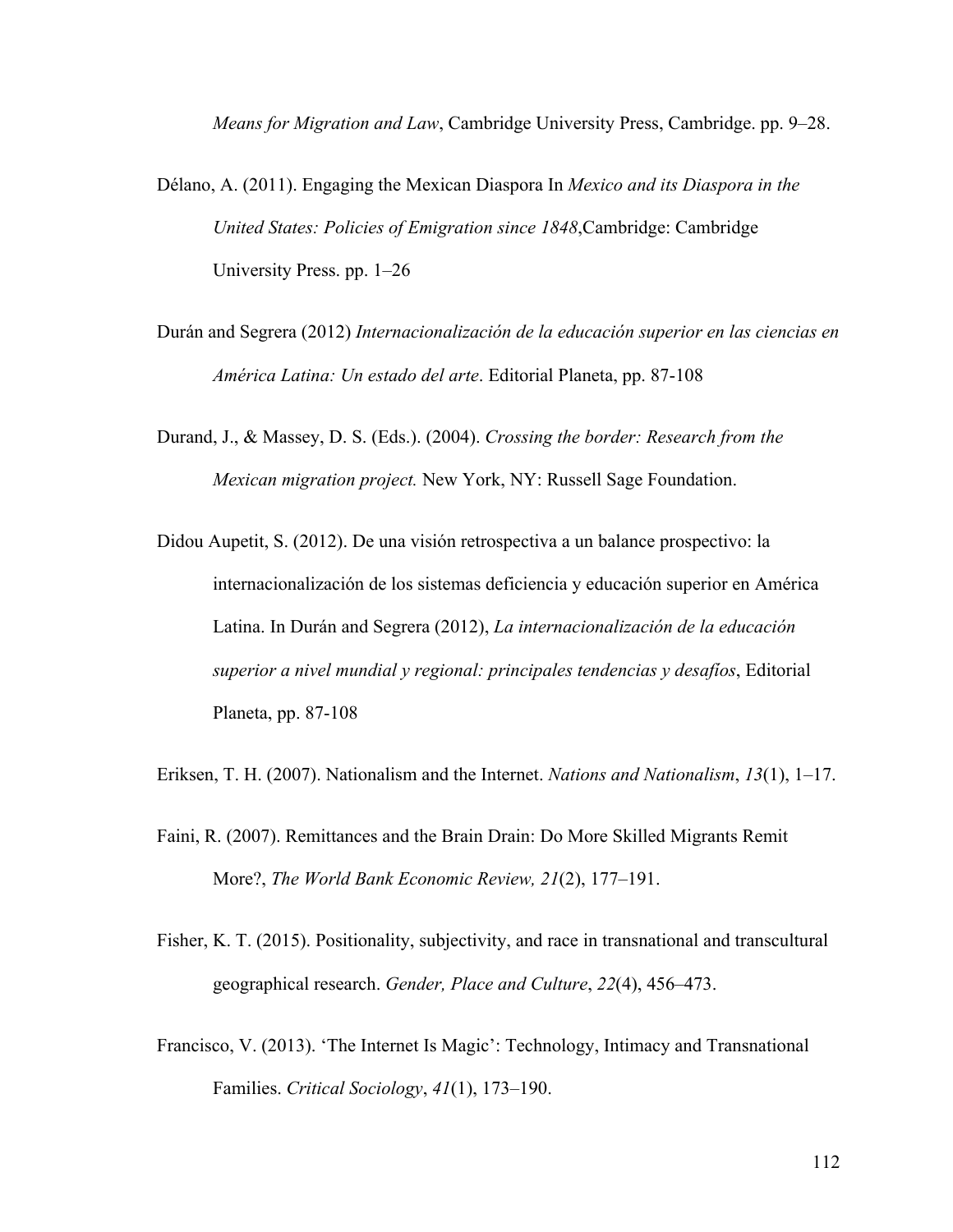- Friesen, W., & Collins, F. L. (2017). Brain chains: managing and mediating knowledge migration. *Migration and Development*, *6*(3), 323–342.
- Gabriel, C., & Macdonald, L. (2014). 'Domestic transnationalism': legal advocacy for Mexican migrant workers' rights in Canada. *Citizenship Studies*, *18*(3–4), 243–258.
- Gamlen, A. (2008). The emigration state and the modern geopolitical imagination. *Political Geography*, *27*(8), 840–856.
- Ganga, D., & Scott, S. (2006). Cultural "Insiders" and the Issue of Positionality in Qualitative Migration Research : Moving "Across" and Moving "Along" Researcher-Participant Divides. *Forum: Qualitative Social Research*, *7*(3), 1-12.
- GeorgeSays (2019, August 22) Canada está deportando cientos de Mexicanos Retrieved from: https://www.youtube.com/watch?v=zjnOxzIk4m4&t
- GeorgeSays (2019, March 7) 5 tips para pasar migración Canadiense Retrieved from: https://www.youtube.com/watch?v=9sQNtRELEKA&t
- GeorgeSays (2019, February 27) 10 razones por las que no te permitirán entrar a Canadá Retrieved from: https://www.youtube.com/watch?v=HOVoKSsG1PU&t
- GeorgeSays (2018, February 25) Preguntas en el Aeropuerto Canadiense Retrieved from: https://www.youtube.com/watch?v=HQbPpOt7txE&t=2s
- Gilbert, L. (2013). The Discursive Production of a Mexican Refugee Crisis in Canadian Media and Policy.pdf. *Canadian Media and Policy, Journal of Ethnic and Migration Studies*, *39*(5), 827–843.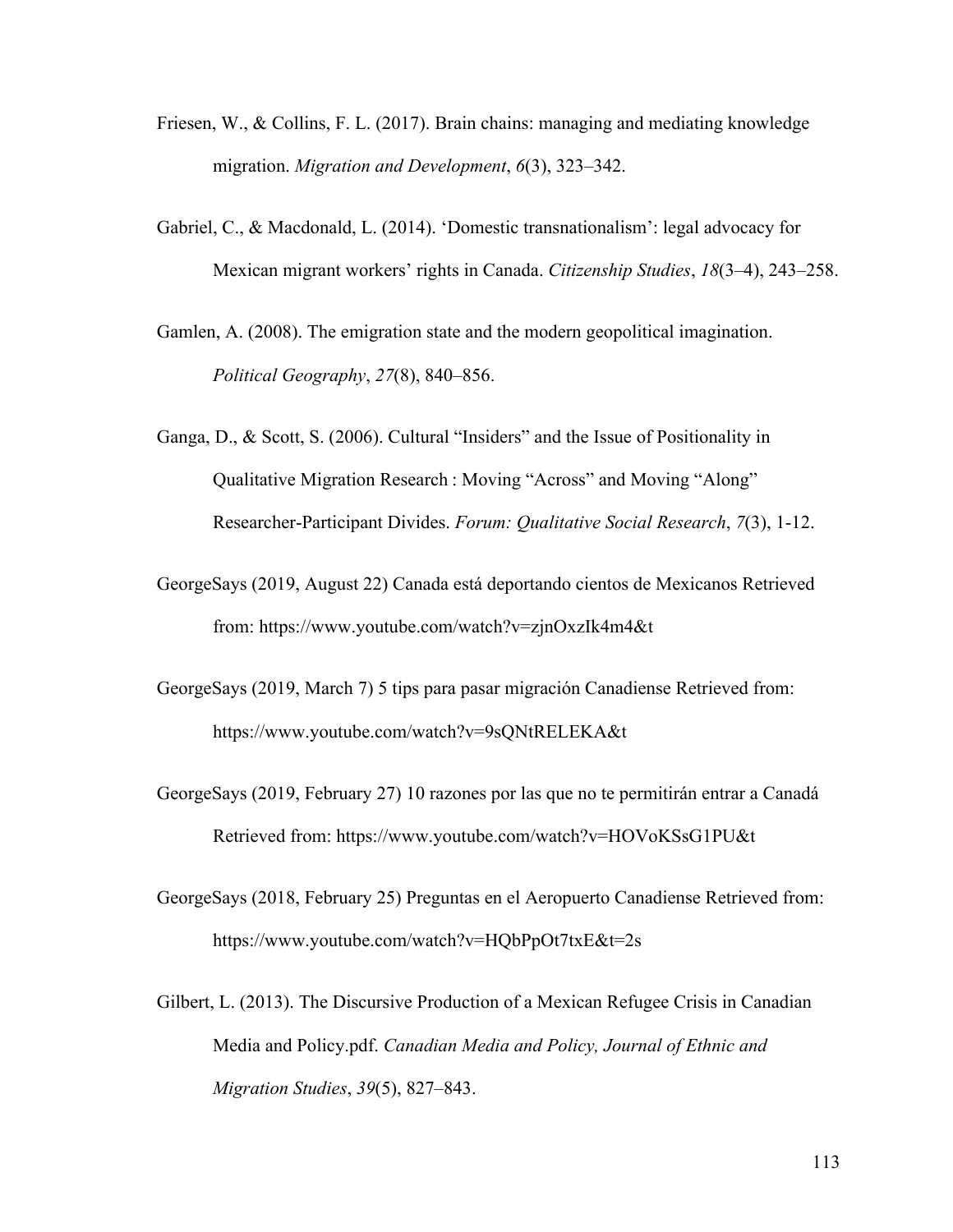- Guarnizo, L. E. (1997). The emergence of a transnational social formation and the mirage of return migration among Dominican transmigrants. *Identities*, *4*(2), 281–322.
- Gusterson, H. (1995). Becoming a weapons scientist.pdf. In *Technoscientific imaginaries: Conversations, profiles, and memoirs,* Chicago, IL: University of Chicago Press. pp. 225
- Hall, S. (2011). Educational ties, social capital and the translocal (re)production of MBA alumni networks. *Global Networks*, 11, 1 (2011) 118–138
- Hasegawa & Jung (2019) CBSA makes several arrests at Hastings Racecourse, witnesses say. *CTV News*. https://bc.ctvnews.ca/cbsa-makes-several-arrests-at-hastingsracecourse-witnesses-say-1.4556744.
- Hardey, M. (2002). Life beyond the Screen: Embodiment and Identity through the Internet. *The Sociological Review*, 50(2), 570-585.
- Hernandez Ramirez, A. (2019). *Mexican Youth in Canada : A Political Economy Analysis of Motivations for Immigration , Labour Market Integration and Transnational Practices*. Thesis of Philosophy Doctor. Carleton University.
- Ho, E. L. E. (2011). Migration trajectories of 'highly skilled' middling transnationals: Singaporean transmigrants in London. *Population, Space and Place*, 17(1), 116- 129.
- Hunger, U., & Kissau, K. (2008). The Internet As a Means of Studying Transnationalism and Diaspora? *Politisches Potential Des Internet , 7*, 1–19.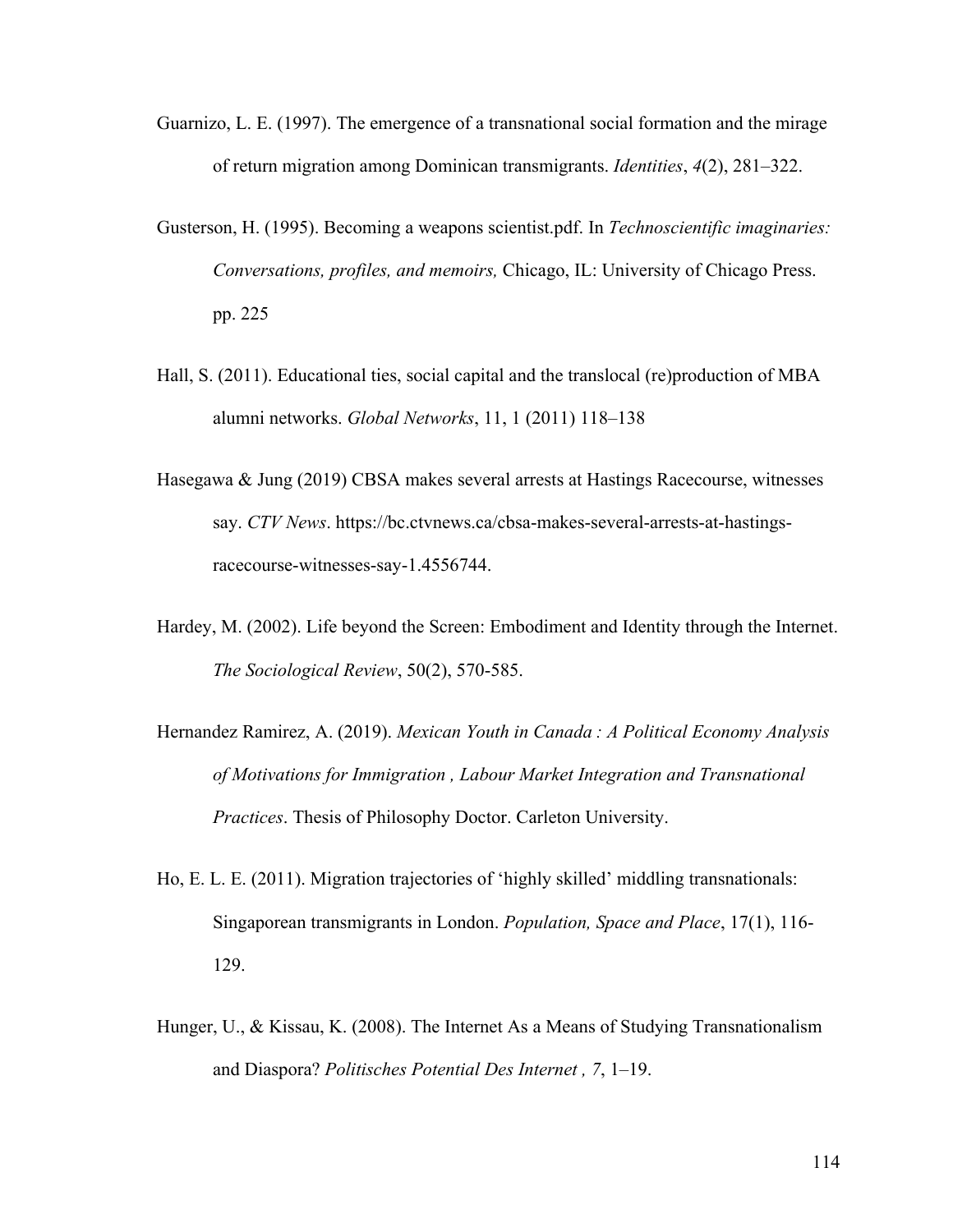Immigrants, Refugees and Citizenship Canada. (2019). How Express Entry works. Date accessed: 20 January 2020 https://www.canada.ca/en/immigration-refugeescitizenship/services/immigrate-canada/express-entry/works.html

INEGI (2013). Cuantificando la clase media en México: un ejercicio exploratorio. Date accessed: 20 January 2020 http://www.beta.inegi.org.mx/contenidos/proyectos/investigacion/cmedia/doc/cmed ia resumen.pdf

Institute of Mexicans Abroad (2019) Global Forum: Meeting point of the Mexican Community Abroad.

Jisong, J., & Chekarou Ibrahim, A. (2019). Understanding the Rise of Mexican Migration to Canada. *Mexican Law Review*. Retrieved from https://revistas.juridicas.unam.mx/index.php/mexican-lawreview/article/view/13128%3E. Date accessed: 22 jan. 2020. doi:http://dx.doi.org/10.22201/iij.24485306e.2019.1.13128.

- Kastoryano, R. (2002). *Negotiating identities: States and immigrants in France and Germany*, Princeton University Press. Princeton, pp.248.
- Kaya, A. (2007). German-Turkish transnational space: A separate space of their own. *German Studies Review*, 483-502.
- Kissau, K. (2012). Structuring Migrants ' Political Activities on the Internet : A Two-Dimensional Approach. *Journal of Ethnic and Migration Studies*, *39*(9), 1381– 1403.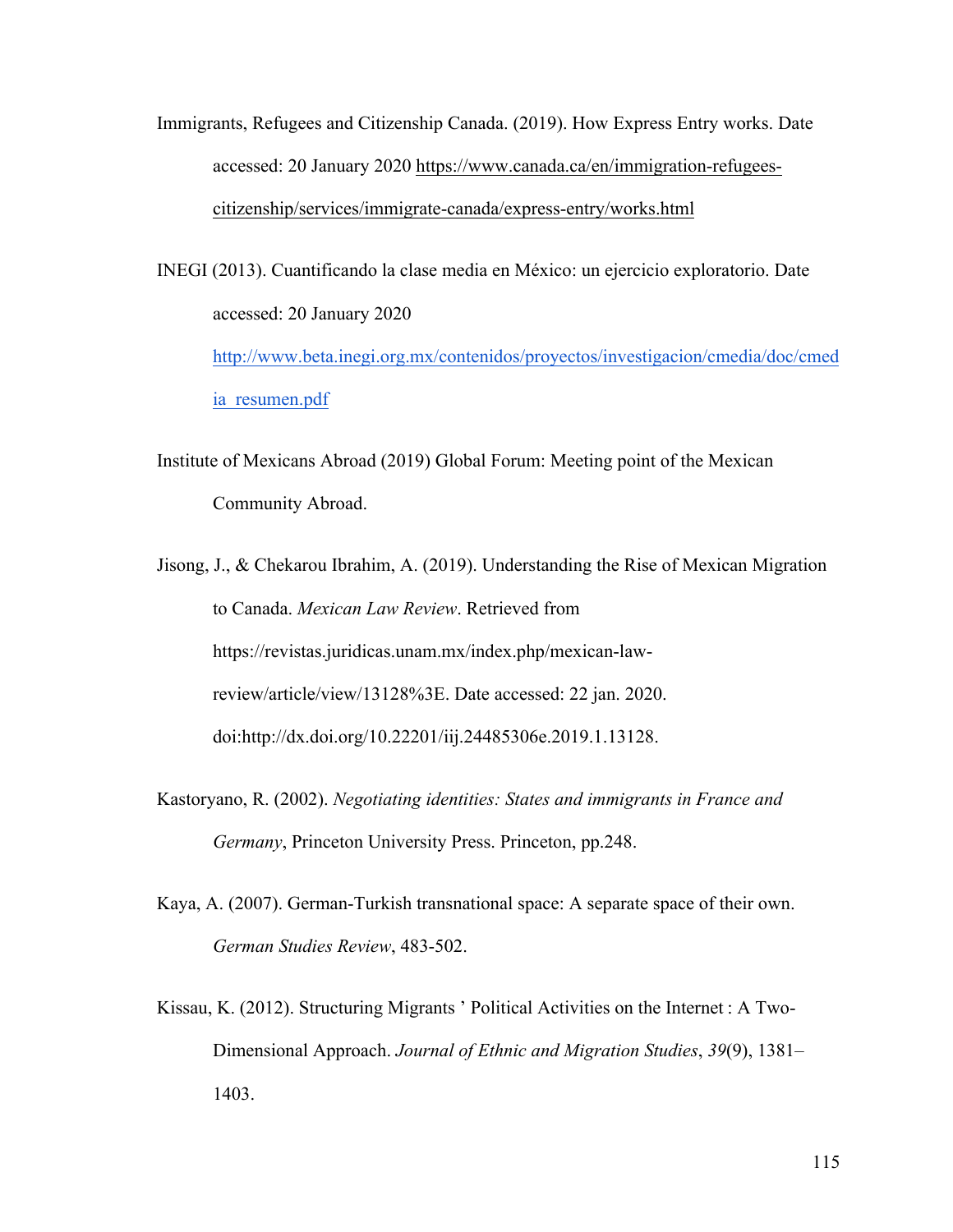- Komito, L. (2011). Social Media and Migration : Virtual Community 2.0. *Journal of the American Society for Information Science and Technology*, *62*(6), 1075–1086.
- Kuus, M. (2019). Powerful and Elite Subjects. In J. Darling and H. Wilson (2019) *Research Ethics for Human Geography: A Handbook for Students,* SAGE Publications, pp. 75–84.
- Kuus, M. (2013). Knowledge and policy in transnational fields in *Geopolitics and expertise: knowledge and authority in European diplomacy.* John Wiley & Sons.
- Kuus, M. (2013). Foreign policy and ethnography: A sceptical intervention. Geopolitics, 18(1), 115-131.
- Kwak, M. J., & Hiebert, D. (2010). Globalizing Canadian education from below: A case study of transnational immigrant entrepreneurship between seoul, Korea and Vancouver, Canada. *Journal of International Migration and Integration*, *11*(2), 131–153.
- Lam, W. S. E., & Warriner, D. S. (2012). Transnationalism and literacy: Investigating the mobility of people, languages, texts, and practices in contexts of migration. *Reading Research Quarterly*, *47*(2), 191–215.
- Larner, W. (2007). Expatriate experts and globalising governmentalities: The New Zealand diaspora strategy. *Transactions of the Institute of British Geographers*, *32*(3), 331– 345.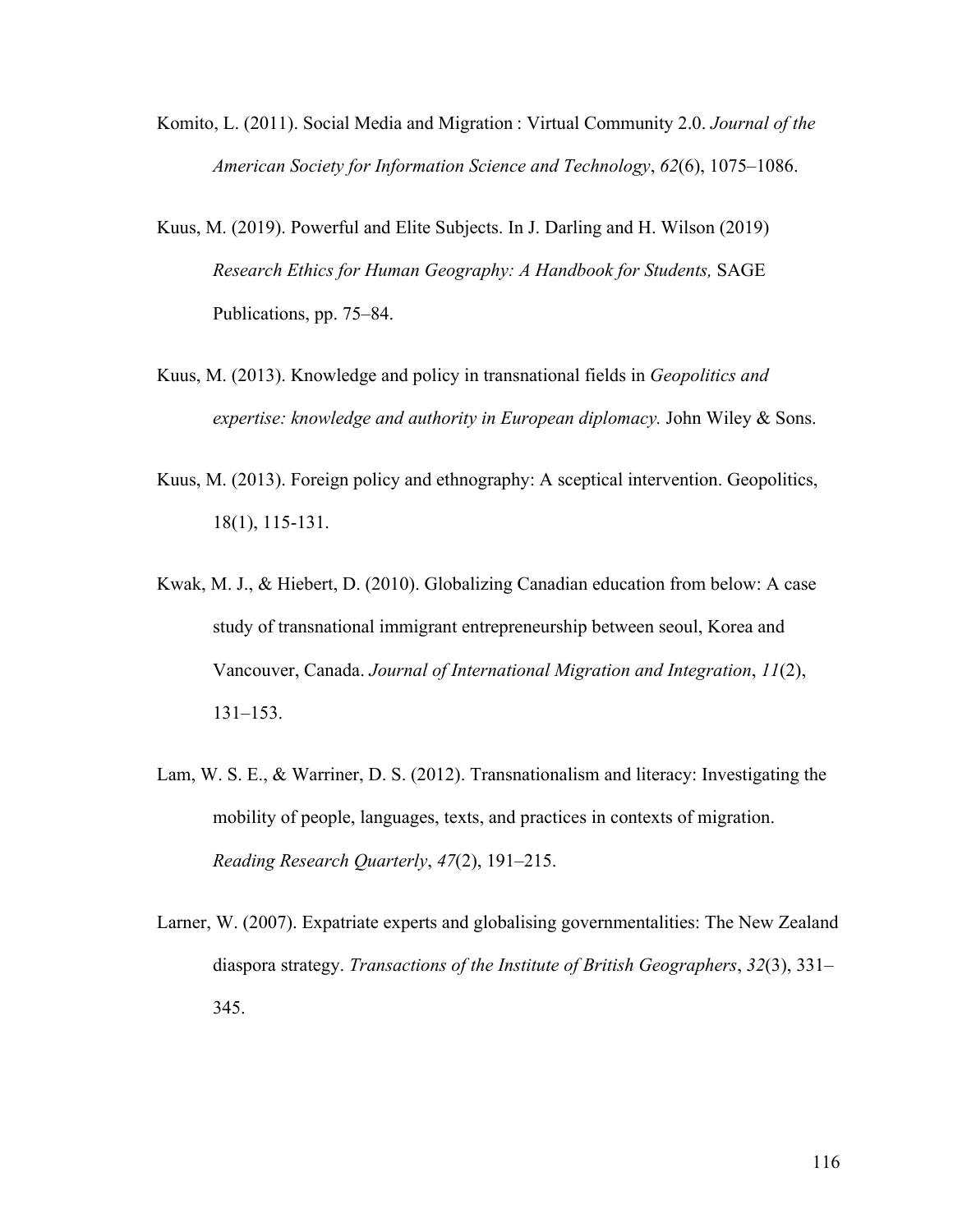- Ley, D. (2016). Transnational Spaces and Everyday Lives Geography: Making a Difference in a Globalizing World, *The Royal Geographical Society*, *29*(2), 151– 164.
- Ley, D. (2011). *Millionaire migrants: Trans-Pacific lifelines*. John Wiley & Sons.
- Lingel, J., Naaman, M., & Boyd, D. (2014). City, Self, Network: Transnational Migrants and Online Identity Work. *Proceedings of ACM CSCW 2014: Geographic Distance.* Baltimore, Maryland.
- Luthra, R., & Platt, L. (2016). Elite or middling? International students and migrant diversification\*. *Ethnicities*, *16*(2), 316–344.
- Macklin, A., & Crépeau, F. (2010). Multiple citizenship, identity and entitlement in Canada. *Institute for Research on Public Policy*. Data accessed 20 January 2020: https://irpp.org/research-studies/multiple-citizenship-identity-and-entitlement-incanada/
- Madianou, M. (2016). Ambient co-presence: transnational family practices in polymedia environments. *Global Networks*, *16*(2), 183–201.
- Massaro, V. A., & Cuomo, D. (2017). Navigating intimate insider status: Bridging audiences through writing and presenting. In Moss and Donovan (2017) *Writing Intimacy into Feminist Geography*, Routledge, pp. 59–72.
- Massey, D. S., Arango, J., Hugo, G., Kouaouci, A., Pellegrino, A., & Taylor, J. E. (1993). Theories of International Migration : A Review and Appraisal. *Population and*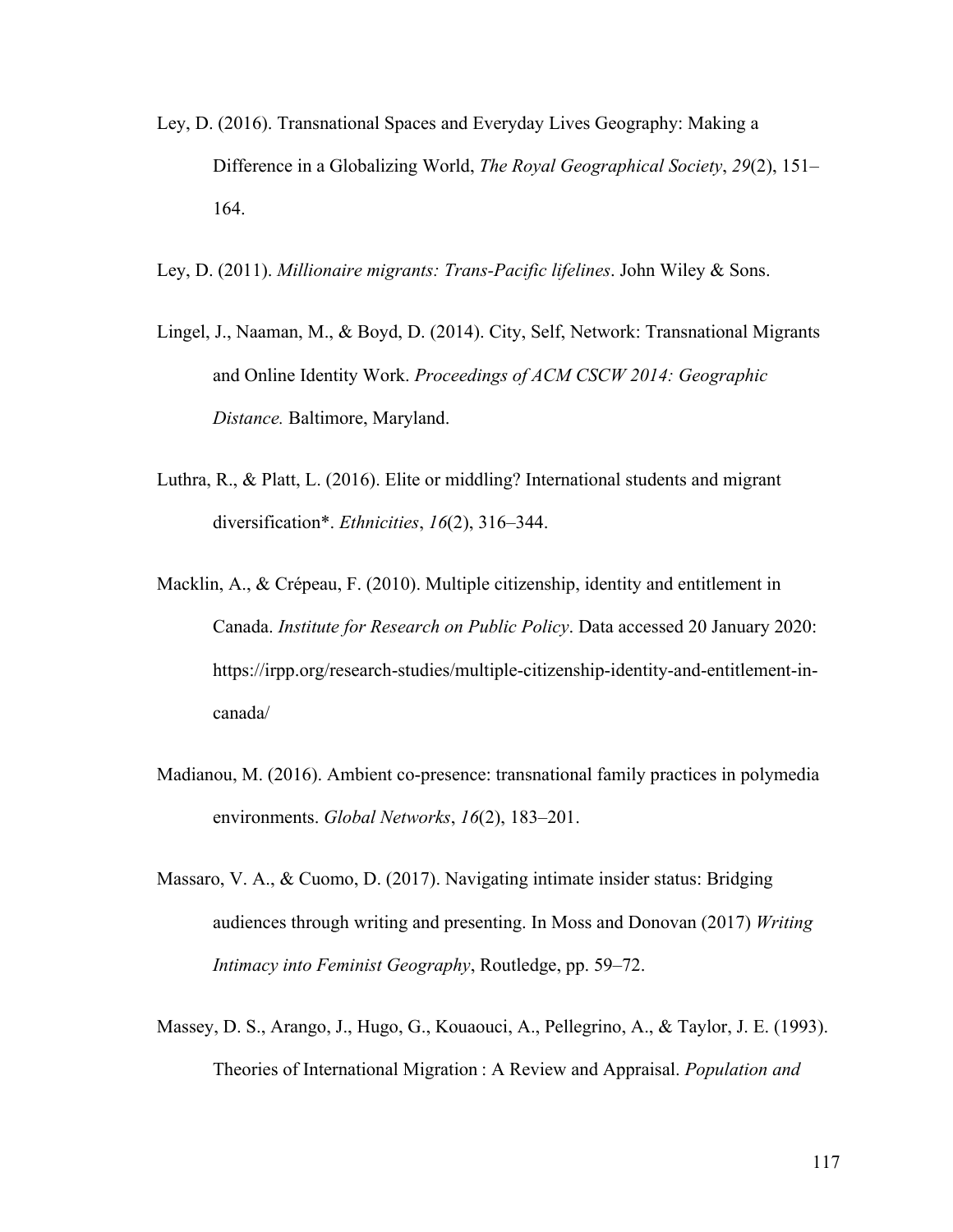*Development Review*, *19*(3), 431–466.

- Maya-Jariego, I., & Armitage, N. (2007). Multiple senses of community in migration and commuting: The interplay between time, space and relations. *International Sociology*, *22*(6), 743–766.
- Méndez, M. G. (2014). Autoethnography as a research method: Advantages, limitations and criticisms. *Colombian Applied Linguistics Journal*, *15*(2), 279-287.
- Mitchell, K. (1997). Different diasporas and the hype of hybridity. *Environment and Planning D: Society and Space*, 15(5), 533-553.
- Mitchell, K. (1997). Transnational Discourse: Bringing Geography Back In. *Antipode*, *29*(2), 101–114.
- Mountz, A., & Wright, R. A. (1996). Daily life in the transnational migrant community of San Agustin, Oaxaca, and Poughkeepsie, New York. *Diaspora: A Journal of Transnational Studies*, *5*(3), 403–428.
- Mueller, R. E. (2005). Mexican immigrants and temporary residents in Canada: Current knowledge and future research. *Migraciones Internacionales*, *3*(1), 32–56.
- Nedelcu, M. (2012). Migrants ' New Transnational Habitus : Rethinking Migration Through a Cosmopolitan Lens in the Digital Age. *Journal of Ethnic and Migration Studies*, *38*(9), 1339–1356.
- Neumann, I. B. (2008). The body of the diplomat. European Journal of International Relations, 14(4), 671-695.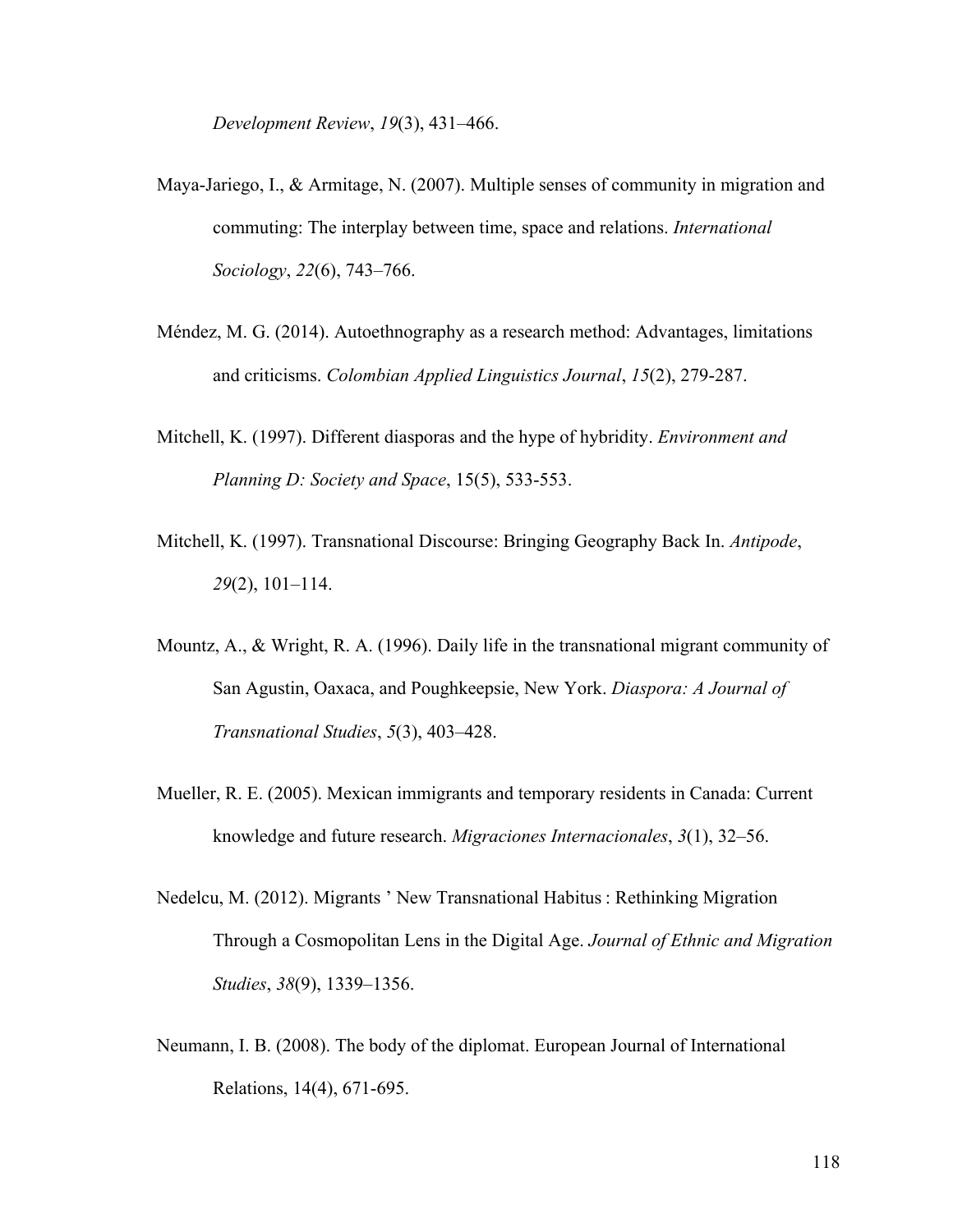- OECD (2012). Equity and Quality in Education: Supporting Disadvantaged Students and Schools, OECD Publishing. Date accessed 20 January 2020 https://www.oecd.org/education/school/50293148.pdf
- OECD. (2009). Latin American Economic Outlook: Mexico. Date accessed 20 January 2020 https://www.oecd.org/dev/americas/44535802.pdf
- Ong, A. (2007). Neoliberalism as a mobile technology. *Transactions of the Institute of British Geographers*, *32*(1), 3–8.
- Ong, A. (1999). *Flexible citizenship: The cultural logics of transnationality.* Duke University Press.
- O'Flaherty, M., Skrbis, Z., & Tranter, B. (2007). Home visits: Transnationalism among Australian migrants. *Ethnic and Racial Studies*, *30*(5), 817–844.
- Pellerin, H., & Mullings, B. (2013). The "Diaspora option", migration and the changing political economy of development. *Review of International Political Economy*, *20*(1), 89–120.
- Pratt, G. (2004). *Working feminism*. Temple University Press.
- Preibisch, K., & Grez, E. E. (2013). Between hearts and pockets: locating the outcomes of transnational homemaking practices among Mexican women in Canada's temporary migration programmes. *Citizenship Studies*, *17*(6–7), 785–802.
- Price, M., & Whitworth, C. (2004). Soccer and Latino Cultural Space: Metropolitan Washington Fútbol Leagues. In *Hispanic Spaces, Latino Places* (pp. 167–186).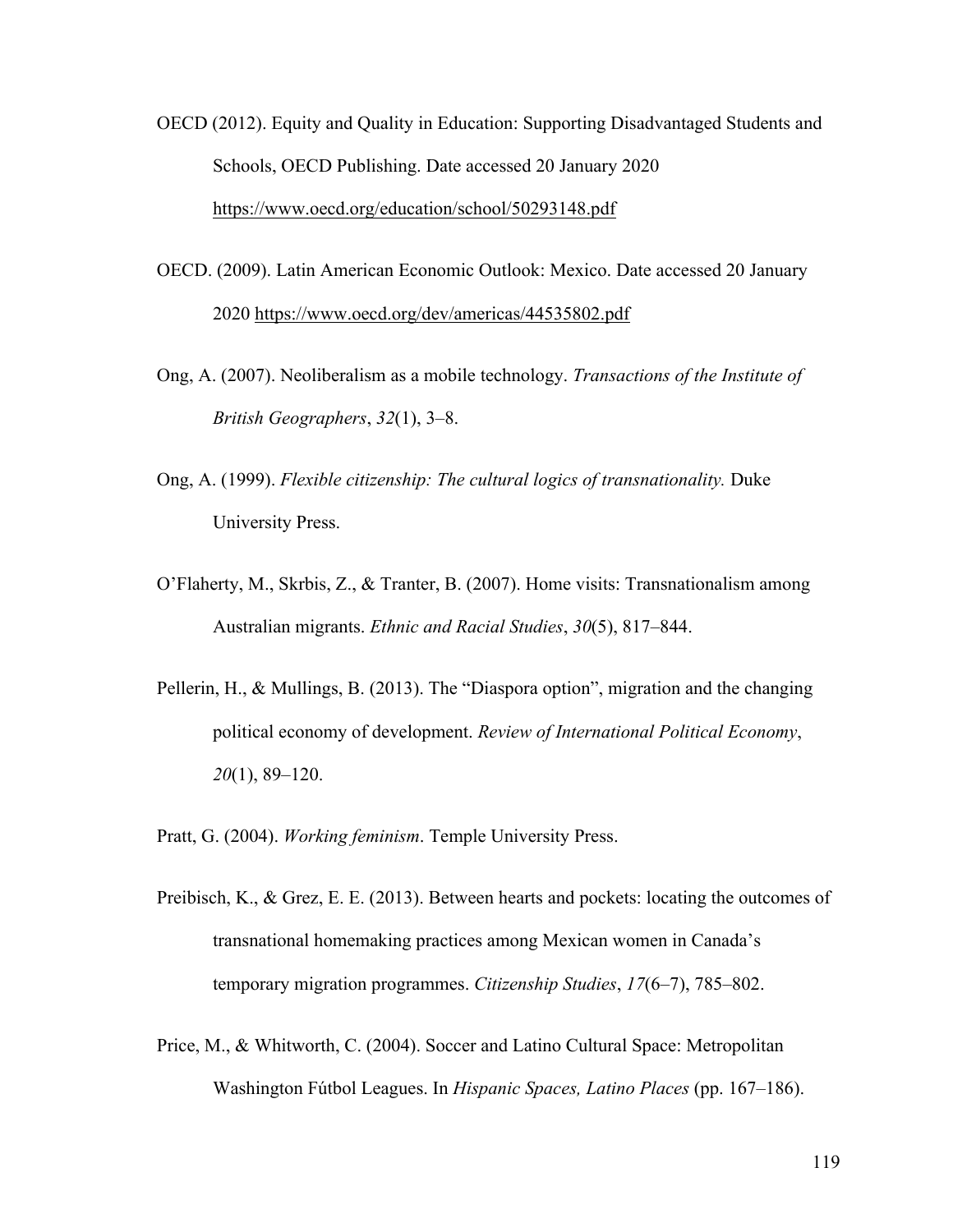- Rajkumar, D., Berkowitz, L., Vosko, L. F., Preston, V., & Latham, R. (2012). At the temporary–permanent divide: how Canada produces temporariness and makes citizens through its security, work, and settlement policies. *Citizenship Studies*, *16*(3–4), 483–510.
- Rangel-Ortiz, L. X. (2011). The Emergence of a New Form of Mexican Nationalism in San Antonio , Texas. *Studies in Ethnicity and Nationalism*, *11*(3), 384–403.
- Red Global Mexico (2019). Mission Statement. Date accessed 20 January 2020. https://www.redglobalmxbc.com/
- Ryan, L., Klewkowski Von Koppenfels, A., & Mulholland, J. (2015). 'The distance between us': a comparative examination of the technical, spatial and temporal dimensions of the transnational social relationships of highly skilled migrants. *Global Networks*, 15(2), 198–216.
- Schiller, N. G., Basch, L. G., & Blanc-Szanton, C. (1992) Towards a Definition of Transnationalism: Introductory Remarks and Research Questions. Annals of the New York Academy of Sciences, 645(1), pp.ix-xiv.
- Skop, E. (2016). 'ThirdSpace'as Transnational Space. In *Indian Transnationalism Online,*  Routledge, (pp. 101-122).
- Śliwa, M., & Johansson, M. (2014). The discourse of meritocracy contested/reproduced: Foreign women academics in UK business schools. *Organization*, *21*(6), 821–843.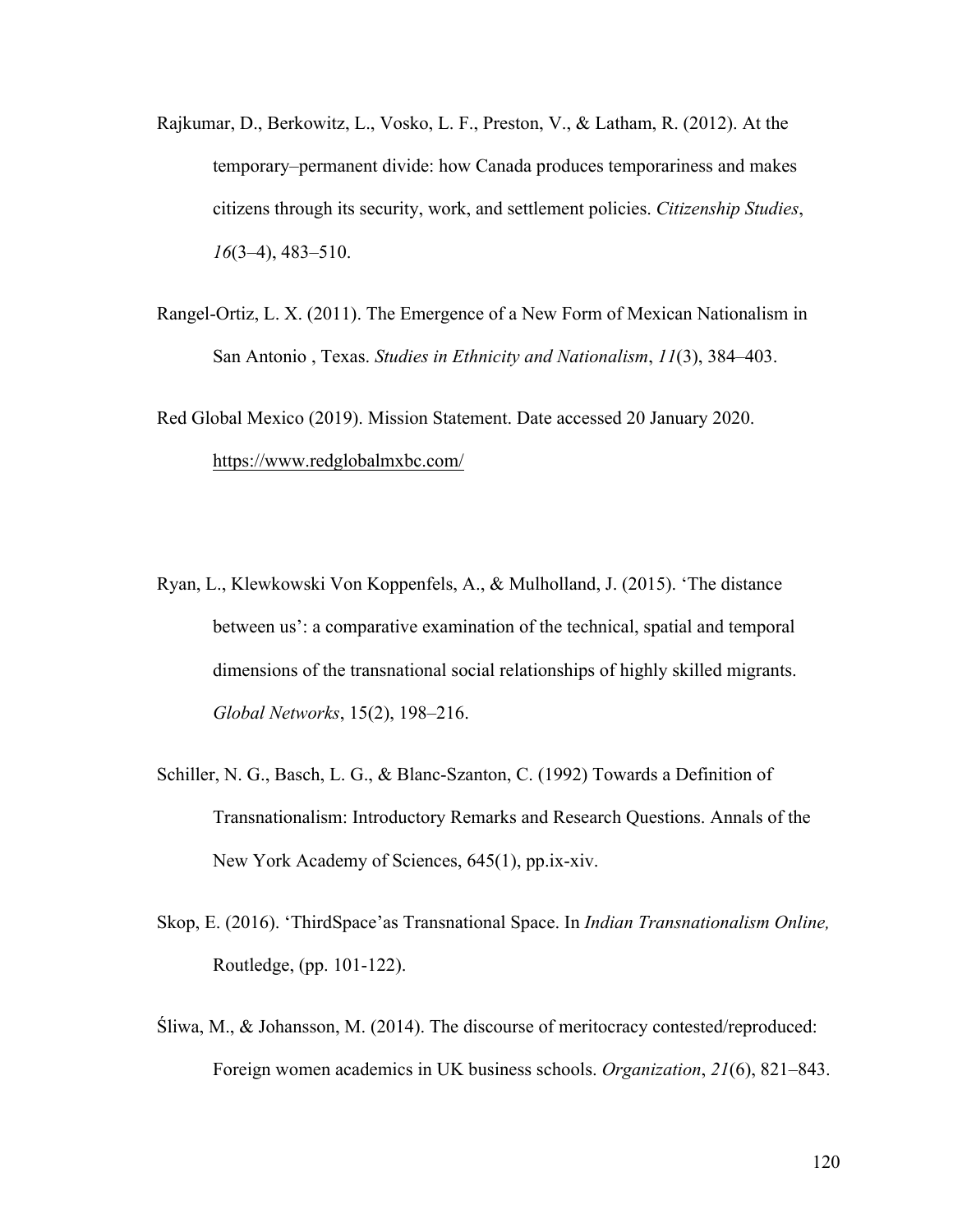- Statistics Canada (2019). Admission category and applicant type for the immigrant population in private households who landed between 1980 and 2016. 2016 Census - 25% Sample Data. Date accessed: 15 March 2020.
- Statistics Canada (2019) Ethnic origin for the population in private households 25% sample data. 2016 Census. Date accessed: 27 March 2020.
- Statistics Canada. (2019). Highest certificate, diploma or degree for the population aged 15 years and over in private households - 25% sample data. 2016 Census - 25% Sample Data. Date accessed: 15 March 2020.
- Statistics Canada. (2019). Mexicans in British Columbia. Ethnic Origin (101), Age (15A), Sex (3) and Selected Demographic, Cultural, Labour Force, Educational and Income Characteristics (651) for the Population in Private Households of Canada, Provinces and Territories, Census Metropolitan Areas and Census Agglomerations, 2016 Census - 25% Sample Data. Date accessed: 15 March 2020.
- Statistics Canada. (2019). Mexicans in British Columbia. Ethnic Origin (101), Age (15A), Sex (3) and Selected Demographic, Cultural, Labour Force, Educational and Income Characteristics (651) for the Population in Private Households of Canada, Provinces and Territories, Census Metropolitan Areas and Census Agglomerations, 2016 Census - 25% Sample Data. Date accessed: 15 March 2020.
- Statistics Canada. (2019). Mexicans in Ontario. 2016 Census 25% Sample Data. Date accessed: 15 March 2020.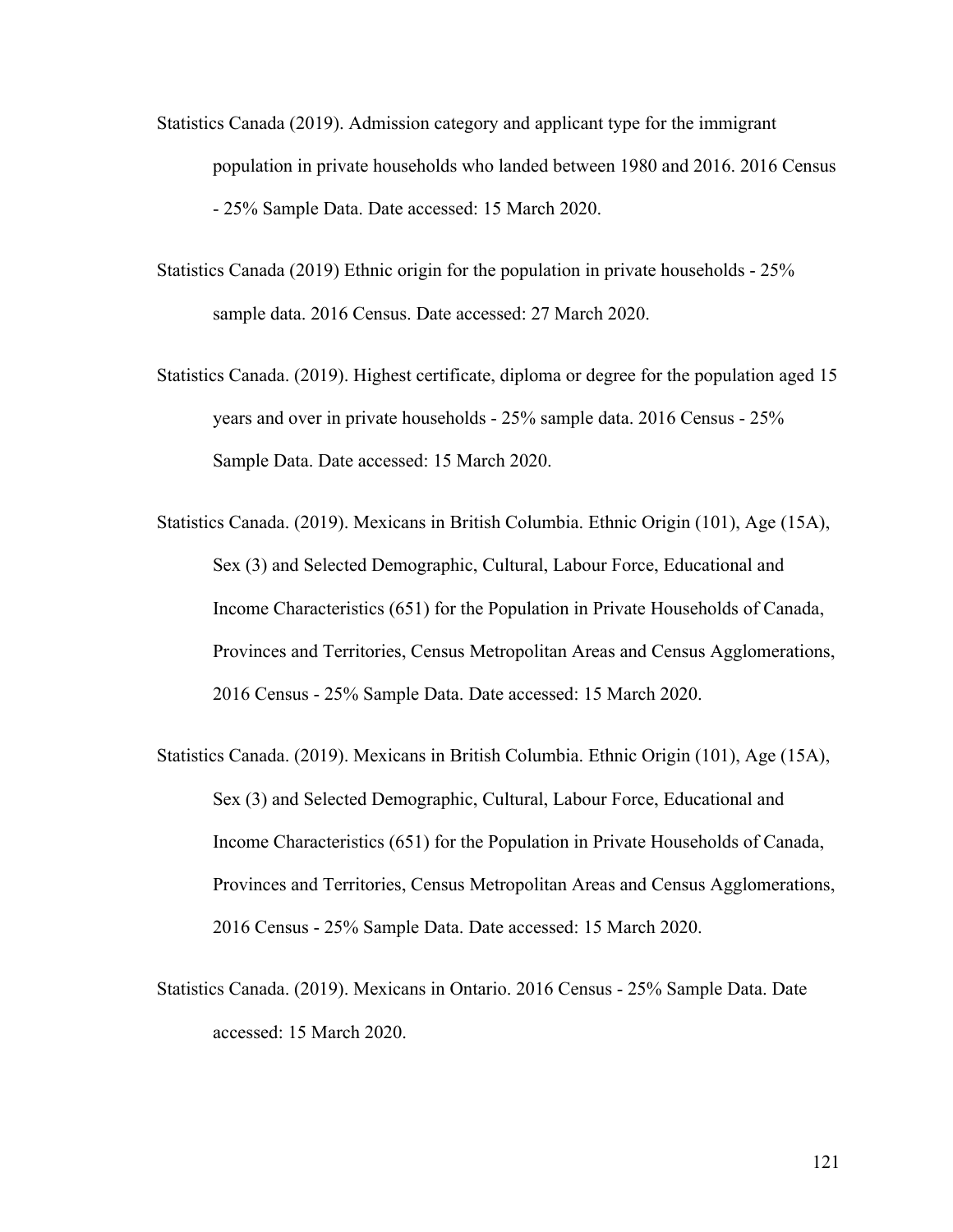- Statistics Canada. (2019). Mobility status 1 year ago 25% sample data. 2016 Census 25% Sample Data. Date accessed: 15 March 2020.
- Statistics Canada. (2019). Temporary Resident Application Processing Quarterly IRCC Updates. Date accessed: 27 June 2019. https://www.canada.ca/en/immigrationrefugees-citizenship/corporate/reports-statistics/statistics-open-data.html
- Statistics Canada. (2019). Temporary Residents: Study Permit Holders Quarterly IRCC Updates. Date accessed: 27 June 2019. https://www.canada.ca/en/immigrationrefugees-citizenship/corporate/reports-statistics/statistics-open-data.html
- Statistics Canada. (2019). Temporary Residents: Temporary Foreign Worker Program (TFWP) and International Mobility Program (IMP) Work Permit Holders – Quarterly IRCC Updates. Date accessed: 27 June 2019. https://www.canada.ca/en/immigration-refugees-citizenship/corporate/reportsstatistics/statistics-open-data.html
- Statistics Canada. (2019). Total income groups in 2015 for the population aged 15 years and over in private households - 25% sample data. 2016 Census - 25% Sample Data. Date accessed: 15 March 2020.
- Statistics Canada. (2019). Total labour force population aged 15 years and over by occupation - National Occupational Classification (NOC) 2016 - 25% sample data. 2016 Census 25% sample data. Date accessed: 15 March 2020.
- Statistics Canada. (2019). Transition from Temporary Resident to Permanent Resident Status – Quarterly IRCC Updates. Date accessed: 27 June 2019.

122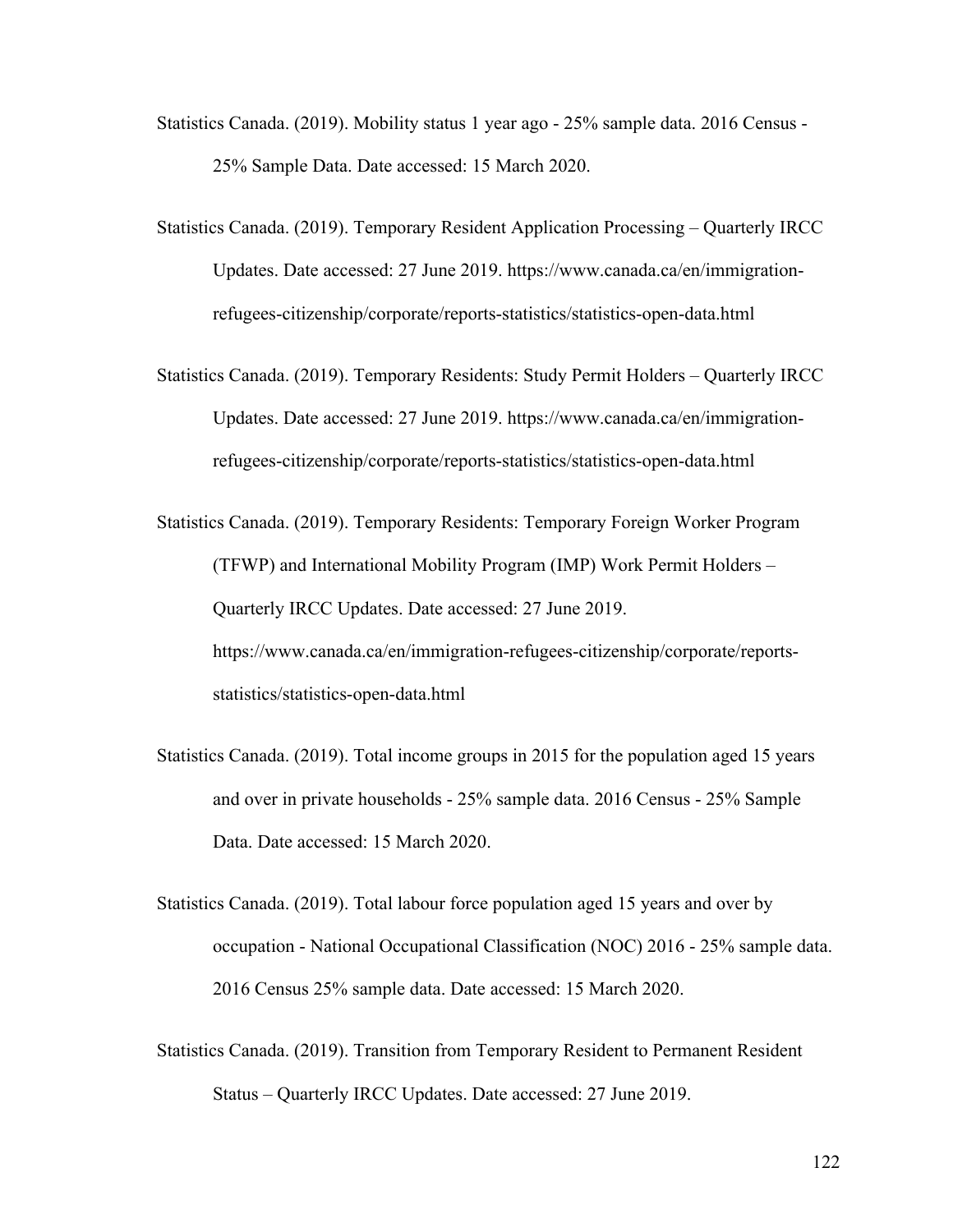- Statistics Canada. (2019). Visitors Quarterly IRCC Updates. 2019. Date accessed: 27 June 2019
- Statistics Canada. (2017). Education in Canada: Key results from the 2016 Census. Date accessed: 27 June 2019.

Tecnológico de Monterrey (2019) Data and Figures https://tec.mx/en/data-and-figures

- Trejo Peña, A., & Sierra Paycha, C. (2014). Gestión de la movilidad estudiantil en Estados Unidos: dimensionando a los estudiantes colombianos y mexicanos. *Camino Real: Estudios de Las Hispanidades Norteamericanas*, (9), 119–141.
- Vertovec, S. (2009). Transnationalism, migrant transnationalism and transformation. In *Transnationalism,* Routledge, pp. 1–26.
- Vertovec, S. (2004). Migrant transnationalism and modes of transformation. *International Migration Review*, *38*(3), 970–1001.
- Vertovec, S. (2002). *Transnational Networks and Skilled Labour Migration*, Conference:Ladenburger Diskurs "Migration" Gottlieb Daimler-und Karl Benz-Stiftung, Ladenburg, pp.2-15.
- Waters, J. (2007). 'Roundabout routes and sanctuary schools': the role of situated educational practices and habitus in the creation of transnational professionals. *Global Networks*, *7*(4), 477–497.
- Whittaker, E. (1988). The Mexican presence in Canada: Liberality, uncertainty and nostalgia. *The Journal of Ethnic Studies*, *16*(2), 28.